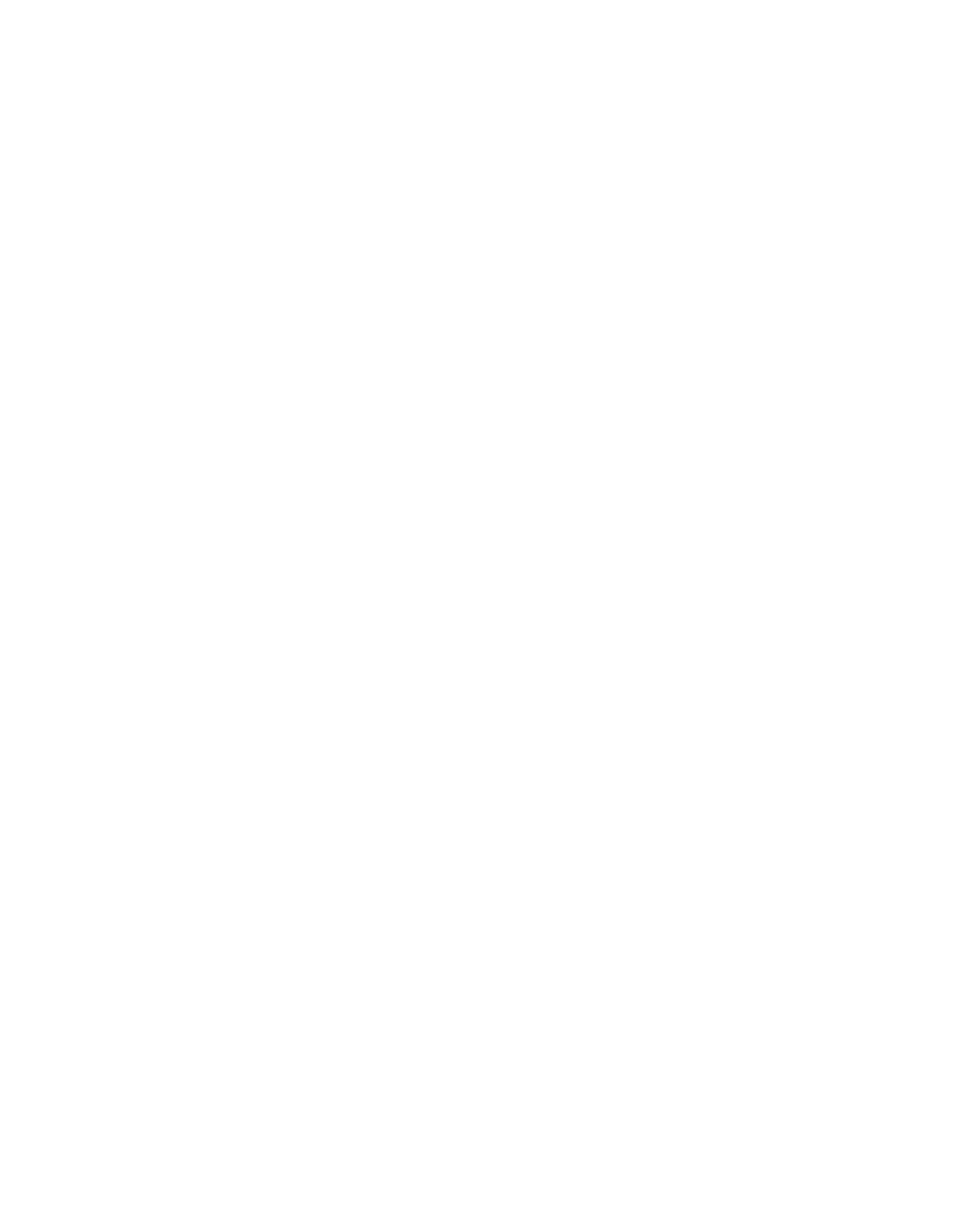# **CONTENTS**

| I.             |                                                                     |                                                                                  |  |  |  |  |
|----------------|---------------------------------------------------------------------|----------------------------------------------------------------------------------|--|--|--|--|
| A.             |                                                                     |                                                                                  |  |  |  |  |
| <b>B.</b>      |                                                                     |                                                                                  |  |  |  |  |
| $C_{\bullet}$  | Consultations held by the delegation and co-operation encountered 8 |                                                                                  |  |  |  |  |
| II.            |                                                                     | FACTS FOUND DURING THE VISIT AND ACTION PROPOSED  11                             |  |  |  |  |
| A.             |                                                                     |                                                                                  |  |  |  |  |
|                | 1.                                                                  |                                                                                  |  |  |  |  |
|                | 2.                                                                  |                                                                                  |  |  |  |  |
|                | 3.                                                                  | Procedural safeguards against ill-treatment of persons detained by the police 16 |  |  |  |  |
|                | 4.                                                                  |                                                                                  |  |  |  |  |
|                |                                                                     | a.                                                                               |  |  |  |  |
|                |                                                                     | b.                                                                               |  |  |  |  |
| <b>B.</b>      |                                                                     |                                                                                  |  |  |  |  |
|                | 1.                                                                  |                                                                                  |  |  |  |  |
|                | 2.                                                                  |                                                                                  |  |  |  |  |
|                | 3.                                                                  |                                                                                  |  |  |  |  |
|                | 4.                                                                  |                                                                                  |  |  |  |  |
|                | 5.                                                                  |                                                                                  |  |  |  |  |
|                | 6.                                                                  |                                                                                  |  |  |  |  |
| $\mathbf{C}$ . |                                                                     |                                                                                  |  |  |  |  |
|                | 1.                                                                  |                                                                                  |  |  |  |  |
|                | 2.                                                                  |                                                                                  |  |  |  |  |
|                | 3.                                                                  |                                                                                  |  |  |  |  |
|                | 4.                                                                  |                                                                                  |  |  |  |  |
|                | 5.                                                                  |                                                                                  |  |  |  |  |
|                |                                                                     | a.                                                                               |  |  |  |  |
|                |                                                                     | b.                                                                               |  |  |  |  |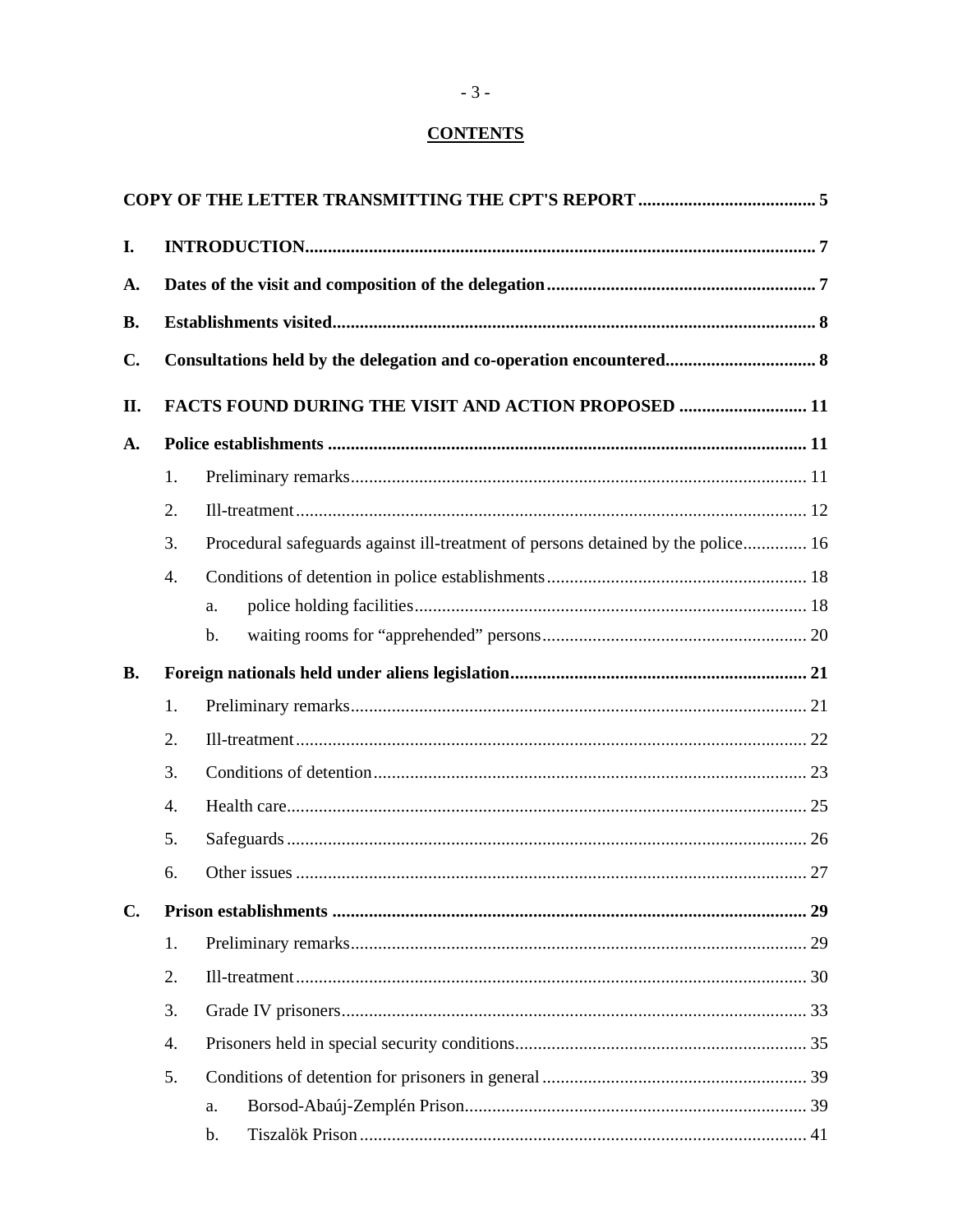|    | 6.                 |                |                                                                                      |  |  |
|----|--------------------|----------------|--------------------------------------------------------------------------------------|--|--|
|    |                    | a.             |                                                                                      |  |  |
|    |                    | $\mathbf{b}$ . | follow-up visit to Building II of the Judicial and Observation Psychiatric Institute |  |  |
|    | 7.                 |                |                                                                                      |  |  |
|    |                    | a.             |                                                                                      |  |  |
|    |                    | b.             |                                                                                      |  |  |
|    |                    | $\mathbf{c}$ . |                                                                                      |  |  |
|    |                    | d.             |                                                                                      |  |  |
|    |                    | e.             |                                                                                      |  |  |
|    |                    | f.             |                                                                                      |  |  |
| D. |                    |                |                                                                                      |  |  |
|    | 1.                 |                |                                                                                      |  |  |
|    | 2.                 |                |                                                                                      |  |  |
|    | 3.                 |                |                                                                                      |  |  |
|    |                    | a.             |                                                                                      |  |  |
|    |                    | $\mathbf{b}$ . |                                                                                      |  |  |
|    | $\overline{4}$ .   |                |                                                                                      |  |  |
|    | 5.                 |                |                                                                                      |  |  |
|    | 6.                 |                |                                                                                      |  |  |
|    | <b>APPENDIX I:</b> |                | LIST OF THE CPT'S RECOMMENDATIONS, COMMENTS AND                                      |  |  |
|    |                    |                | APPENDIX II: LIST OF THE AUTHORITIES AND ORGANISATIONS WITH WHICH                    |  |  |

### **APPENDIX II: LIST OF THE AUTHORITIES AND ORGANISATIONS WITH WHICH THE CPT'S DELEGATION HELD CONSULTATIONS ............................. 81**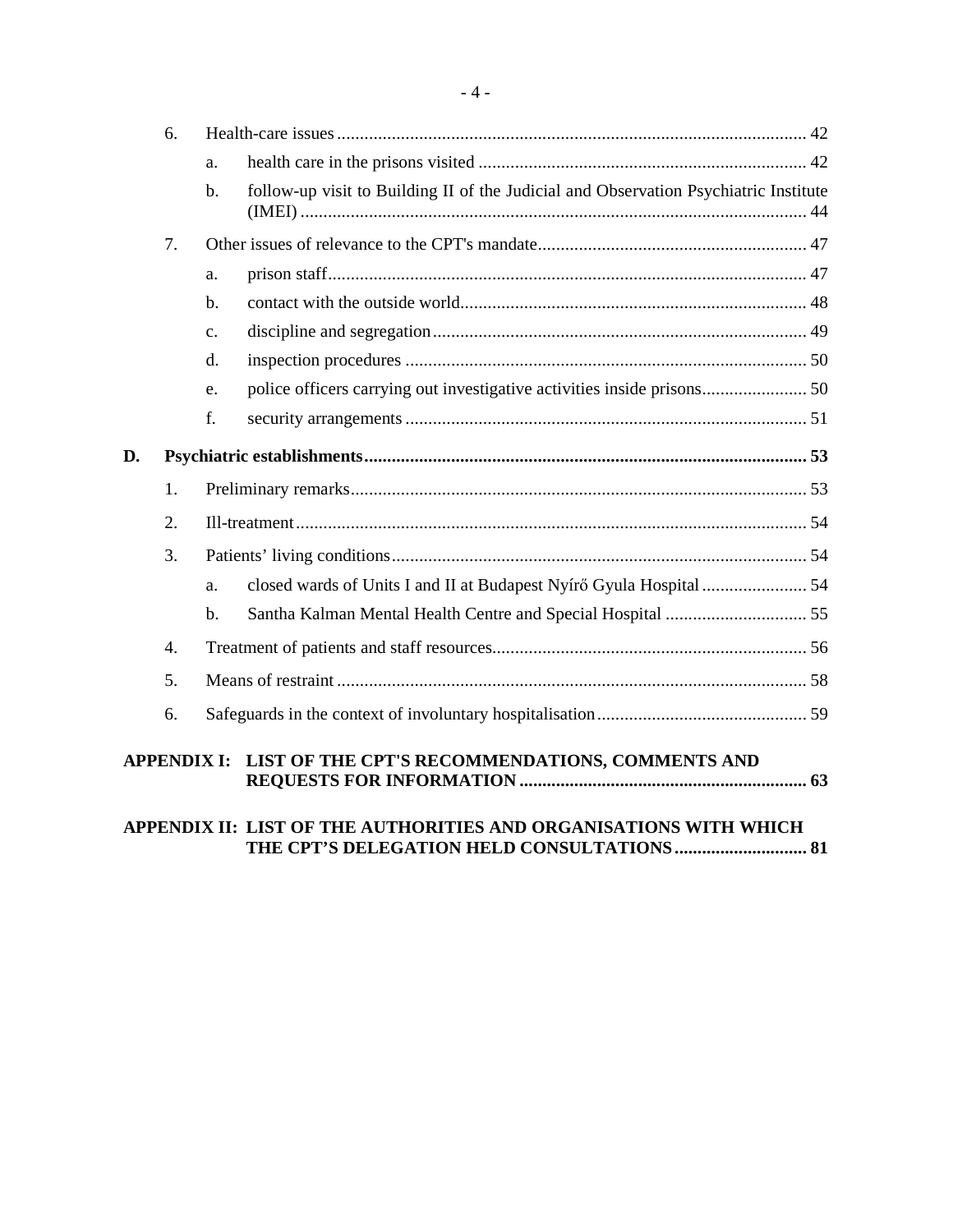#### **Copy of the letter transmitting the CPT's report**

**Mr György VÓKÓ**  Head of Department Prosecutor General's Office Markó u. 16 Pf. 438 H – 1372 BUDAPEST

Strasbourg, 23 July 2009

Dear Mr Vókó,

 In pursuance of Article 10, paragraph 1, of the European Convention for the Prevention of Torture and Inhuman or Degrading Treatment or Punishment, I enclose herewith the report to the Hungarian Government drawn up by the European Committee for the Prevention of Torture and Inhuman or Degrading Treatment or Punishment (CPT) after its visit to Hungary from 24 March to 2 April 2009. The report was adopted by the CPT at its  $69<sup>th</sup>$  meeting, held from 6 to 10 July 2009.

The various recommendations, comments and requests for information formulated by the CPT are listed in Appendix I. As regards more particularly the CPT's recommendations, having regard to Article 10 of the Convention, the Committee requests the Hungarian authorities to provide **within six months** a response giving a full account of action taken to implement them.

The CPT trusts that it will also be possible for the Hungarian authorities to provide, in the above-mentioned response, reactions to the comments formulated in this report as well as replies to the requests for information made.

As regards the information requested in paragraphs 17 and 61, the Committee asks that it be provided **within three months**.

The CPT would ask, in the event of the responses being forwarded in the Hungarian language, that it be accompanied by an English or French translation. It would also be most helpful if the Hungarian authorities could provide a copy of the responses in a computer-readable form.

 I am at your entire disposal if you have any questions concerning either the CPT's visit report or the future procedure.

Yours sincerely,

Mauro PALMA President of the European Committee for the Prevention of Torture and Inhuman or Degrading Treatment or Punishment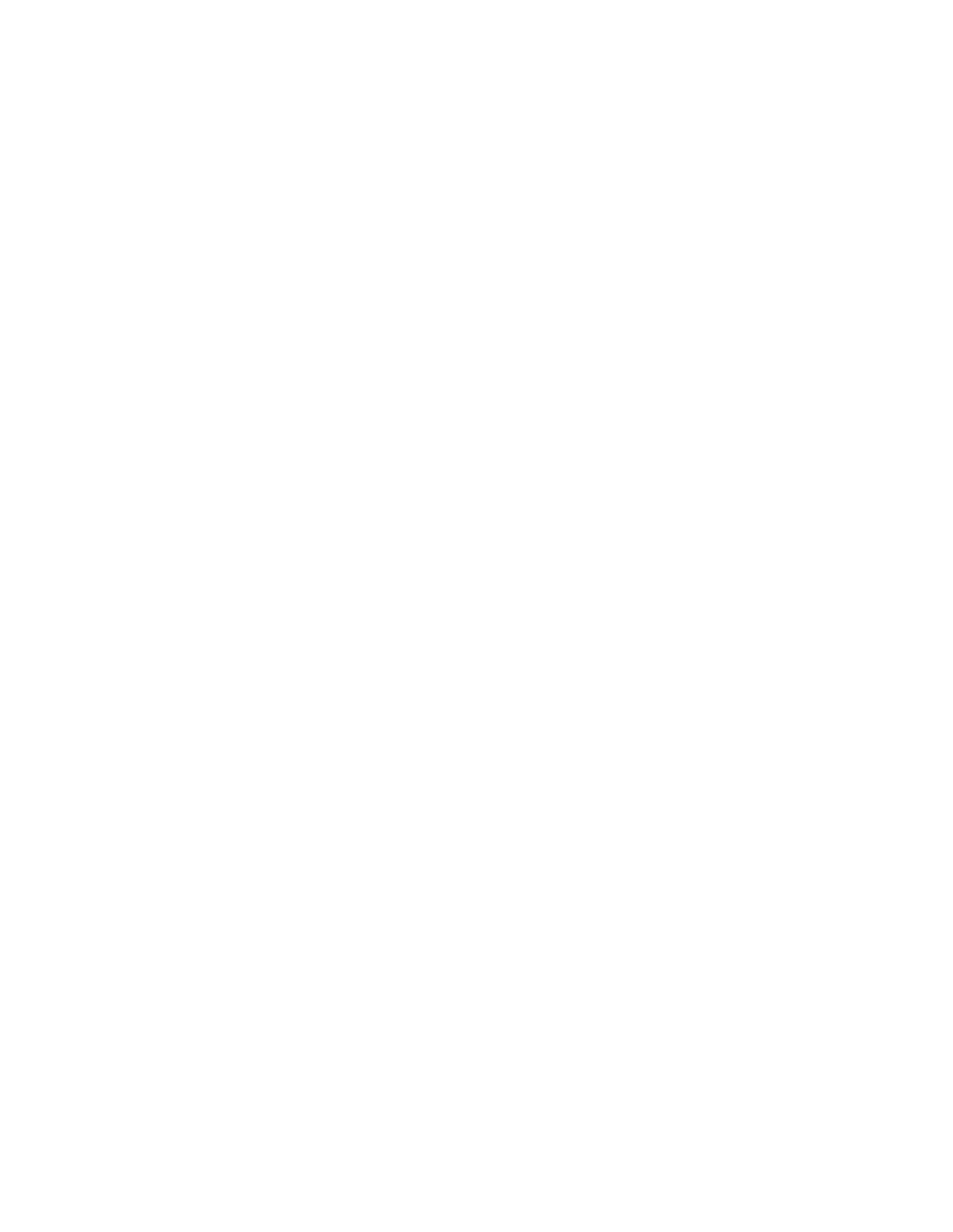### **I. INTRODUCTION**

#### **A. Dates of the visit and composition of the delegation**

1. In pursuance of Article 7 of the European Convention for the Prevention of Torture and Inhuman or Degrading Treatment or Punishment (hereinafter referred to as "the Convention"), a delegation of the CPT visited Hungary from 24 March to 2 April 2009. The visit formed part of the Committee's programme of periodic visits for 2009 and was the sixth visit to Hungary to be carried out by the  $CPT<sup>1</sup>$ 

- 2. The visit was carried out by the following members of the CPT:
	- Renate KICKER, 1<sup>st</sup> Vice-President of the CPT (Head of delegation)
	- Ivan JANKOVIĆ
	- Andres LEHTMETS
	- Vladimir ORTAKOV
	- Zoreslava SHKIRYAK-NYZHNYK

They were supported by the following members of the CPT's Secretariat:

- Johan FRIESTEDT
- Isabelle SERVOZ-GALLUCCI

and were assisted by:

- James McMANUS, Professor of Criminal Justice, Glasgow Caledonian University, United Kingdom (expert)
- Alan MITCHELL, Former Head of Health Care, Scottish Prison Service, United Kingdom (expert)
- István AMBRÓZY (interpreter)
- Jozsef BENDIK (interpreter)
- István HERNECZKI (interpreter)
- Gábor KARAKAI (interpreter)
- Zoltan KÖRÖSPATAKI (interpreter).

<sup>|&</sup>lt;br>|<br>| The first periodic visit took place in November 1994, the second in December 1999 and the third in March/April 2005. Further, two ad hoc visits were carried out, respectively, in May/June 2003 and January/February 2007. The CPT's reports on these visits, as well as the responses of the Hungarian Government, have been made public at the request of the Hungarian authorities (cf. documents CPT/Inf (96) 5, CPT/Inf (96) 15, CPT/Inf (2001) 2, CPT/Inf (2001) 3, CPT/Inf (2004) 18, CPT/Inf (2004) 19, CPT/Inf (2006) 20, CPT/Inf (2006) 21, CPT/Inf (2007) 24 and CPT/Inf (2007) 25).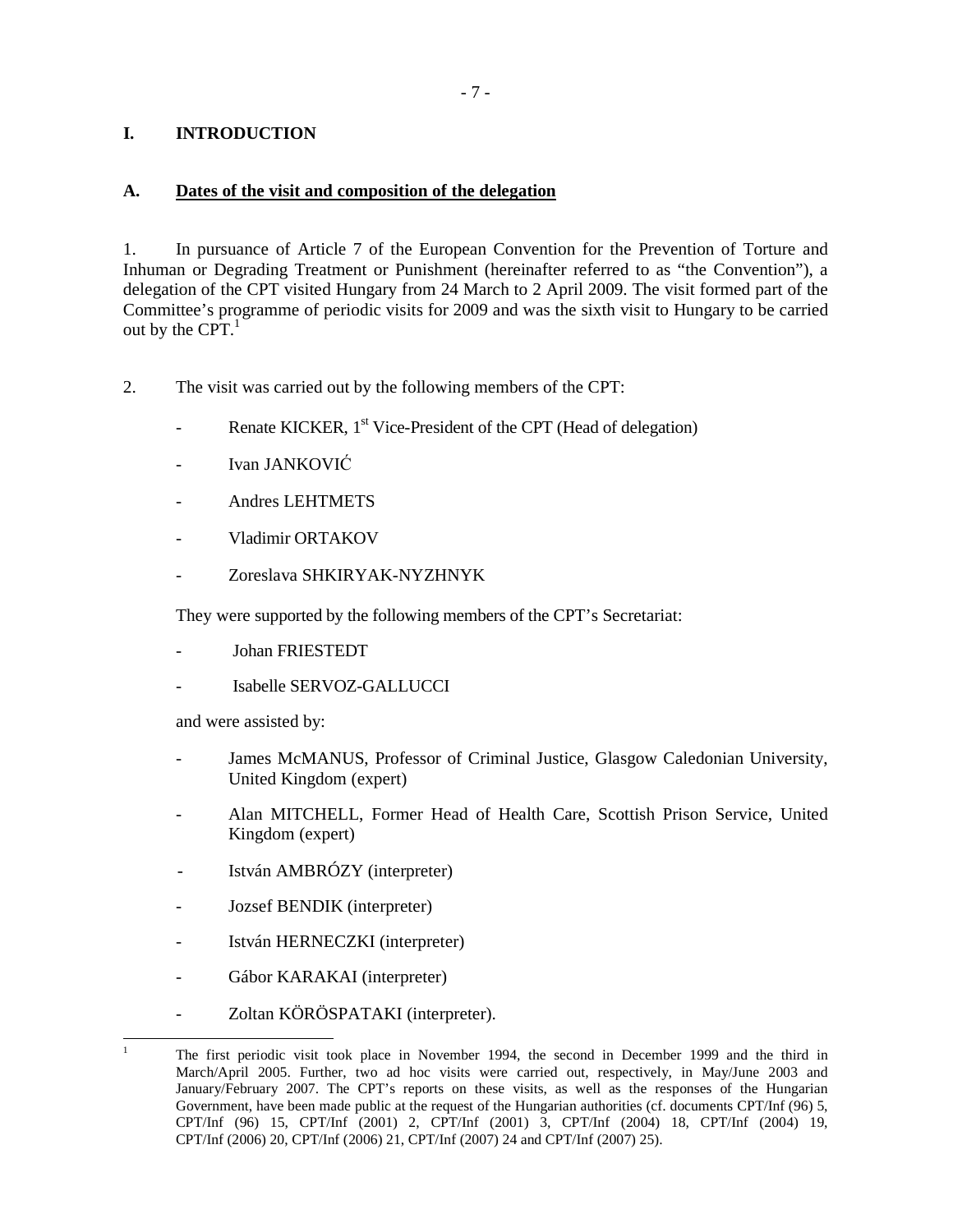### **B. Establishments visited**

3. The delegation visited the following places of detention:

#### Establishments under the Ministry of Justice and Law Enforcement

Police establishments

- Police Central Holding Facility, Budapest
- 4<sup>th</sup> District Police Station, Budapest
- <sup>-</sup> 8<sup>th</sup> District Police Station, sub-division at Keleti railway station, Budapest
- Miskolc Police Holding Facility
- Nyíregyháza Police Holding Facility
- Sátoraljaújhely Police Station
- Ferihegy Airport Police Station and Transit Zone Holding Facility (Terminal 2)
- Budapest Holding Facility for aliens ("*Guarded Shelter*")
- Nyírbátor Holding Facility for aliens ("*Guarded Shelter*")

Prison establishments

- Borsod-Abaúj-Zemplén Prison, Miskolc
- Sátoraljaújhely Prison (focusing on the Special Security Unit and Grade IV prisoners)
- Tiszalök Prison
- Building II of the Judicial and Observation Psychiatric Institute (IMEI), Budapest

#### Establishments under the Ministry of Health

- Closed wards of Psychiatric Units I and II at Nyírő Gyula Hospital, Budapest
- Santha Kalman Mental Health Centre and Special Hospital, Nagykálló.

# **C. Consultations held by the delegation and co-operation encountered**

4. In the course of the visit, the CPT's delegation held consultations with Tibor DRASKOVICS, Minister of Justice and Law Enforcement, Tamás SZÉKELY, Minister of Health, Erika SZÜCS, Minister of Labour and Social Care, and Tamás KOVÁCS, Prosecutor General, as well as with senior officials of the Ministries and services concerned. It also met Máté SZABÓ, Parliamentary Commissioner for Civil Rights. Further, the delegation had meetings with representatives of international and non-governmental organisations active in areas of concern to the CPT.

 The CPT wishes to express its appreciation for the assistance provided to its delegation by the liaison officer designated by the national authorities, György VÓKÓ, Head of Department at the Prosecutor General's Office.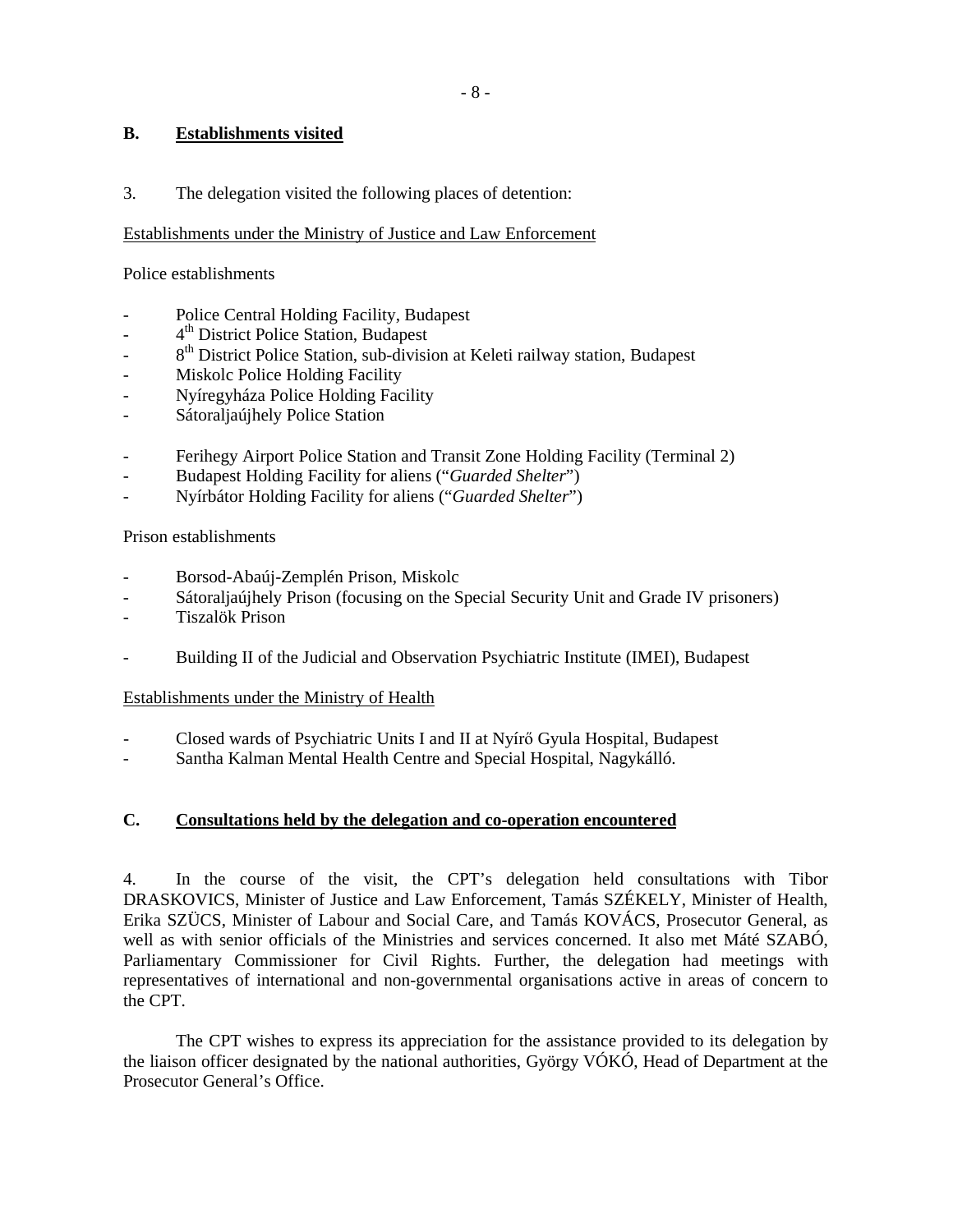A list of the national authorities, organisations and other persons consulted during the visit is set out in Appendix II to this report.

5. The co-operation received during the visit, both from the national authorities and from staff at the establishments visited, was excellent. The delegation enjoyed rapid access to all the places visited (including those not notified in advance) and was able to speak in private with persons deprived of their liberty, in compliance with the provisions of the Convention. Further, the delegation was provided in advance with all the necessary documentation, and additional requests for information made during the visit were promptly met.

6. The principle of co-operation set out in Article 3 of the Convention is not limited to steps taken to facilitate the task of visiting delegations. It also requires that decisive action be taken in response to the CPT's key recommendations. In this respect, the 2009 visit revealed that, despite some welcome signs of improvement, a number of the Committee's long-standing recommendations have not yet been addressed in a fully satisfactory manner; this is the case as regards the legal safeguards against ill-treatment of persons in police custody, the situation of the Judicial and Observation Psychiatric Institute (IMEI) and the policy of the Hungarian authorities as regards the application of means of restraint to limit the movements of prisoners within and outside prison establishments. The Committee urges the Hungarian authorities to step up efforts to improve the situation in the light of its recommendations, in accordance with the principle of co-operation which lies at the heart of the Convention.

7. At the end of its visit, the CPT's delegation met representatives of the Hungarian authorities in order to acquaint them with the main facts found during the visit. On this occasion, the delegation expressed concerns as regards the situation of a remand prisoner held in a high security cell at Budapest Police Central Holding Facility. The delegation requested to be provided, within one month, with information on action taken: (i) to remedy the deficiencies observed in the high security cell at the Budapest police central holding facility; (ii) to review the policy on the use of means of restraint vis-à-vis persons held in high security cells.

 In addition, the delegation requested to be provided, within one month, with information on steps taken to review the application of means of restraint to prisoners held in the Special Security Unit (KBK) at Sátoraljaújhely Prison.

 The above-mentioned requests were subsequently confirmed in a letter of 4 May 2009 from the President of the CPT. By letter of 29 May 2009, the Hungarian authorities informed the Committee of measures taken in response to those requests. This information will be considered later in the report.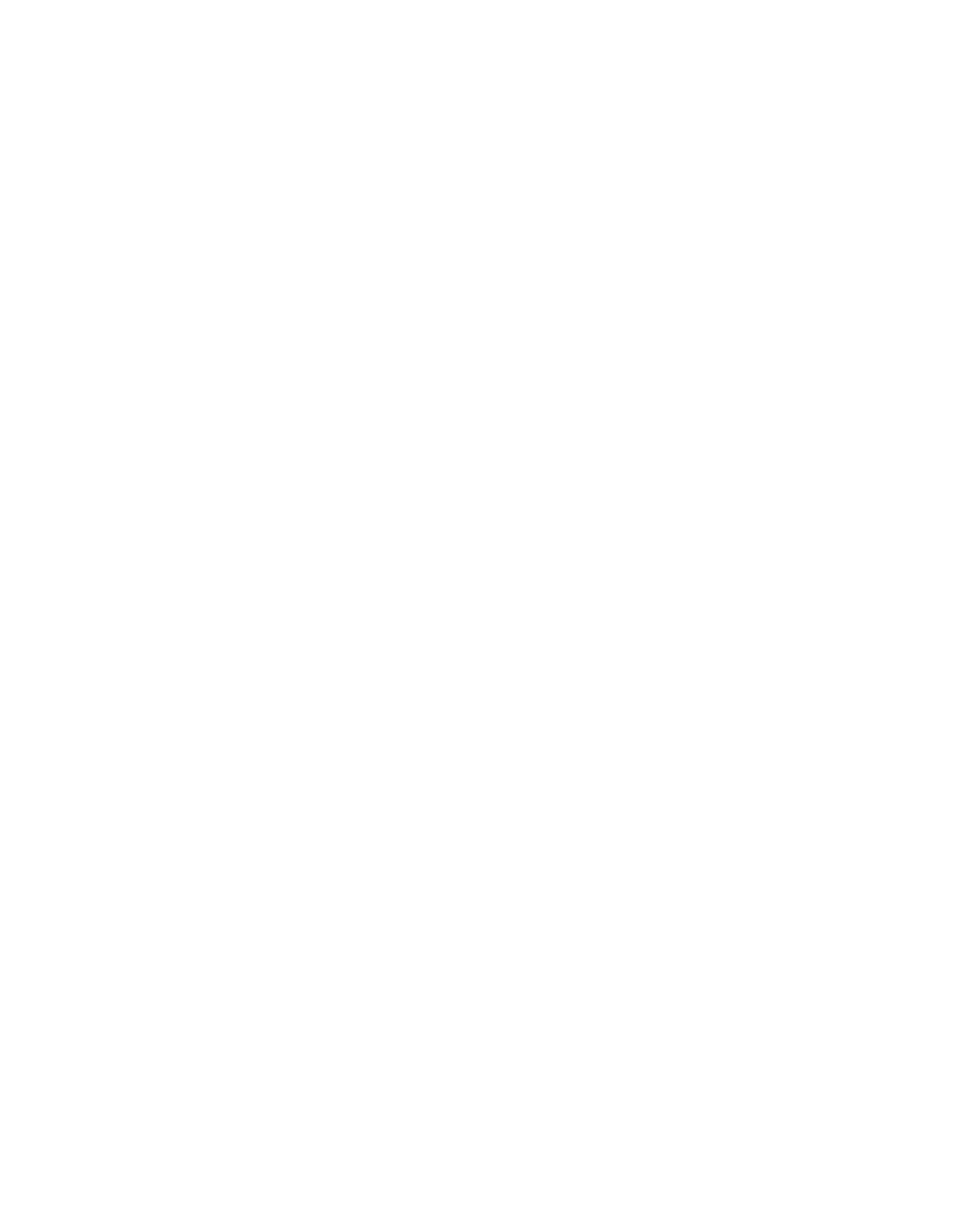# **II. FACTS FOUND DURING THE VISIT AND ACTION PROPOSED**

# **A. Police establishments**

### **1. Preliminary remarks**

8. The legal provisions governing deprivation of liberty by the police have remained basically unchanged since the 2005 visit. It should be recalled that a person may be apprehended by police officers, in order to be brought before the competent authority, and held for up to 12 hours.<sup>2</sup> The maximum period a criminal suspect may spend in police custody is 72 hours (which includes the hours during which the person has had the status of an "apprehended" person); upon the expiry of this period, the person concerned must be released if the court has not taken a decision concerning his pre-trial detention.<sup>3</sup>

 Further, persons who have committed misdemeanours may be detained for up to 10 days in police holding facilities.<sup>4</sup> It should be noted already at this juncture that the regime of activities provided to this category of detainee and opportunities for contact with the outside world were inadequate (see paragraphs 29 and 30). **The CPT invites the Hungarian authorities to review the situation of misdemeanour offenders in police holding facilities.**

9. The practice of holding remand prisoners in police establishments has been a major theme in the CPT's dialogue with the Hungarian authorities over the years. In the report on the 2005 visit, the Committee welcomed the fact that both the number of remand prisoners in police holding facilities and the average length of their detention had fallen significantly as a result of the entry into force of Section 135 of the Code of Criminal Procedure (CCP).<sup>5</sup> At the same time, the Committee stressed that the medium-term objective should be to end completely the practice of holding remand prisoners in police establishments. In their response, the authorities indicated that ending this practice would require changes to the legislation. However, it transpired during the 2009 visit that there had been no legislative developments in this respect.

 The delegation was informed that, on the eve of the visit, a total of 104 remand prisoners were held in police establishments, mostly in Budapest. It is interesting to note that in Miskolc, police staff told the delegation that judges had recently stopped authorising the detention of remand prisoners in the city's police holding facility; this is a welcome approach. **The CPT recommends that the Hungarian authorities take decisive measures to end completely the practice of holding remand prisoners in police establishments. If necessary, the law should be amended.** 

 $\frac{1}{2}$  Section 33 of the Police Act (Act No. XXXIV/1994) provides that a person having the status of "apprehended" (*el*ı*állítás*) may be held for an initial period of 8 hours which may be prolonged once by 4 hours by decision of the head of the police agency concerned.

<sup>3</sup> See Section 126 (3) of the Code of Criminal Procedure (Act No. XIX/1998).

<sup>4</sup> See Section 1 (1) of the Ministry of the Interior's Order 19/1995 (XII.13) and Section 2 (3) of the Ministries of Justice and the Interior's Joint Order 7/2000 (III.29).

<sup>5</sup> Section 135 of the CCP limits the overall time a remand prisoner may be held on police premises to 60 days, subject to authorisation by a court.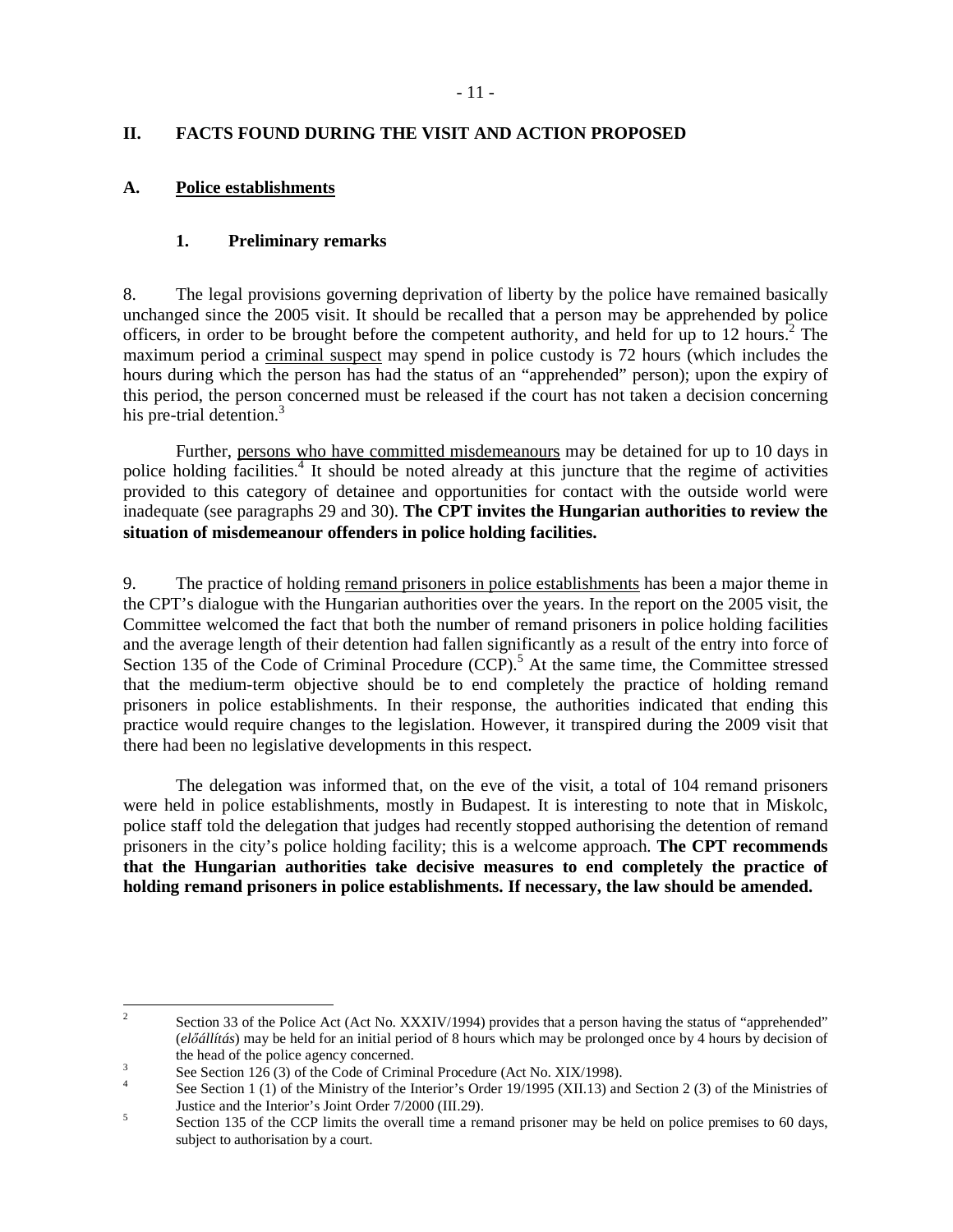10. The information gathered during the 2009 visit indicates that the return of remand prisoners to police custody (e.g. for further questioning) is a rare occurrence. **The CPT trusts that the return of prisoners to police custody will continue to be sought and authorised by a judge or prosecutor only when it is absolutely unavoidable.** 

#### **2. Ill-treatment**

11. Most persons met by the CPT's delegation during the 2009 visit who were, or had recently been, detained by the police, indicated that they had been treated correctly, both at the time of apprehension and in the course of questioning. However, a few persons complained of excessive use of force at the time of apprehension (i.e. kicks, punches) and/or tight handcuffing during transportation. The delegation also heard a few allegations of abusive language, including of a racist nature, by police staff during apprehension and/or in the course of interrogation.

**The CPT recommends that the Hungarian authorities continue to deliver a firm message, including through ongoing training activities, that all forms of ill-treatment (whether of a physical or verbal nature) are not acceptable and that the perpetrators of such acts and those condoning them will be severely punished. As part of this message, it should be made clear once again that no more force than is strictly necessary should be used when effecting an apprehension and that, once apprehended persons have been brought under control, there can never be any justification for striking them.**

12. The delegation did not receive any allegations of ill-treatment of persons in police custody by staff working in the police holding facilities visited. Nevertheless, the delegation observed that custodial officers were carrying truncheons in a visible manner in the detention areas. This is intimidating and hence not conducive to developing positive relations between staff and detainees. **If it is considered necessary for custodial staff assigned to police holding facilities to carry truncheons, the CPT recommends that the truncheons be hidden from view**.

 Further, the delegation observed that some police officers at the Miskolc police holding facility carried firearms within the detention areas. This is a dangerous practice which could lead to high-risk situations both for persons in police custody and police officers; **the Committee recommends that this practice be stopped.**

13. As was stressed during previous visits, health-care services have a vital role to play as regards preventing ill-treatment by the police.

 It became evident during the 2009 visit that the principle of *confidentiality of medical examination*s was not respected. In accordance with Section 4 of the National Police General Directorate's Order No. 12/2001. (IV. 4.), a police officer should be present during medical examinations, save for exceptional cases where the head of the police establishment decides otherwise upon the request of the detained person concerned or health-care staff. The CPT must stress once again that the presence of police staff during medical examinations of detained persons could discourage a detained person who has been ill-treated from saying so and, more generally, is detrimental to the establishment of a proper doctor-patient relationship; alternative solutions can and should be found to reconcile legitimate security requirements with the principle of medical confidentiality.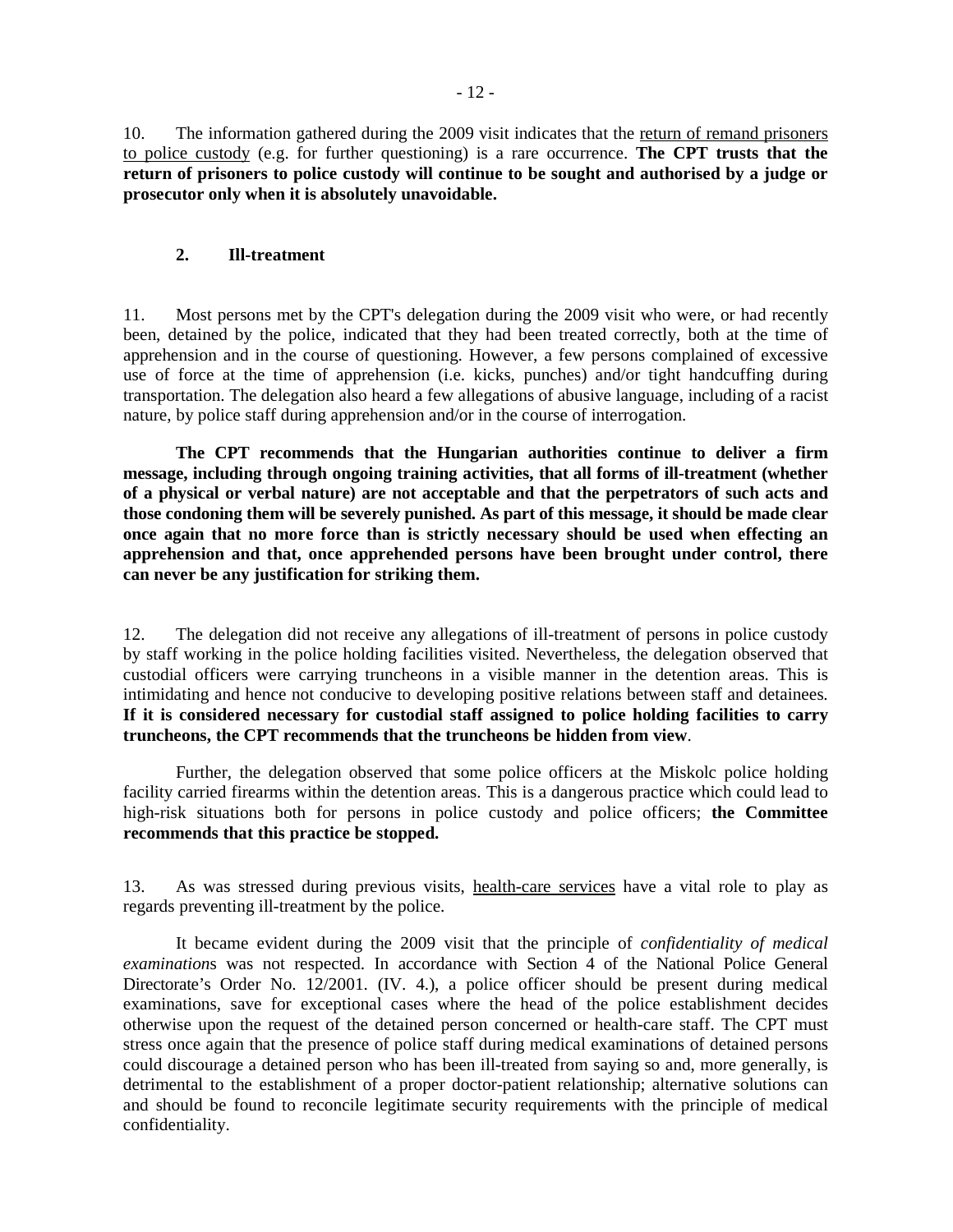In addition, the delegation noted that the results of the medical examinations (including any statements made by the person concerned) were attached to detained persons' legal files and thus accessible to police officers.

14. As regards the *recording of injuries*, the delegation observed the same shortcomings as those identified during previous visits. In particular, it appeared from the medical documentation consulted that no conclusions were drawn by police doctors or experts qualified in forensic medicine as to the consistency between the medical findings and any allegations made by the person concerned.

 Further, the practice continued of requesting persons presenting injuries upon admission to a police holding facility to sign statements to the effect that the injuries had been sustained before apprehension or due to resisting arrest. The statements seen by the delegation at Miskolc were preceded by a note to the effect that a person who made allegations against the police which subsequently turned out to be false could be subject to criminal proceedings. As emphasised by the CPT in its 2005 visit report, such a practice can clearly inhibit detained persons from making a truthful statement about what has happened to them.

15. **The CPT calls upon the Hungarian authorities to take appropriate measures to ensure that:** 

- **all medical examinations are conducted out of the hearing and unless the health-care professional concerned expressly requests otherwise in a given case – out of the sight of police officers;**
- **the confidentiality of medical documentation is strictly observed; naturally, doctors may inform custodial staff in a suitable manner about the state of health of a detained person, including medication being taken and particular health risks;**
- whenever a detained person presents injuries upon medical examination and makes **allegations of ill-treatment, he is promptly seen by an independent doctor with training in forensic medicine who should draw conclusions as to the degree of consistency between the allegations of ill-treatment made by the detained person and the objective medical findings. These conclusions should be referred to the competent prosecutor and be made available to the detained person concerned and his lawyer at their request;**
- **the current practice of inviting detained persons presenting injuries to sign a disclaimer is discontinued.**

 Further, **the Committee would like to be informed whether there is a specific obligation under Hungarian law for health-care staff to report directly to a prosecutor medical data and/or other facts coming to their knowledge which are indicative of police ill-treatment, even in the absence of an allegation from the detained person concerned.**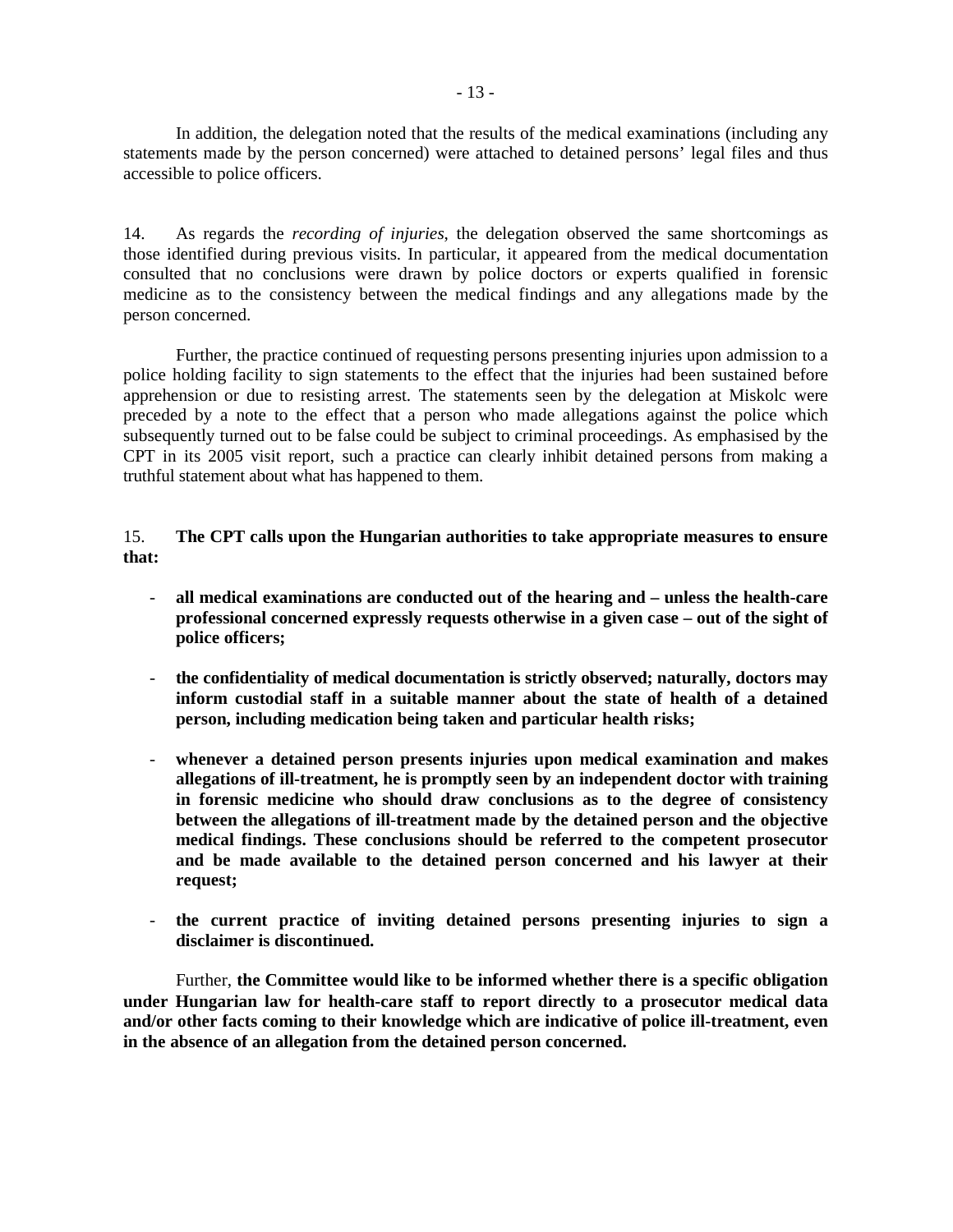More generally, the CPT still has misgivings about the formal position of police doctors, who are full members of the police force. In order to guarantee the independence of health-care staff working in police holding facilities, the Committee considers it important that such staff be aligned as closely as possible with the mainstream of health-care provision in the community at large. **The CPT would like to be informed of steps taken or envisaged in this respect**.

16. The case of a woman who had been medically examined on 24 March 2009 at the Miskolc police holding facility deserves specific mention. It appeared from the medical documentation that she had displayed, *inter alia,* a 2 x 3 cm "haematoma on the [left] shoulder", a "1.5 x 2 cm abrasion on the right hand" and a "4  $\times$  5 cm haematoma on the left side of the jaw". The delegation was shown a statement in which the person in question indicated that she had sustained the injuries while resisting arrest. However, the police officer who had apprehended the woman indicated in his report that she had been handed over to custodial staff at Miskolc without any injuries. The delegation was informed that an inquiry had been carried out into the case in question. It appeared that, despite conflicting information, no forensic medical examination of the detained person had been ordered and the investigator had concluded that the injuries were not the result of police action. The CPT understands that the inquiry into this case was to be re-opened and **would like to receive up-to-date information on its outcome.** 

17. The situation of a remand prisoner who was being held in a high security cell (the so-called "K cell") at Budapest police central holding facility was of particular concern to the delegation. The prisoner in question was being held inside a barred area within a single cell. He was under constant supervision by staff posted outside the barred area, and was exposed to powerful spotlights (the person complained of sight problems as a result of this). Further, the prisoner was not afforded any privacy when he was using a toilet and washing himself since the in-cell sanitary facilities were in full view of supervising staff and also within the field of vision of one of the video-surveillance cameras. Moreover, the means of restraint (i.e. handcuffs, anklecuffs and a body-belt) applied to the prisoner in question whenever he was taken out of his cell and during outdoor exercise appeared to be disproportionate. Taken as a whole, the manner in which the person concerned was being treated could be considered as degrading. At the end of the visit, the delegation requested that the deficiencies in the cell in question be remedied without delay and that the use of means of restraint vis-à-vis persons held in high security cells be reviewed.

 In their letter of 29 May 2009, the Hungarian authorities informed the CPT of the measures taken in response to the delegation's concerns. Nevertheless, these measures do not dispel the Committee's misgivings. Infra-red video-surveillance cameras had been installed in the "K cell" to avoid using the spotlights at night; however, it appears that these spotlights were still being used during the day. Further, the Hungarian authorities indicated that arrangements had been made so as to ensure that the sanitary facilities were monitored by video-surveillance cameras "in a less offensive way"; that said, the sanitary facilities apparently remain within the field of vision of one of the video-surveillance cameras and also in the full view of supervising staff. **The CPT recommends that the spotlights be removed. Further, the in-cell sanitary facilities should be partially screened to preserve a minimum of privacy.** Reference is also made to paragraph 31 as regards the use of video-surveillance cameras.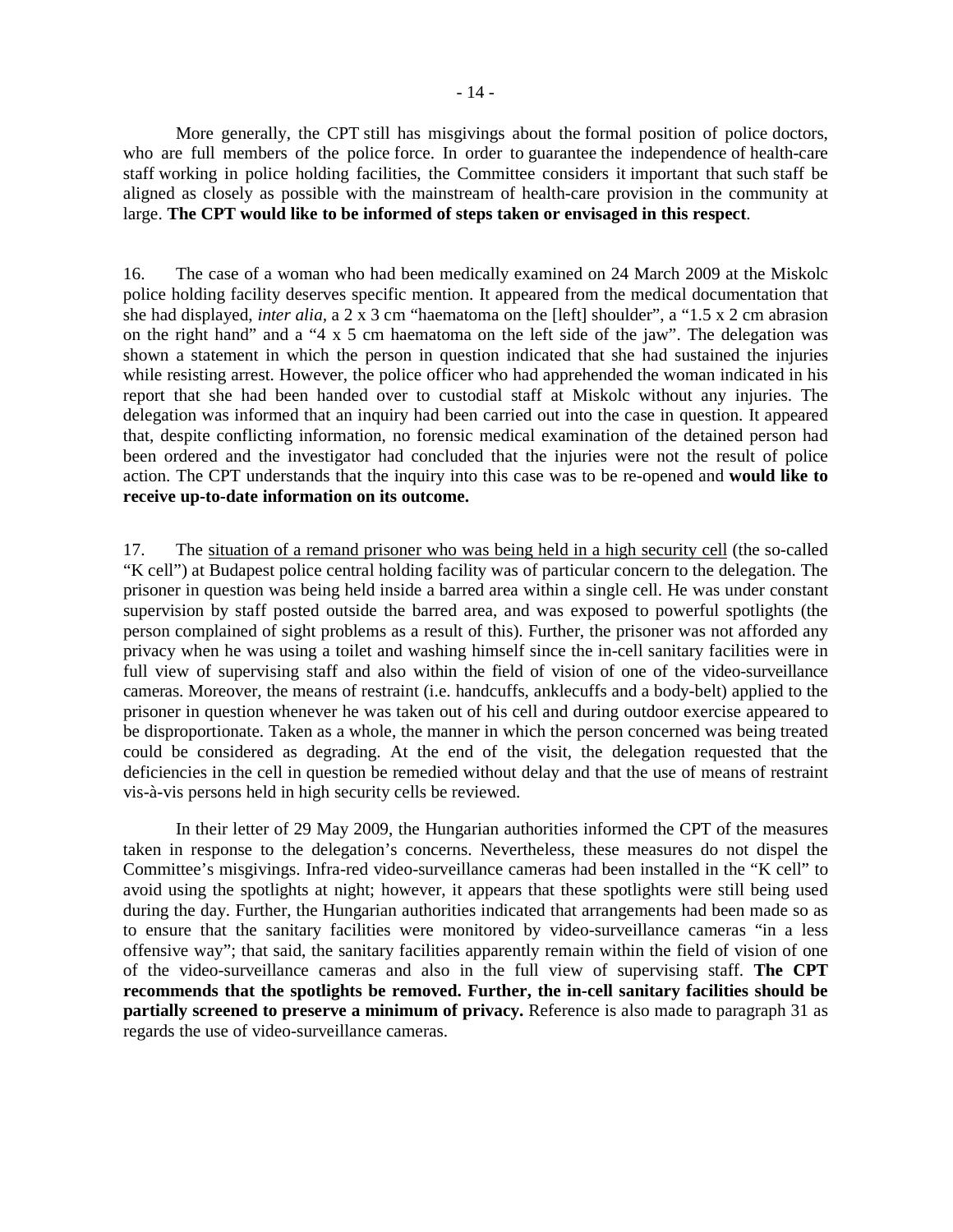The Hungarian authorities also reviewed the application of means of restraint to the prisoner concerned. They reached the conclusion that the use of such means in an already secure exercise yard was disproportionate. At the same time, they considered it necessary to apply means of restraint during movements inside the establishment (in particular when the prisoner was taken out of the detention areas). However, resort to multiple means of restraint (including anklecuffs and a body-belt) continues to raise serious questions of proportionality.

 **The CPT would like to receive, within three months, a response of the Hungarian authorities on the above matter.** Further, **the Committee would like to receive confirmation that no means of restraint will be used in the future vis-à-vis a person accommodated in the "K cell" while he is taking outdoor exercise.** 

18. Particular mention should also be made of the fact that all medical examinations of the above-mentioned person were carried out through the bars of his cell. In the CPT's view, such an approach could be considered as infringing upon the dignity of the prisoner concerned, and certainly prohibits the development of a proper doctor-patient relationship. **The Committee recommends that the Hungarian authorities review the practice in question.** 

19. More generally, police staff interviewed were unable to inform the delegation about the maximum length of stay of a remand prisoner in the "K cell". **The Committee would like to receive clarification of this matter.**

20. The CPT has emphasised in the past that one of the most effective means of preventing illtreatment by police staff lies in the diligent examination of complaints and any other information indicative of such treatment and, where appropriate, the imposition of suitable sanctions. One welcome development in this area was the setting-up of an Independent Police Complaints Board in January 2008. This new body, which is composed of five members appointed by Parliament, is entitled to carry out inquiries into complaints of police misconduct<sup>6</sup> and to make written recommendations to the Head of the National Police General Directorate. If the Board's recommendations are not accepted, the case can be referred to a court for a final decision. However, the delegation was informed that the Board does not have the power to initiate inquiries *ex officio*. **The CPT invites the Hungarian authorities to extend the powers of the Independent Police Complaints Board with a view to enabling it to initiate** *ex officio* **inquiries into cases possibly involving ill-treatment.** 

 Further, members of the Board drew the delegation's attention to the fact that the proportion of the Board's recommendations which had been followed up by the police was rather low. **The Committee would like to receive the views of the Hungarian authorities on this matter.**

6

The delegation was informed that the Board had received 271 complaints since early 2008.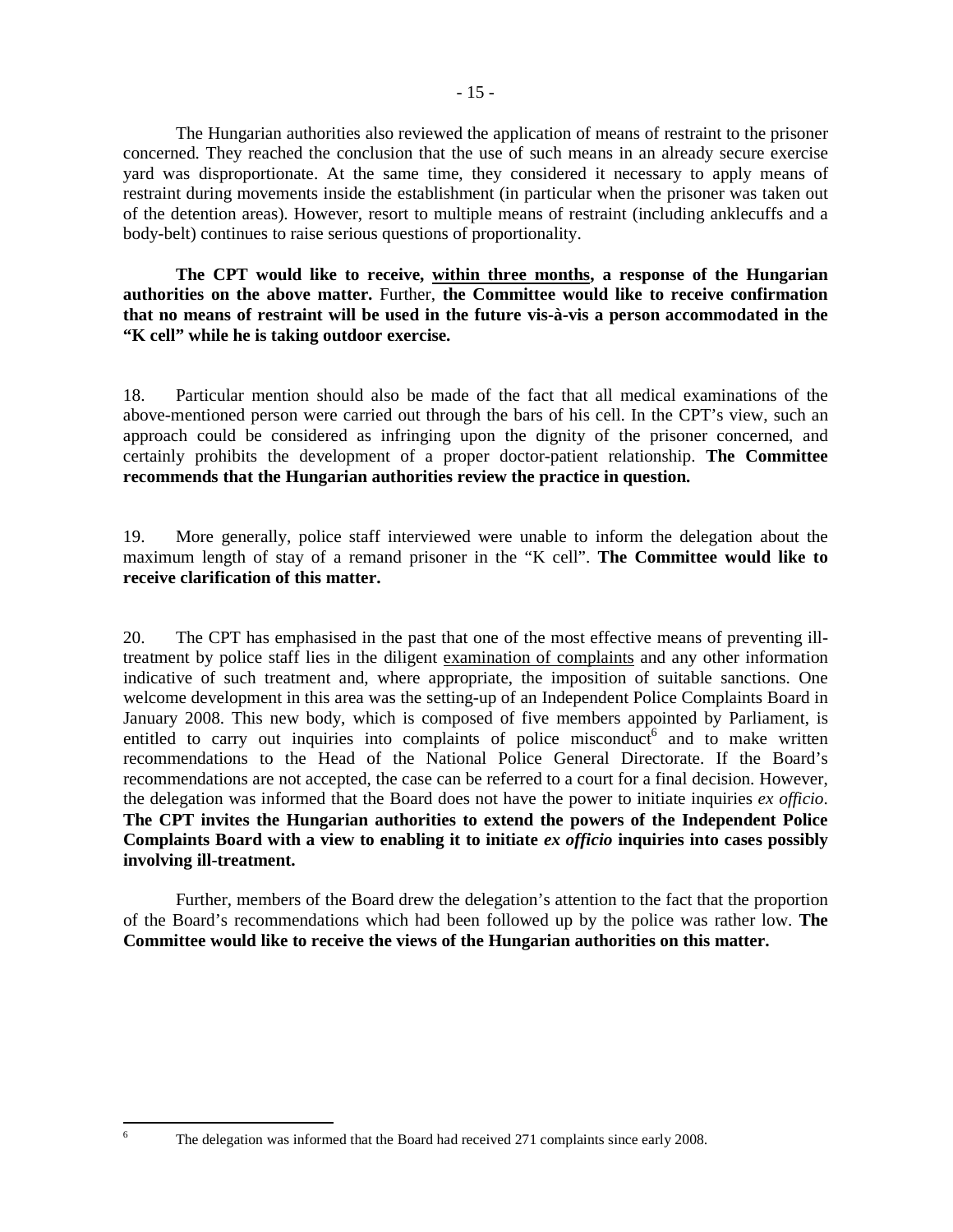21. The delegation was informed that, in 2008, the Prosecution Service had initiated 36 criminal proceedings against police staff on account of unlawful treatment<sup>7</sup> of detained persons (no information was available on the number of judgements). In order for the CPT to obtain a full and up-to-date picture of the situation**, the Committee would like to receive the following information in respect of 2008 and 2009:**

- **the number of complaints of ill-treatment made against police staff;**
- **the number of criminal and disciplinary proceedings instituted as a result of these complaints;**
- an account of the criminal and disciplinary sanctions imposed.
- **3. Procedural safeguards against ill-treatment of persons detained by the police**

22. The situation as regards the three fundamental safeguards advocated by the CPT, namely the right of detained persons to inform a close relative or another third party of their choice of their situation and to have access to a lawyer and a doctor, has remained unchanged since the 2005 visit. A number of necessary improvements concerning these safeguards have still not been implemented, despite specific recommendations repeatedly made by the Committee in previous visit reports.

23. As regards the right of notification of custody, in the 2005 visit report, the CPT expressed misgivings about the degree of latitude given to police officers by the legislation, namely to notify a relative or a third person designated by a criminal suspect within 24 hours of apprehension.<sup>8</sup> The situation remained unchanged in this regard in 2009. **The CPT recommends that the Hungarian authorities amend the relevant legal provisions with a view to guaranteeing the right of persons detained by the police to inform a relative or third party of their choice of their situation as from the very outset of deprivation of liberty.** 

 That said, almost all persons interviewed who were, or had been, detained by the police indicated that they had been put in a position to promptly notify their family of their situation (generally through a police officer). However, the fact that notification of custody was usually performed by police officers and not by the detained person concerned directly resulted in some detainees entertaining doubts as to whether such notification had actually been made. **The CPT invites the Hungarian authorities to take measures to ensure that detained persons are provided with feedback on whether it has been possible to notify a close relative or other person of the fact of their detention.**

<sup>-&</sup>lt;br>7 See Sections 225 to 228 of the Criminal Code (e.g. abuse of power during official proceedings, interrogation under duress).

<sup>8</sup> See Section 128 (1) of the CCP.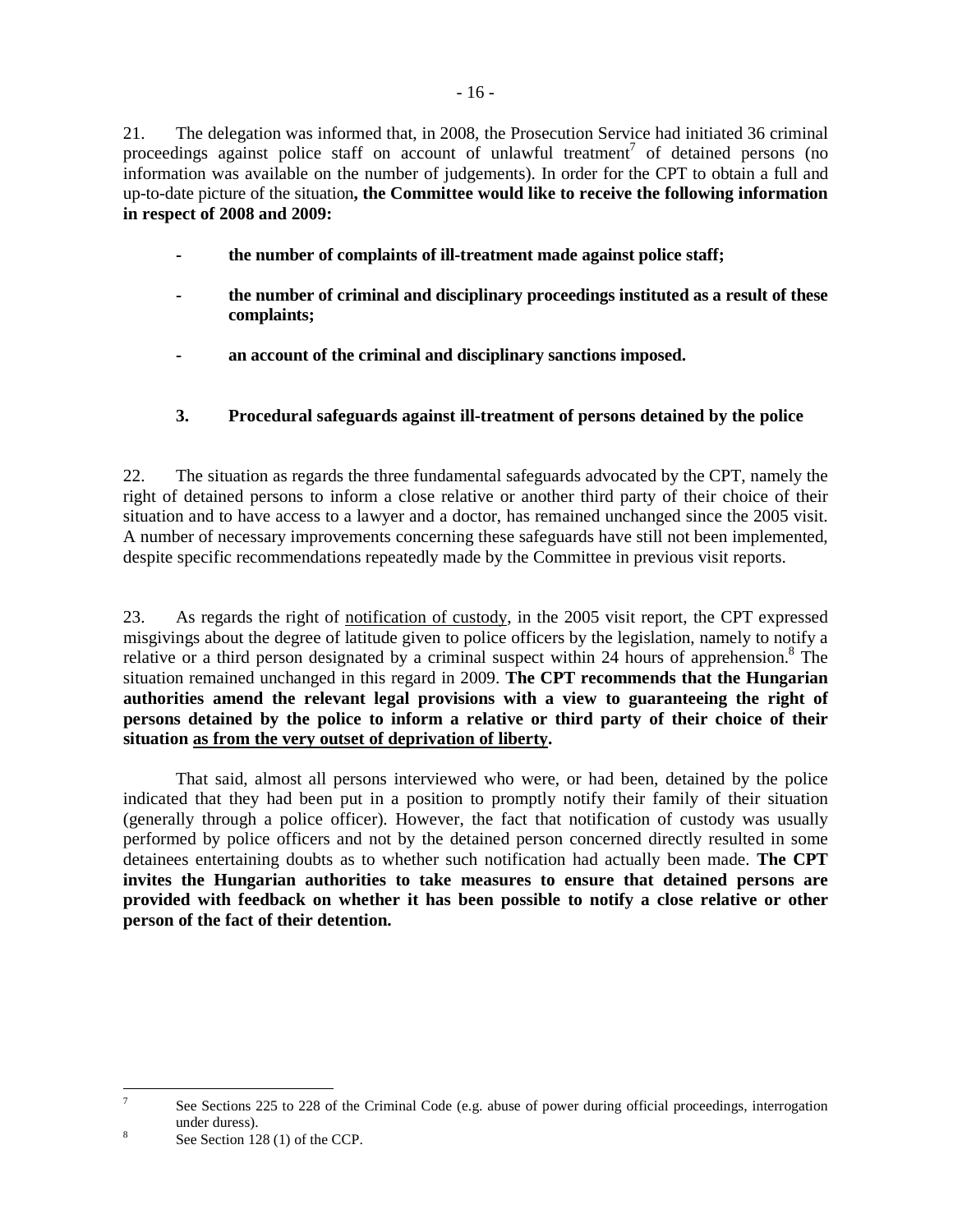Pursuant to Section 18 of the Police Act, notification of custody may be delayed only "to the extent required to prevent escape or hiding, the alteration or destruction of evidence, the perpetration of further criminal offences or to the extent which serves the safety of guarding and the maintenance of order of the detention facility". The CPT considers that in addition to defining the circumstances in which notification of custody may exceptionally be delayed, the legislation should provide for appropriate safeguards (e.g. any delay to be recorded in writing together with the reasons therefor, to require the approval of a public prosecutor or a senior police officer unconnected with the case at hand, and to be applied for the shortest time necessary). **The CPT recommends that the Hungarian authorities remedy this lacuna.**

24. With regard to access to a lawyer, the Hungarian authorities informed the delegation that they had not succeeded in amending the relevant legislation to ensure access to a lawyer as from the very outset of deprivation of liberty, as recommended by the CPT in the 2005 visit report. Not surprisingly, the majority of the persons interviewed during the 2009 visit stated that they had not been allowed to contact a lawyer while having the status of "apprehended" persons (i.e. during an initial period of up to 12 hours in police custody). **The CPT calls upon the Hungarian authorities to take steps, including at the legislative level, to ensure that all detained persons (irrespective of their status) have access to a lawyer as from the very outset of their deprivation of liberty.** 

 The delegation noted that some progress had been made in respect of the provision of legal aid. Most of the indigent persons interviewed during the 2009 visit indicated that, after they had been formally declared as criminal suspects, *ex officio* lawyers had been present during the first interrogation by an investigator. On the other hand, a number of persons indicated that they had not seen an *ex officio* lawyer before the court hearing. **The CPT recommends that steps be taken to further improve the system of legal aid for persons who are not in a position to pay for a lawyer, and to ensure that it is applicable from the very outset of police custody.**

25. As far as access to a doctor is concerned, reference has already been made in paragraphs 13- 15 to examinations by police health-care staff. At the time of the 2009 visit, there was still no legal provision guaranteeing the right of persons detained by the police to have access to an external doctor (in addition to any medical examination carried out by a police doctor). **The CPT calls upon the Hungarian authorities to adopt specific legal provisions which formally guarantee the right of detained persons to be examined, if they so wish, by an external doctor (it being understood that an examination by such a doctor may be carried out at the detainee's own expense).** 

26. Nearly all persons interviewed by the delegation indicated that they had received information on rights soon after apprehension. However, as in the past, this information was not always provided in writing. Further, in police stations which were not equipped with holding facilities, the information sheet on rights was not available in languages other than Hungarian. **Further steps should be taken to ensure that all persons detained by the police are fully informed of their rights (including the rights indicated above).** This should involve the provision of clear verbal information at the very outset of deprivation of liberty, to be supplemented at the earliest opportunity (that is, immediately upon first entry into the police premises) by provision of a written form setting out their rights in a straightforward manner. **The form on rights should be available in an appropriate range of languages. In addition, the persons concerned should be asked to sign a statement certifying that they have been informed of their rights.**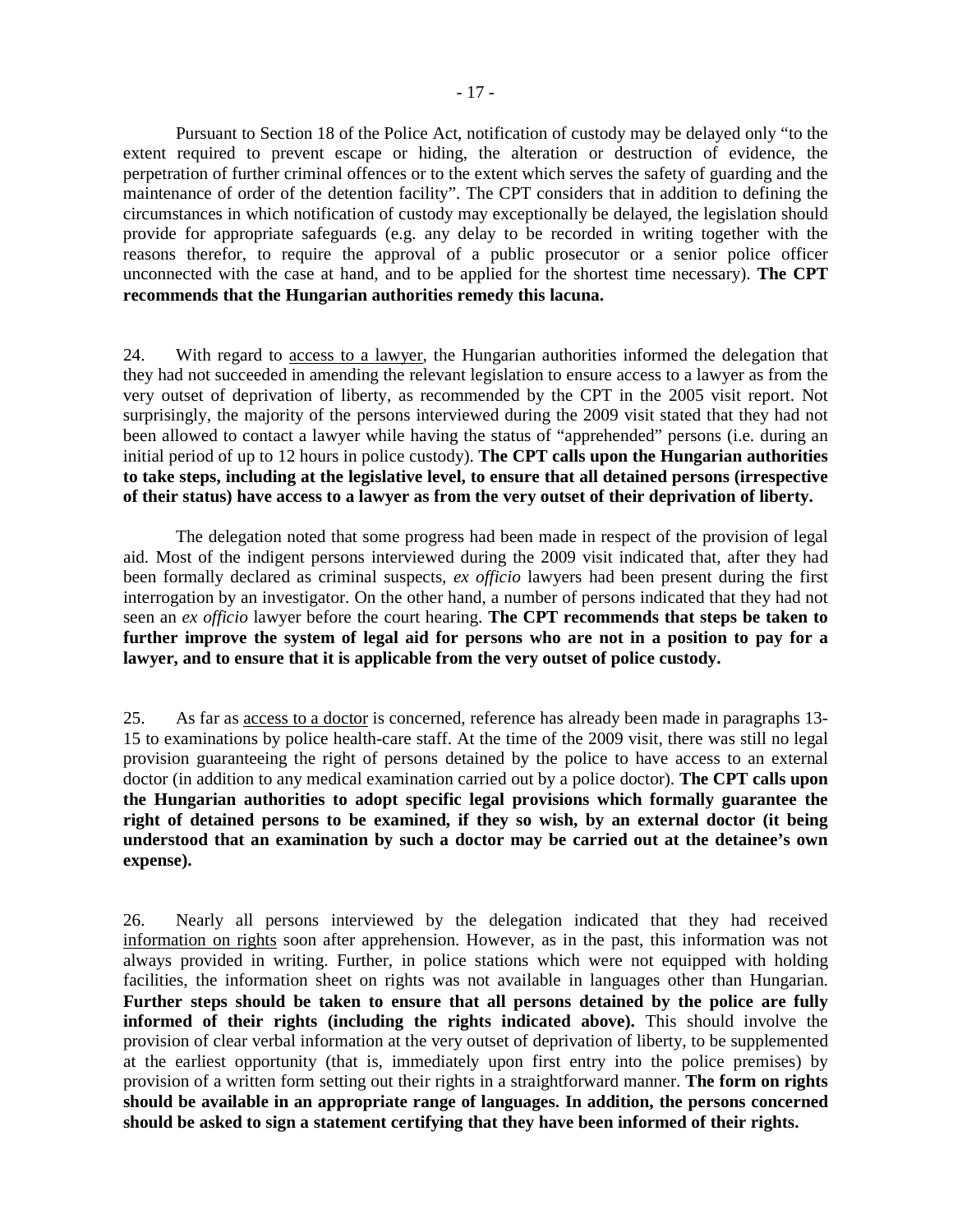# **4. Conditions of detention in police establishments**

a. police holding facilities

27. The best material conditions were seen at the *Nyíregyháza police holding facility*. Reopened in February 2008 following renovation, it had 10 double occupancy cells measuring between 14 and 17 m². The cells were bright, adequately ventilated, clean and well-equipped (including a fully partitioned toilet and hot and cold running water). Detained persons had access to a communal shower facility every day and were provided with a range of personal hygiene items. As for food, it was served three times a day (including at least one warm meal).

 At the *Miskolc police holding facility*, the official occupancy of the cells was acceptable (e.g. 3 places in cells measuring 12 m²; 6 places in a cell measuring some 25 m²). Access to natural light was somewhat limited due to the presence of grilles attached to windows, but ventilation and artificial lighting were generally adequate and the cells were reasonably equipped and clean. Detainees had access to a communal toilet and were offered a shower every day; however, the shower facilities were in a poor state of repair.

 The *Budapest police central holding facility* was not overcrowded and the state of cleanliness had improved since the 2005 visit. Apart from that, conditions were virtually the same as those described in previous visit reports.<sup>9</sup> In particular, ventilation, access to natural light and artificial lighting still left something to be desired.

28. All detainees interviewed indicated that they had access to one hour of <u>outdoor exercise</u> every day. However, the yards were generally of an oppressive design and were not equipped with any means of rest. At Budapest, the delegation was informed that there were plans to refurbish the exercise facilities.

29. Many of the persons met by the delegation in police holding facilities during the 2009 visit were remand prisoners and misdemeanour offenders. None of the facilities offered an adequate regime of activities for these persons, who continued to spend most of their time locked up in their cells, with hardly anything to occupy themselves.

The situation of remand prisoners was aggravated by the fact that their contact with the outside world was restricted. It appeared during the 2009 visit that access to a telephone and visits which had to be authorised by a police investigator, prosecutor or court - was more the exception than the rule. As regards misdemeanour offenders, they generally had access to a telephone, but they received virtually no visits.

-<br>9

See paragraph 33 of document CPT/Inf (96) 5.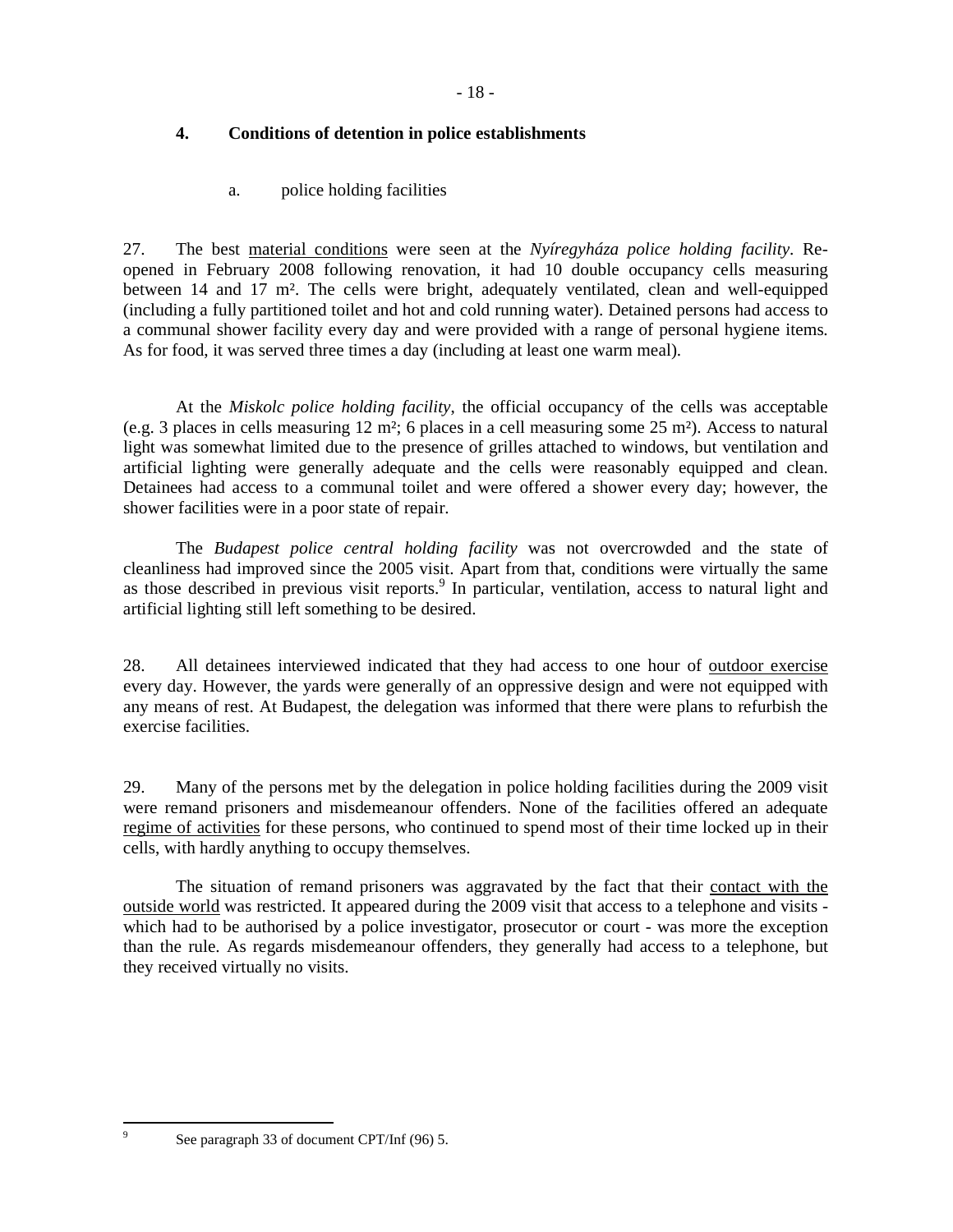30. To sum up, conditions in the police holding facilities visited could generally be considered as adequate for the duration of police custody (i.e. up to 72 hours). However, they were not suitable for the prolonged periods for which remand prisoners and misdemeanour offenders may be held in them (i.e. up to 60 days and 10 days respectively). In this context, **the CPT refers to the recommendation in paragraph 9 as regards the detention of remand prisoners in police holding facilities, as well as to the comments made in paragraph 8 as regards the situation of misdemeanour offenders.**

 Further, **the Committee recommends that steps be taken to remedy the deficiencies referred to in paragraphs 27 and 28 and, in particular, to:** 

- improve ventilation and artificial lighting in the cells at the Budapest police central **holding facility;**
- **refurbish the shower room at the Miskolc police holding facility;**
- improve the outdoor exercise vards at the police holding facilities visited.

 Moreover, while police holding facilities are still being used to accommodate misdemeanour offenders, **the CPT recommends that the Hungarian authorities provide the latter with some form of activity (e.g. TV/radio, reading, association, sport) and review the visiting arrangements concerning this category of detained person.** 

In addition, **the CPT would like to receive detailed information about plans to refurbish the exercise yards at the Budapest police central holding facility.** 

31. It came to light during the visit that the video-surveillance of police cells was not suitably regulated (see also paragraph 17). Given the intrusive nature of such monitoring, it is necessary to have a comprehensive regulatory framework that provides, *inter alia,* for the specific grounds on which in-cell video surveillance may be authorised, the procedure to be followed and the criteria to be used. In addition, authorisation should be sought on a case-by-case basis and there should be regular and frequent reviews. It is also essential that the privacy of detained persons be preserved when they are using a toilet and washing themselves. Further, the monitoring of the video cameras should take place in a designated room by assigned officers, and events should be recorded in a logbook at regular intervals. **The CPT recommends that detailed regulations on in-cell video surveillance be adopted, in the light of the above remarks.**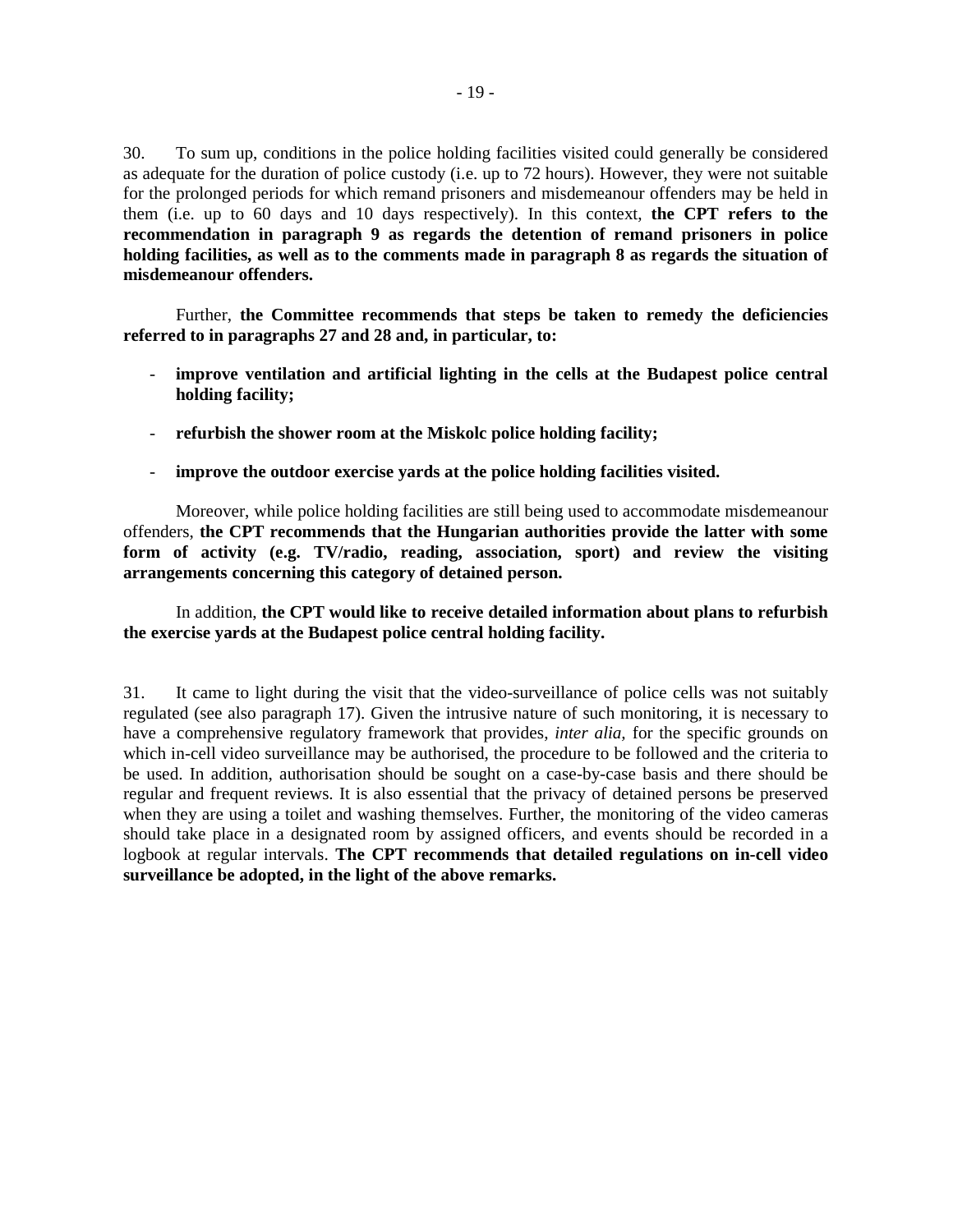### b. waiting rooms for "apprehended" persons

32. The police establishments visited were equipped with waiting rooms for the holding of "apprehended" persons for periods not exceeding 12 hours. These rooms were generally well lit and ventilated, equipped with benches, and clean. Most detained persons interviewed by the delegation had had ready access to a toilet facility and drinking water. There were also arrangements for the provision of food after several hours of detention.

 However, a few detained persons complained that they had remained overnight in a waiting room without being provided with a mattress or blanket. Some complaints were also heard of delays of up to one hour before being allowed to go to the toilet. **The CPT recommends that measures be taken to ensure that, if apprehended persons have to spend the night in a police waiting room, they are provided with a mattress and blankets. Further, persons held in such rooms should have ready access to a toilet (both during the day and at night).** 

33. Certain waiting rooms seen by the delegation were fitted with video surveillance cameras, in addition to call systems. According to the relevant regulations,  $10$  a police waiting room may either be fitted with video surveillance cameras or a staff member should remain near the waiting room. **The CPT must stress that video surveillance systems should not replace frequent direct observation of cells by police officers to ensure the safety of detained persons and should not prevent detained persons from having direct contact with staff.** 

10

See Section 12 of Order No. 19/1996 (VIII.23) of the National Police General Directorate.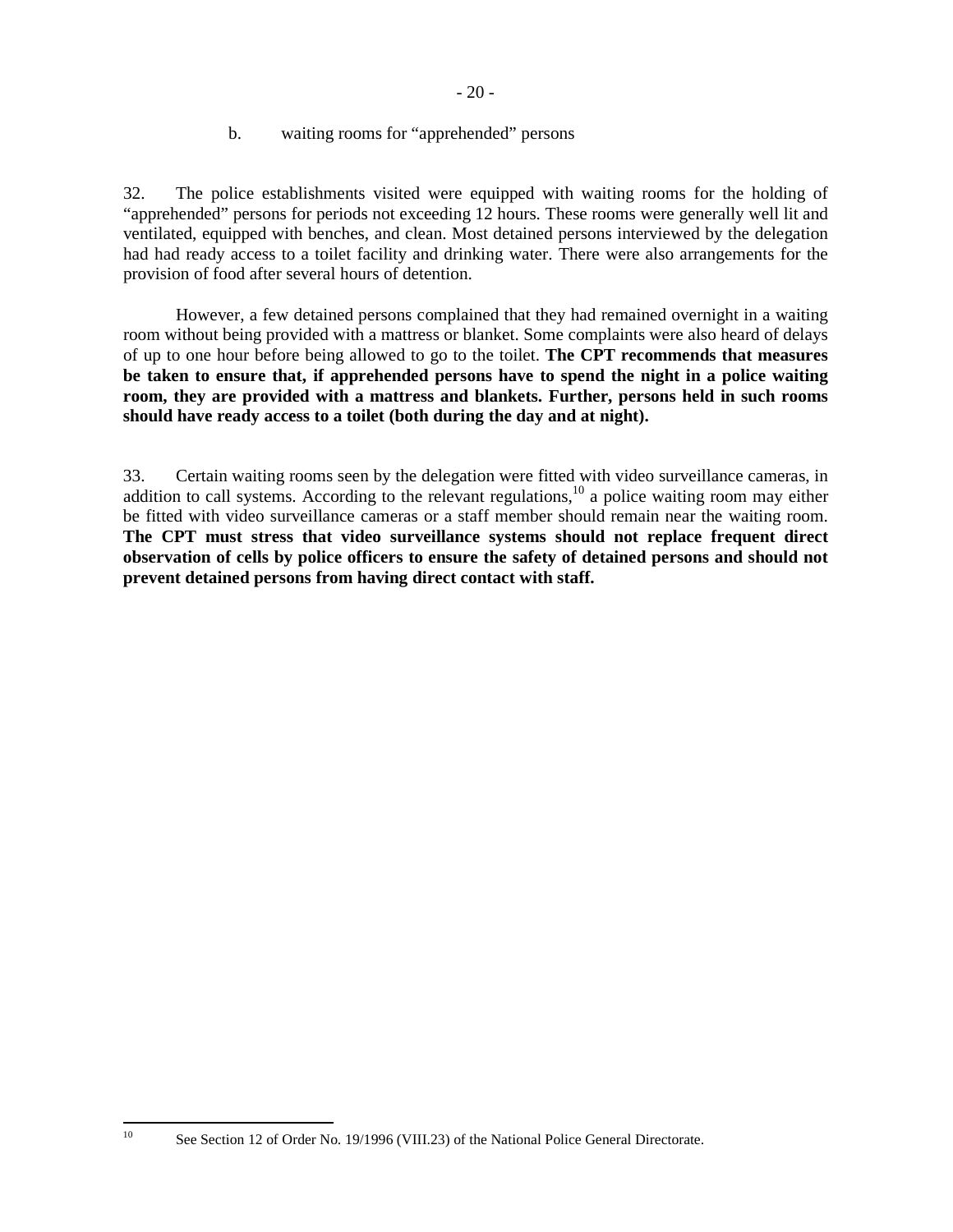### **B. Foreign nationals held under aliens legislation**

### **1. Preliminary remarks**

34. The CPT carried out follow-up visits to the Budapest and Nyírbátor holding facilities for aliens<sup>11</sup> accommodating illegal immigrants awaiting deportation and asylum seekers awaiting a decision on their applications. It also visited the Ferihegy Airport transit zone holding facility (situated in Terminal 2) used for foreign nationals denied entry to Hungary who cannot be removed within 24 hours.

35. Since the CPT's previous periodic visit in 2005, changes have been made to the aliens legislation, with the entry into force of the 2007 Act on the entry and stay of third country nationals and the 2008 Asylum Act. As a result, the maximum period for which a foreign national can be detained before being brought before a judge has been reduced from five days to 72 hours.<sup>12</sup> Detention can be prolonged by a court decision for 30 days and can subsequently be renewed every 30 days, up to a maximum of six months (previously, the maximum detention period was one year). During this period, the person is placed in a holding facility for aliens<sup>13</sup> run by the police<sup>14</sup>. At the expiry of the six months, if the expulsion cannot be implemented but the grounds for expulsion remain, foreign nationals can be placed in a community shelter or assigned a compulsory place of stay.

 Further, foreign nationals who have been denied entry to the country can be held, pending their removal, for up to 72 hours in a designated place located in the frontier zone, or if they have arrived by means of air transport, for up to eight days in a designated place at the airport.

 As regards foreign nationals seeking asylum, the Asylum Act provides for a preliminary assessment procedure of up to 15 days in order to establish whether a "Dublin procedure" is to be conducted and to filter out inadmissible applications. Asylum applications which are not eliminated as a result of this preliminary assessment undergo an "examination of the merits" with a time-limit of 60 days, during which the asylum seeker is placed in a reception centre. Asylum applications may also be lodged while a person is being held in a holding facility for aliens.

<sup>|&</sup>lt;br>|<br>| 11  $\ddot{o}$ *rzött szallas*, i.e. « guarded shelter ».

The formal decision to detain a foreign national for 72 hours is taken by the immigration authority (Office of Immigration and Nationality).

<sup>&</sup>lt;sup>13</sup> There are four holding facilities for aliens in Hungary: in Budapest, Győr, Kiskunhalas and Nyírbátor. Juveniles and families with children are accommodated in reception centres rather than in these four facilities.

<sup>&</sup>lt;sup>14</sup> The Border Guard Directorate was integrated into the National Police Directorate as of January 2008.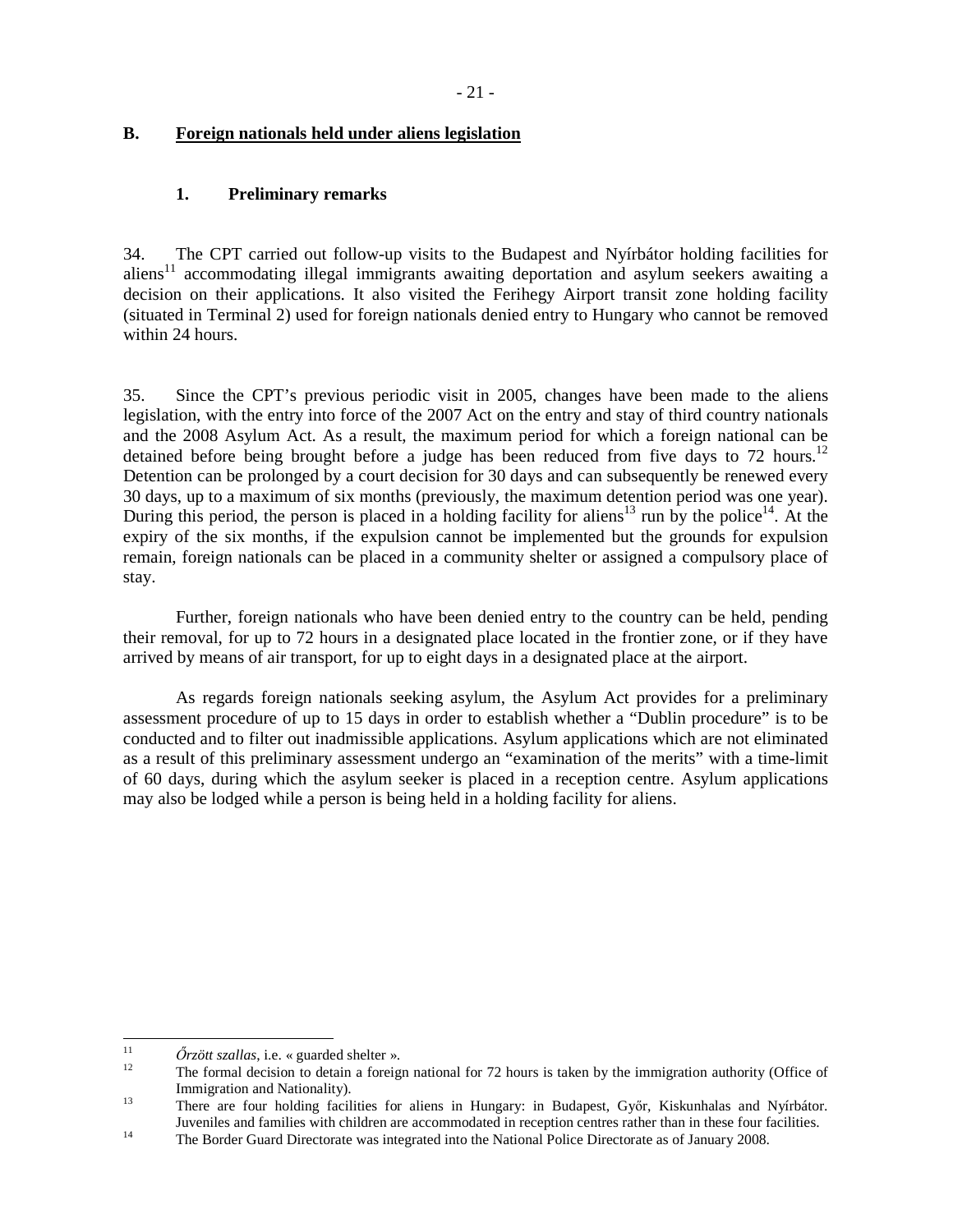#### **2. Ill-treatment**

36. The delegation received no allegations of physical ill-treatment of detained persons by staff at the *Budapest holding facility* for aliens, and observed that staff treated foreign nationals in a respectful manner.

 In contrast, the *Nyírbátor holding facility,* the delegation received an allegation of physical ill-treatment by staff. Further, several detained persons complained of verbal abuse and rude behaviour by certain members of the custodial staff. The delegation observed that the atmosphere at the establishment was rather tense and that there was little interaction between detainees and staff. **The CPT recommends that staff working at the Nyírbátor holding facility be given the clear message that the ill-treatment of detained persons (whether of a physical or verbal nature) is not acceptable and will be the subject of severe sanctions**.

 As regards *Ferihegy Airport transit zone holding facility,* no-one was in detention at the time of the visit and the delegation did not meet anyone who had been held there.

37. The delegation also received some complaints of inter-detainee violence/intimidation at the *Nyírbátor holding facility*, which were mainly related to ethnic tensions but could also be attributed in part to the state of enforced idleness in which foreign nationals were left (see paragraph 43).

 The duty of care which is owed by law enforcement agencies to those in their charge includes the responsibility to protect them from other detainees who wish to cause them harm. Addressing the phenomenon of inter-detainee violence/intimidation requires of an establishment's staff that it be alert to signs of trouble and both resolved and properly trained to intervene when necessary. The existence of positive relations between staff and detainees, based on the notions of dynamic security and care, is a decisive factor in this context; this will depend in large measure on staff possessing appropriate interpersonal communication skills (see paragraph 49). **The CPT recommends that the management of the Nyírbátor holding facility take steps to address the issue of inter-detainee violence/intimidation, in the light of the preceding remarks**.

38. Police staff working in the facilities visited carried truncheons, handcuffs and pepper spray in a visible manner while performing their duties. This practice has already been criticised by the CPT in its report on the 2005 visit.<sup>15</sup> In their response, the Hungarian authorities indicated that " [...] hidden carriage of such devices can bring about serious consequences". The CPT is not convinced by this argument. In the Committee's opinion, the current policy can only increase tension and prevent the development of positive relations between staff and detained persons. **If it is deemed necessary for police staff assigned to holding facilities for aliens to carry truncheons and handcuffs in detention areas, the Committee recommends that this equipment be hidden from view**.

 Further, given the potentially dangerous effect of this substance, **the CPT considers that pepper spray should not form part of the standard equipment of custodial staff and, as a rule, should not be used in confined spaces. The Committee would also like to receive a copy of the instructions given to staff on the use of pepper spray.**

15

See paragraph 46 of CPT/Inf (2006) 20.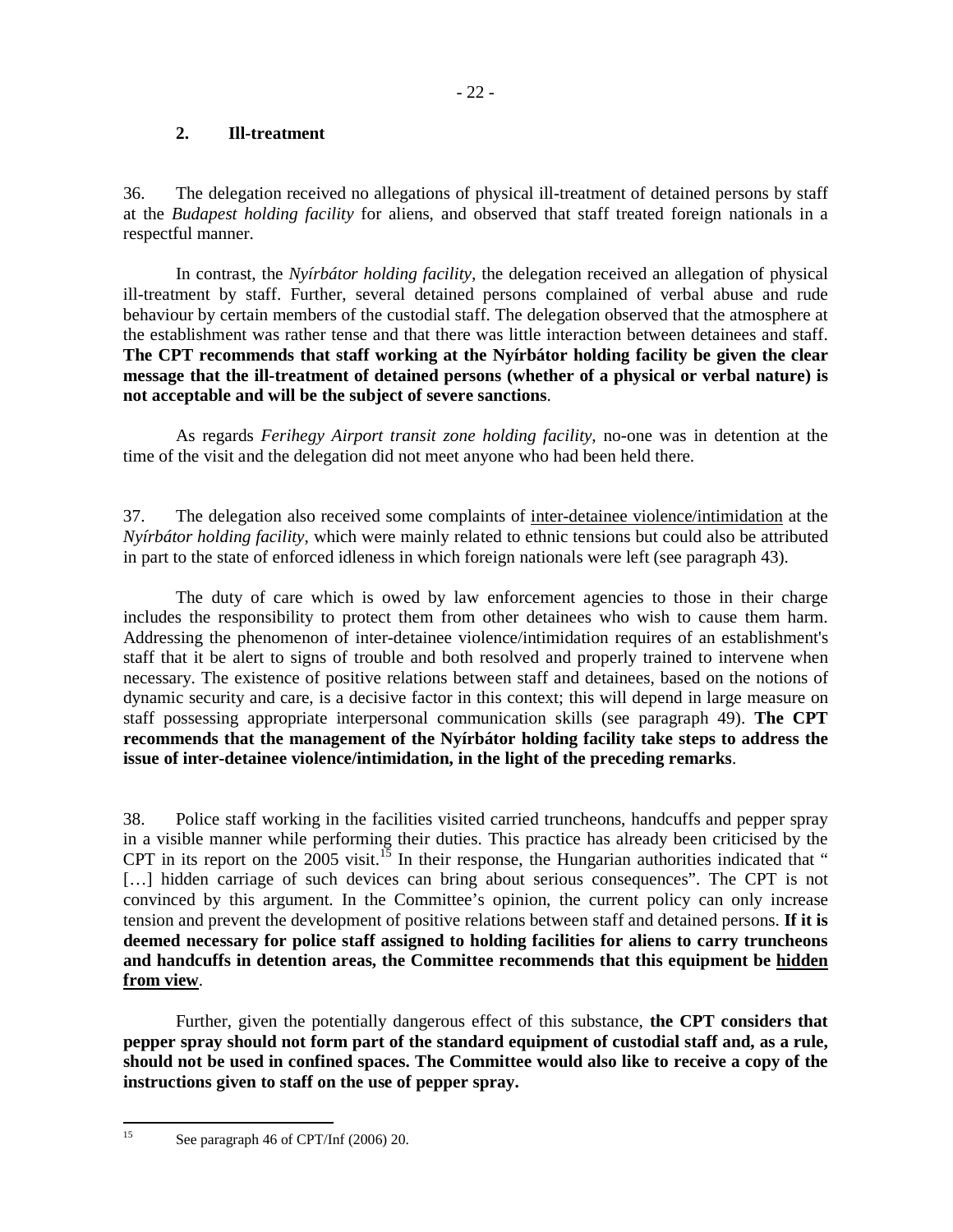#### **3. Conditions of detention**

39. The *Budapest holding facility* for aliens occupied half of the second floor of a three-storey building belonging to the police, in the vicinity of the airport. At the time of the visit, it was accommodating 14 men and 4 women (against an official capacity of 24). The detention area was separated into two parts. The women's part consisted of one room (measuring some  $15 \text{ m}^2$ ) with two bunk beds and a fully partitioned sanitary annexe. The men's part comprised four rooms, measuring some  $11 \text{ m}^2$  and with two bunk beds each, and one room measuring some  $24 \text{ m}^2$  and with four bunk beds. The rooms were bright, airy and clean, and detained persons were provided with cupboards in which they could store their personal belongings. The sanitary facilities were also satisfactory.

 At the time of the visit, the rooms were not overcrowded and foreign nationals could spend most of the day outside their rooms in a small common area. However, if the facility were to be used to its full capacity, the minimum of 4 m² of living space per detained person would not be observed. The delegation was told of plans to enlarge the facility's capacity to 32 places and to set up new common areas and a dining room, by the end of 2009. **The CPT would like to receive more details on these plans. In the context of their implementation, the Committee recommends that the minimum standard of 4 m² of living space per detained person in multioccupancy rooms be observed.** 

40. The *Nyírbátor holding facility* for aliens had been totally rebuilt and re-opened in 2005, next to the former facility visited by the CPT in 1999. It occupied a three-storey building, two floors of which were reserved for the detention area (the ground floor for women and the first floor for men). With an official capacity of 169 (136 men and 33 women), at the time of the visit the establishment was accommodating 53 persons (52 men and 1 woman).<sup>16</sup>

 Detainees' rooms offered adequate space for the number of persons they were designed to hold (e.g. rooms measuring some 16 m<sup>2</sup> had two or three beds, and those measuring some 24 m<sup>2</sup>, five beds). In addition to beds, the equipment comprised a table, stools, shelves and a partitioned toilet. There was also a common/dining area and a shower room on each floor. Nevertheless, there were no cupboards in the detainees' rooms, as a result of which most of them kept their personal belongings in bags on the floor. Further, the rooms were not equipped with a call bell; **this deficiency should be remedied**.

 To sum up, material conditions of detention were on the whole satisfactory. That said, due to the fact that foreign nationals were locked up in their rooms for most of the time and because of the design of the facility which was focused on security rather than the holding of foreign nationals, the accommodation areas had a prison-like atmosphere.

41. The capacity of the *Ferihegy Airport transit zone holding facility* was 8, but no-one was being held there at the time of the visit. There were two rooms, each measuring some 16 m<sup>2</sup> and containing two bunk beds. The rooms were adequately lit and ventilated, and had a sanitary annexe with a sink, shower and toilet. There was also a small common area between the two bedrooms, with a table and chairs. The whole facility was in a good state of repair and clean.

 $16<sup>16</sup>$ The delegation was informed that the largest number of persons accommodated at any given time since the opening of this new facility was 110.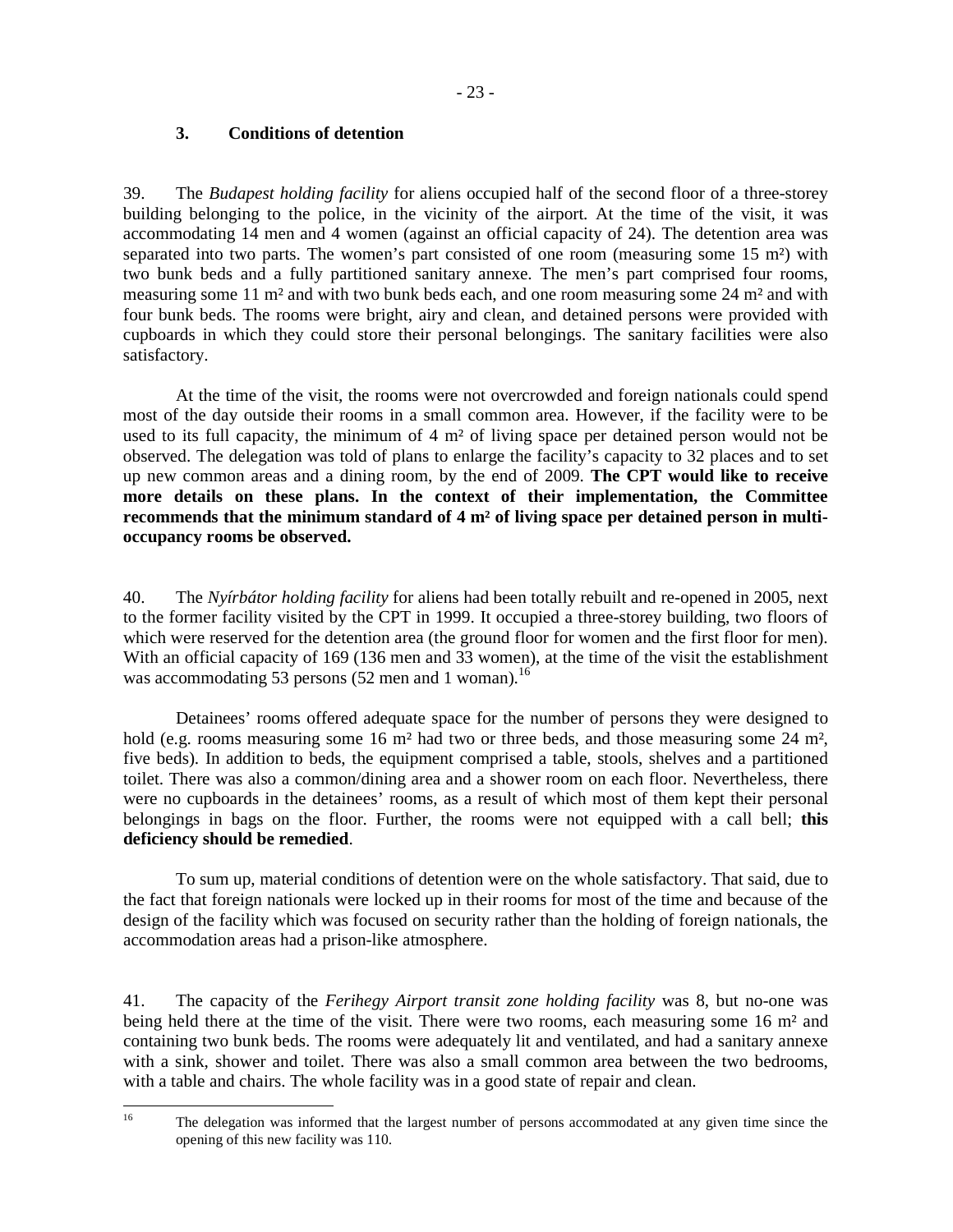42. At the *Budapest* and *Nyírbátor holding facilities*, foreign nationals were offered one hour of outdoor exercise per day. No such possibility existed at the *Ferihegy Airport transit zone holding facility.*<sup>17</sup>

 At the *Budapest holding facility*, the outdoor exercise area was only equipped with benches. Further, foreign nationals were transferred in handcuffs from the detention area to the outdoor exercise yard as there was no secure passage between the two areas. This systematic practice is disproportionate and hence unacceptable. The application of handcuffs should be an exceptional measure, on the basis of an individual risk assessment. As regards the *Nyírbátor holding facility*, the outdoor exercise area consisted of a large wasteland area surrounded by a high brick wall topped with barbed wire.

 **The CPT recommends that steps be taken to**:

- **end the systematic use of handcuffs when foreign nationals are escorted to the outdoor exercise area at Budapest holding facility;**
- **ensure that foreign nationals held in the Ferihegy Airport transit zone holding facility for more than 24 hours benefit from daily outdoor exercise;**
- **provide the outdoor areas of the Budapest and Nyírbátor holding facilities with sports equipment, protection from inclement weather and (in the case of Nyírbátor) means of rest.**

43. In its report on the 1999 visit,  $18$  the CPT noted that foreign nationals held under aliens legislation spent much of their time in an enforced state of idleness. During the 2009 visit, little progress was observed as regards the provision of activities.

 Foreign nationals benefited from an open-door regime at the *Budapest holding facility*, allowing men to assemble during the day in a common area. As regards women, the "open-door" regime consisted of going out of their rooms into the corridor (measuring some 5 m²). The only activity for both men and women consisted of watching TV.

 According to the internal rules of the *Nyírbátor holding facility*, foreign nationals were allowed out of their cells at meal times, for one hour of outdoor exercise in the morning, and from 4 p.m. to 10 p.m. (11 p.m. at weekends). However, many detainees met by the delegation complained that, in practice, the time spent outside their rooms was reduced to some 3-4 hours per day. Further, the activities available to them consisted of watching a single-channel TV and playing board games.

<sup>&</sup>lt;sup>17</sup> The examination of registers showed that foreign nationals usually spent two to four days on the premises.<br>See negative 50 and 60 of CDT/lef (2001).

See paragraphs 59 and 60 of CPT/Inf (2001) 2.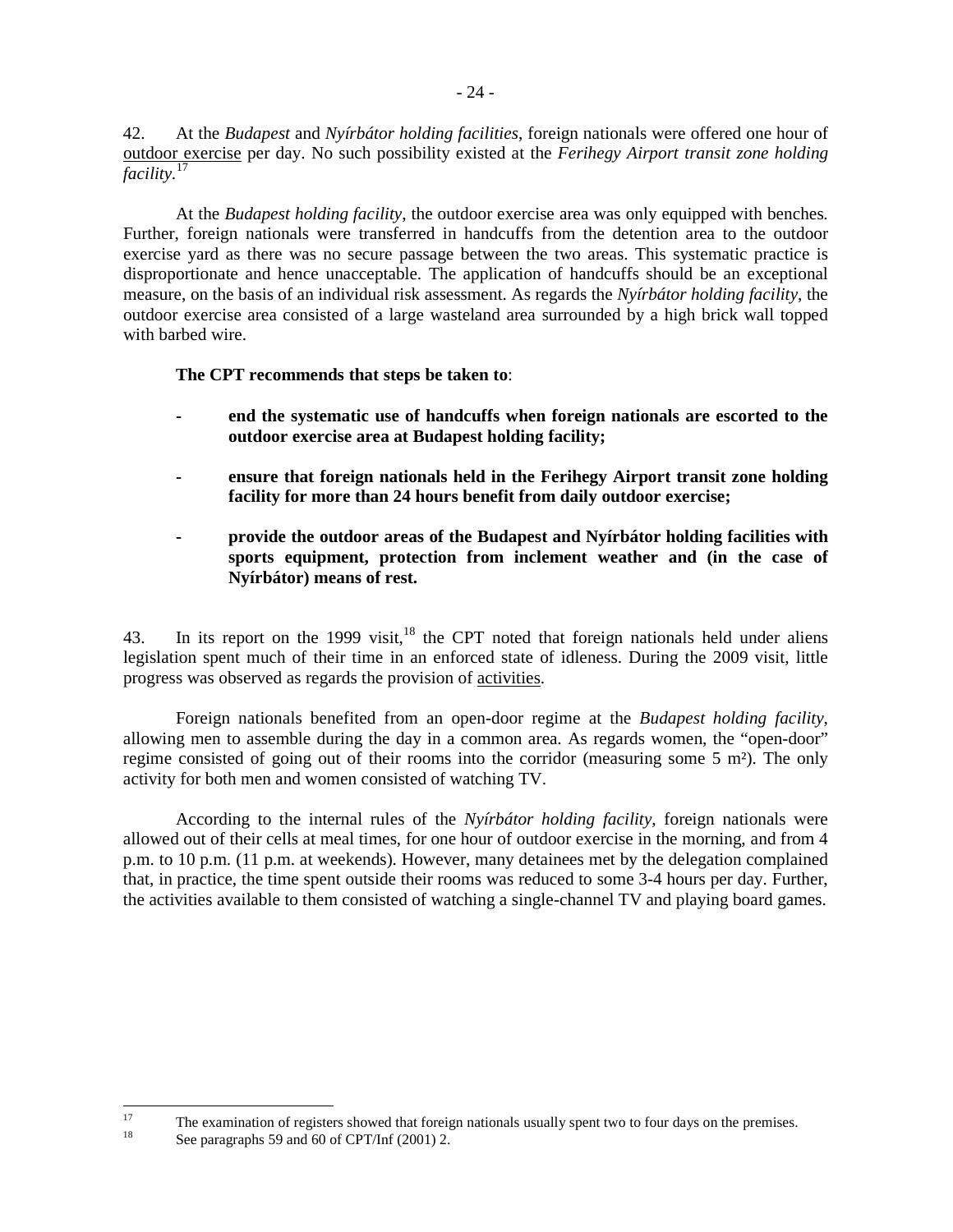The paucity of purposeful activities for foreign nationals held under aliens legislation might well engender further frustration and stress and even provoke tensions among them, as noted above. **The CPT recommends that the Hungarian authorities make further efforts to develop the regime applied to foreign nationals held in holding facilities for aliens with a view to enlarging the offer of purposeful activities (e.g. access to sports facilities, provision of books and newspapers/magazines in foreign languages, language classes, etc.). The longer the period for which persons are held, the more developed should be the activities which are offered to them**.

44. Visiting arrangements at the *Budapest holding facility* were satisfactory; detainees received visits under open conditions sitting around the table. In contrast, at *Nyírbátor*, all visits took place under closed conditions, with detained persons and their visitors (including lawyers) being separated by a plexiglas window with holes in it. The CPT does not see any reason why persons held under aliens legislation, who are neither convicted nor suspected of criminal offences, should be subject to visiting arrangements that are usually seen in strict-regime prison establishments. If, exceptionally, it is considered necessary to impose restrictions on a particular detainee, this should be done on the basis of an individual risk assessment. **The CPT recommends that steps be taken to review visiting arrangements at the Nyírbátor holding facility in order to enable visits to take place under more open conditions.**

### **4. Health care**

45. The provision of health care at the *Budapest holding facility* could be considered satisfactory. A doctor attended the facility five days a week from 8 a.m. to 4 p.m., and a feldsher was present on a 24-hour basis. The airport doctor could also be called in case of need.

 In contrast, there were no health-care staff attached to the *Nyírbátor holding facility*, a situation which is unacceptable given the number of inmates held there. A doctor was available three times a week for consultations and, in case of emergency, detainees could be transferred to a hospital. Further, emergency dental care was available. The delegation was informed that the holding facility had once employed six feldshers, but that their posts had been removed in 2007. The establishment's management had reportedly requested that the feldshers' posts be re-allocated. Not surprisingly, the delegation received several complaints from detained persons concerning problems of access to health-care staff. **The CPT recommends that steps be taken at the Nyírbátor holding facility to substantially increase the attendance hours of a doctor and to ensure the presence of a feldsher on a 24-hour basis.** 

 As regards the *Ferihegy Airport transit zone holding facility*, the airport doctor was reportedly available at all times and transfer to a hospital could be organised in case of need.

46. At the *Budapest* and *Nyírbátor holding facilities,* medical examination of detained persons took place shortly after their admission. At the *Ferihegy Airport transit zone holding facility*, the delegation was told that such an examination would only be organised upon the request of a foreign national. In the CPT's view, medical screening of new arrivals is in the interests of both foreign nationals and staff, and is also a preventive public health measure. **The CPT recommends that the Hungarian authorities introduce systematic medical screening of persons admitted to the Ferihegy Airport transit zone holding facility**.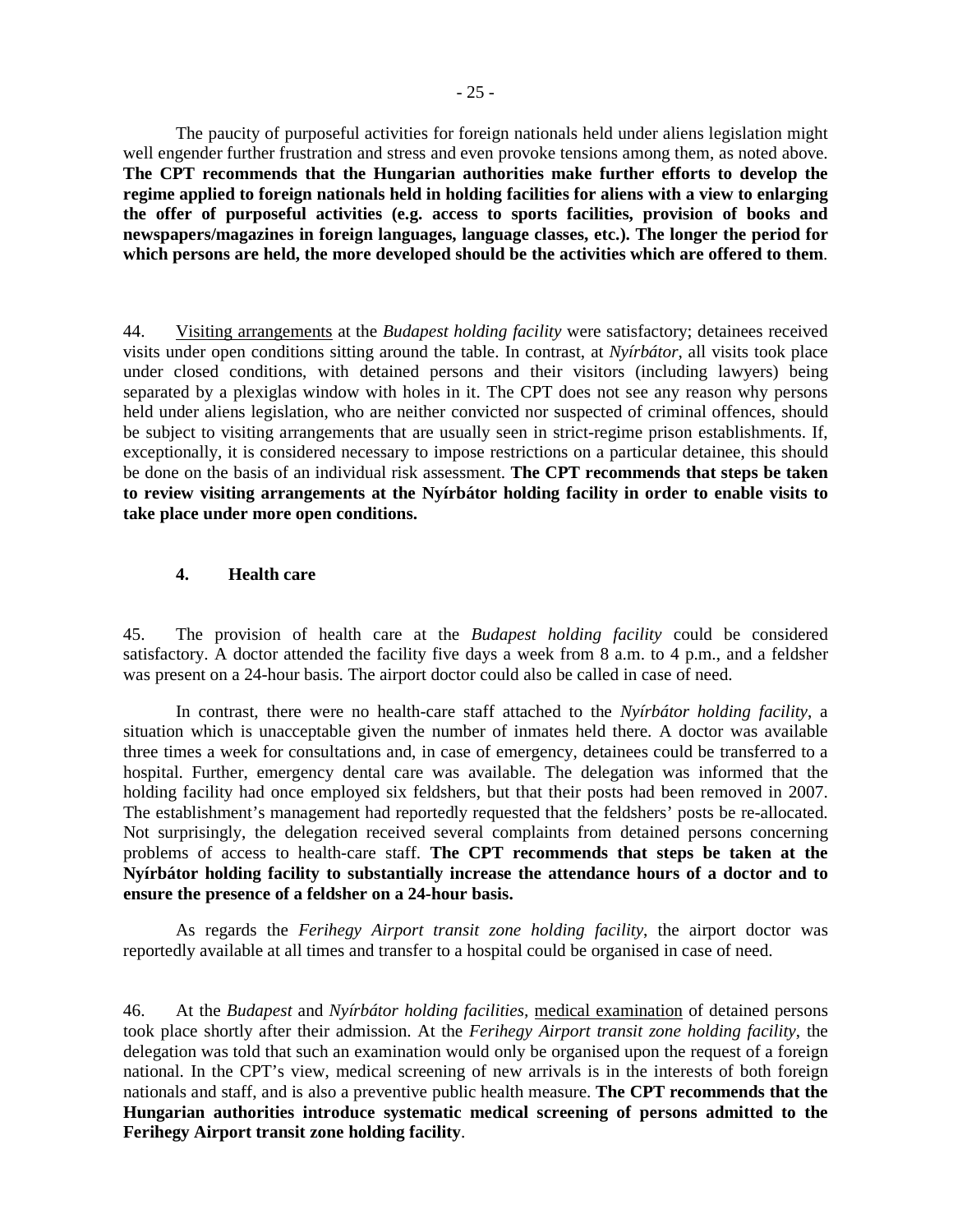47. As in other police establishments visited by the delegation, medical confidentiality was not observed. In particular, a police officer was present during medical examinations (except for examinations of female detainees at the Budapest holding facility). Further, medical files were kept together with detained persons' legal files and were accessible to police officers. **Reference is made in this respect to the recommendations in paragraph 15.**

 It should be noted that feldshers working at the Budapest holding facility were also performing custodial tasks. Further, the posts of feldshers which had been removed at the Nyírbátor holding facility had combined both health-care and custodial responsibilities. In the CPT's view, entrusting feldshers working in holding facilities for aliens with custodial tasks is not conducive to the development of proper health-care staff/patient relations and could give rise to a potential conflict of interest (e.g. in the event of an allegation of ill-treatment of a foreign national by a member of the custodial staff). **The CPT recommends that the Hungarian authorities take measures to stop this practice. The Committee also refers to the comments and request for information made in paragraph 15 as regards the formal position of health-care staff.**

### **5. Safeguards**

48. Information on rights and the internal rules was provided orally at the establishments visited (with the help of an interpreter, if needed). At the *Nyírbátor holding facility*, the delegation also saw information sheets (in English, German and Bosnian **/**Croatian **/**Serbian<sup>19</sup>) posted on a notice board in the common area. At *Budapest*, foreign nationals were requested to sign an information sheet (in Hungarian), which was then kept in their files. Further, information on asylum procedures, lists of embassies/consulates and brochures from the Hungarian Helsinki Committee were posted in the establishments' common areas. That said, foreign nationals interviewed complained that they had not been provided with adequate information on their rights, the procedure applicable to them and the internal rules of the holding facilities.

 **The CPT reiterates its recommendation that steps be taken to ensure that written information on detainees' rights, the internal rules and applicable procedures is available in the languages most commonly spoken by foreign nationals in all holding facilities for aliens in Hungary, and is given to detainees upon admission**.

49. The administrative detention decision issued by the immigration authority (Office of Immigration and Nationality – OIN) specified the right to legal assistance. Pursuant to Section 59 of the Aliens Act, a foreign national can be represented by a legal representative at court hearings; if the foreign national does not understand Hungarian or cannot afford a legal representative, the court should appoint one. However, the law also stipulates that the hearing can be conducted at the place of detention, in the absence of the foreign national's legal representative. Further, the delegation understood that the court can take decisions in the absence of the foreign national concerned, on the basis of documentation.

19

<sup>19</sup> Information sheets on rights apparently also existed in Afghan, Arabic, French and Vietnamese.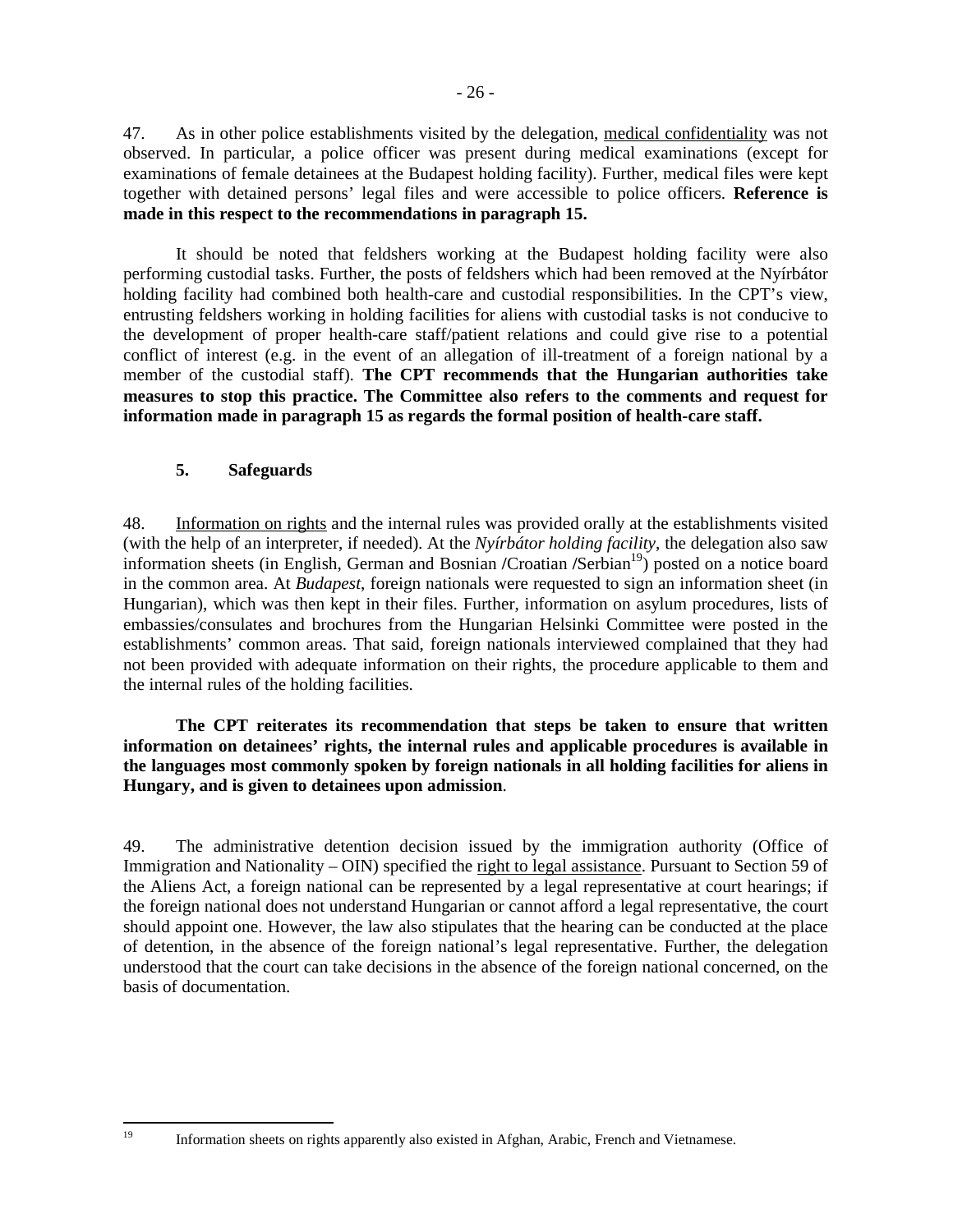Some detained persons met during the visit complained that they had not had an opportunity to meet a lawyer. Other detainees who had benefited from legal assistance indicated that they had only met their lawyer at the court hearing and that he/she had had a passive attitude. The assistance provided to foreign nationals by the Hungarian Helsinki Committee's lawyers is to be commended; however, this should not be perceived as a substitute for the State's responsibility to provide legal assistance to detained foreign nationals.

 **The CPT recommends that the Hungarian authorities ensure that persons detained under aliens legislation have an effective right of access to a lawyer as from the very outset of their deprivation of liberty and at all stages of the proceedings. Clear information about access to legal aid should be made available to detained foreign nationals. In addition, the judicial review should entail an oral hearing of the foreign national concerned.** 

 Further, **the regular presence of a legal advisor should be arranged at holding facilities for aliens.** 

#### **6. Other issues**

20

50. As regards staff training, the management of the establishments visited informed the delegation that staff regularly attended various training sessions (e.g. first-aid, psychology, etc.). Staff at the *Budapest holding facility* had been scheduled to take part in a training session on crisis management in the summer of 2009. However, foreign language courses had reportedly been discontinued at the end of 2007 for lack of funding.

 The CPT has already stressed in its previous visit reports that, as well as possessing welldeveloped interpersonal communication skills, staff working in establishments for detained foreign nationals should be familiar with the various cultures of the detainees and at least some of them should have relevant language skills. This is also important for managing inter-detainee violence. **The Committee recommends that further efforts be made to develop specialised training for staff working with foreign nationals, in the light of the preceding remarks, and to encourage greater interpersonal communication between staff and detainees.** 

51. As had been the case during the 2005 visit, Hungarian legislation did not contain provisions concerning disciplinary sanctions applicable to foreign nationals held under aliens legislation. A foreign national held at the *Nyírbátor holding facility* alleged that, after objecting to a cell search, he had been taken out of his room by four officers and placed in a medical isolator where he had spent a couple of hours; during that time, he had allegedly been handcuffed behind his back. The CPT is convinced that it is in the interests of both detained persons and staff working within holding facilities for aliens that a clear procedure, accompanied by appropriate safeguards,  $^{20}$  under which a detained person may be isolated from others for reasons of good order or security, be both formally established and applied in practice. Indeed, any grey areas in this respect entail the risk of unofficial (and uncontrolled) systems developing. **The CPT recommends that the Hungarian authorities adopt such a procedure, in the light of the preceding remarks.** Further, **under no circumstances should the medical isolators be used for disciplinary or administrative segregation purposes.**

See, in this respect, the CPT's standards (CPT/Inf (2002) 1 Rev. 2006), page 19 (paragraph 55).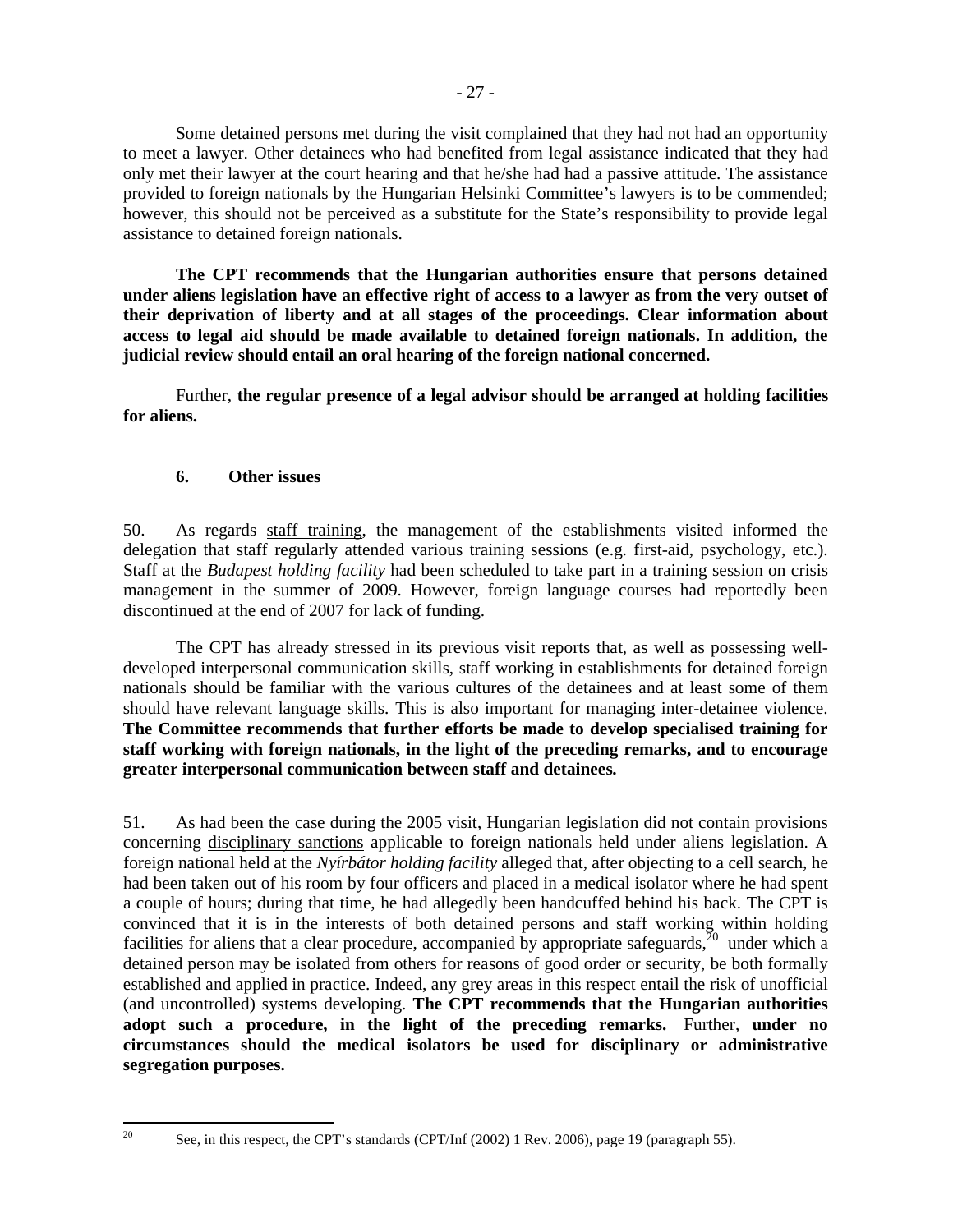52. At the *Budapest holding facility*, foreign nationals had unlimited access to a pay phone in the detention area (provided that they had money to buy phone cards). There were also two pay phones at the *Nyírbátor holding facility*, but many detainees complained that phone calls were limited by staff to a couple of minutes. Foreign nationals were not allowed to keep their mobile phones during their stay, and arrangements for indigent detainees were only in place to call a lawyer, the Ombudsman's office and a consulate/embassy.

 **The CPT recommends that steps be taken to ensure that detainees at the Nyírbátor holding facility have adequate access to a telephone.** More generally, **the Committee invites the Hungarian authorities to offer at least one free telephone call per month to those immigration detainees without the financial means to pay for it themselves. Further, bearing in mind that immigration detainees are neither convicted nor suspected of criminal offences, the CPT is of the view that they should be allowed access to their mobile phones.**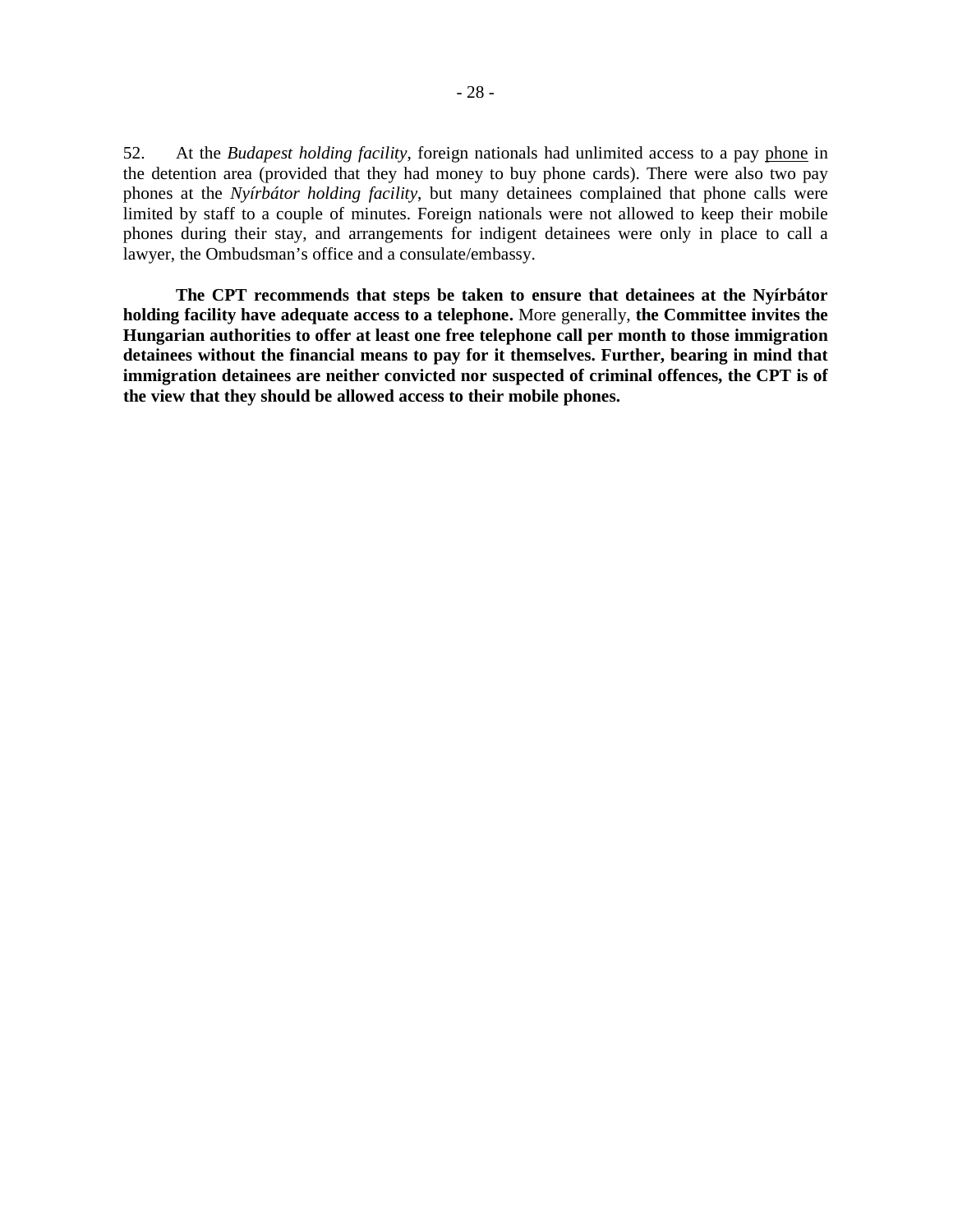### **C. Prison establishments**

### **1. Preliminary remarks**

53. The delegation carried out full visits to Borsod-Abaúj-Zemplén Prison in Miskolc (hereafter referred to as Miskolc Prison) and Tiszalök Prison, and a targeted visit to Sátoraljaújhely Prison where it focused on the treatment of inmates placed in the Special Security Unit (KBK) and other prisoners considered to require high security arrangements (Grade IV prisoners).

54. At the outset of the 2009 visit, the delegation was informed that prison overcrowding had been on the decrease for the last four years. There were 15,367 prisoners in mid-March 2009 as compared with some 16,100 four years previously. The overpopulation rate stood at 22 %, as compared with 41 % at the time of the CPT's 2005 visit. This positive development was said to be largely due to the increase in the overall capacity of the prison estate (from 11,406 to 12,566 places), following the opening of two new prisons in Szombathely and Tiszalö $k^{21}$  in the course of 2008. At the same time, the delegation's official interlocutors indicated that efforts were being pursued to make wider use of alternatives to imprisonment.

 That said, overcrowding continued to be a serious problem in a number of prison establishments, Miskolc Prison being one of the most overcrowded prisons at the time of the visit, with an overpopulation rate of some 85 %. The delegation witnessed the negative impact of overcrowding on many aspects of life in this establishment: reduced out-of-cell activities, and increased tension between prisoners and staff, as well as among prisoners themselves (see paragraphs 55, 59 and 82).

As previously stressed by the CPT, $^{22}$  providing additional accommodation cannot on its own offer a lasting solution. The most viable way to control overcrowding is to adopt policies designed to limit or modulate the number of persons sent to prison. In this connection, the Committee must stress the need for a strategy covering both admission to and release from prison, to ensure that imprisonment really is the ultimate remedy. **The CPT encourages the Hungarian authorities to pursue their efforts to combat prison overcrowding, by placing particular emphasis on noncustodial measures in the period before the imposition of a sentence, increasing the use of alternatives to imprisonment and adopting measures facilitating the reintegration into society of persons deprived of their liberty.**

 $21$ <sup>21</sup> These two establishments have official capacities of 800 and 700 places respectively.

See paragraph 89 of document CPT/Inf (2001) 2.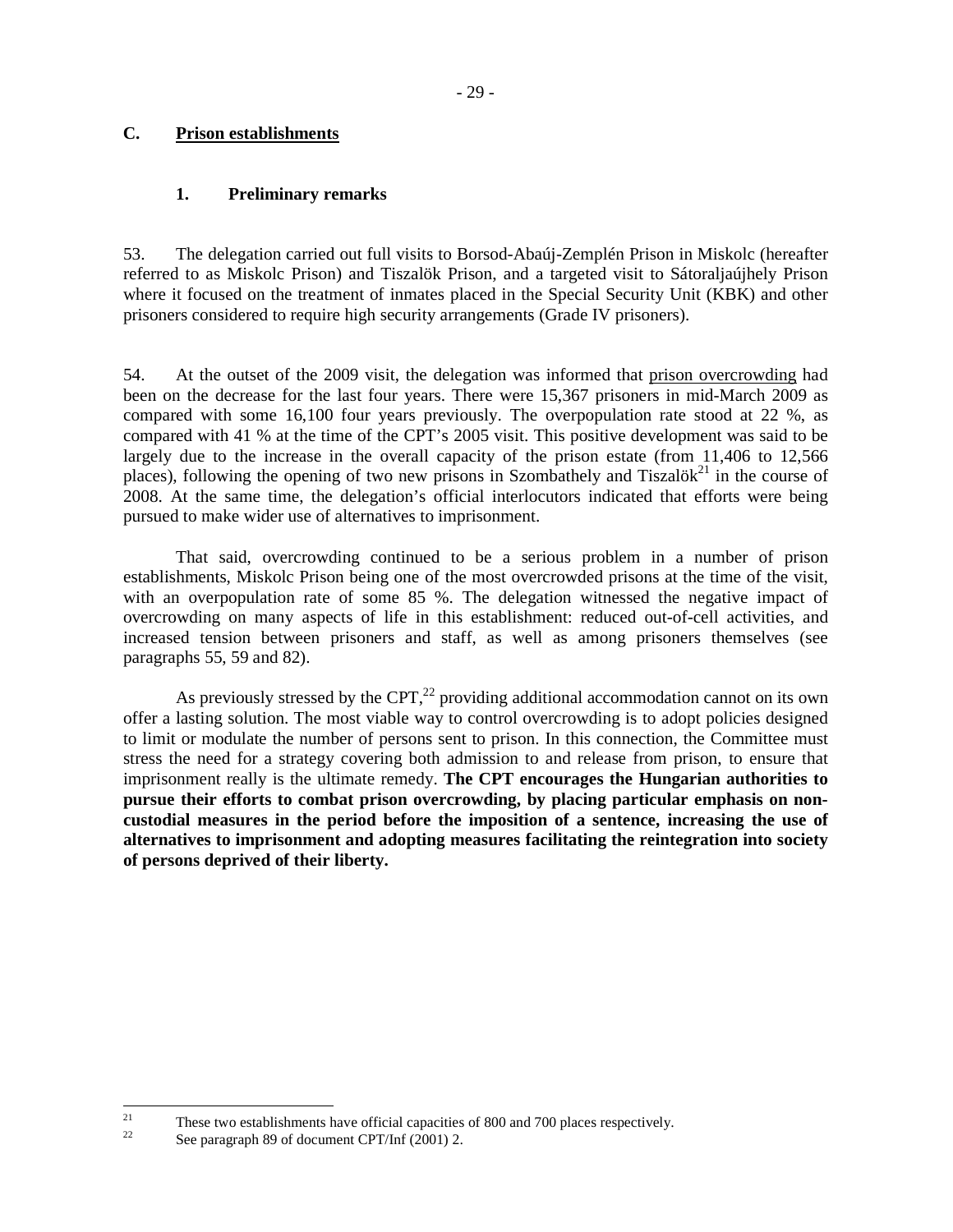#### **2. Ill-treatment**

55. None of the prisoners held in the *Sátoraljaújhely Prison*'s KBK or other Grade IV inmates interviewed during the visit complained about ill-treatment by staff in this establishment.

 At *Miskolc Prison*, the delegation received several credible accounts, supported by medical evidence, of physical ill-treatment of prisoners by staff. The alleged ill-treatment mainly concerned punches and kicks, reportedly inflicted not only on the prison's premises, but also in the neighbouring court building.

 At *Tiszalök Prison*, the delegation received some allegations of physical ill-treatment of inmates by prison officers, in particular members of a "special response team"<sup>23</sup>. The alleged illtreatment essentially consisted of slaps, punches and kicks, and was said to have taken place in offices, cells or the disciplinary section.

 In the two latter establishments, the delegation also heard a few accounts of verbal abuse of prisoners, including of a racist nature, and other forms of provocative behaviour by certain members of staff.

 **The CPT recommends that staff at Miskolc and Tiszalök Prisons be regularly reminded that physical ill-treatment, verbal abuse and other forms of provocative behaviour vis-à-vis prisoners are not acceptable and that the perpetrators of such acts, as well as those condoning them, will be the subject of severe sanctions. The management of both establishments should exercise increased vigilance in this area, including through the regular presence of prison managers in the detention areas, their direct contact with prisoners, and improvements in selection procedures and staff training.** 

56. In most cases examined by the delegation, resort to means of restraint (e.g. handcuffs) by staff to bring agitated and/or violent prisoners under control did not appear to be disproportionate.

 However, at *Miskolc Prison*, the use of handcuffs and anklecuffs was not clearly differentiated in the records. In this connection, specific mention should be made of an inmate who alleged that his hands and ankles had been cuffed and that the two sets of cuffs had been linked behind his back in a way which had maintained him in a hyper-extended position for half an hour. In their report, staff stated that the inmate had attempted to assault them. The records did not refer to the application of anklecuffs; however, the lesions on his ankles which were observed by the prison doctor were consistent with anklecuffs having been applied. **The CPT must stress that restraining a person in a hyper-extended position (e.g. with hand and ankle cuffs linked together behind the back) is not acceptable.**

 Further, at *Tiszalök Prison*, the delegation heard one allegation of a totally unacceptable use of handcuffs (i.e. fixed behind the prisoner's back and raised to inflict pain). **Any such conduct should be considered as constituting an assault.**

 $23$ 

<sup>23</sup> A "special response team" is set up within each prison. One of its tasks is to intervene in the event of disturbances in the establishment.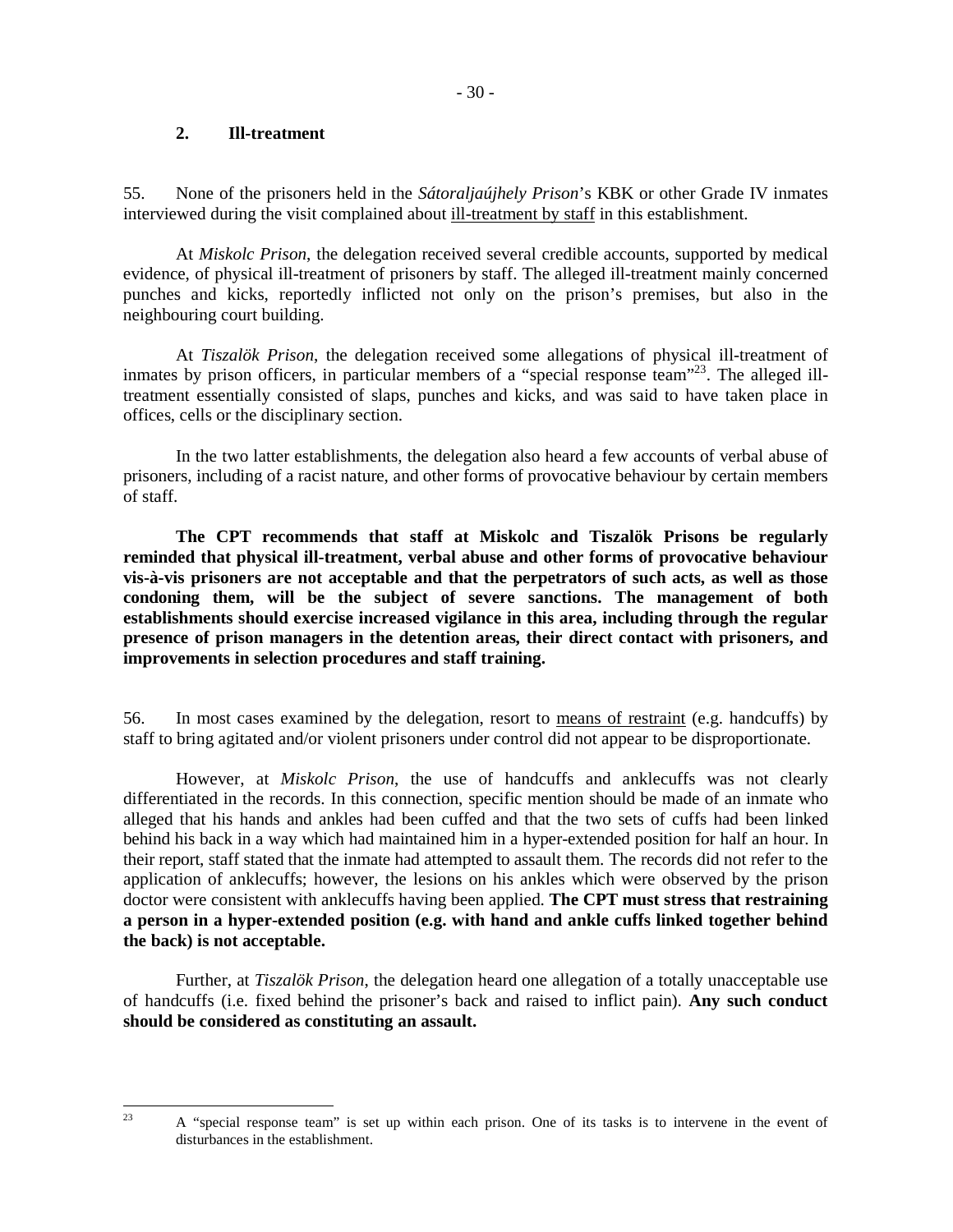57. In the CPT's view, excessive or inappropriate use of means of restraint can lead to situations amounting to inhuman and degrading treatment. The Committee also wishes to stress that the conscientious recording of every application of these means is a basic safeguard against possible abuse and, at a more general level, constitutes an essential tool of good management. In this context, the use of anklecuffs should be recorded separately from resort to handcuffs. **The CPT recommends that the relevant regulations on the use of means of restraint be reviewed, in the light of these remarks.** 

 It should also be underlined that means of restraint applied to prisoners in the context of movements of prisoners within and outside prisons were also of concern to the Committee (see, in this respect, paragraphs 118-119).

58. At *Tiszalök Prison,* the delegation was informed that dogs may sometimes be used in accommodation areas as a dissuasive measure while a cell search is being carried out. An inmate interviewed by the delegation indicated that he had been assaulted by a muzzled dog in his cell and that, on another occasion, he had been placed in front of an unmuzzled dog while he was standing outside his cell. The CPT considers that the above-mentioned use of dogs is totally inappropriate. **The Committee recommends that steps be taken to ensure that dogs are not used in prisoner accommodation areas in the above circumstances.**

59. Many allegations of inter-prisoner violence were received at *Miskolc Prison*, most of which were supported by medical evidence. As a result of overcrowding, it was not possible to keep different categories of inmates in separate accommodation and a number of allocation criteria had to be disregarded. This situation was compounded by serious understaffing, and the prison had no psychologist to carry out individual risk assessment. Further, arrangements according to which communications between custodial staff and inmates were conducted via a cell representative did not help prison officers in acquiring a good knowledge of the prison's population and had the potential for abuse; in the CPT's view, **a system of cell representatives should not prevent direct communications between custodial staff and other prisoners.**

 Although the majority of the prisoners interviewed indicated that staff intervened in an appropriate manner when faced with episodes of inter-prisoner violence, some inmates complained about undue delays before prison officers took action. It is also of particular concern to the CPT that, in a few instances, custodial staff had allegedly incited prisoners to assault other inmates.

 On a more positive note, the delegation did not gain the impression that inter-prisoner violence was a problem at *Tiszalök Prison*. Further, no Grade IV prisoners interviewed complained about inter-prisoner violence or intimidation at *Sátoraljaújhely Prison*.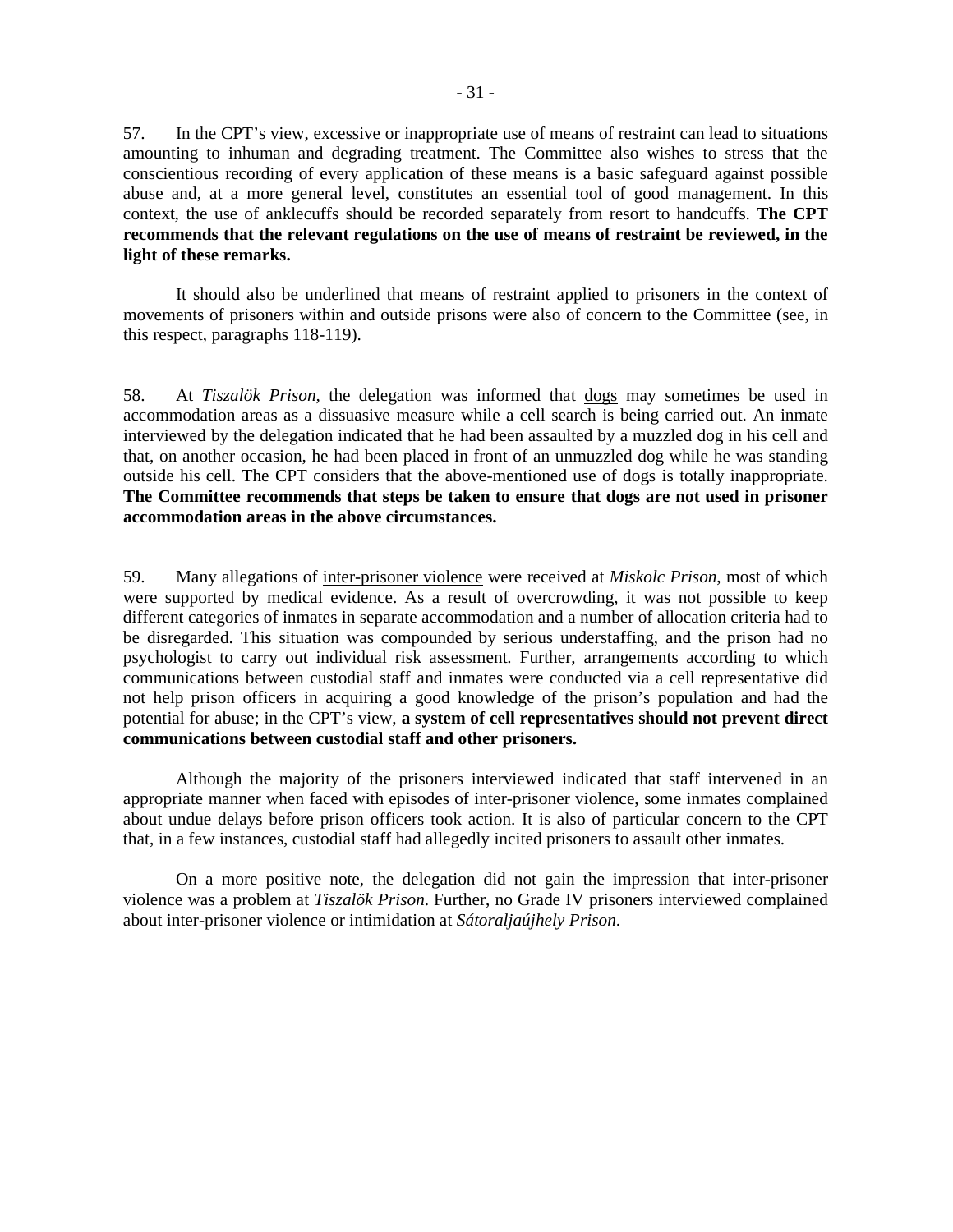60. The duty of care which is owed by the prison authorities to prisoners in their charge includes the responsibility to protect them from other prisoners who might wish to cause them harm. The prison authorities must act in a proactive manner to prevent violence and intimidation by prisoners against other inmates. Addressing the phenomenon of inter-prisoner violence requires that prison staff be alert to signs of trouble and both resolved and properly trained to intervene when necessary. The existence of positive relations between staff and prisoners, based on the notions of dynamic security and care, is a decisive factor in this context. This will depend greatly on having an adequate number of staff present in detention areas. Another key component in the fight against interprisoner violence and intimidation is the careful assessment, classification and cell allocation of individual prisoners within the prison population.

 **The Committee recommends that the management of Miskolc Prison make use of all the means at its disposal to prevent inter-prisoner violence and intimidation, in the light of the preceding remarks.** In this context, reference is made to the recommendations in paragraphs 89 and 104 on the need to employ a psychologist and to increase staffing levels in this prison. **The CPT also recommends that the management of Miskolc Prison deliver the clear message to custodial staff that any attempts to provoke inter-prisoner violence are totally unacceptable and will be dealt with severely.**

61. The CPT would like to stress the importance of effective action by the prosecuting authorities when information indicative of possible ill-treatment comes to light. In the course of the 2009 visit, the CPT's delegation paid particular attention to the manner in which certain investigations into cases involving allegations of ill-treatment of prisoners had been carried out. The delegation's assessment of action taken so far by the competent prosecuting authorities in these cases was generally positive.

One case concerned a remand prisoner<sup>24</sup> held at Somogy Prison in Kaposvár who died on 13 February 2009 from injuries received while in custody. The delegation was provided with detailed information on the ongoing investigation, including forensic and other medical evidence, statements of persons involved in the incident and witnesses. At the end of the visit, the delegation was informed that suspects had been identified among the prison staff; action taken did not only concern the alleged perpetrators of ill-treatment, but also those who had apparently condoned such acts. Further, the delegation was informed of the prosecuting authorities' intention to broaden the scope of the investigation, as the inmate concerned had also displayed, on arrival at the prison, injuries which could have been sustained while he was in police custody.

 The delegation also had an opportunity to examine the action taken in the case of a remand prisoner<sup>25</sup> who had allegedly been beaten by prison staff in his cell at Miskolc Prison on 2 September 2008, after a conflict with a prison officer. Criminal proceedings had been initiated not only against the staff directly implicated in the incident, but also against senior prison staff who had failed to react to the report of what had happened.

**The CPT would like to receive, within three months, up-to-date information on the investigations into the above-mentioned cases and an account of any disciplinary and/or criminal proceedings instituted.** 

 $\frac{1}{24}$  In accordance with Article 11, paragraph 3, of the European Convention for the Prevention of Torture and Inhuman or Degrading Treatment or Punishment, the name of the person concerned has been deleted. He has been referred to as "A" in the response of the Hungarian Government.

The prisoner concerned is referred to as *"M"* in the response of the Hungarian Government.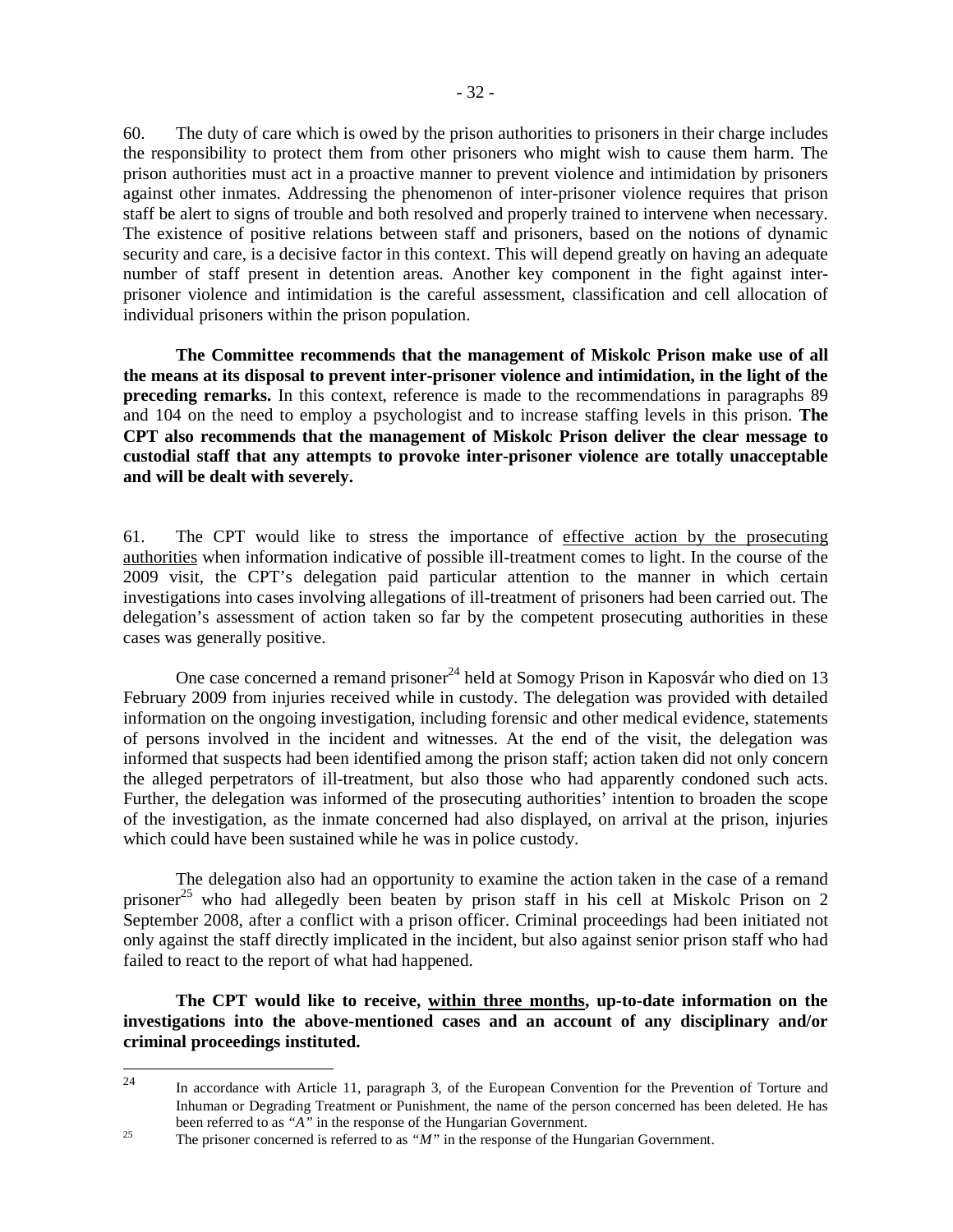62. More generally, in order to have an overview of the national situation regarding the treatment of prisoners, **the CPT would like to receive the following information for 2008 and 2009 concerning all prisons in Hungary:** 

- **the number of complaints of ill-treatment lodged against prison staff/other prisoners;**
- **the number of criminal/disciplinary proceedings instituted as a result of these complaints;**
- **an account of the disciplinary and/or criminal sanctions imposed.**

#### **3. Grade IV prisoners**

63. The situation of prisoners considered to require high security arrangements (Grade IV prisoners) has been the subject of an ongoing dialogue between the CPT and the Hungarian authorities. In the course of the 2009 visit, particular attention was again paid to this category of prisoner, some of whom were being held in special security conditions, i.e. in a Special Security Unit (KBK) (see Section 4 of the report).

 At the time of the visit, Miskolc and Tiszalök Prisons were accommodating, respectively, 16 and 33 inmates classified as Grade IV who were all being held in ordinary detention areas. At Sátoraljaújhely Prison, out of 24 Grade IV prisoners, three were being accommodated in the establishment's KBK.

64. With respect to legal safeguards, it should be recalled that allocation to Grade IV is made either by the prosecutor, the court or the reception committee of the prison establishment. The status of the inmates concerned is reviewed every three months.

 The delegation which carried out the 2009 visit noted that some improvements had been made as regards the procedure for Grade IV classification. Prisoners interviewed during the visit stated that they had been provided with a copy of the decision, indicating the possibility to contest it. Moreover, most Grade IV inmates met by the delegation indicated that they had been informed orally of the reasons for the measure. However, the prisoners concerned were still not receiving information in writing on their allocation to Grade IV, which made it more difficult to challenge the decisions, and were not given an opportunity to express their views on the matter prior to the decision on allocation being taken. Further, there were no possibilities of appeal to an independent authority as prescribed by the European Prison Rules.<sup>26</sup>

 $26$ 

<sup>26</sup> See Rules 53 and 70 of the Recommendation Rec (2006) 2 of the Committee of Ministers of the Council of Europe to member states on the European Prison Rules. Rule 53.7 reads as follows: "Any prisoner subjected to [special high security or safety] measures shall have a right of complaint in the terms set out in Rule 70". Pursuant to Rule 70.3, "If a request is denied or a complaint is rejected, reasons shall be provided to the prisoner and the prisoner shall have the right to appeal to an independent authority".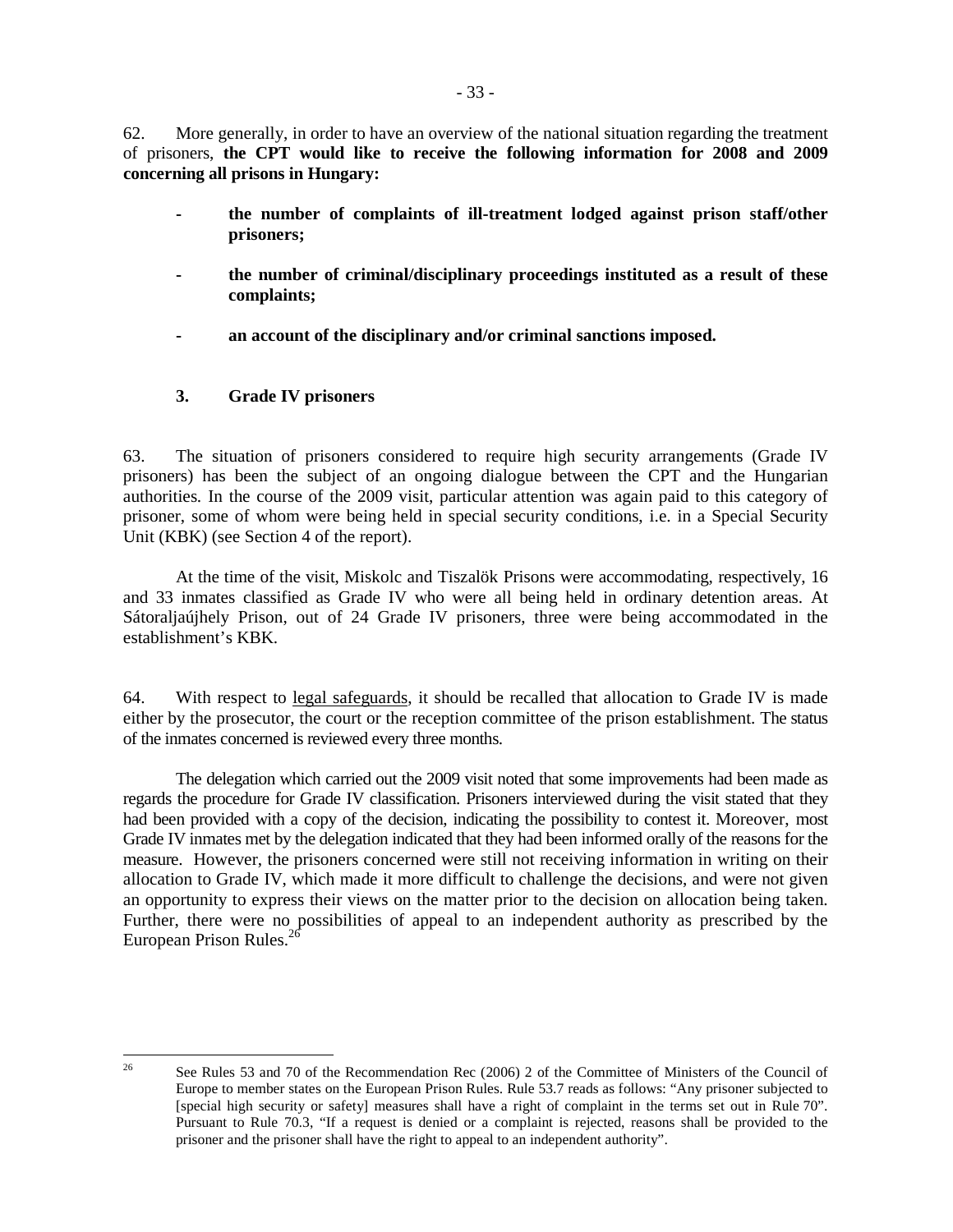More generally, both educators and prisoners interviewed expressed their frustrations over periodic reviews. In many instances, the reason for allocating an inmate to Grade IV was the nature of his (alleged) offence or his escape history. In such cases, it clearly appeared during the 2009 visit that periodic reviews were not meant to be a thorough assessment of the inmates' current dangerousness or propensity to act again in an unacceptable way, since, whatever attitude the inmates concerned had displayed over the recent months and years in prison, they would remain classified as Grade IV. Such situations generated feelings of injustice among the prisoners in question and provided staff with little margin of manoeuvre to encourage progress in their behaviour. In the CPT's view, it is essential for the management of prisoners whose personality or behaviour is likely to mean that they will spend long periods of time classified as Grade IV, that decisions reached about their management are not only fair but can be seen to be fair. The absence of such an approach is likely to result in an increased sense of grievance and descent into a spiral of deteriorating behaviour.

**The CPT again calls upon the Hungarian authorities to take steps to implement its previous recommendations concerning the provision to prisoners placed in a Grade IV regime of written information on the reasons for the measure as well as the opportunity to express their views on the matter.** 

 **The Committee also reiterates its recommendation that the system of classifying prisoners as Grade IV be reviewed and refined with a view to ensuring that this grade is only applied – and retained – vis-à-vis prisoners, in the light of a thorough assessment of their current attitude and behaviour.** 

Further, **the CPT recommends that measures be taken to ensure that the inmates concerned have the right to appeal against the decisions on their allocation to Grade IV to an independent authority (e.g. a judge).** 

65. The material conditions in which Grade IV prisoners were being held at Miskolc and Tiszalök Prisons were comparable to those of other inmates; reference is made in this respect to paragraphs 80 and 84. At Sátoraljaújhely Prison, inmates classified as Grade IV other than those held in the KBK could be accommodated in single cells (measuring some 9 m<sup>2</sup>) or in larger cells (measuring some 16, 26 and 46 m² and holding 4, 8 and 14 inmates respectively). The cells were bright, adequately ventilated, well-equipped and had a screened toilet; however, as is clear from the occupancy rates mentioned in the previous sentence, many of the cells were accommodating prisoners in rather cramped conditions.<sup>27</sup> **The CPT encourages the management of Sátoraljaújhely Prison to reduce the actual occupancy levels in the cells accommodating Grade IV prisoners, the objective being to offer a minimum of 4 m² of living space per prisoner in multi-occupancy cells.**

66. At Sátoraljaújhely Prison, two single cells (Nos. 311 and 312) were accommodating prisoners classified as Grade IV whose behaviour was being assessed at the time of the visit. The barred area at the entrance of cell No. 312 left the prisoner with only 3.75 m² of living space. **The CPT recommends that this shortcoming be remedied.** Further, **the Committee would like to receive information from the Hungarian authorities as to the rules governing the use of these two cells.**

<sup>27</sup> <sup>27</sup> With an official capacity of 265, at the time of the visit Sátoraljaújhely Prison was holding 360 inmates (corresponding to an overpopulation rate of 36 %).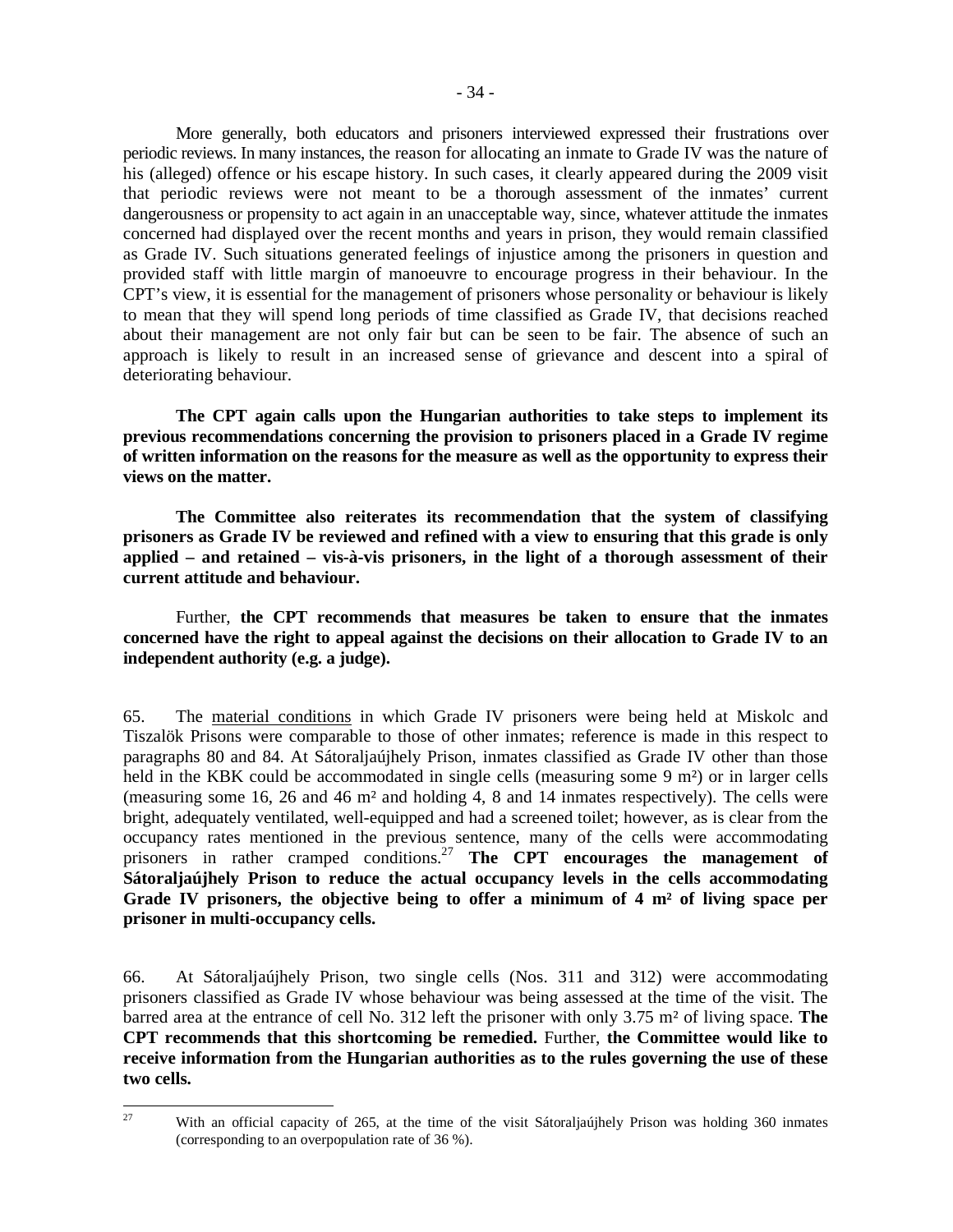67. The regime of activities was somewhat less favourable for prisoners with Grade IV status than for other inmates. For instance, Grade IV inmates at Miskolc Prison had access to a smaller outdoor exercise yard, with no equipment at all. At Tiszalök Prison, the organised activities offered to Grade IV prisoners were generally limited to sports. Special efforts were being made at Sátoraljaújhely Prison to provide such prisoners with a number of activities (e.g. work, education, sport), although certain restrictions could be imposed on an individual prisoner (e.g. work under video-surveillance, access to a fitness room alone only). **The CPT recommends that the management of Miskolc and Tiszalök Prisons step up their efforts to offer a range of purposeful activities to Grade IV prisoners. Further, the outdoor exercise facilities at Miskolc Prison should be improved.**<sup>28</sup>

# **4. Prisoners held in special security conditions**

68. Each of the three prison establishments visited had facilities designed to hold Grade IV prisoners in special security conditions. Sátoraljaújhely Prison was the first Hungarian prison in which a Special Security Unit (KBK) had been set up, in 1994. Located on the top floor of the prison's accommodation building, it had eight single cells and was holding three inmates at the time of the 2009 visit. A KBK, with a capacity of 10 places, had also been built in the new Tiszalök Prison. There were no plans to bring this unit into service in the near future; however, the delegation was informed that two special security cells (KBZ) within the unit were to enter into operation once their equipment had fulfilled all the security requirements (see paragraph 72). There was also a KBZ at Miskolc Prison, but it had not been used in the last few years.

69. Placement in a KBK is decided at national level by a special committee composed of the Head of the Prison Service and the heads of the Service's health, security and detention departments, on the basis of a motion from a prison director. Interviews with staff and prisoners, as well as the examination of relevant documentation at Sátoraljaújhely Prison's KBK, revealed that the placement procedure was deficient in certain respects. The inmates concerned were not informed of the reasons for their placement in the Unit. Further, it appeared that reviews of placement, which took place every six months, were to a large extent a formality since the initial security factors which led to the placement of a prisoner in special security conditions tended to prevail over any other considerations related to the evolution of the inmate's attitude and behaviour or his individual needs. By way of example, although the local prison management, on the basis of psychiatric and psychological expertise, had expressed the opinion that one prisoner should be moved out of the Unit, the special national committee had decided to keep him in the KBK. In addition, a prisoner placed in special security conditions had no possibility of appealing the decision on placement, or its renewal, to an independent authority.<sup>29</sup>

<sup>28</sup> <sup>28</sup> As regards Tiszalök Prison, Grade IV prisoners took exercise in yards designed for the mainstream population. Prisoners held in a KBK only had the possibility to complain about the decision to the Head of the Prison Service, who is a member of the special national committee.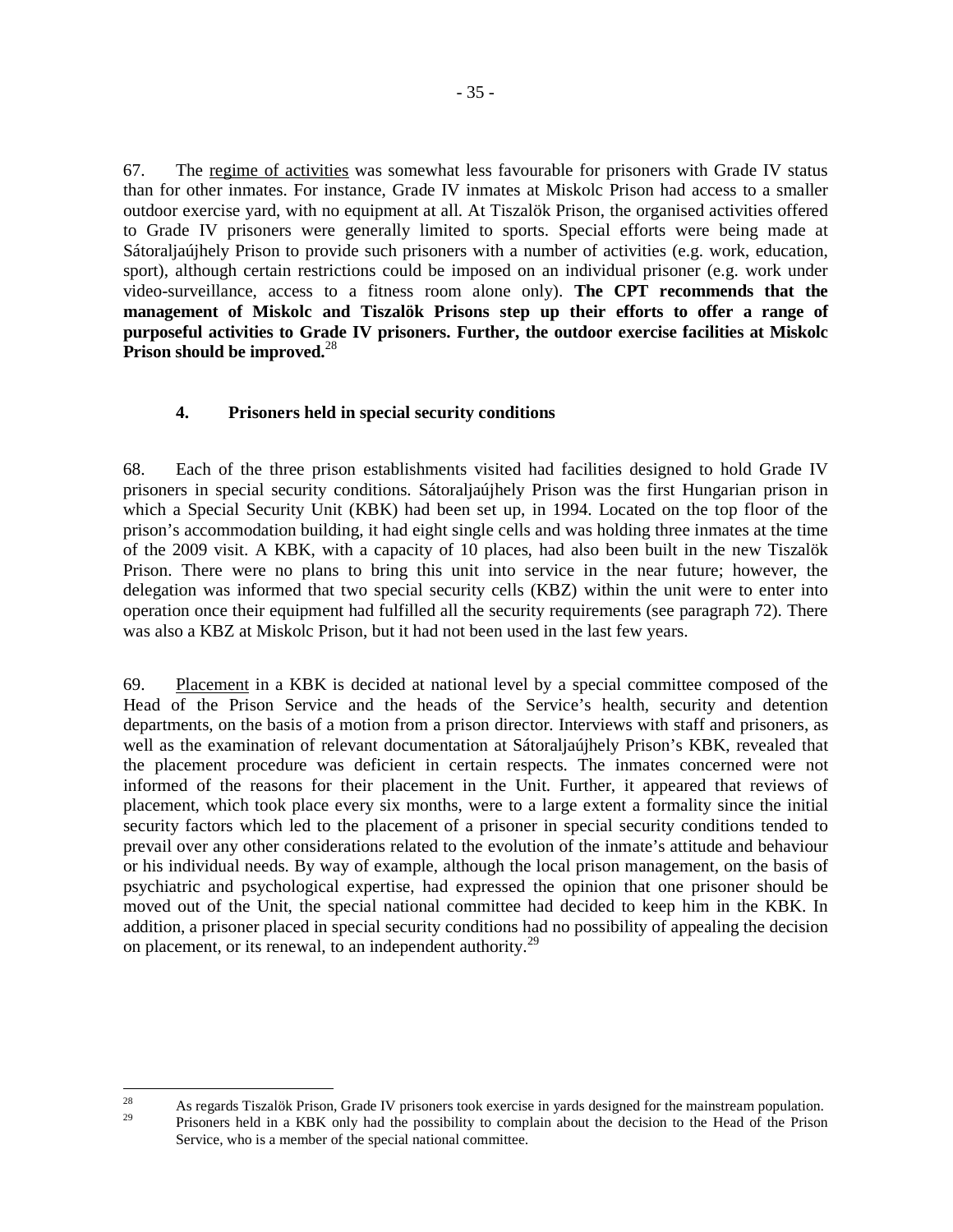70. In the CPT's view, placement in special security conditions should be based on an individualised assessment of the actual risks. In the great majority of cases, such a placement should be decided after a period of assessment in a normal location and, in all cases, on the basis of a full psychological and, if necessary, psychiatric evaluation of the prisoner. Reviews of all placements should be held quarterly and the prisoners concerned should always be offered the opportunity to express their views on the matter. Continued placement in special security conditions should not be a purely passive response to the prisoner's attitude and behaviour. Instead, reviews of placement should be objective and meaningful, and form part of a positive process designed to address the prisoner's problems and permit his (re-)integration into the mainstream prison population.

 The prisoner concerned should also as far as possible be kept fully informed of the reasons for the measure in writing and, if necessary, its renewal; this will, *inter alia*, enable him to make effective use of avenues for challenging that measure. Further, placement in special security conditions should not be imposed for any longer than necessary in each individual case.

 **The CPT recommends that the Hungarian authorities amend the relevant regulations and take appropriate measures, in the light of the above remarks.** Further, **the recommendation made in paragraph 64 as regards possibilities of appeal to an independent authority applies equally here.** 

71. Material conditions of detention in the eight single cells of Sátoraljaújhely Prison's KBK were, on the whole, adequate. The cells measured some 13 m² each and had a bed, desk, stools, washbasin and a partly screened sanitary annexe (consisting of a shower and toilet). Access to natural light and artificial lighting and ventilation were of a good standard, and the premises were clean. Further, the cells were equipped with an intercom system. TV sets were also provided by the prison administration. However, the windows of cells Nos. 320 to 323 were fitted with frosted glass, which prevented inmates from seeing outside the building, thereby generating a potentially oppressive effect. The prison management was aware of this problem (which also concerned other cells in the building) and informed the delegation of its plans to install one-way glass in order to allow prisoners to see outside their cells while preventing them from communicating with the outside. **The CPT would like to receive up-to-date information on the implementation of these plans.**

72. At Tiszalök Prison, the ten single cells of the KBK were similar in size to those seen at Sátoraljaújhely (and comprised a barred area of approximately  $2.5 \text{ m}^2$ ). They were bright, well ventilated, well-equipped (e.g. bed, desk, stools, TV) and had a partitioned shower and toilet. The cells were fitted with intercom systems and video-surveillance cameras. The delegation was informed that the cell window panes were to be replaced with armoured, possibly frosted, glass to meet the necessary security requirements. The delegation was shown two cells of the Unit which were expected to enter into service once the window panes had been replaced. **The CPT recommends that the management of Tiszalök Prison ensure that cell windows in the KBK allow prisoners to see outside their cells.**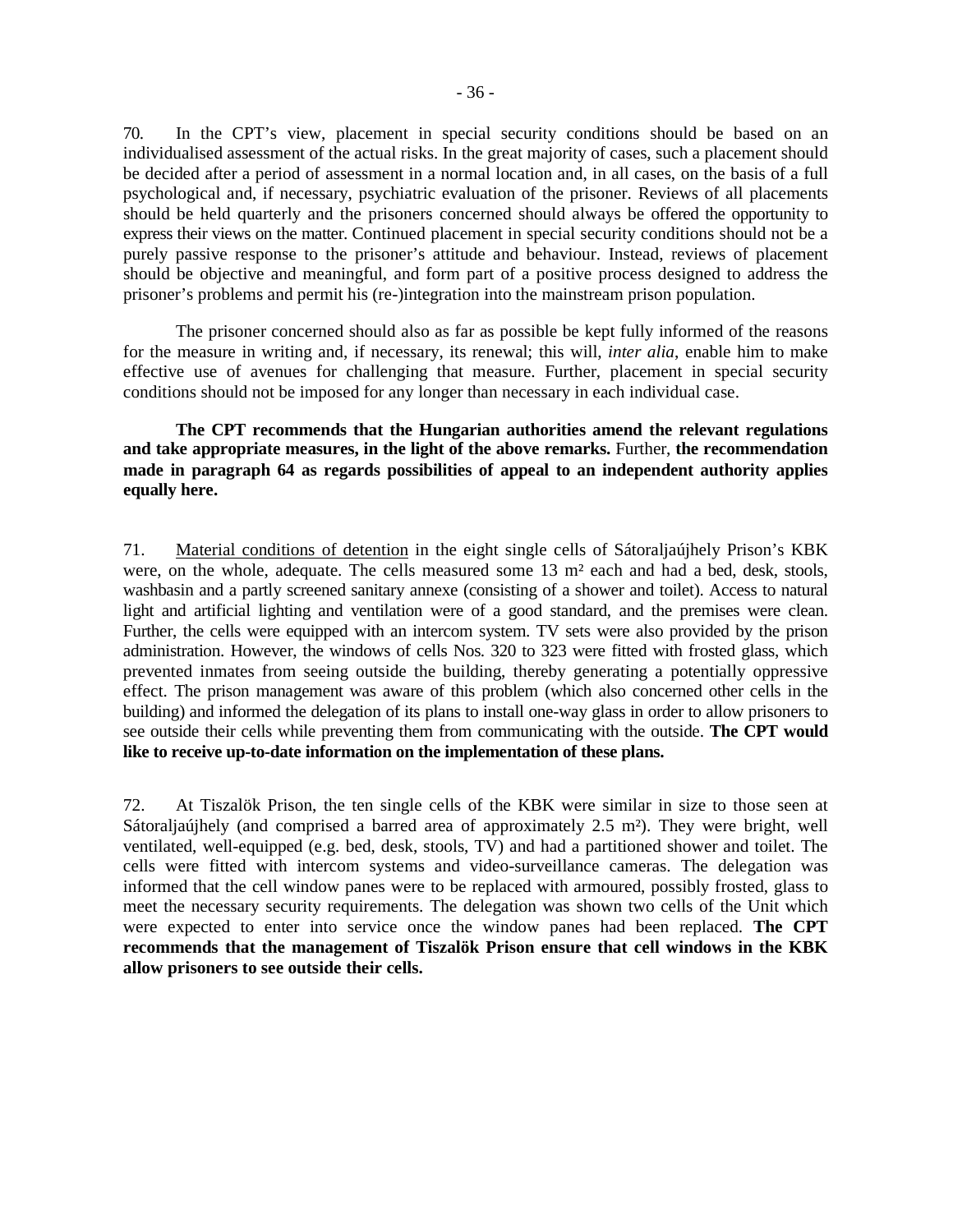73. At Miskolc Prison, the establishment's special security cell (KBZ) comprised a barred area which left just some 6 m<sup>2</sup> of living space to the prisoner placed in it. In-cell lighting, ventilation and equipment were acceptable. The cell was also fitted with a video-surveillance camera. The delegation was told by staff that the cell was only used for periods of detention of up to 10 days, pending a decision of the special national committee on placement, after which the prisoner concerned was transferred to another prison establishment. **The CPT would like to receive confirmation of this.** 

 More generally, the CPT refers to its comments made in paragraph 31 and **would like to receive a copy of the regulations on the use of video-surveillance in prison cells.**

74. Prisoners held at Sátoraljaújhely Prison's KBK had access to one hour of outdoor exercise per day, which they took one by one, in the Unit's secure yard (measuring some 25 m²). The yard was equipped with a shelter against inclement weather, but offered no view apart from the sky, and had no means of rest. At Tiszalök Prison, the three exercise yards for prisoners held in special security conditions were somewhat larger (measuring some 37 m<sup>2</sup>), but they had no shelter, no means of rest and only offered a view of the sky. **The CPT recommends that the Hungarian authorities remedy these shortcomings.**

75. As regards the programme of activities, the three prisoners held at Sátoraljaújhely Prison's KBK were held in situations akin to solitary confinement for extended periods of time (i.e. of up to several years). They were locked up in their cells for up to 23 hours a day and were in principle not allowed to associate with each other. Two of the inmates had no work, the inmate involved in the cleaning of the Unit being the only exception. Each inmate had access, up to three times a week, to an indoor sports facility equipped with a table tennis table, wall bars, weights and a basketball net. Further, the delegation was informed of plans to turn a storage room into an activity room. However, it was not envisaged to allow prisoners to associate with fellow prisoners in the Unit.

 The CPT considers that the paucity of the activities described above is not a suitable way to respond to disruptive behaviour in prison, to allow safe progress towards release and to reduce the risk of re-offending after release. Long periods of solitary confinement can seriously affect mental health and greatly reduce the possibility of resocialisation. The objective should be to seek to compensate for these effects in a positive and proactive way. It is crucial that prisoners held in special security conditions are provided with tailored activity programmes and enjoy a relatively relaxed regime within the confines of their Unit.

**The Committee recommends that a suitable programme of purposeful activities of a varied nature (including work, education, association and targeted rehabilitation programmes) be offered to prisoners held in special security conditions. This programme should be drawn up and reviewed on the basis of an individualised needs/risk assessment by a multi-disciplinary team (involving, for example, a psychologist and an educator), in consultation with the inmates concerned. Interaction/association between prisoners within a KBK should be the norm; conditions akin to solitary confinement should only be used when absolutely unavoidable in order to deal with a person who is assessed to be acutely dangerous to others and for the shortest period necessary.**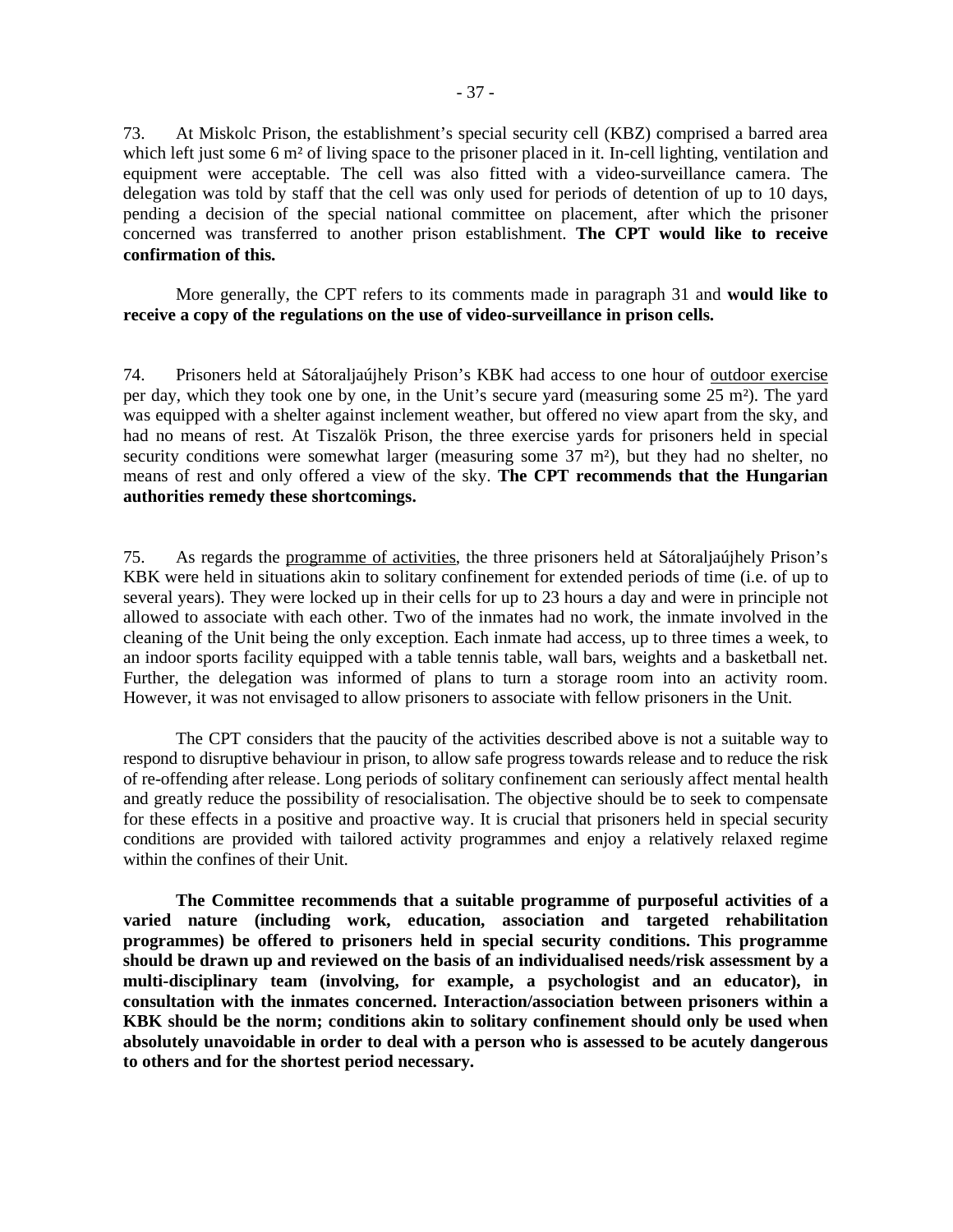76. The 28 custodial staff assigned to Sátoraljaújhely Prison's KBK had been selected according to physical and psychological criteria and had received specialised training. Nevertheless, the delegation observed that interaction between custodial staff and inmates held in the KBK was extremely limited: staff were not allowed to talk to the prisoners, except to give orders.

 Further, other staff working with the prisoners in the KBK (educator, psychologist and prison chaplain) were only allowed to talk to them through a hatch in the cell door, with the interviewer sitting on a chair outside the cell, and the prisoner having to kneel or bend to speak to them; eye contact was thus virtually impossible and there was no privacy for interviews. One of the three inmates was in a slightly better position as he had the possibility to speak to staff inside his cell, which was equipped with a barred area in which the interviewer could stand or sit.

 In the CPT's view, staff working with prisoners held in special security conditions should be trained to engage with the inmates concerned and be involved in the implementation of their activity programmes. Much more reliance needs to be placed on dynamic security and less on physical security; in the interests of both staff and prisoners, the aim should be to build positive relations between staff and inmates. The practice of talking to prisoners through a hatch in the cell door or on opposite sides of the metal bars is counter-productive in this respect, and infringes upon the dignity of the prisoners concerned; rooms could be designed in such a way as to limit security risks. The Committee must also stress that the presence of both male and female staff would have a beneficial effect in terms of both the custodial ethos and in fostering a degree of normality in a KBK. **The CPT recommends that the Hungarian authorities take immediate action, in the light of the above remarks.** 

77. According to the regulations on the application of <u>means of restraint</u>,<sup>30</sup> inmates held in special security conditions may be handcuffed, body-belted and/or anklecuffed whenever they are taken out of their cells, on the basis of an individual risk assessment. The regulations make it clear that means of restraint should not be used during outdoor exercise or educational, sports, cultural or religious activities.

 At Sátoraljaújhely Prison's KBK, all three inmates were handcuffed during out-of-cell movements (both inside and outside the Unit), which took place in the presence of several custodial officers. In the case of one inmate, handcuffs were applied in combination with a body-belt; in the case of another, handcuffs were used in combination with both a body-belt and anklecuffs. One prisoner alleged that he remained in handcuffs during outdoor exercise; if true, **this would contravene the regulations.**

 In the light of the examination of the relevant documentation and interviews with staff concerned, the delegation reached the conclusion that the multiple means of restraint applied to the prisoners held in Sátoraljaújhely Prison's KBK were disproportionate to the risk they posed while they were being moved within the prison. Such arrangements were demeaning. At the end of the 2009 visit to Hungary, the delegation requested that action be taken without delay to review the application of means of restraint to prisoners held in the KBK. In their letter of 29 May 2009, the Hungarian authorities informed the CPT of amendments to the relevant regulations to ensure that no prisoner held in the KBK has anklecuffs and a body-belt applied for movements inside the prison; handcuffs may be applied on the basis of an individual risk assessment. The Committee welcomes this development. **The CPT encourages the Hungarian authorities to continue their efforts to minimise the application of means of restraint to prisoners held in special security conditions.**

 $30<sup>°</sup>$ 

<sup>30</sup> See Prison Service Regulation No. 1-1/77/2006 on the application of means of restraint (*mozgáskorlátozó eszköz*) to prisoners and Sátoraljaújhely Prison's Regulation No. 11 of 19 March 2008.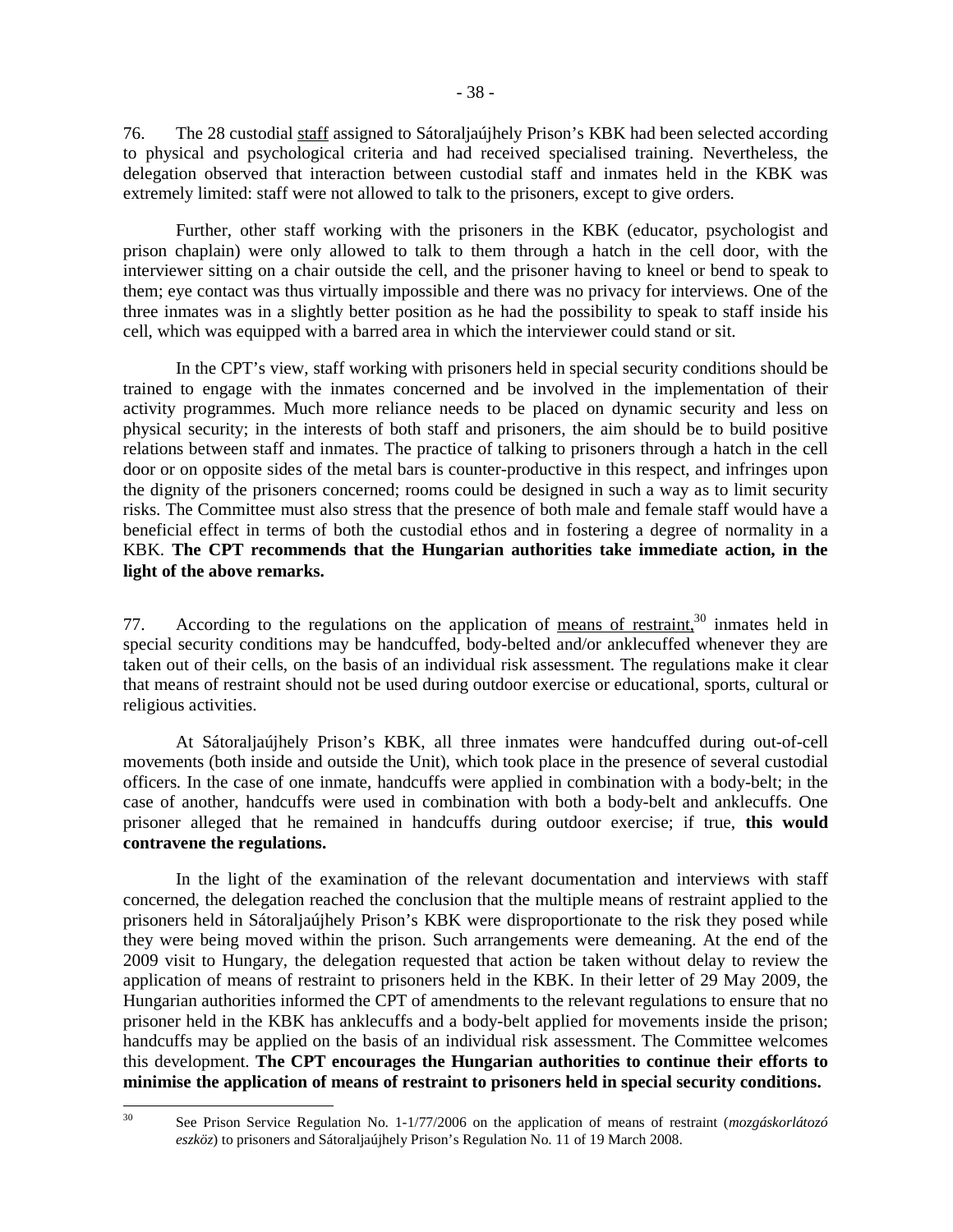Further, **the Committee would like to receive a copy of the above-mentioned regulations, as amended, as well as statistical data on the application of means of restraint to the prisoners concerned during the three months preceding and following the amendment to the regulations.**

78. As regards contact with the outside world, prisoners held in the KBK at Sátoraljaújhely Prison had the same entitlements as other prisoners accommodated in that establishment. Access to a telephone was allowed four times a week, for up to eight minutes each time, and the visit entitlement was one monthly visit of up to one-and-a-half hours. Special efforts were made to facilitate prisoners' contacts with their families; for instance, one inmate interviewed by the delegation was escorted to Budapest Prison every two months to receive visits from relatives. **The CPT trusts that the Hungarian authorities will pursue their efforts to provide prisoners held in special security conditions with appropriate contact with the outside world.**

## **5. Conditions of detention for prisoners in general**

a. Borsod-Abaúj-Zemplén Prison

79. Built in 1902 in the town of Miskolc and located next to the court building, Borsod-Abaúj-Zemplén Prison (referred to as Miskolc Prison) is primarily intended as a pre-trial establishment. With an official capacity of  $220$ ,<sup>31</sup> it was accommodating 406 inmates on the first day of the visit (including 276 remand prisoners, 60 sentenced prisoners, 49 prisoners in transit and 21 misdemeanour offenders; 21 of all prisoners were women). The average period spent on remand was said to be between 18 months and two years (the maximum being three years).

 At the outset of the visit, the prison management informed the delegation that overcrowding had worsened since the beginning of 2009 (apparently due to increased police activity in the region).

80. As concerns material conditions, severe overcrowding was observed in almost all the cells (e.g. up to four prisoners in cells of 8 m²; from 10 to 14 inmates in cells of 25 m²; up to 14 prisoners in cells of 32 m²). In-cell lighting and ventilation were generally acceptable, except in a few cells where the windows were fitted with shutters to prevent communication with the outside world, which seriously limited access to natural light and ventilation; **steps should be taken to maximise access to natural light and ventilation in these cells.** The state of repair of the cell equipment (consisting of bunk beds, table, chairs, lockers, TV) left something to be desired in certain cells, mattresses were often worn and the cells were dirty. Efforts were being made to partition off in-cell toilets, in particular in larger cells and in the cells for women. However, toilets were still unscreened in a number of smaller cells.

 Remand prisoners and misdemeanour offenders, including women, had access to a shower twice a week, while working prisoners had access to shower facilities every day. The delegation received a number of complaints from women about the quality of food (e.g. lack of vegetables).

 $31$ The official capacity is calculated on the basis of  $3 \text{ m}^2$  of "moving space" per prisoner in multi-occupancy cells (floor space taken by cell equipment and furniture being disregarded).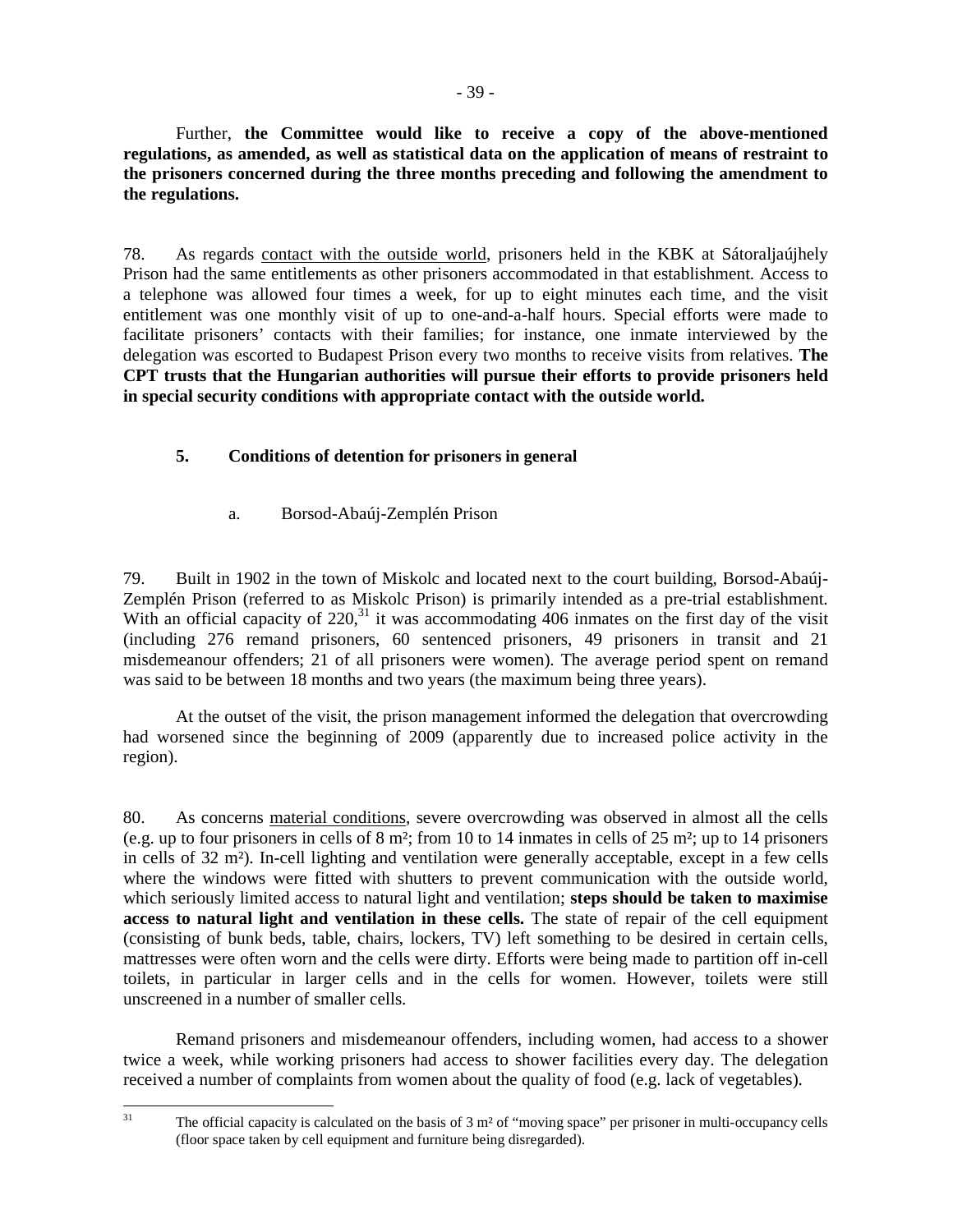**The CPT recommends that the Hungarian authorities take steps at Miskolc Prison to:** 

- reduce overcrowding in the cells, the objective being to meet the standard of 4 m<sup>2</sup> **of living space per prisoner in multi-occupancy cells** (see also the comments made in paragraph 54);
- improve the state of repair of cell equipment and replace worn out mattresses;
- **pursue the partitioning of in-cell toilets.**

## Further, **the Committee invites the Hungarian authorities to check whether the quality of food served to women corresponds to their needs.**

81. Inmates were allowed one hour of outdoor exercise a day. Male prisoners had access to the yard which was relatively large and had some sports equipment (but no shelter). Women were in a less favourable situation as they generally had to take exercise in the smaller and sparse yard also used by Grade IV prisoners. In addition, many women complained that they were offered no more than 30 minutes of daily outdoor exercise. **The CPT recommends that female prisoners held at Miskolc Prison be offered at least one hour of outdoor exercise every day.** Reference is also made to the recommendation made in paragraph 67.

82. The programme of activities being offered to prisoners at the time of the visit was impoverished. Only 84 prisoners (including two women), most of whom were sentenced prisoners, had work (i.e. some 20 % of the inmate population). There were no educational programmes and no prisoners were involved in vocational training programmes (although the delegation was informed that such a programme had been set up for 20 to 50 inmates every year). Male remand prisoners had access to an outdoor sports ground once a week during the summer and women occasionally had the possibility of playing table tennis.

 In short, the vast majority of prisoners were locked up for 23 hours a day in their overcrowded cells, with little to occupy themselves. The current lack of purposeful activities for remand prisoners aggravates the experience of imprisonment and renders it more punitive than the regime for sentenced persons. Such a state of affairs is at odds with the presumption of innocence from which prisoners awaiting trial should benefit. **The CPT recommends that the Hungarian authorities take steps to offer remand prisoners a range of purposeful activities corresponding to their needs and legal status.**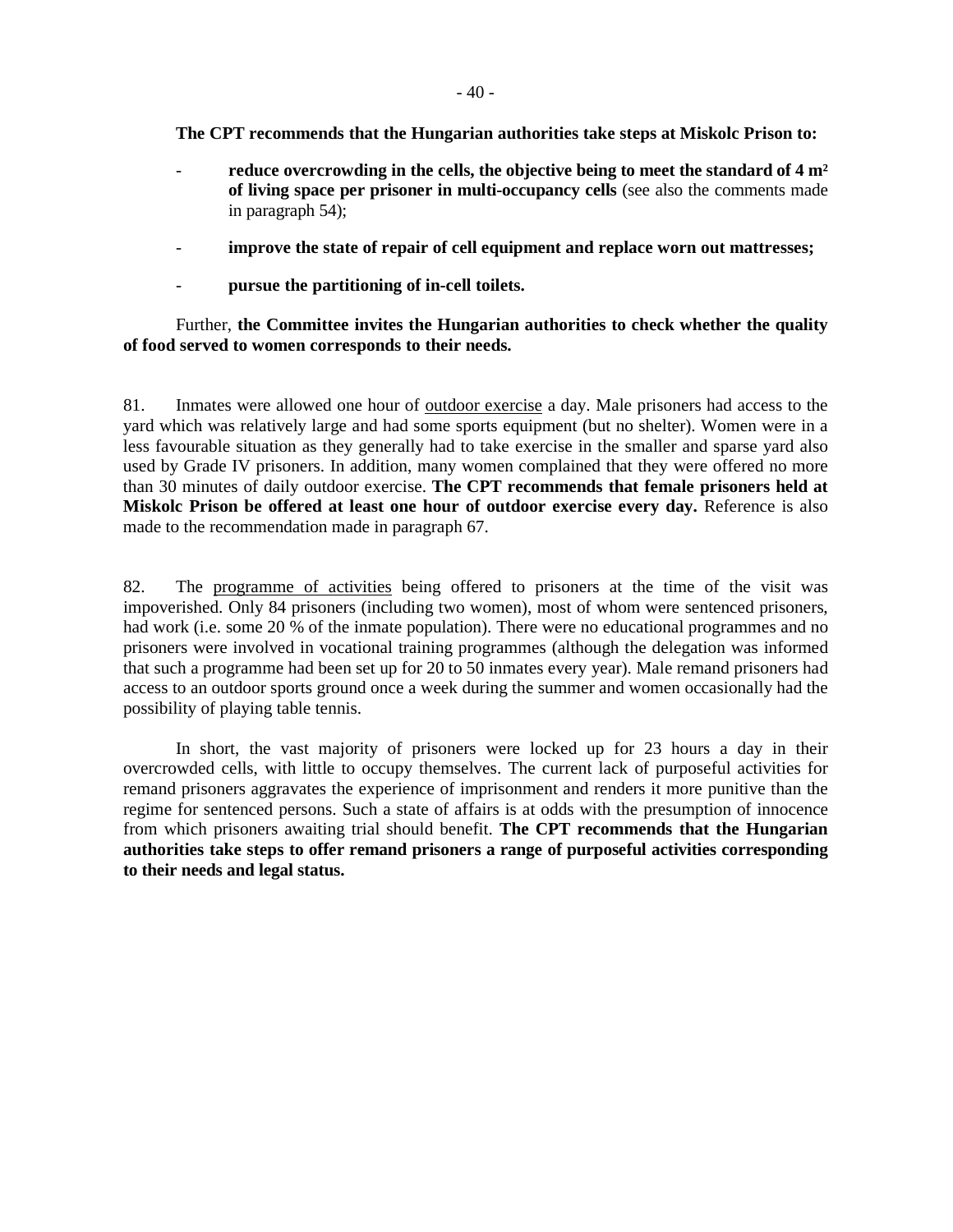## b. Tiszalök Prison

83. Opened in January 2008, Tiszalök Prison is one of the two prison establishments in Hungary involving private contractors. With an official capacity of 700, it was holding 759 male adult prisoners on the first day of the visit.<sup>32</sup> The bulk of the inmate population was made up of sentenced prisoners (there were 20 prisoners awaiting final sentencing).

 The private contractors had been entrusted, *inter alia*, with the building of the prison, ensuring appropriate material conditions and the provision of activities to prisoners. Staff qualified to provide those services were hired by private partners (whereas custodial staff and educators were employed by the Prison Service). Detailed standards had been set in the contract and performance was monitored by an internal team of five Prison Service staff. Regular inspections were also carried out by a small group of staff from the Prison Service in Budapest. Pursuant to the contract, penalty points are awarded when the private contractors fail to meet the standards, and a breach of a threshold of a number of penalty points results in financial penalties. Deadlines for private contractors to remedy any shortcomings are also set in the contract.

84. The delegation was generally impressed by the material conditions of detention. A typical detention unit had seven single occupancy cells, measuring some 11 m², and eight double occupancy cells, measuring approximately 16 m². However, a few double occupancy cells were holding three inmates at the time of the 2009 visit.<sup>33</sup> All the cells had large windows, and access to artificial lighting and ventilation were satisfactory. The cell equipment was of a good standard and cells had a fully partitioned toilet, and a washbasin. Prisoners had access to shower facilities twice a week (and working prisoners, every day).

 The prison kitchen was modern, well equipped and clean. However, several inmates complained about the lack of variety and the quality of the meals served to them, in particular at week-ends (e.g. canned food). Further, Muslim prisoners claimed that their dietary needs were not observed. **The CPT invites the Hungarian authorities to check the quality and variety of the food served to prisoners at Tiszalök Prison, in particular at week-ends, and to ensure that the special dietary needs of inmates are taken into account in the preparation of meals.**

85. Staff and prisoners were unanimous in saying that the programme of activities provided at Tiszalök Prison did not fulfil their expectations.

 There was an open door policy in the detention units. However, in certain units, prisoners complained that, although cell doors were opened for four hours a day, they were not allowed to leave their cells for half of the time, thus reducing the actual open-door regime to two hours. **The CPT would like to receive the remarks of the Hungarian authorities on this matter.** 

 $32$ <sup>32</sup> The contract between the Prison Service and private entities provides for a variance of 10 % in either direction between the official and the actual occupancy without alteration to the financial arrangements.

<sup>&</sup>lt;sup>33</sup> Up to 30 double occupancy cells may accommodate three inmates when the number of prisoners exceeds the establishment's official capacity, as was the case at the time of the visit.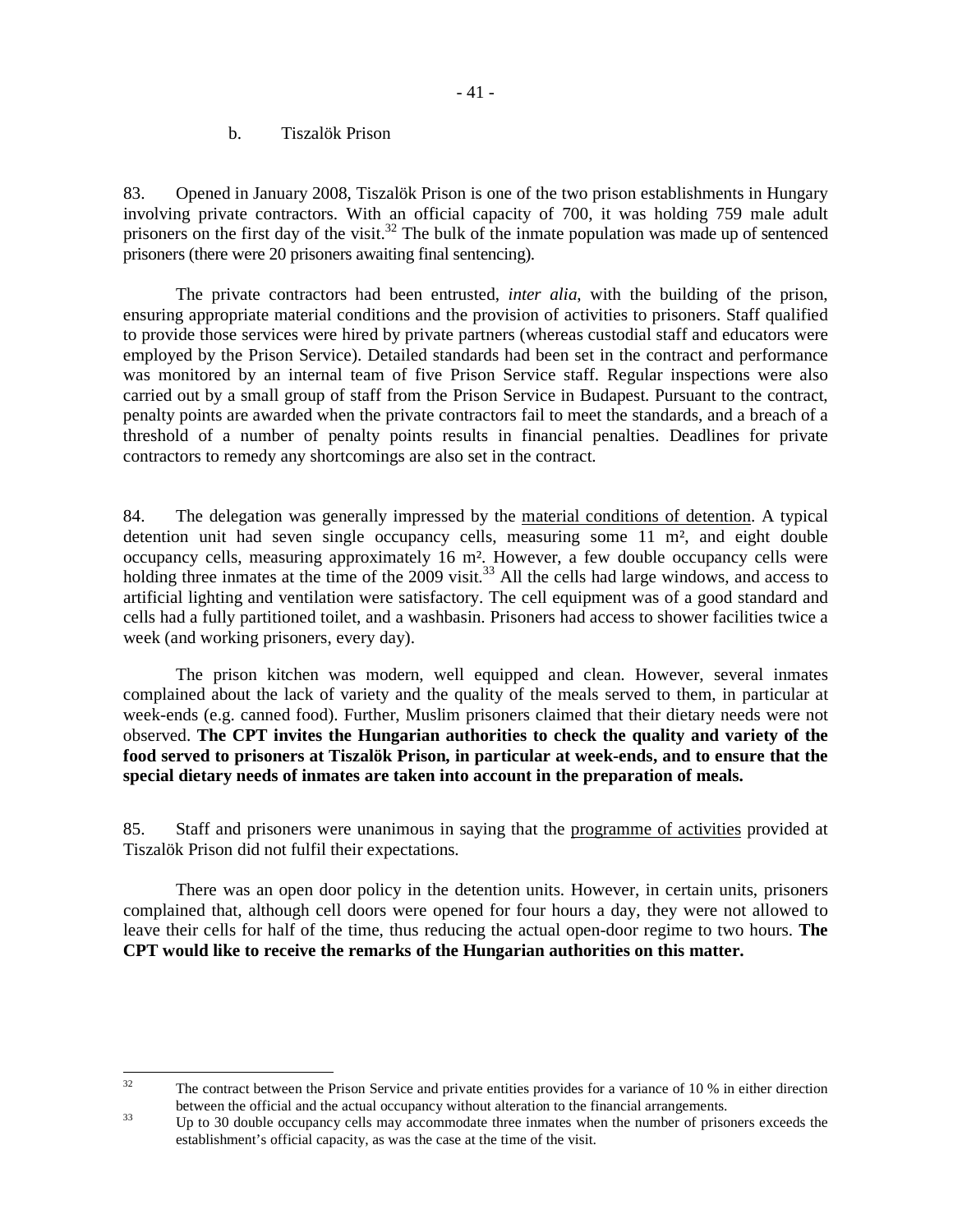All prisoners had access to one hour of outdoor exercise every day. The exercise areas were sufficiently large to allow physical exertion, but only a few of them had sports equipment and none of them had shelters against inclement weather or means of rest. Further, only a small number of prisoners had regular access to organised sports activities. **The CPT recommends that the Hungarian authorities take steps to address these issues.**

 The offer of educational and vocational training programmes appeared to be good. However, the insufficient provision of work was of concern to the delegation. Pursuant to the contract, the private partner should provide between 300 and 350 inmates with work (i.e. 40-46 % of the inmate population). However, at the time of the visit, only 137 inmates were listed for work (i.e. some  $18\%$  of the prison population).<sup>34</sup> The private contractor and the prison administration blamed each other for the failure to meet the standard. The prison management considered that the type of work on offer (recycling plastics) was not suitable on security grounds and had resulted in two shifts of six hours in the workshops to allow adequate staff supervision (this led prisoners to work fewer hours per day, thus making salaries less attractive to them). For its part, the private partner complained, *inter alia*, about the insufficient number of prisoners fit for work. **The CPT recommends that the prison administration and the private contractor co-operate closely at Tiszalök Prison to make more work places available as soon as possible. The work provided should preferably have vocational value.**

## **6. Health-care issues**

a. health care in the prisons visited

86. With respect to health-care staff resources, the situation was generally adequate at *Miskolc Prison*. Two doctors attended the establishment, each for four days a week. Further, there were seven full-time nurses (including a head nurse) providing 24-hour cover.

 At *Tiszalök Prison*, two general practitioners (one employed by the prison administration and another one hired by the private partner) held surgeries for a total of 15 hours per week; an attendance equivalent to barely two working days of a doctor per week is clearly insufficient to meet the needs of the inmate population of an establishment in excess of 700. The situation was far more favourable as regards the nursing resources; the team of nurses was composed of a head nurse and 13 full-time nurses (two of whom were on duty at all times).

 At *Sátoraljaújhely Prison*, the situation with respect to the presence of a doctor was also not satisfactory. At the time of the visit, there was only one doctor who held medical consultations for a mere 8 hours a week (another doctor's post was vacant). As for the team of nurses, it was composed of a head nurse and five other nurses, providing 24-hour cover.

 The three prisons were visited by a range of medical specialists, and access to outside hospital services was generally not problematic (see paragraph 89 concerning access to a psychiatrist).

 $34$ 

<sup>34</sup> All in all, fewer than 25% of the inmate population were provided with work (including 24 prisoners employed by the Prison Service for the distribution of food).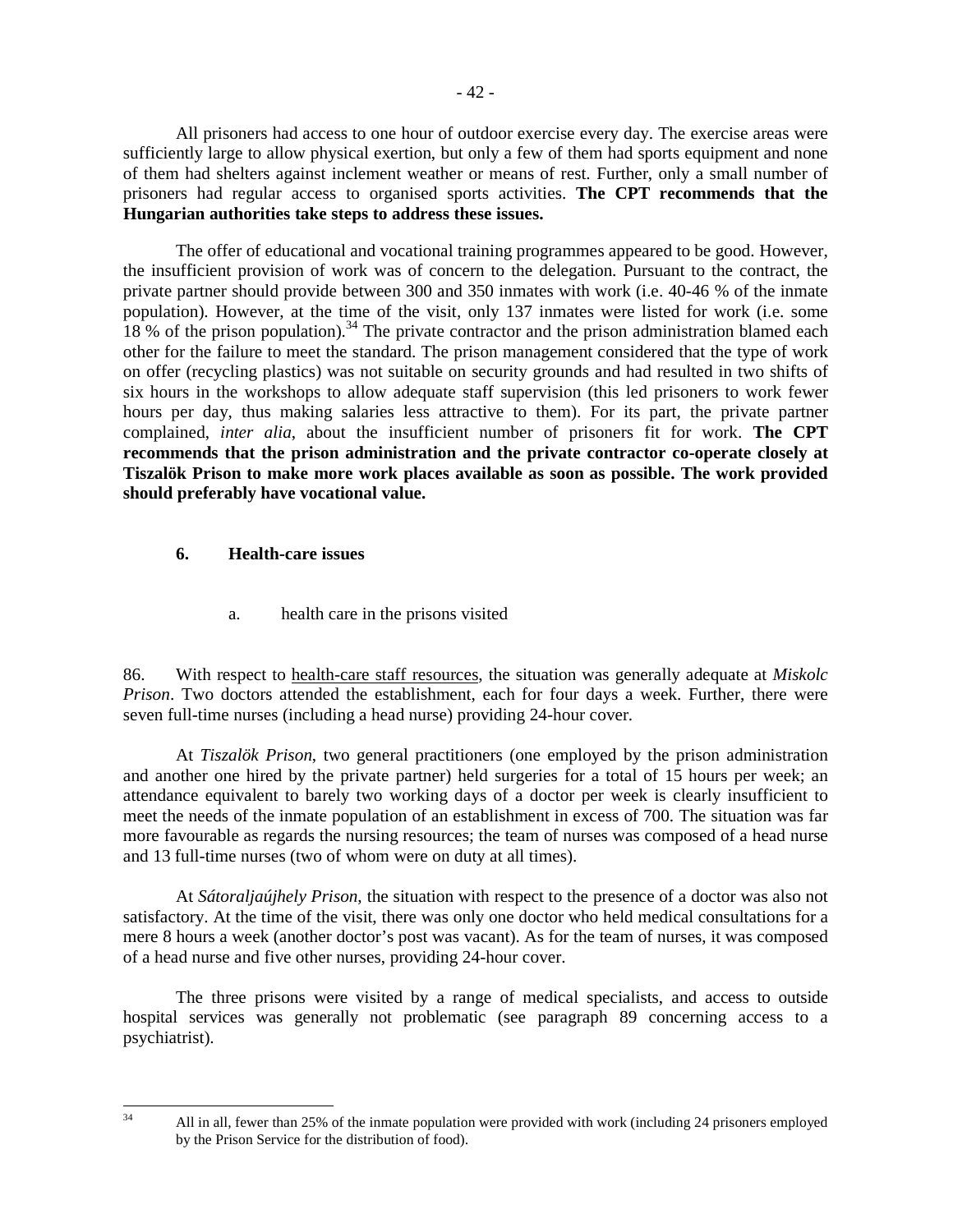- 43 -

In the light of the above, **the CPT recommends that steps be taken to:** 

- increase significantly the attendance hours of doctors at Tiszalök Prison, by **employing the equivalent of at least two full-time posts;**
- employ the equivalent of one full-time doctor (for the treatment of prisoners) at **Sátoraljaújhely Prison.**

87. The CPT has reservations about the practice, observed at Sátoraljaújhely Prison, of the prison doctor treating both prisoners and prison staff. Firstly, as already indicated, the period of time a doctor was present was already insufficient to ensure proper care for inmates, let alone for staff as well. Further, such a dual responsibility should be accompanied by very specific safeguards guaranteeing an even-handed approach. For instance, it should be clearly stipulated beforehand what percentage of the doctor's time is to be devoted to staff. In addition to the recommendation made in paragraph 86, **the CPT invites the Hungarian authorities to review the practice observed at Sátoraljaújhely Prison, in the light of the above comments.**

88. Dental care was provided by a full-time dentist at Sátoraljaújhely Prison and a dentist worked nine hours a week at Tiszalök Prison. At Miskolc Prison, the establishment's dentist was on maternity leave at the time of the visit and had been replaced by another dentist who held surgeries for only two hours a week; not surprisingly, the delegation received complaints from prisoners in this establishment about delays in receiving access to the dentist. **The CPT recommends that the Hungarian authorities make appropriate arrangements at Miskolc Prison for a replacement in the absence of the dentist.** 

89. As regards psychiatric and psychological care, one of Miskolc Prison's doctors was a psychiatrist by specialisation. However, there was no provision of psychological care. At Tiszalök Prison, the private contractor employed a psychiatrist for four hours a week, and there were four psychologists. There was one psychologist at Sátoraljaújhely Prison, who paid particular attention to the situation of the inmates held in the KBK. The delegation was informed that a psychiatrist had visited the prison for 2 hours per month in the past, but that his contract had been terminated for financial reasons in January 2009. **The CPT recommends that steps be taken without delay to employ a psychologist at Miskolc Prison and to ensure regular visits by a psychiatrist at Sátoraljaújhely Prison.**

90. In the establishments visited, an initial medical screening was performed by a nurse on the day of arrival and prisoners were seen by a doctor within a few days following admission. However, prison staff were routinely present during the initial screening by a nurse at Miskolc Prison and during medical consultations at Tiszalök Prison.<sup>35</sup> In the latter establishment, the management showed readiness to make new arrangements in the consultation room so as to avoid the presence of prison officers during medical examinations. At Sátoraljaújhely Prison, a number of Grade IV prisoners met by the delegation indicated that medical examinations were systematically carried out in the presence of custodial staff, and medical consultations concerning inmates placed in the KBK were conducted in the presence of several prison officers.

 $35$ <sup>35</sup> Initial screening by a male nurse at Tiszalök Prison was generally not carried out in the presence of custodial staff.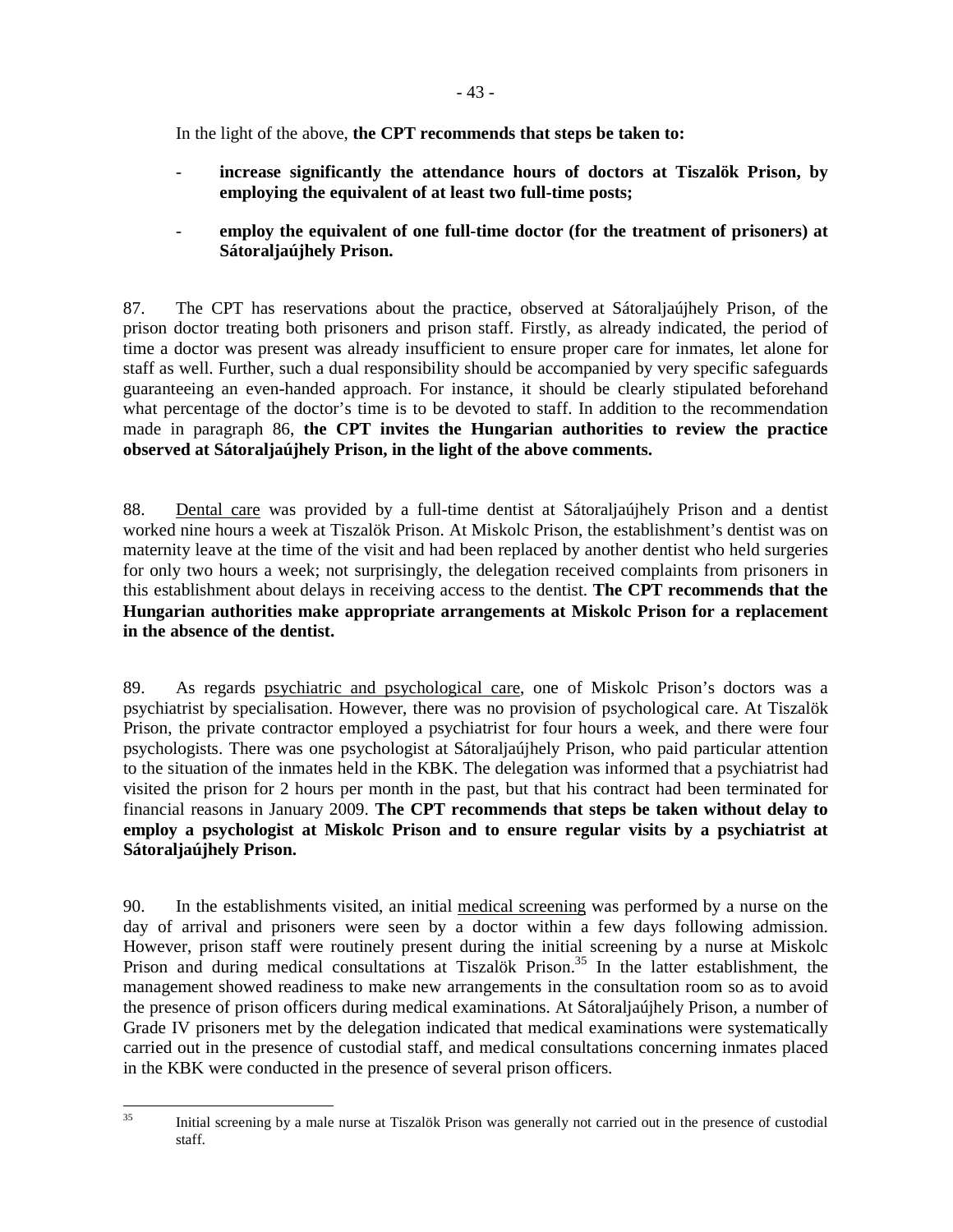**The CPT calls upon the Hungarian authorities to take steps to implement its longstanding recommendation that medical examinations of prisoners are conducted out of the hearing and – unless the health-care staff member concerned expressly requests otherwise in a given case – out of the sight of non-medical staff.**

> b. follow-up visit to Building II of the Judicial and Observation Psychiatric Institute (IMEI)

91. The IMEI was first visited by the CPT in 2005.<sup>36</sup> During the 2009 visit, the delegation concentrated on Building II, which fulfilled a multiple function: it was accommodating 35 patients with various legal statuses and clinical diagnoses, including 18 remand prisoners undergoing forensic psychiatric assessment,  $37$  nine sentenced prisoners under psychiatric observation, six sentenced prisoners receiving compulsory treatment for alcohol problems upon a court decision, and two prisoners with psychiatric symptoms/personality disorders placed under observation<sup>38</sup>.

92. The reservations expressed by the CPT in its report on the 2005 visit as regards the location of the IMEI within the boundaries of the Budapest Prison complex remain valid.<sup>39</sup> The Hungarian authorities have been contemplating the possibility of building a new forensic psychiatric institution and one of the tasks of the Prison Service for 2008 had been to "prepare a detailed work schedule describing the ideal location and operation of the Forensic Psychiatric Institution".<sup>40</sup> However, it appeared during the 2009 visit that no concrete steps had so far been taken in this respect. The presence of bars and armed guards gave rise to oppressive physical surroundings, and was not conducive to the emergence of a therapeutic environment. **The CPT reiterates its view that it would be highly desirable for the IMEI to be re-located; this would help to ensure that a medical, rather than a penal, ethos prevails. The Committee urges the Hungarian authorities to find a solution as a matter of priority**.

 In the perspective of a new forensic psychiatric institution, **the CPT would like to know whether the Hungarian authorities are considering the possibility of placing the future establishment under the responsibility of the Ministry of Health**.

93. The delegation received a few allegations of physical ill-treatment (i.e. slaps, punches) of patients in Building II by male nurses and custodial staff. By way of example, one patient alleged that he had had withdrawal symptoms and did not react to a nurse's orders, following which custodial staff had been called in; they had apparently held the patient down while he was punched. Some patients also complained of verbal abuse by nursing staff. **The CPT recommends that nursing and prison staff working in Building II of the IMEI be given the clear message that ill-treatment of patients is not acceptable and will be punished accordingly**.

<sup>36</sup> See paragraphs 128 to 154 of CPT/Inf (2006) 20. At the time of the 2009 visit, the IMEI had the same capacity as during the CPT's 2005 visit, i.e. 311 beds, and was accommodating 247 patients.

<sup>&</sup>lt;sup>37</sup> For up to 30 days (a period which can be extended by another 30 days).

<sup>&</sup>lt;sup>38</sup> Prisoners with psychiatric symptoms/personality disorders are placed under observation for up to six weeks.

 $^{39}$  See paragraph 130 of CPT/Inf (2006) 20.

See page 51 of the 2007 Prison Yearbook.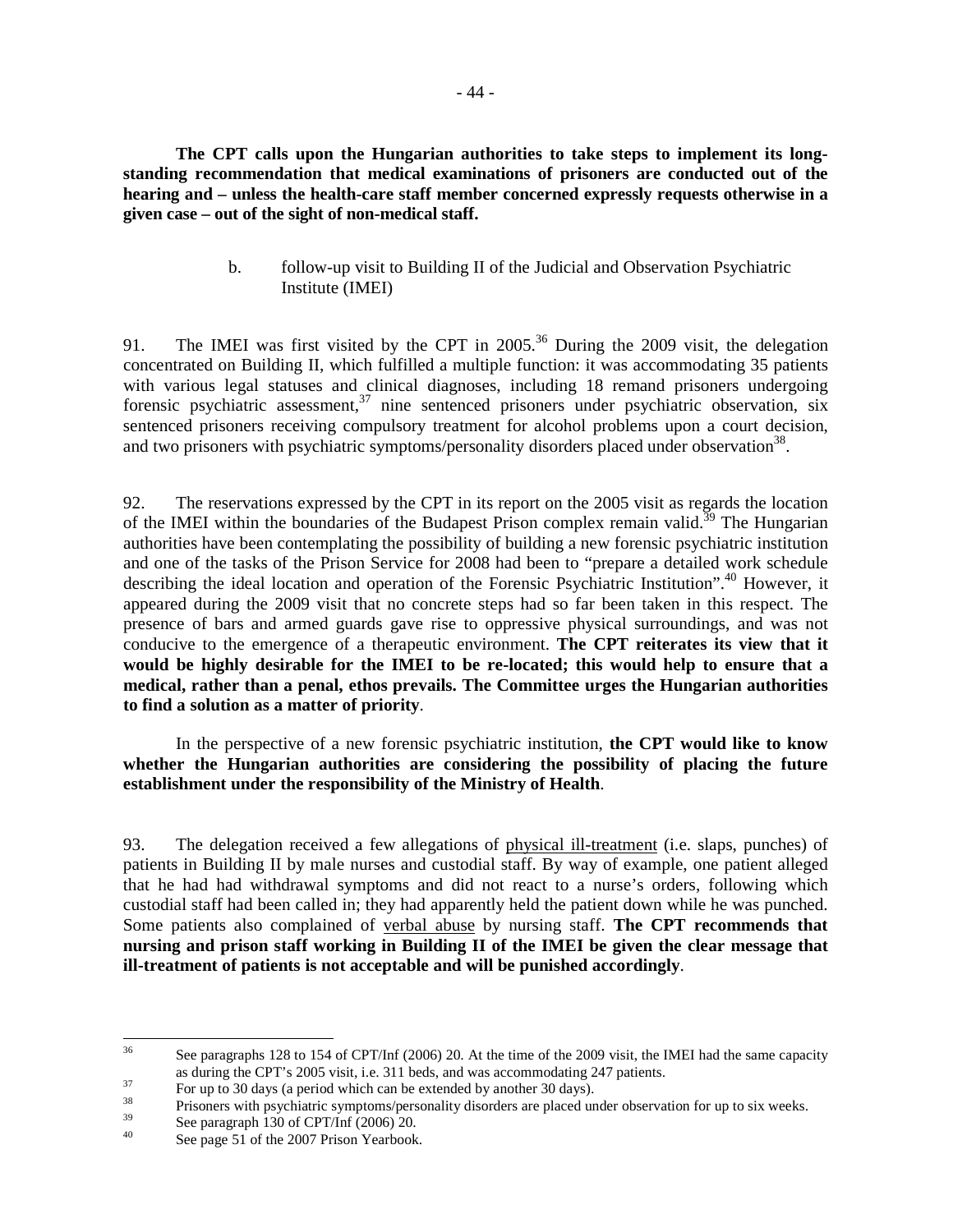During the visit, it became apparent that custodial staff working in Building II had not received specific training in working with psychiatric patients. Bearing in mind the challenging nature of their work, it is of crucial importance that custodial officers assigned to a psychiatric hospital be carefully selected and receive appropriate training before taking up their duties, as well as in-service courses. Further, during the performance of their tasks, they should be closely supervised by – and subject to the authority of – qualified health-care staff. **The CPT recommends that the Hungarian authorities review the training and supervision of custodial staff assigned to Building II of the IMEI, in the light of the preceding remarks.** 

94. Inter-patient violence did not appear to be a substantial problem, although the delegation heard of occasional friction between patients.

95. The impoverished living conditions and the prison-like atmosphere described in the 2005 report still prevailed in Building II.<sup>41</sup> The CPT reiterates its recommendations that the **Hungarian authorities make efforts to provide more congenial and personalised surroundings for patients in Building II.** Further, as already recommended in the report on the 2005 visit, **a call system should be installed in all rooms**.

 At the time of the visit, the cleanliness of the shower facilities was satisfactory, but **their state of repair left something to be desired**.

96. Patients in Building II were still obliged to wear either blue uniforms or pyjamas during the day. The CPT has taken note of the position of the Hungarian authorities that a change in this practice would represent a serious security risk, due to the location of the IMEI within the prison complex. However, the Committee is of the opinion that, since patients spend most of their time indoors, individualisation of clothing could easily be allowed at least within the building. **The CPT reiterates its recommendation that steps be taken to enable IMEI patients to wear their own clothes during the day, irrespective of their legal status; if necessary, the relevant legislation should be changed**.

97. Pharmacotherapy remained the only form of treatment provided to patients accommodated in Building II, none of them being involved in any therapeutic activities; as a result, patients spent most of their time locked up in their rooms in a state of idleness, as was the case in 2005. **The CPT calls upon the Hungarian authorities to develop therapeutic and recreational activities for patients accommodated in Building II**.

98. One positive development since the 2005 visit was that patients accommodated in Building II were being offered one hour of outdoor exercise on a daily basis. The exercise area had been renovated; however, it had no means of rest or protection against inclement weather. **The CPT recommends that these deficiencies be remedied**.

 $41$ 

See paragraphs 134 of CPT/Inf (2006) 20.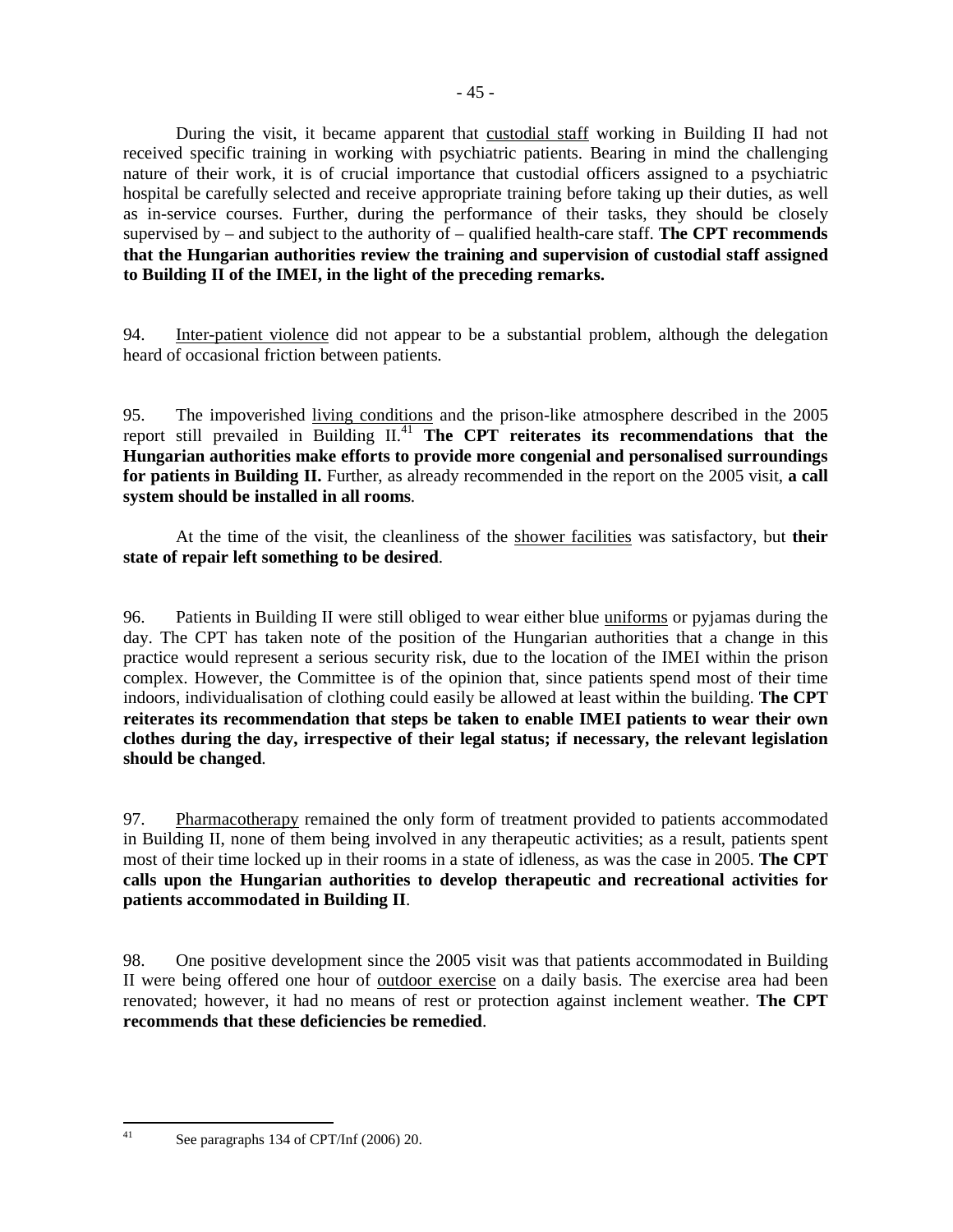99. The staff complement remained unchanged. There were five psychiatrists working in Building II (three of whom were on a full-time basis), as well as several psychologists. The night shift comprised four nurses (and one assistant nurse for the CCTV monitors), and the day shift was reinforced by a head nurse and a deputy head nurse. Considering the small number of patients present at Building II during the visit, this staff complement could be considered as acceptable.

100. Resort to means of restraint did not appear to be excessive. However, it became apparent that only mechanical restraint (i.e. fixation) episodes were recorded. No record of manual control was kept and resort to chemical restraint was only recorded on the patient's temperature chart, as part of the treatment. Further, patients could be fixated to their beds in full view of other patients.

In addition to the existing legal acts surrounding the resort to means of restraint, $42$  the CPT is of the opinion that every psychiatric establishment should have a comprehensive, carefully developed, policy on restraint, which makes clear which means of restraint may be used, under what circumstances they may be applied, the practical means of their application, the supervision required and the action to be taken once the measure is terminated. A restrained patient should not be exposed to the view of other patients, unless he/she explicitly requests otherwise or when the patient is known to have a preference for company. If recourse is had to chemical restraint, this should be subjected to the same safeguards as mechanical restraints.

 The policy should also contain sections on other important issues such as: staff training; complaints policy; internal and external reporting mechanisms; and debriefing. In the CPT's opinion, such a comprehensive policy is not only a major support for staff, but is also helpful in ensuring that patients and their guardians or proxies understand the rationale behind a measure of restraint that may be imposed.

## **The CPT invites the IMEI management to take the above remarks into account in their policy on resort to means of restraint**.

101. The delegation noted with satisfaction that the practice of handcuffing patients classified as Grade IV prisoners when they left their rooms (e.g. to take outdoor exercise) had ceased. Such patients were handcuffed and body-belted during movements outside the establishment.

102. As regards the seclusion room in Building II, the delegation noted that it had the same characteristics as were described in the report on the 2005 visit, but for the ligature points, which had been removed. The cell was not equipped with a call bell, despite the information to the contrary provided in the Hungarian authorities' response to the CPT's report on the 2005 visit; **this deficiency should be remedied**.

 $42$ 

Act No. CLIV of 1997 (Health Care Act), Regulations 60/2004 (VII.6) on the restraint measures applicable to psychiatric patients during admission and care, and Act No. CVII of 1995 (Act on Prison Administration).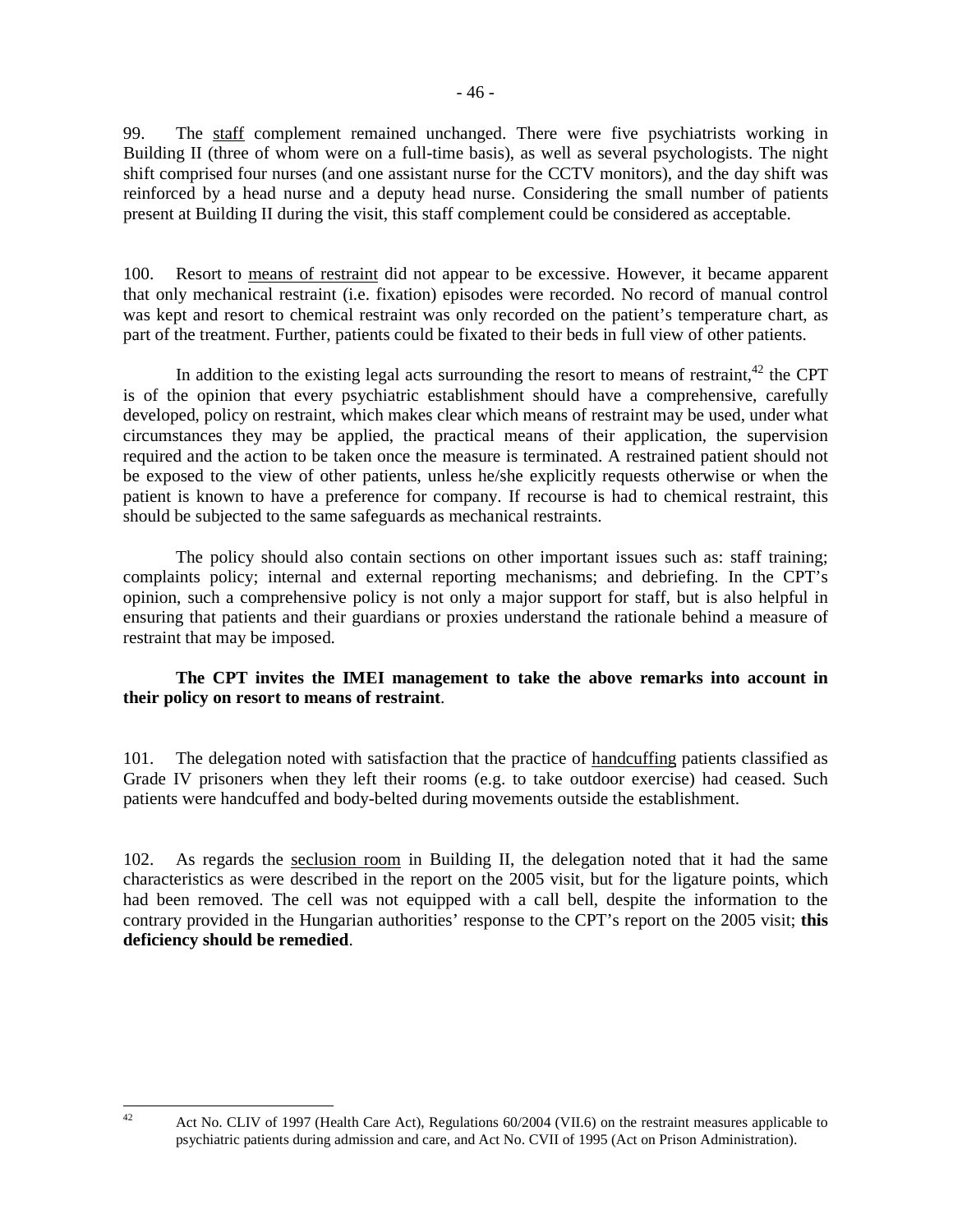The delegation was told that the room was not used for medical purposes but as a Special Security Cell (KBZ), and that only prisoners held in special security conditions in their establishments of origin could be placed in it. Further, the delegation noted that custodial staff had introduced a journal containing information on the use of the room.<sup>43</sup>

103. The delegation was informed that patients' telephone calls were no longer routinely monitored; the CPT welcomes this development.

## **7. Other issues of relevance to the CPT's mandate**

a. prison staff

104. Staffing complements at Miskolc and Tiszalök Prisons were not satisfactory. At Miskolc Prison, out of a total of 178 prison staff,<sup>44</sup> there were 92 on day-shift duty. However, up to 30 prison officers could be involved in escort duties daily, leaving the establishment seriously short of staff. The number of custodial staff working in direct contact with prisoners was limited to one prison officer for up to 80 inmates during the day. Further, there was a ratio of one educator for some 100 inmates at the time of the visit.

At Tiszalök Prison, there were  $267$  staff out of a complement of  $280<sup>45</sup>$  There was one member of custodial staff supervising each level (accommodating up to 90 inmates) and each educator had up to 125 prisoners under his responsibility.

 As already mentioned in paragraph 60, ensuring positive staff-inmate relations will depend greatly on having an adequate number of staff present at any given time in detention areas. An overall low staff complement and/or specific staff attendance and deployment systems which diminish the possibilities of direct contact with prisoners increases the risk of tension between staff and prisoners and, combined with an insufficient number of educators, constitutes a significant factor in restricting activities for inmates and contact with the outside world. **The CPT recommends that the Hungarian authorities improve staffing levels in Miskolc and Tiszalök Prisons, in the light of these remarks.** 

105. At Miskolc Prison, five female staff members were working in the security department on day shift on weekdays. However, there were no female staff on duty in the evenings or at weekends. The delegation was informed that nursing staff were asked to carry out certain security tasks at these times (e.g. body searches of female prisoners). In the CPT's opinion, it is crucial that any prison holding female prisoners have female custodial staff in sufficient numbers at all times. Further, it is totally inappropriate to use health-care staff to perform security tasks. **The Committee recommends that the latter practice be stopped and that measures be taken to ensure that a sufficient number of female prison staff is on duty at all times at Miskolc Prison.** 

 $43$  $^{43}$  The cell had not been used since the beginning of 2009, and only once in 2008.

 $\frac{44}{15}$  In addition, four custodial staff posts had been frozen for financial reasons since December 2008.

It should be noted that custodial staff and educators were directly employed by the Prison Service. Some 65 prison staff had been recruited from other prisons and the rest were new recruits.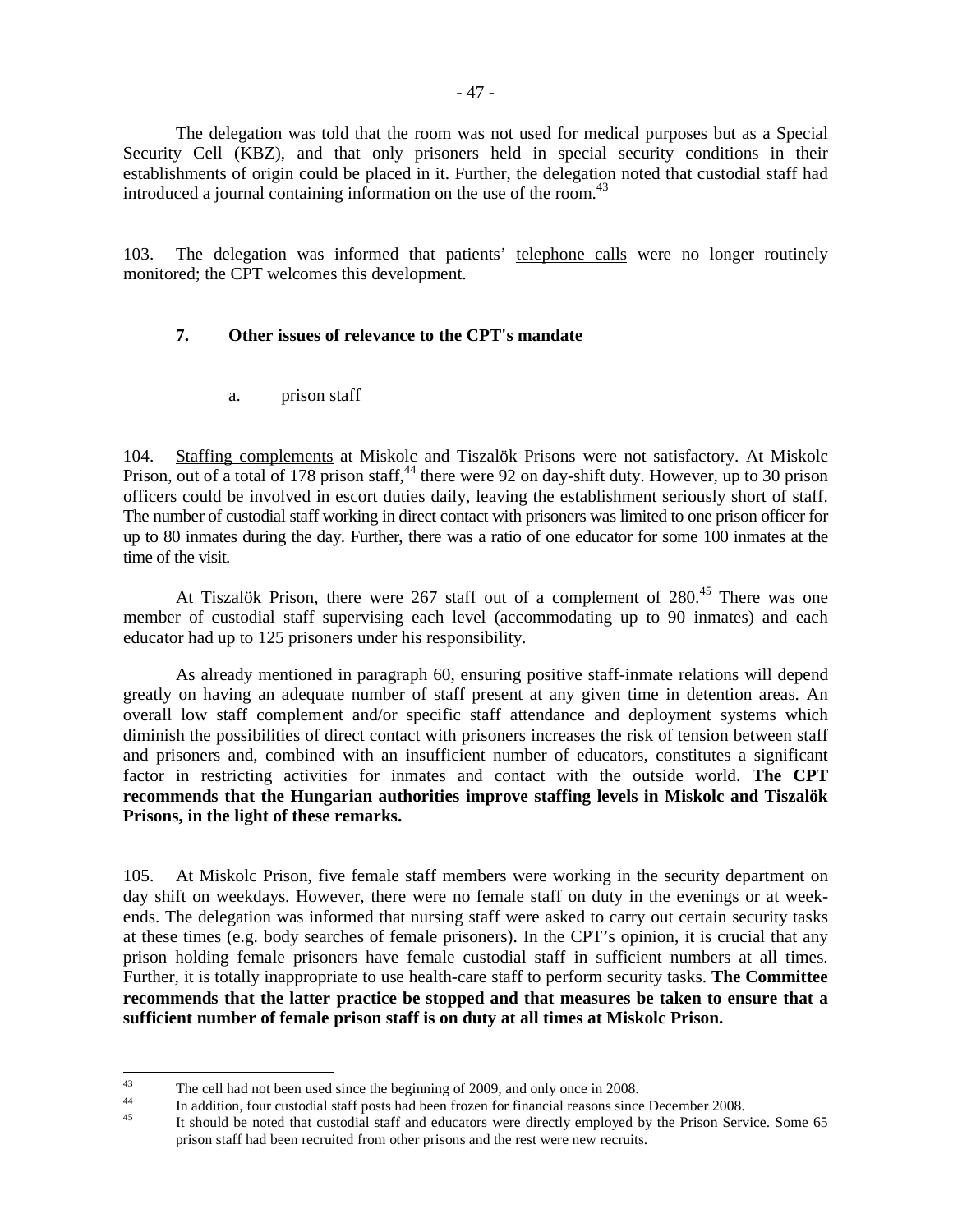106. In the course of the 2009 visit, the delegation observed that certain members of prison staff were openly wearing truncheons within the detention areas at Miskolc Prison. In their response to the report on the 2007 visit, the Hungarian authorities indicated that it was necessary for staff to be equipped with truncheons in certain prison establishments and that, due to their size, it was not possible to wear them hidden from view. The CPT is not convinced by this argument. In many countries visited by the Committee, prison staff in direct contact with categories of prisoners comparable to those held at Miskolc Prison satisfactorily carry out their duties without openly wearing truncheons (and often without carrying truncheons at all). **The Committee must reiterate its recommendation that, if it is considered necessary for prison officers to carry truncheons, the truncheons should be hidden from view.** 

b. contact with the outside world

107. The rules governing prisoners' access to the outside world remain the same as during the previous periodic visit in 2005. In particular, despite the Committee's long-standing recommendation, the minimum visit entitlement has not been increased and remains at half an hour per month. **The CPT calls upon the Hungarian authorities to amend the relevant legal provisions so as to increase substantially the minimum visiting entitlement.** 

108. In practice, efforts were being made at Miskolc Prison to allow visits with an increased frequency and duration. Prisoners had access to visits twice a month, for one hour each time (except for 10 % of the remand prisoners who were denied visits by a prosecutor). However, the visiting facility was too small to respond to the prison population's needs; it was also located in the basement, with virtually no natural light or ventilation. **The Committee recommends that the visiting facility at Miskolc Prison be re-designed so as to ensure that prisoners receive visits under appropriate conditions in terms of space, lighting and ventilation.**

 At Tiszalök Prison, the inmates enjoyed one visit of 90 minutes a month. Most visits took place in open conditions; that said, the space allocated to the prisoners receiving visits and their families in the visiting room, which had 20 places, was rather limited. There was also a closed visiting facility with ten booths (with a plexiglas partition). The delegation observed that a facility for conjugal visits had been built in anticipation that the rules might change to allow this type of visit in the future; **this would be a welcome development**. **Steps should also be taken at Tiszalök Prison to remedy the deficiencies in the open visiting facility.** 

109. Most remand prisoners were allowed phone calls at Miskolc Prison (i.e. twice a week for 5 minutes). At Tiszalök Prison, non-working prisoners were entitled to three phone calls a week and working prisoners to four weekly phone calls (for 5 minutes each). However, some prisoners complained that phone calls had actually been limited to one call of 5 minutes per week. Staff interviewed indicated that this was due to the shortage of educators (who are in charge of setting up and, when required, monitoring the calls). **The CPT recommends that measures be taken to improve access to the telephone at Tiszalök Prison.**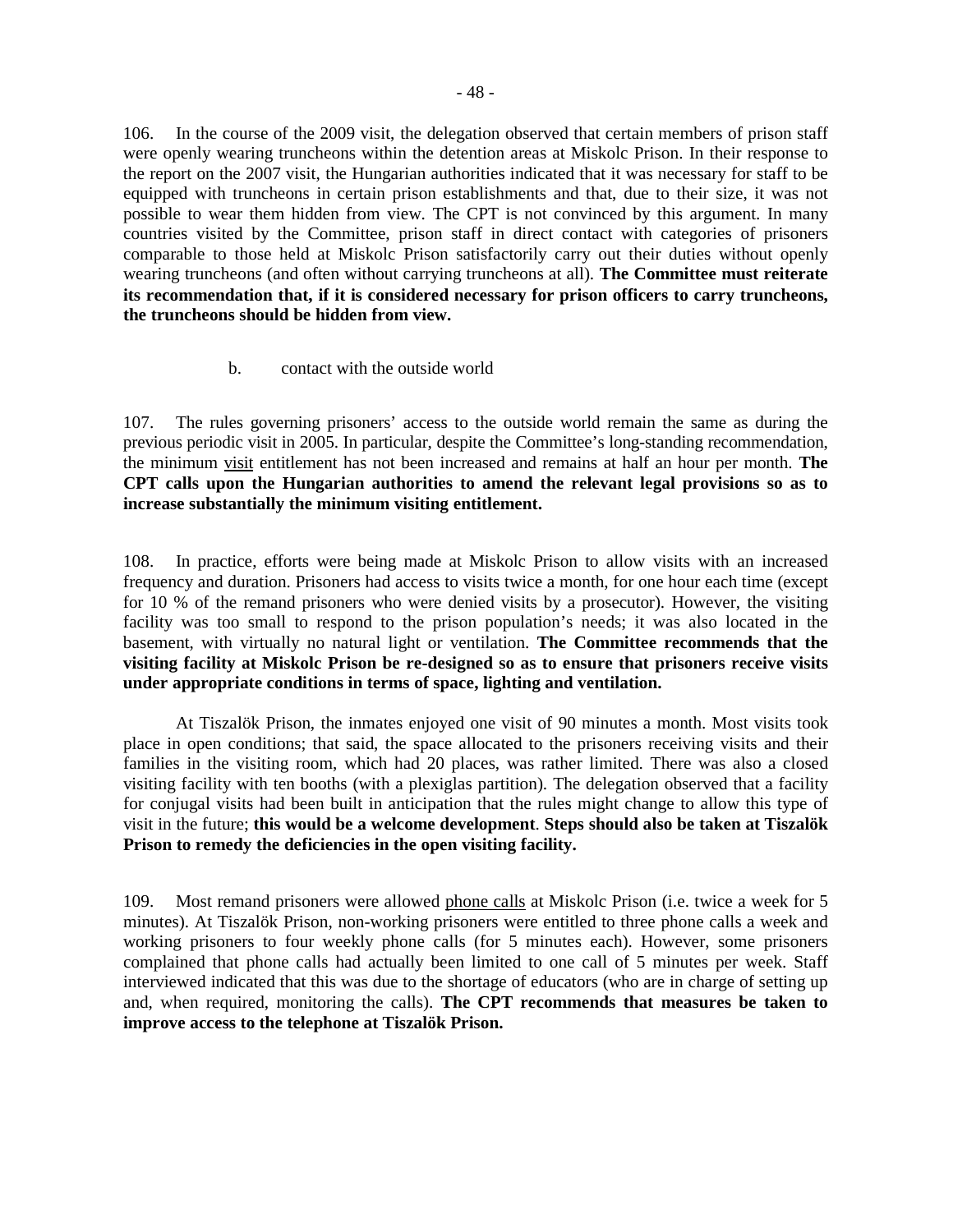110. The delegation received several complaints from sentenced prisoners at Tiszalök Prison about significant delays in the dispatching of inmates' correspondence. **The CPT reiterates its recommendation made in the report on the 2005 visit that appropriate steps be taken to prevent such delays.** 

c. discipline and segregation

111. The disciplinary procedure contains appropriate safeguards, including the rights to be heard, to have a lawyer and be assisted by him during the hearing and to lodge an appeal to a court against any sanctions imposed.<sup>46</sup>

 Further, resort to disciplinary solitary confinement did not appear to be excessive at Miskolc and Tiszalök Prisons. However, the period of time during which prisoners under disciplinary investigation were held in solitary confinement cells before a decision was taken was still not included in the overall time in disciplinary isolation. In the response to the report on the CPT's 2005 visit, the Hungarian authorities indicated that this matter would be dealt with through the adoption of new prison legislation. **The CPT recommends that the relevant legal provisions be amended without delay.**

112. Material conditions in disciplinary/solitary confinement cells in Tiszalök Prison were satisfactory. The cells, measuring some 13 m<sup>2</sup>, provided good in-cell lighting (including access to natural light) and ventilation, and were well-equipped (including a partitioned shower and toilet). All cells were fitted with intercom systems and video-surveillance cameras. **Reference is made to comments made in paragraph 31 and the request made in paragraph 73 as regards the use of video-surveillance cameras.**

 In contrast, at Miskolc Prison, disciplinary/solitary confinement cells, measuring some 7 m², were narrow (less than 2 m between the walls) and their state of repair and hygiene left something to be desired. **The CPT recommends that these shortcomings be remedied.**

113. As regards the regime, prisoners undergoing disciplinary solitary confinement had access to one hour of outdoor exercise every day, and were allowed books. However, they were denied visits and access to a telephone as part of their punishment. **The CPT recommends that steps be taken to ensure that disciplinary punishment of prisoners does not include a total prohibition of family contacts<sup>47</sup> and that any restrictions on family contacts as a form of punishment should be used only where the offence relates to such contacts.** 

 $46$ It should also be mentioned that, in the cases examined by the delegation, the prisoners concerned had been promptly informed of the charges against them.

<sup>47</sup> See also Rule 60(4) of the European Prison Rules.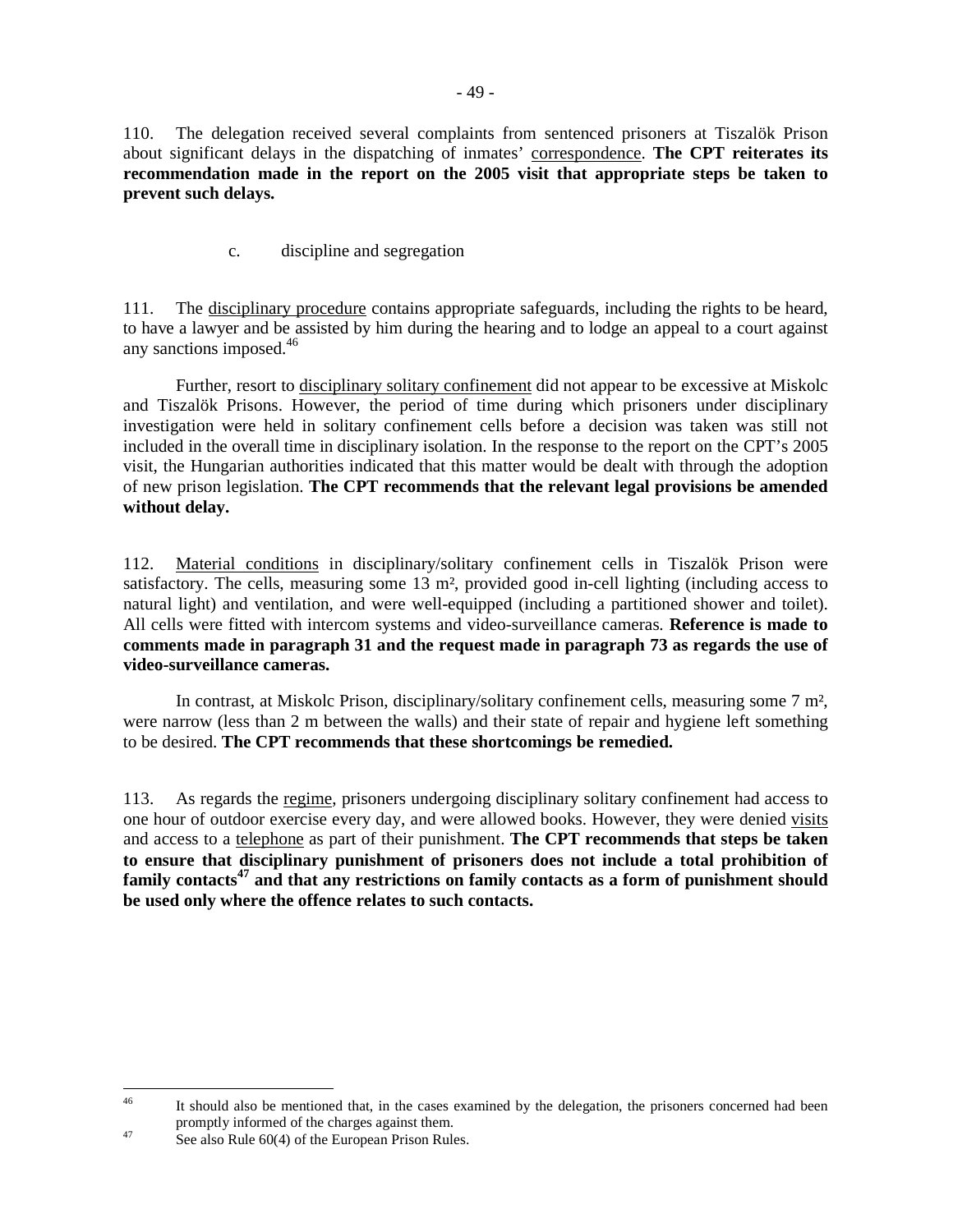114. Miskolc and Tiszalök Prisons had "padded cells" for agitated and/or aggressive prisoners. At Tiszalök Prison, both padded cells, measuring some 5 m², were properly lit and ventilated, and were fitted with video-surveillance cameras (and nearby staff members had good visual access to the cells). There had been only one case of a prisoner being placed in a padded cell (for 4 hours and 40 minutes) since the opening of the prison. At Miskolc Prison, the padded cell was small (i.e. 3.5 m<sup>2</sup>) and in a poor state of repair; the delegation was told that its use had been suspended. **This cell should be permanently taken out of service; more suitable facilities should be set up for holding aggressive and/or agitated prisoners.** 

115. Specific registers on the use of disciplinary/solitary confinement and padded cells were well kept at Miskolc Prison. However, there were no such registers at Tiszalök Prison; all the relevant information was kept in individual prisoners' files. **The CPT recommends that special registers on the use of disciplinary/solitary confinement and padded cells be established at Tiszalök Prison.**

d. inspection procedures

116. In addition to regular visits by supervising prosecutors, prison establishments are visited by staff of the Office of the Parliamentary Commissioner for Civil Rights and NGO representatives (members of the Hungarian Helsinki Committee in particular). These visits are unannounced and prisoners are interviewed in private.

 However, at Tiszalök Prison, a few prisoners alleged that they had suffered from intimidating remarks from staff and had been refused access to certain activities after having spoken to NGO representatives. If true, such an attitude from staff would be totally unacceptable. **The CPT would like to receive the comments of the Hungarian authorities on this matter.**

e. police officers carrying out investigative activities inside prisons

117. In the report on its 2005 visit, the CPT was concerned to learn that police officers were carrying out investigative activities inside prisons, with free access to all prisoners and without being accountable to the prison management.

 It came to light during the 2009 visit that police officers were continuing to carry out investigative activities in Miskolc and Tiszalök Prisons. The delegation was informed that they were not involved in investigating offences committed by prisoners within the prison. However, they could ask for an interview in private with any prisoner and collect evidence, including confessions, related to crimes committed outside the prison. The inmate concerned was under obligation to attend the interview, but only to provide information on his/her identity. The delegation was informed that the prisoners concerned may benefit from the presence of a lawyer during such interviews. **The CPT trusts that the Hungarian authorities will ensure that the inmates' rights (including access to a lawyer) are always respected in the context of police interviews in prisons.**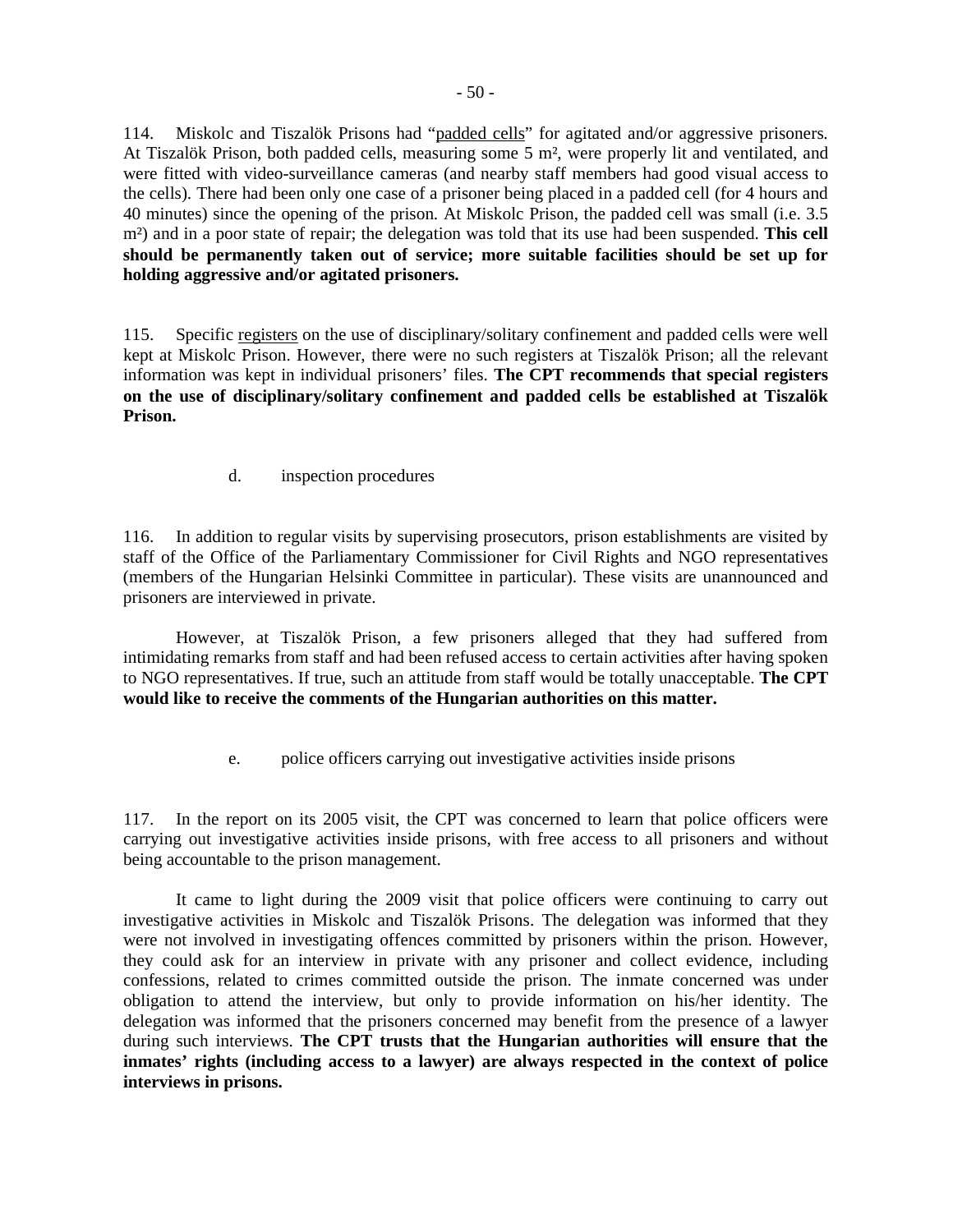#### f. security arrangements

118. In its 2005 visit report, the CPT has already criticised the over-reliance on means of restraint (*mozgáskorlátozó eszköz*) in the context of movements of prisoners both within and outside the secure perimeter. The Committee recommended that the rules concerning the use of means of restraint be reviewed so as to ensure that they are applied in a proportionate way and that prison staff be trained and encouraged to use other methods of controlling prisoners. In their response, the Hungarian authorities gave the explanation that extensive use of means of restraint outside prisons was mainly due to the low number of prison staff carrying out transfers of prisoners.

 The adoption of new regulations in 2006 had not led to a change in the policy of the Hungarian authorities as regards the use of means of restraint. Prison staff continued to rely heavily on the use of means of restraint during movements of prisoners, in particular outside prisons. For instance, at Miskolc Prison, all prisoners were not only handcuffed, but also body-belted each time they left the prison (some were also anklecuffed).<sup>48</sup> Further, several prisoners alleged that doctors examining them in external hospitals had to insist repeatedly before handcuffs were removed, and also alleged that they had remained handcuffed to their beds for extended periods (i.e. of up to a few  $\frac{days}{1.49}$ 

119. In the CPT's view, routine body-belting of prisoners for transfers outside a prison is clearly excessive. The use of body belts should always be based on a written individual risk assessment<sup>50</sup> and the application of any means of restraint should not pose additional risks of injury to the prisoners during their transfers. The Committee must also reiterate that the practice of applying means of restraint to prisoners during medical consultations/treatment infringes upon the dignity of the prisoners concerned, prohibits the development of a proper doctor-patient relationship and may even be prejudicial to the establishment of objective medical observations. Moreover, prisoners sent to hospital to receive treatment should not be physically attached to their hospital beds or other items of furniture for custodial reasons. Other means of meeting security needs satisfactorily can and should be found; the setting-up of rooms offering appropriate security conditions in such hospitals is one possible solution. **The CPT recommends that the Hungarian authorities take appropriate measures and amend the relevant regulations on the use of restraint, in the light of the above comments.**

 $48$ This was partly explained by a welcome measure, namely that prison staff are no longer allowed to carry firearms for escort duties.

<sup>&</sup>lt;sup>49</sup> It should be noted in this respect that, according to Section 4.2 (c), 12 and 15 of the 2006 Regulation on the use of means of restraint, such measures may be used during medical treatment in an external hospital. The means of restraint should be removed if the doctor examining the patient insists on having them removed, unless prison staff do not have instructions on this matter (in which case they must seek new instructions from their superiors). Further, a prisoner's limb may be handcuffed to an item of furniture on a permanent basis in an external hospital, unless this would hinder the prisoner's medical treatment.

<sup>&</sup>lt;sup>50</sup> As regards prisoners in transit, such risk assessments should be drawn up by staff working in the original prisons.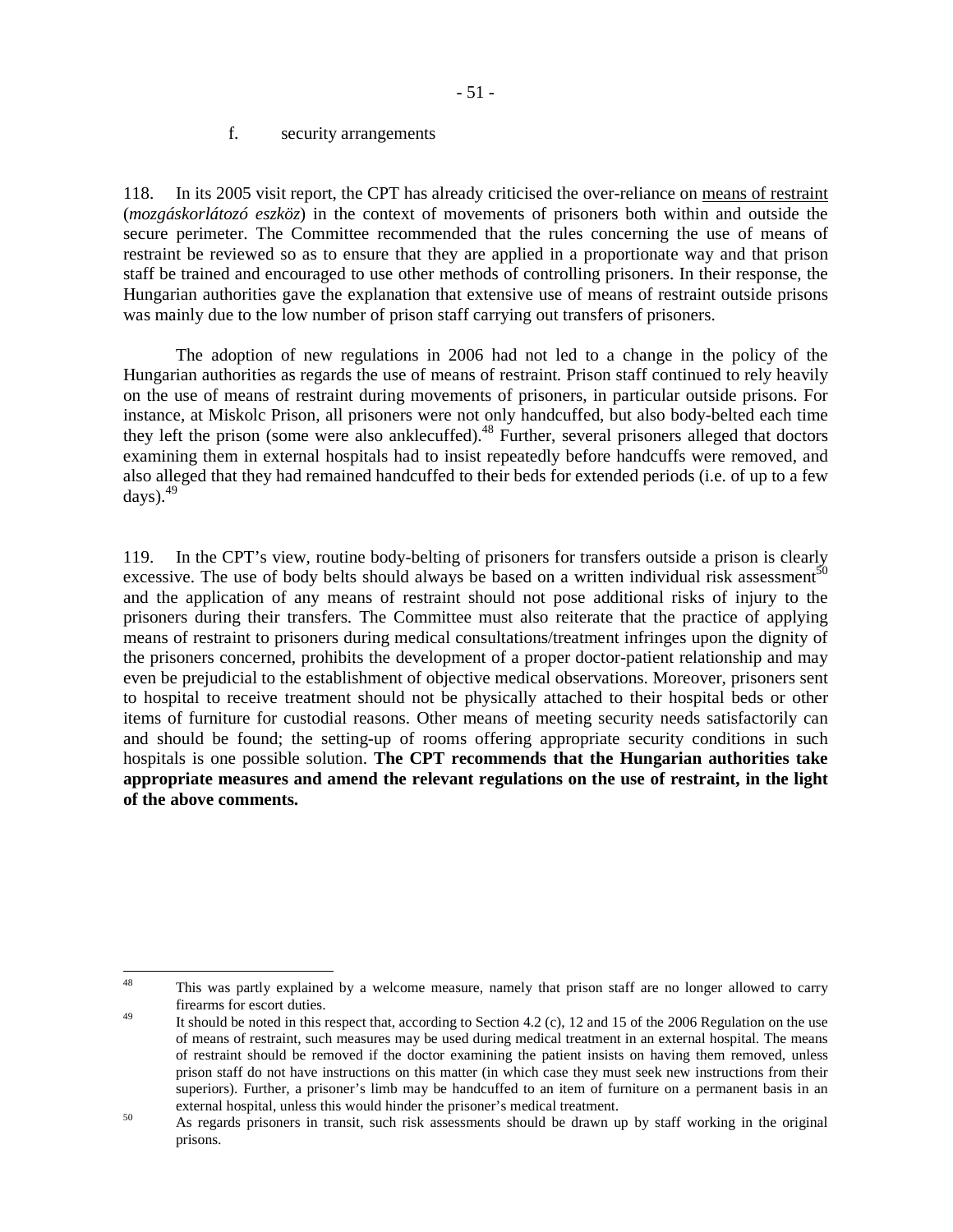120. The prison establishments visited had been issued with electric stun devices (i.e. stun batons and body-belts). The delegation was informed that such equipment had never been used in Hungary. That said, there had been one case at Sátoraljaújhely Prison where a stun baton had been issued, but not activated. Further, it emerged that electric stun body belts, without batteries, were occasionally used at Miskolc Prison when staff were short of ordinary body belts.

 According to the relevant regulations governing the use of electric stun devices in the prisons visited, they were limited to situations "where there is a direct threat to life, physical safety, personal freedom or the security of property or in the event of active insubordination". Further, the regulations specify that all prison staff should be trained in the use of such equipment.<sup>51</sup>

 In the CPT's view, the guidance offered to prison staff leaves open the door to abuse. Resort to electric stun batons should only be justified as a means of last resort in very extreme circumstances where a real and immediate threat to life has arisen. Moreover, only specially selected and trained<sup>52</sup> prison officers should be allowed to use electric stun batons, and all necessary precautions should be taken when such equipment is used. **The CPT recommends that the Hungarian authorities review the regulations on the use of stun devices, in the light of these remarks.** 

 As regards electric stun belts, it is totally inappropriate to use such belts (even when they are not equipped with a battery). The CPT opposes the use of electric stun body-belts for movements of prisoners, including outside prison establishments; alternative means of restraint can and must be found in the context of such movements. **The Committee recommends that the relevant regulations be amended, in the light of the above remarks.**

 $51$ <sup>51</sup> See, for instance, Sátoraljaújhely Prison's 2008 regulation No. 11 on the use of means of restraint.

Such training should include instruction in first aid.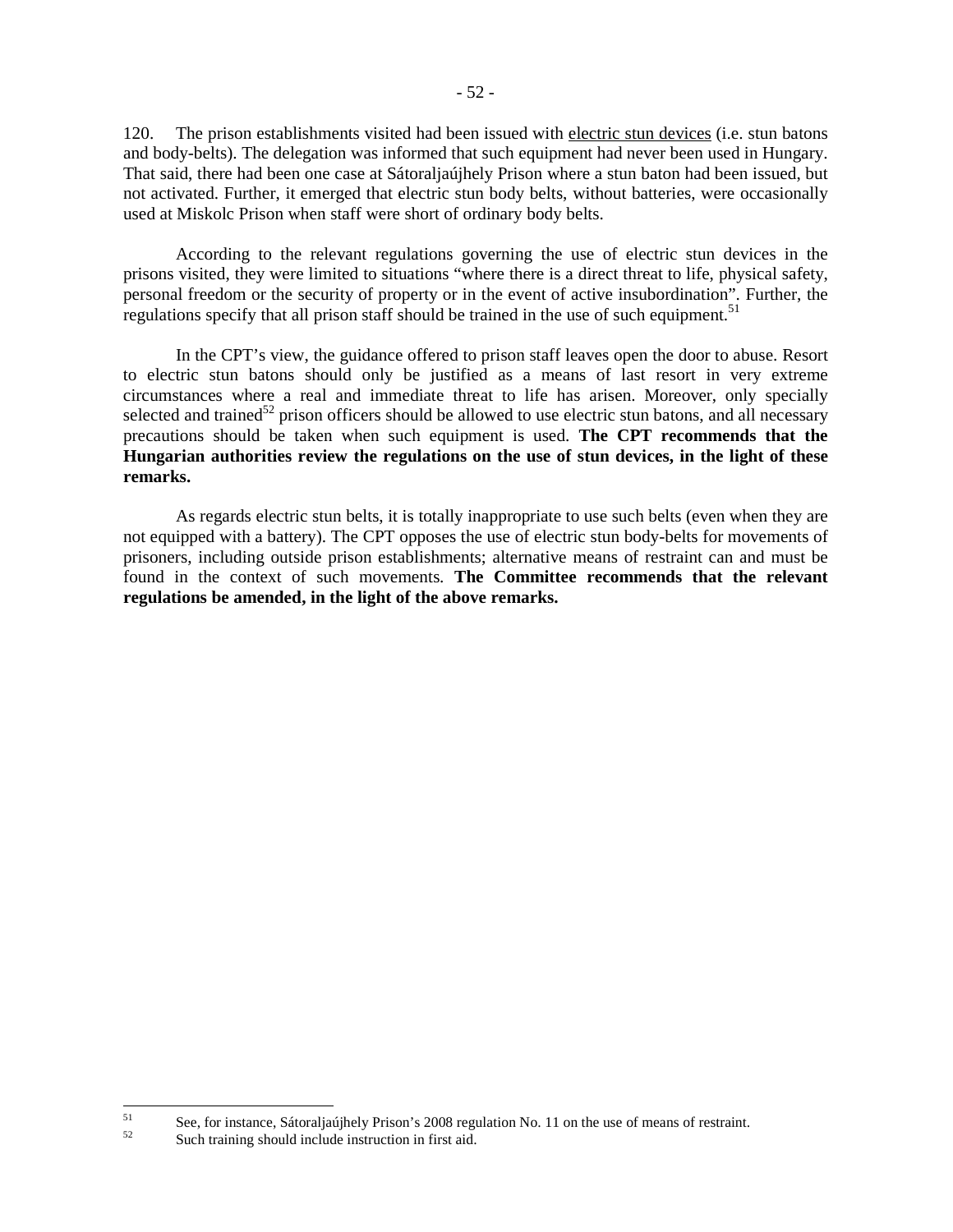# **D. Psychiatric establishments**

# **1. Preliminary remarks**

121. The CPT's delegation visited the psychiatric department of Nyírő Gyula Hospital in Budapest and Santha Kalman Mental Health Centre and Special Hospital in Nagykálló.

122. *Nyírő Gyula Hospital*, which was originally a psychiatric hospital, became a general hospital after 1945. It covers an extensive compound in the centre of Budapest. The psychiatric department for adults is located in a five-storey building constructed in the late 1990s. It comprised two units (Unit I and Unit II), which covered different catchment areas and were independent of one another. Each unit had a capacity of 144 beds which were divided into five mixed-gender wards, of which four were open and one closed.<sup>53</sup> The delegation focused on the two closed wards.

 At the time of the visit, the closed ward of Unit I was accommodating 13 patients (5 men and 8 women) against a capacity of 18, and the closed ward of Unit II, 21 patients (6 men and 15 women) against a capacity of 27. The closed wards only accommodated involuntary patients<sup>54</sup>, most of whom had psycho-geriatric disorders and the remainder, acute psychotic disorders. The vast majority of patients spent between a few days and 4-5 weeks in the closed wards. At the time of the visit, five patients in the closed ward of Unit II had been there for between three and ten months.

123. *Santha Kalman Mental Health Centre and Special Hospital* is located in the Szabolcs-Szatmar-Bereg County, approximately 250 kilometres from Budapest. It occupies three different premises in two neighbouring towns, Nagykálló and Kállósemjén. The main premises are located in the centre of Nagykálló, in what used to be the County Hall, built in the mid- $18<sup>th</sup>$  century and turned into a psychiatric hospital at the end of the  $19<sup>th</sup>$  century.

 At the time of the visit, the hospital was accommodating 512 patients against an official capacity of 530. Patients were distributed among seven mixed-gender departments.<sup>55</sup> Departments I, II and III had mixed-gender closed wards, accommodating a total of 67 patients (34 men and 33 women). Patients in the closed wards were in principle hospitalised involuntarily; they suffered from acute psychotic disorders and usually spent from a few days to 4 weeks in the closed wards.

124. The Hungarian health-care system has been undergoing a restructuring process since 2006. Among other reform measures, a national programme for mental health was adopted in 2007, and the country's largest psychiatric institution, the National Psychiatric and Neurological Institute in Budapest (OPNI), with 800 beds, was closed down in 2007/8. **The CPT would like to receive further information on the restructuring of the psychiatric and social care sectors, including the implementation of the national programme for mental health and the impact of the closure of the OPNI**.

<sup>53</sup> Unit II also had a rehabilitation ward (with 36 beds), located in another building and used for patients accommodated in the open wards and for out-patient care.

 $54$  Pursuant to Section 199 of the Health Care Act (Act No. CLIV of 1997).<br>Pursuant to Section 199 of the Health Care Act (Act No. CLIV of 1997).

<sup>55</sup> Departments I to IV (acute conditions, general psychiatry and geriatrics, general and somato-psychiatry, crisis intervention and affective disorders) were located in the main buildings in Nagykálló, department V (addictology) was in a nearby building in the same town, and departments VI (psycho-geriatrics) and VII (rehabilitation of psychotic disorders) in Kállósemjén.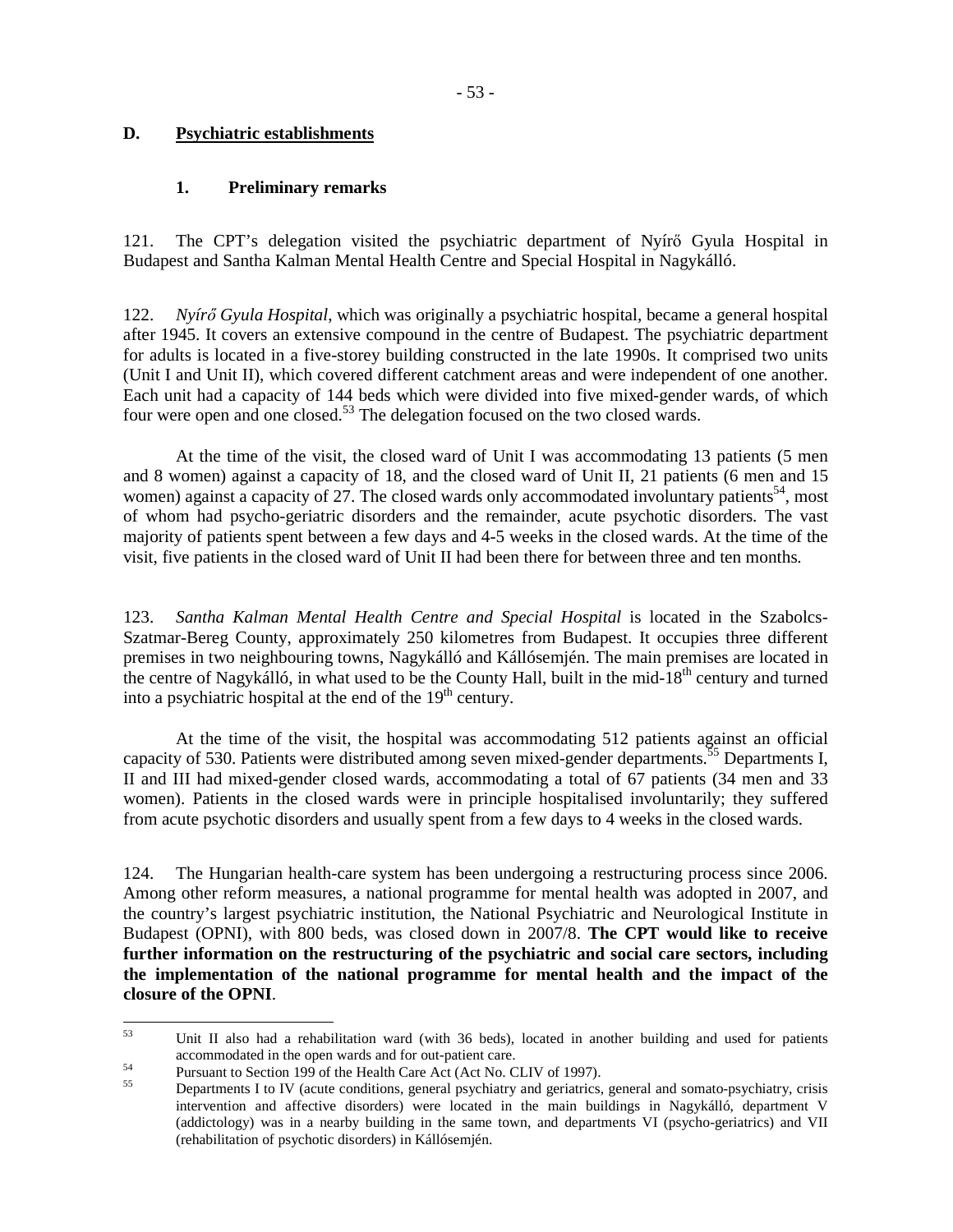## **2. Ill-treatment**

125. The delegation received no allegations of physical ill-treatment of patients by staff at either establishment. Relations between patients and staff at both establishments seemed relaxed and most of the patients spoke positively of the health-care personnel.

126. However, in the closed ward of Unit II of *Nytro Gyula Hospital*, the delegation found clear indications of inter-patient violence, which may be related to the fact that psycho-geriatric patients were accommodated together with patients displaying acute psychotic conditions. By way of example, the delegation saw a female patient with a black eye, and several patients were seen wandering into the rooms of other patients, entering into conflict with each other.

 It is essential that appropriate procedures be in place in order to protect certain psychiatric patients from other patients who might cause them harm. This requires not only adequate staff presence and supervision at all times, but also that staff be properly trained in handling challenging situations/patients. Further, specific arrangements should be made for particularly vulnerable patients (reference is also made to paragraph 128 below). **The CPT recommends that measures be taken at Nyír**ı **Gyula Hospital, in the light of the preceding remarks.** 

# **3. Patients' living conditions**

a. closed wards of Units I and II at Budapest Nyírő Gyula Hospital

127. Both closed wards offered good material conditions. They were organised around a central corridor – also serving as a common area with tables, chairs and a TV set – with a series of bedrooms on each side. The bedrooms were accommodating three or four patients each and were of an adequate size (some 20 m²), properly furnished (including a sanitary annexe with a toilet, shower and sink) and clean.

128. None of the bedrooms was fitted with doors, the only separation from the corridor/common area being a curtain. One of the major problems identified during the visit was the fact that patients in an acute psychotic condition were accommodated together with psycho-geriatric patients. In this respect, reference is made to paragraph 126 above. Taking into account the existence of two distinct wards in the same building, it should be possible to separate these two different groups of patients and organise appropriate supervision.

 **The CPT recommends that the bedrooms of the closed wards of Nyír**ı **Gyula Hospital be equipped with doors, so as to ensure proper protection and offer some privacy to the patients**. **The Committee also invites the Hungarian authorities to consider separating patients in an acute psychotic condition from psycho-geriatric patients, with a view to ensuring proper protection for the most vulnerable patients.**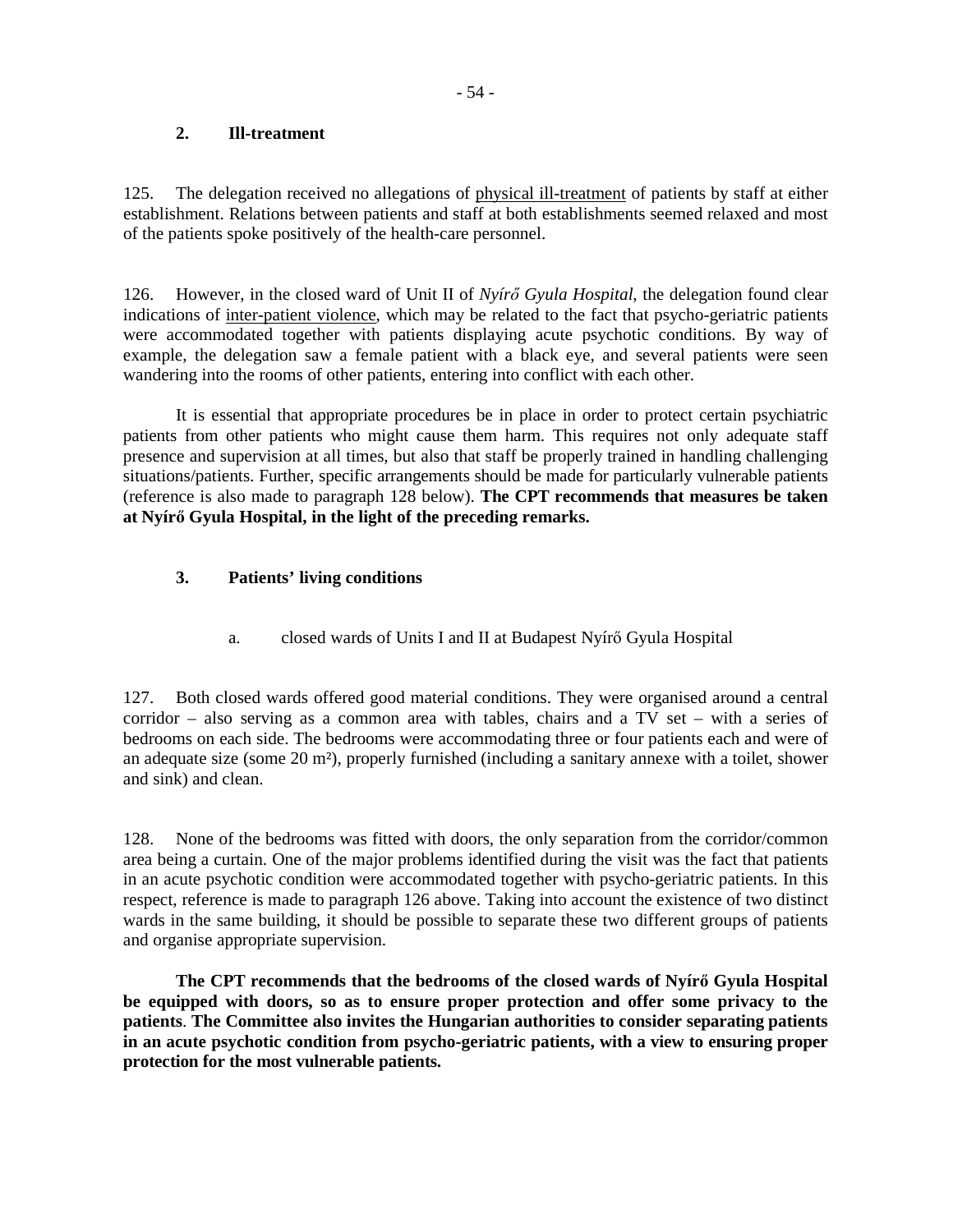## b. Santha Kalman Mental Health Centre and Special Hospital

129. The bedrooms and dormitories of the three closed wards<sup>56</sup> were spacious, well-lit and ventilated, and in a good state of repair. They were furnished with beds, bedside tables and the occasional locker. The level of hygiene, including in the sanitary facilities, was satisfactory. However, the environment was rather impersonal and many patients had no place to keep their personal belongings. **The CPT recommends that efforts be made in the closed wards of Santha Kalman Hospital to offer a more congenial and personalised environment to patients, in particular by providing them with lockable space**.

As with the situation observed at Nyírő Gyula Hospital, the closed wards at Santha Kalman Hospital were accommodating patients with psycho-geriatric disorders together with patients with acute psychotic disorders, placed in door-less dormitories. **The recommendation and comment in paragraph 128 above apply equally to the closed wards at Santha Kalman Hospital.** 

 Further, the closed ward of Department I was made up of one large L-shaped mixed-gender dormitory (measuring some  $110 \text{ m}^2$ ), the male and female sections being separated by a curtain. Large-capacity dormitories are scarcely compatible with the standards of psychiatry. Provision of accommodation structures based on small groups is a crucial factor in preserving/restoring patients' dignity and is also a key element in any policy concerning the psychological and social rehabilitation of patients. **The CPT invites the Hungarian authorities to transform the largecapacity dormitories into accommodation structures based on smaller groups**.

 The closed wards of Departments II and III had a common/dining area with tables, chairs and a TV set. There was no common area in the closed ward of Department I and patients had to take their meals in their dormitories. **The CPT recommends that this shortcoming be remedied.** 

130. Living conditions in the psycho-geriatric and rehabilitation Departments VI and VII were cramped (e.g. four patients in rooms measuring 13.5 m²; twelve patients in a room measuring 45 m²). In addition, in building I of Department VI, the level of hygiene was not satisfactory (the whole building was malodorous). **The CPT recommends that measures be taken to reduce the occupancy levels in the dormitories of Departments VI and VII at Santha Kalman hospital. The level of hygiene in Department VI should also be improved**.

\* \* \*

131. At both hospitals, patients in the closed wards were seen wearing pyjamas or bathrobes throughout the day. The CPT would like to stress that such a practice is not conducive to strengthening a sense of personal identity and self-esteem; individualisation of clothing should form part of the therapeutic process. **The CPT recommends that steps be taken at the closed wards of both hospitals, as well as in other psychiatric hospitals in Hungary, to ensure that patients can wear their own clothes as far as possible during their stay**.

<sup>56</sup> 

<sup>56</sup> Accommodating respectively 19, 27 and 21 patients, against capacities of 19, 36 and 24. Rooms in the closed ward of Department III were measuring some 30-35 m<sup>2</sup> and could accommodate five to seven patients, and in the closed ward of Department II, rooms measuring some 30-40 m² could accommodate six to eight patients.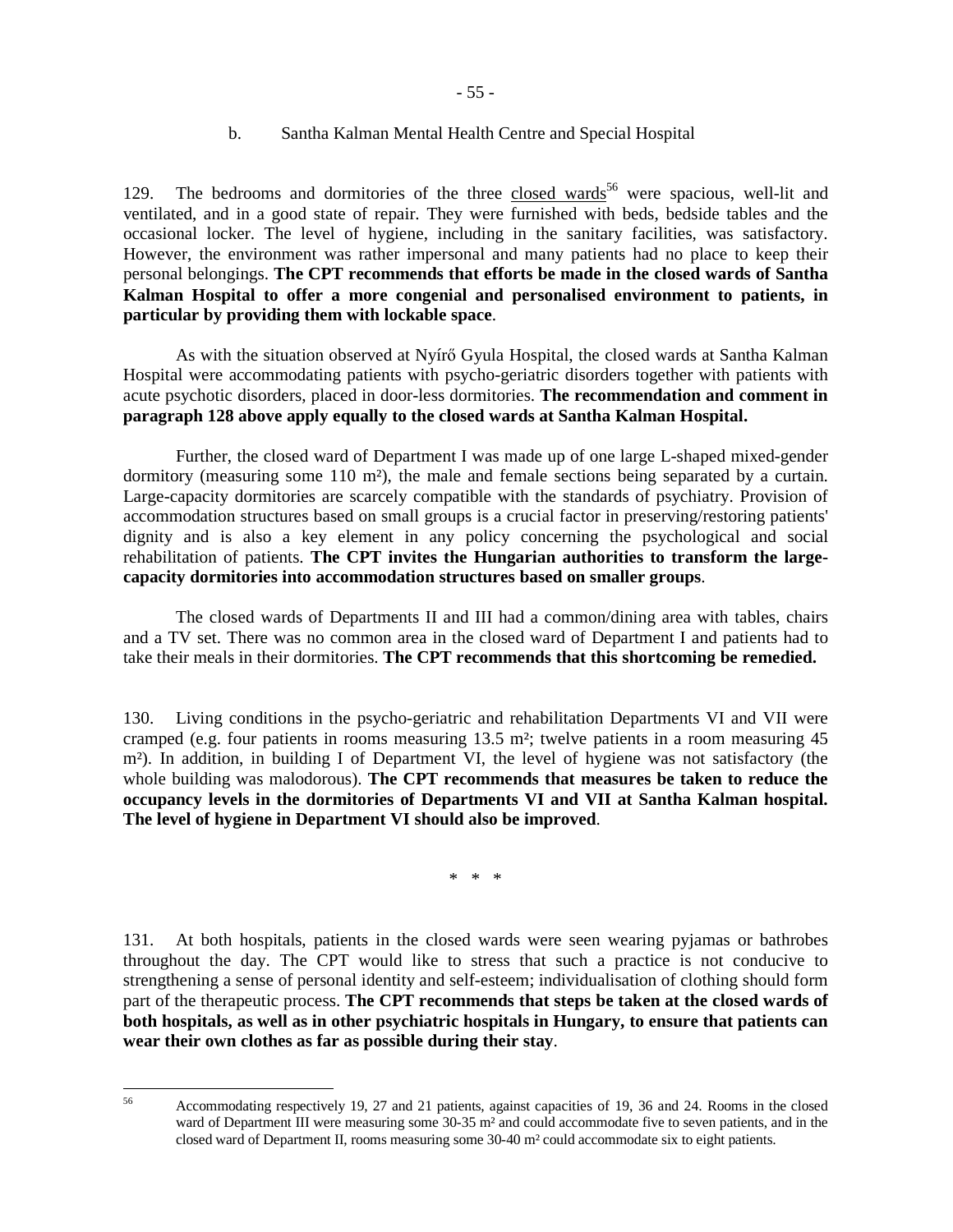# **4. Treatment of patients and staff resources**

132. At both hospitals, psychiatric treatment of patients in the closed wards relied exclusively on pharmacotherapy. The levels and range of medication appeared to be appropriate. The examination of medical records and the information obtained by the delegation from interviews with patients and staff did not reveal any signs of overmedication.

133. Both hospitals offered a variety of rehabilitative programmes and activities (including individual and group therapy, workshops, library, excursions, etc.) to patients placed in the rehabilitation/psycho-geriatric wards. However, no patients in the closed wards had access to such programmes or activities.

The delegation noted that patients placed in the rehabilitation wards at Santha Kalman Hospital had individual treatment plans; however, this was not the case for patients accommodated in the closed wards. Further, none of the patients admitted to Nyírő Gyula Hospital had individual treatment plans.

**The CPT recommends that an individual treatment plan be drawn up for each patient at Nyír**ı **Gyula Hospital and for patients of the closed wards of Santha Kalman Hospital (taking into account the special needs of acute, geriatric or long-term patients), comprising the goals of the treatment, the therapeutic means used and the staff members responsible. Patients should be informed of their individual treatment plans and progress; further, they should be involved in the drafting and implementation of these plans.** 

 **The CPT also recommends that efforts be made to engage patients in the closed wards at both hospitals in rehabilitative activities adapted to their needs**.

134. At Nyírő Gyula Hospital, the recording of information about the medical, personal and legal status of patients left something to be desired. The records combined paper files and computerised files for each patient, neither of which was exhaustive, accurate or updated. The absence of a systematic incident/event recording system also did not allow for a proper monitoring of interpatient violence. A register of incidents relating to patients should be kept; such a register can be useful in providing an overall view of the situation at the hospital and highlighting specific problems which may arise. In contrast, the recording of information was well organised at Santha Kalman Hospital. **The CPT recommends that the recording of information at Nyír**ı **Gyula Hospital be reviewed, in the light of these remarks**.

135. Both hospitals had **ECT** equipment. At Nyírő Gyula Hospital, the delegation was informed that no more than two ECT sessions took place each month. Treatment was always administered in a modified form (i.e. with anaesthetic and muscle relaxants), following a clear protocol. ECT treatment was recorded in the patients' individual files. The policy was not to use ECT at Santha Kalman Hospital.<sup>57</sup>

<sup>57</sup> 

<sup>57</sup> ECT had reportedly not been used since 1989.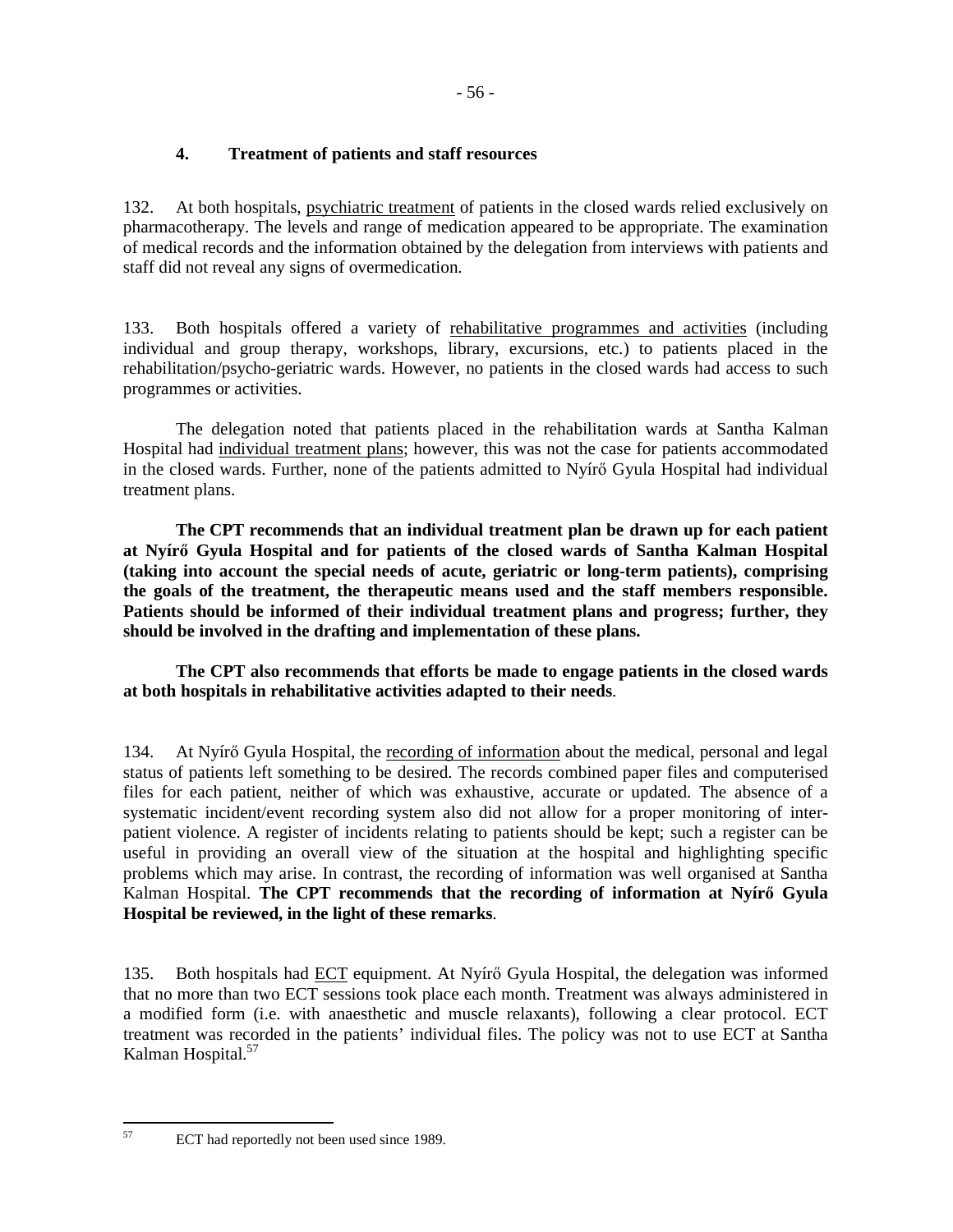136. Neither of the establishments visited had secure <u>outdoor exercise</u> areas. As a result, patients from the closed ward of Unit II at Nyírő Gyula Hospital had no opportunity to take outdoor exercise, and only a few patients from the closed ward of Unit I could reportedly be taken out from time to time by the available staff. The only opportunity for patients from the closed wards of Santha Kalman Hospital to gain access to the establishment's yard was to join the group of patients who were allowed a short smoking break three times a day.<sup>58</sup> **The CPT recommends that immediate steps be taken, at both hospitals, to ensure that all patients whose health so permits are offered at least one hour of outdoor exercise per day**.

137. As regards staff resources, they could be considered to be adequate at both establishments. At Nyírő Gyula Hospital, each psychiatric unit comprised 14 psychiatrists, two psychologists, eight senior nurses, 52 nurses with a specialisation in psychiatric care, and eight other nurses. The staff also included six occupational therapists and three social workers. Each 12-hour shift in the closed wards comprised three nurses, plus one head nurse during the day. At night, the psychiatric department also had two psychiatrists on duty.

 At Santha Kalman Hospital there were 26 psychiatrists, six psychologists and 191 nurses. The hospital also employed 30 therapists for occupational and rehabilitative activities and four social workers. Between two and four nurses were present at night in the closed wards (plus one head nurse and one nurse in charge of medication during the day).

 The delegation was informed that staff at both hospitals benefited from various training sessions at regular intervals, including on restraint techniques (see below). As part of their training, **staff should also receive guidance on managing conflicts between patients**.

58

<sup>58</sup> At Santha Kalman Hospital, patients in the psycho-geriatric and rehabilitation wards had access to a large yard with trees, little gardens and benches in the main premises, and large tree-shaded parks in the two other premises.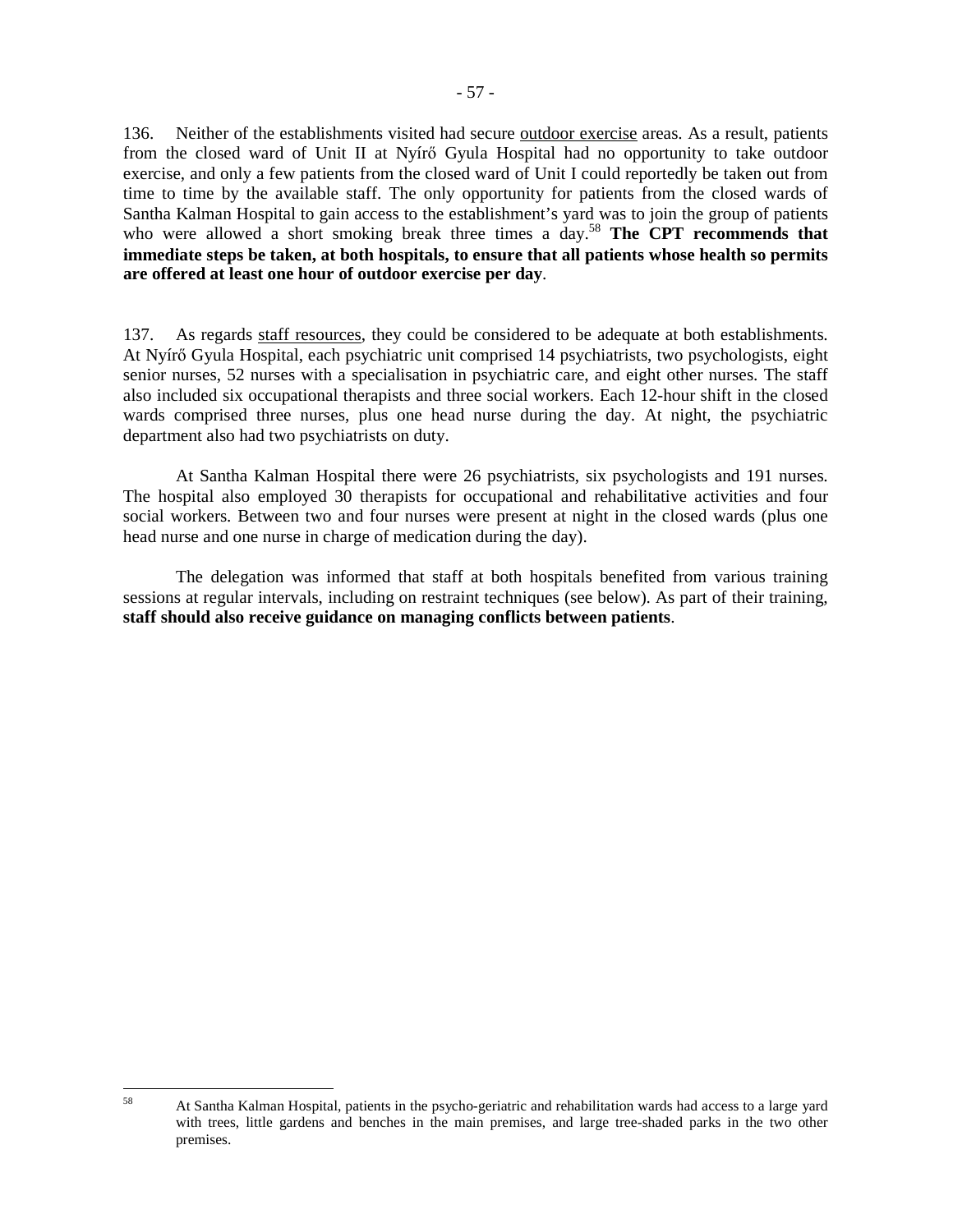## **5. Means of restraint**

138. The 1997 Health Care Act and the Governmental Decree on resort to means of restraint for psychiatric patients<sup>59</sup> provide for the application of physical means (manual control, mechanical restraint, isolation) and chemical restraint. In practice, none of the hospitals had resort to isolation. In accordance with the legislation, a protocol detailing the procedures applied and a specific form on the use of means of restraint had been introduced at both hospitals. This is a positive development. That said, the delegation noted a number of shortcomings in the practice of resorting to means of restraint.

139. As regards mechanical restraints (consisting of attaching patients to their beds or wheelchairs with leather belts or straps of soft linen cloth), the delegation was concerned to note that, in the absence of any specific separate room for the purpose, patients at both hospitals were fixated in full view of other patients. **The CPT recommends that this practice be discontinued without delay; immobilisation should not be applied in the sight of other patients**.

 As far as the delegation could ascertain, patients were usually not restrained for more than two hours, during which time the state of the patient was regularly checked (e.g. every thirty minutes at Santha Kalman Hospital). The form used for that purpose listed certain vital functions to assess, as well as certain aspects of the mental state of the patient; however, the assessment only consisted of ticking boxes; there was no room for comments. $60$ 

In addition, at both hospitals, only episodes of fixation were routinely subject to the filling in of the special form on the use of means of restraint. Resort to chemical restraint was referred to on the form only if combined with fixation. If chemical restraint was used without other means of restraint, it was only recorded in the temperature chart of the patient, as part of the treatment. Further, episodes of manual control were not recorded at all.

140. There was no specific register for the use of means of restraint at either hospital. At Nyírő Gyula Hospital, instances of resort to means of restraint were recorded in the nurses' log book and sometimes a reference also appeared in the patients' files. The practice at Santha Kalman Hospital was to record resort to means of restraint in the nurses' log book, and a copy of the form on the use of means of restraint was kept in the patients' files.<sup>61</sup>

All forms concerning the use of means of restraint were systematically forwarded to the Patients' Rights Advocate responsible for each hospital. Despite this centralisation, it was difficult for the delegation to obtain a precise idea of the use of means of restraint, as no systematic analysis of this information was performed and there were no statistical data available. In order for the registration of data to have an effect in practice, regular feedback should be provided to each establishment. This would facilitate a proper overview of restraint practices.

<sup>59</sup> <sup>59</sup> Regulations 60/2004 (VII.6) ESzCsM on the restraint measures applicable to psychiatric patients during their admission and care.

<sup>&</sup>lt;sup>60</sup> The delegation found one recent case where a patient had been restrained for 53 hours. The lack of information on that form made it impossible to assess the level of care that had been provided to the patient.

<sup>&</sup>lt;sup>61</sup> The hospital had the practice of keeping the original in the patients' files and transmitting a copy to the Patients' Rights Advocate.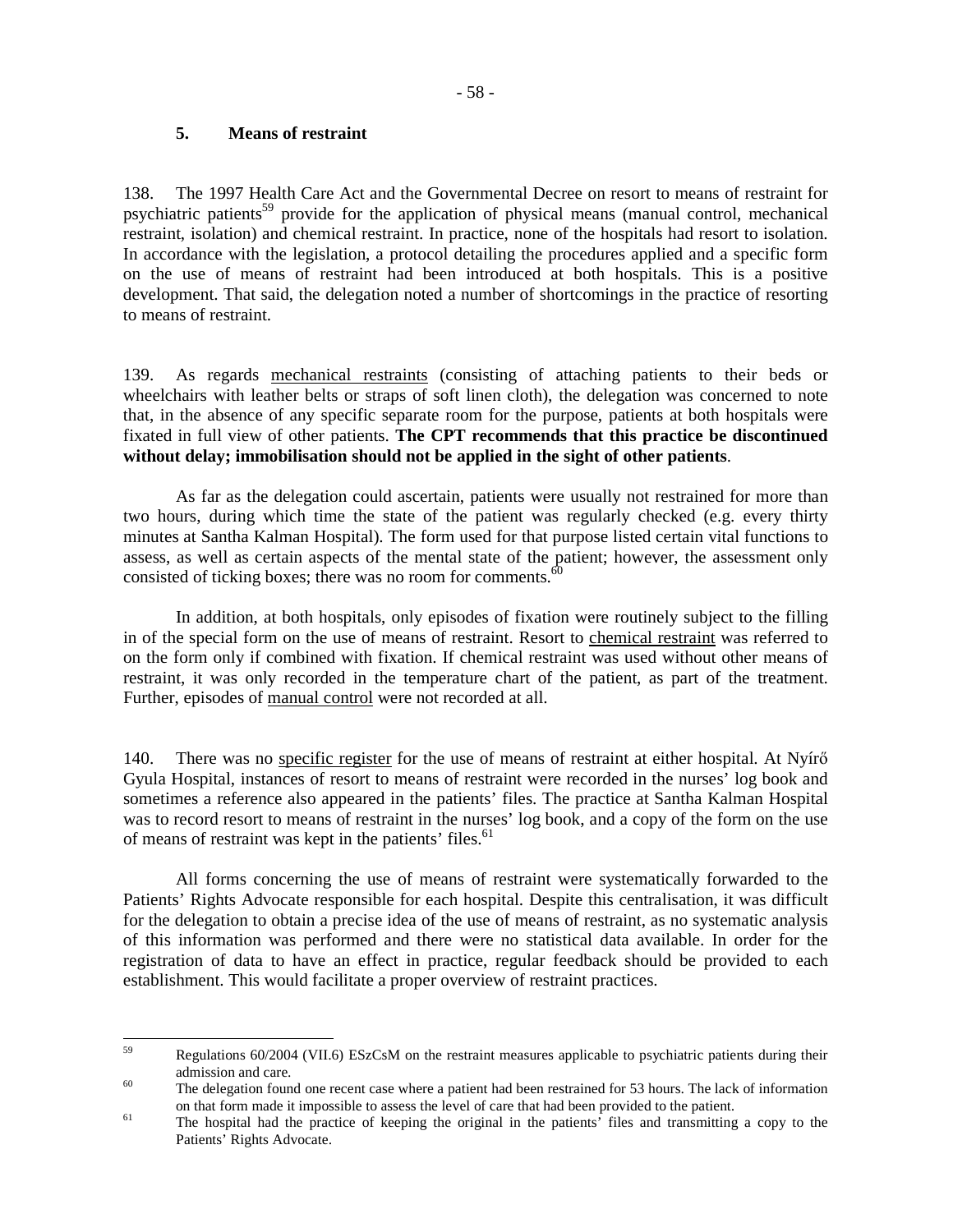141. The CPT wishes to stress that, whenever a patient is subjected to mechanical restraint, a trained member of staff should be continuously present in order to maintain the therapeutic alliance and to provide assistance. In addition, the systematic recording of every instance of use of means of restraint, both in a specific register to that effect and the patient's file, should include the times at which the measure began and ended, the circumstances of the case, the reasons for resorting to the measure, the name of the doctor who ordered and approved it, and an account of any injuries sustained by the patient or staff.

 Once means of restraint have been removed, a debriefing of the patient should take place. This provides an opportunity to explain the rationale behind the measure, thus reducing the psychological trauma of the experience as well as restoring the doctor-patient relationship. It also gives the patient an occasion to explain his/her emotions prior to the restraint, which may improve both the patient's own and the staff's understanding of his/her behaviour.

 If recourse is had to chemical restraint such as sedatives, antipsychotics, hypnotics and tranquillisers, they should be subjected to the same safeguards as mechanical restraints.

 **The CPT recommends that steps be taken at Nyír**ı **Gyula Hospital and at Santha Kalman Hospital to ensure that both the policy and practice concerning the use of means of restraint comply with the above requirements. All psychiatric establishments in Hungary should apply these precepts as regards resort to means of restraint. Patients should also be duly informed (in writing) of the establishment's restraint policy as well as the existing complaints mechanisms in this respect.** 

 In addition, **the CPT invites the Hungarian authorities to introduce a harmonised recording system of any resort to means of restraint in psychiatric hospitals; such a record should be kept in the medical services concerned, ensuring a proper monitoring and follow-up of patients undergoing restraint measures.**

## **6. Safeguards in the context of involuntary hospitalisation**

142. The legal provisions applicable to involuntary admission to a psychiatric hospital remain as described in the report on the CPT's visit to Hungary in 1999. It should be recalled that the 1997 Health Care Act (HCA) provides for two distinct procedures:

- an *emergency procedure* (under Section 199 of the HCA), whereby a patient posing an immediate and serious threat to his own or other's life or health can be hospitalised at a doctor's request; the court should be notified of the hospitalisation within 24 hours of it taking place and must examine whether the doctor's decision was justified within 72 hours of receiving notification;
- a *mandatory treatment procedure* (under Section 200 of the HCA), whereby a patient can be hospitalised against his will, for reasons of dangerousness, after a court decision has been taken on the initiative of a psychiatrist; in this case, the court has to render a decision within 15 days of receiving notification.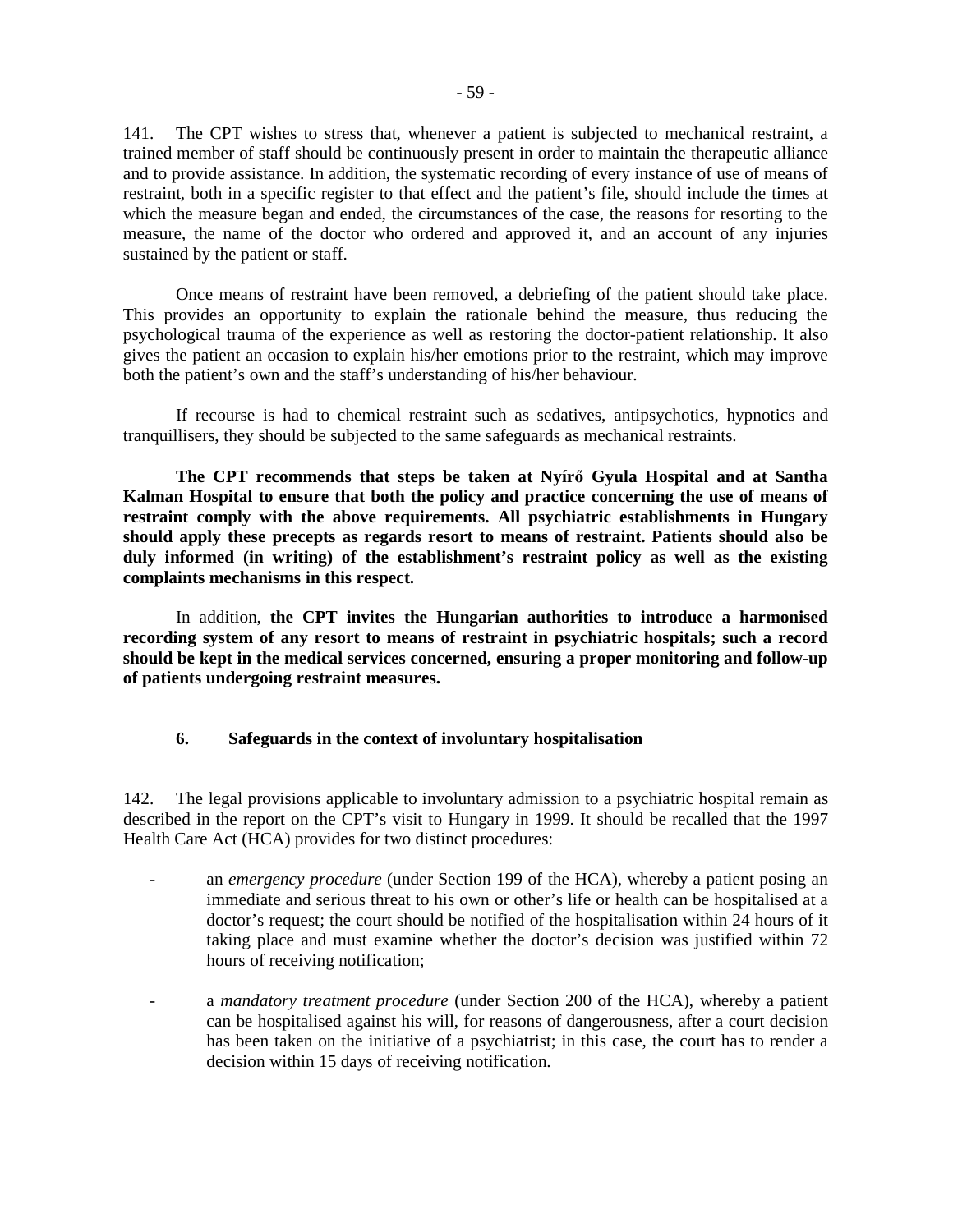In the course of the above-mentioned procedures, the court holds hearings with the patient, as well as with an independent forensic medical expert and the doctor who initiated the placement. Further, the patient has a right to legal representation. When authorised by the patient or his legal representative, the Patients' Rights Advocate has the right to represent the patient. If, in the course of the proceedings, the patient has no legal or authorised representative, the court has to assign a guardian *ad litem.* 

 Involuntary placement in psychiatric hospitals is reviewed by the court every 30 days. Patients should be discharged from the psychiatric institution when there is no longer any justification for institutional treatment.

143. The CPT stated in the 1999 visit report that the safeguards applicable to involuntary placement in a psychiatric hospital in Hungary seem to be satisfactory. Nevertheless, during the 2009 visit, the delegation observed a few deficiencies as regards the practical implementation of these safeguards.

 It transpired during the visit that the court's decision concerning involuntary admission was delivered orally at the end of the court hearing and only reached the hospital a week or two later, thus preventing patients from exercising their right of appeal expeditiously. **The CPT recommends that court decisions be delivered to patients in writing promptly**.

At Nyírő Gyula Hospital, the delegation observed that a board had been convened to carry out judicial reviews of the hospitalisation of patients admitted under emergency or mandatory treatment procedures; the composition of the board included the court clerk (acting on behalf of the judge), an *ex officio* lawyer assisting the patient and an independent forensic expert. However, at Santha Kalman Hospital, the procedure did not appear to be as formalised as in Budapest; further, a lawyer/legal counsel (in addition to the patient's legal representative) was apparently rarely present during reviews. **The Committee would like to receive the comments of the Hungarian authorities on this subject.** 

144. During the visit to Santha Kalman Hospital, it appeared that 5 out of the 21 patients placed in the closed ward of Department III had been admitted on a voluntary basis, had signed a consent to treatment form, and were, according to their legal status, free to leave. The reason for keeping these persons in a closed ward was their acute condition.<sup>62</sup> That said, staff interviewed indicated that these patients would not be allowed to leave the closed wards if they wanted to. **The CPT would like to receive the remarks of the Hungarian authorities on this matter**.

145. Psychiatric patients should, as a matter of principle, be placed in a position to give their free and informed consent to treatment. The admission of a person to a psychiatric establishment on an involuntary basis should not preclude seeking informed consent to treatment. Every competent patient, whether voluntary or involuntary, should be fully informed about the treatment which it is intended to prescribe and given the opportunity to refuse the treatment or any other medical intervention. Any derogation from this fundamental principle should be based upon law and only relate to clearly and strictly defined exceptional circumstances.

<sup>62</sup> <sup>62</sup> One patient had a delirium tremens crisis; another one suffered from dementia and disorientation; a third one needed special observation and somatic care; the fourth one had serious alcohol problems and was in need of observation; and the remaining one was suffering from severe depression.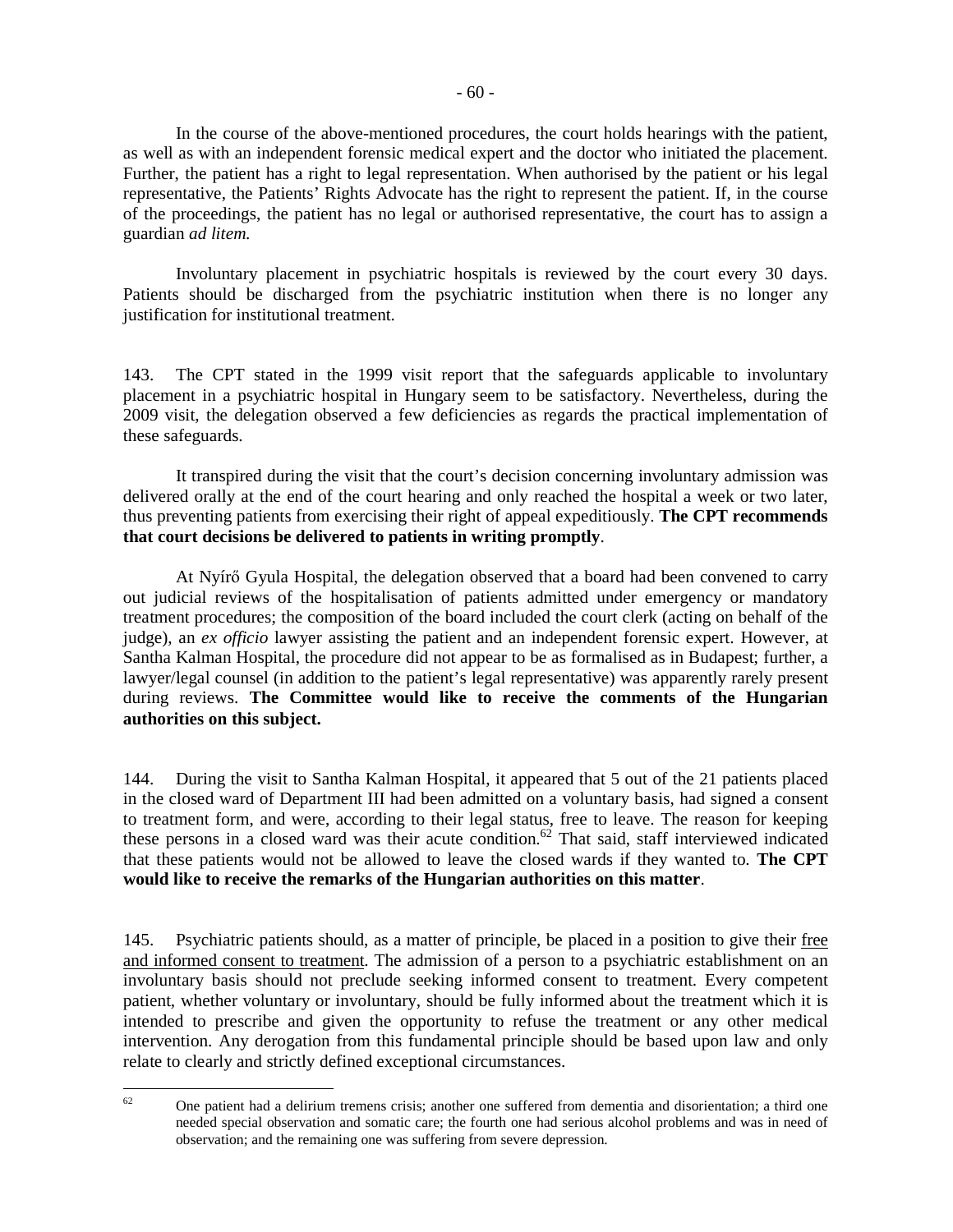Pursuant to Section 191 (1) of the HCA, for as long as a patient displays dangerous or immediately dangerous behaviour, $63$  his consent to treatment is not mandatory; however, even in such cases an attempt should be made to inform the patient, to the extent that this is possible.

 At the two hospitals visited, patients admitted involuntarily were not asked to sign a consent to treatment form. Despite that, interviews with patients, especially at Santha Kalman Hospital, showed that staff were making efforts to provide involuntary patients with information about the treatment applied to them, some patients being well aware of their medication. As regards patients admitted voluntarily, they signed such a form but, if subsequently their status changed to involuntary, the form was cancelled.

 **The CPT recommends that the procedures be reviewed with the aim of ensuring that all patients, whether voluntary or involuntary, are provided systematically with information about their condition and the treatment prescribed for them, and that doctors be instructed that they should always seek the patient's consent to treatment prior to its commencement. The form concerning informed consent to treatment should be signed by the patient or (if he is incompetent) by his legal representative. Relevant information should also be provided to patients (and their legal representatives) during and following treatment.** 

146. At both hospitals, patients were given an explanation of the house rules upon admission, and, at Nyírő Gyula Hospital, written information on patients' rights was posted on the ward corridors. However, no information brochure was provided to patients and their families on admission. **The CPT recommends that a brochure setting out the establishment's routine and patients' rights (including information about complaints bodies) be issued to each patient, as well as to his/her family, on admission to a psychiatric establishment. Any patients unable to understand this brochure should receive appropriate assistance.** 

147. In respect of contact with the outside world, there were no limitations on visits at either hospital. However, the establishments did not possess specific visiting facilities for patients in the closed wards and, as a result, visits took place in the ward corridors serving as a common area. **The CPT recommends that steps be taken at both hospitals to set up appropriate facilities in which patients in the closed wards can receive visits**.

 At both hospitals, access to a phone in the closed wards was limited to the extent that patients could only place or receive calls through staff in their office. In this respect, the delegation received several complaints from patients, especially in the closed wards of Santha Kalman Hospital. The CPT must stress that patients placed in closed psychiatric wards should be provided with access to a telephone under conditions allowing privacy, unless there is a reasoned doctor's order to the contrary. By letter of 10 June 2009, the Hungarian authorities informed the Committee that specific guidelines on this subject were being drafted. **The CPT would like to receive, in due course, a copy of these guidelines**. **The Committee would also like to be informed of the steps taken in the closed wards visited as a result of these guidelines.**

<sup>63</sup> <sup>63</sup> I.e. behaviour which gives grounds for involuntary hospitalisation pursuant to Sections 199 and 200 of the HCA.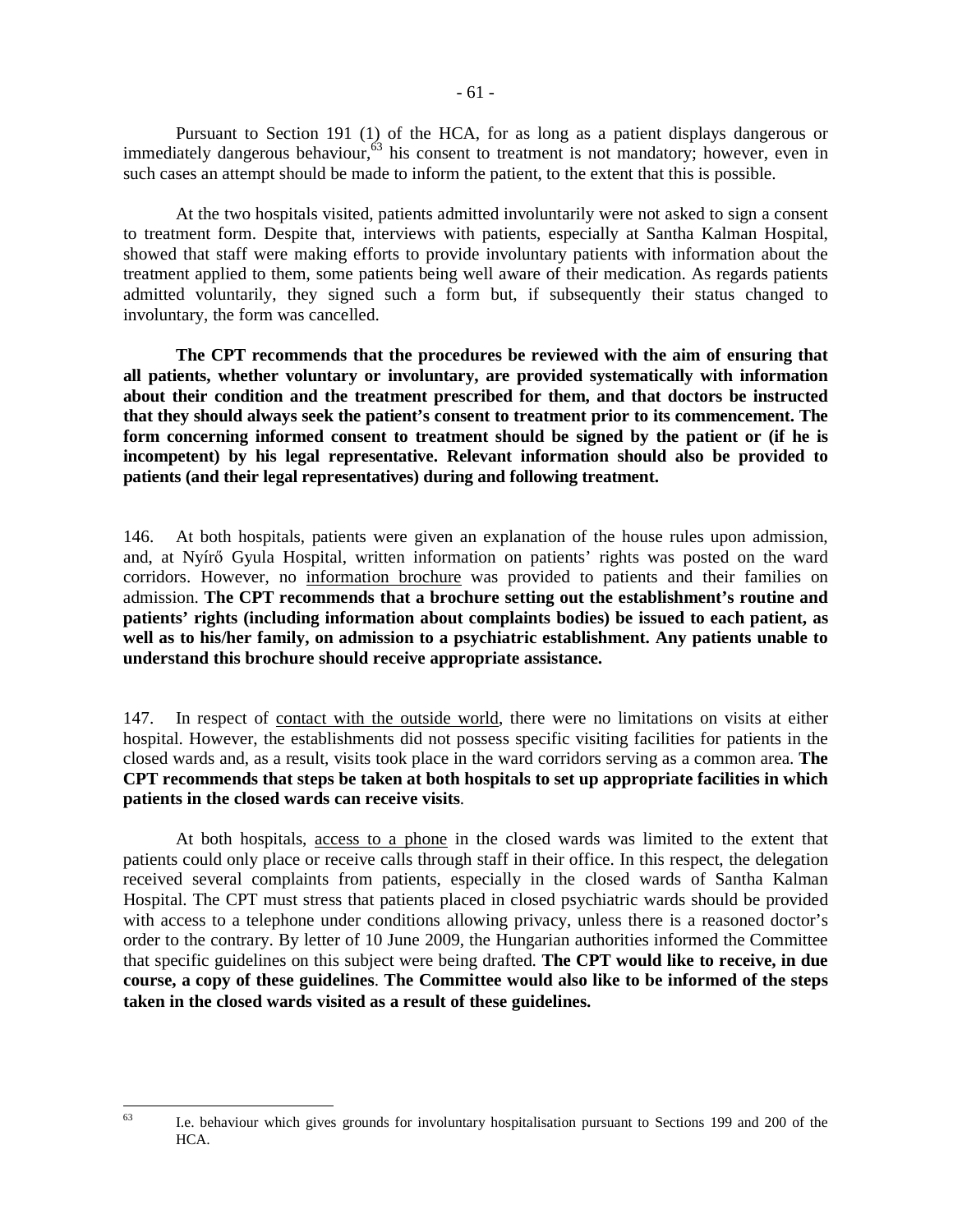148. An effective complaints and inspection mechanism is another basic safeguard against illtreatment in psychiatric establishments. Specific arrangements should exist, enabling patients to lodge formal complaints with a clearly-designated body, and to communicate on a confidential basis with an appropriate authority outside the establishment.

 Patients at both hospitals could lodge complaints with a number of outside bodies, including the Parliamentary Commissioner for Civil Rights and the Patients' Rights Advocate.<sup>64</sup> These two institutions have the right to carry out unannounced visits and to talk in private with the patients.

 The delegation was informed that there was one Patients' Rights Advocate per county, covering several institutions. From the information gathered, it appeared that the patients' rights advocates carried out regular visits to Nyírő Gyula and Santha Kalman hospitals. However, one Patients' Rights Advocate met by the delegation stated that being in charge of several hospitals represented a heavy burden, limiting the possibility to carry out in-depth analyses of all the issues. **The CPT would like to receive the comments of the Hungarian authorities on this point**.

<sup>64</sup> <sup>64</sup> Introduced by the HCA (Sections 30 to 33). The Patients' Rights Advocate's functions include: assistance to patients to access medical records, making comments and asking questions thereon; assistance to patients to draft complaints, and initiating the investigation thereof; based upon the patient's written authorisation, lodging a complaint with the head of the health-care institution or the maintaining entity, taking actions with the competent authorities in matters related to the patient's medical treatment, and representing the patient in the course of such actions; informing, on a regular basis, health-care workers of the rules relating to patients' rights and any changes therein, as well as of the enforcement of patient's rights in the health-care institution.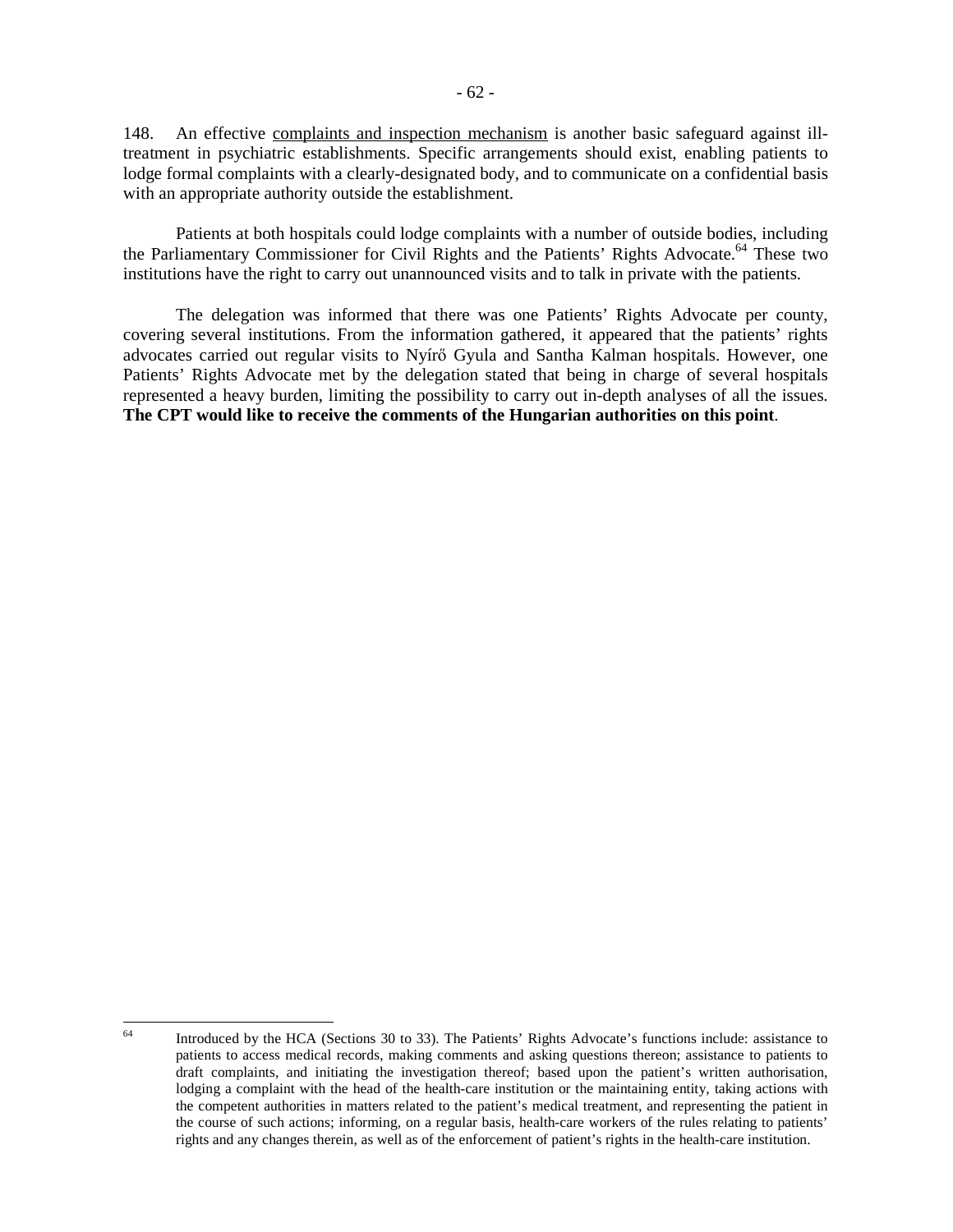# **APPENDIX I**

# **LIST OF THE CPT'S RECOMMENDATIONS, COMMENTS AND REQUESTS FOR INFORMATION**

## **Police establishments**

## **Preliminary remarks**

## recommendations

- the Hungarian authorities to take decisive measures to end completely the practice of holding remand prisoners in police establishments. If necessary, the law should be amended (paragraphs 9 and 30).

### comments

- the Hungarian authorities are invited to review the situation of misdemeanour offenders in police holding facilities (paragraphs 8 and 30);
- the CPT trusts that the return of remand prisoners to police custody will continue to be sought and authorised by a judge or prosecutor only when it is absolutely unavoidable (paragraph 10).

### **Ill-treatment**

### recommendations

- the Hungarian authorities to continue to deliver a firm message, including through ongoing training activities, that all forms of ill-treatment (whether of a physical or verbal nature) are not acceptable and that the perpetrators of such acts and those condoning them will be severely punished. As part of this message, it should be made clear once again that no more force than is strictly necessary should be used when effecting an apprehension and that, once apprehended persons have been brought under control, there can never be any justification for striking them (paragraph 11);
- if it is considered necessary for custodial staff assigned to police holding facilities to carry truncheons, the truncheons to be hidden from view (paragraph 12);
- the practice of police officers carrying firearms within the detention areas to be stopped (paragraph 12);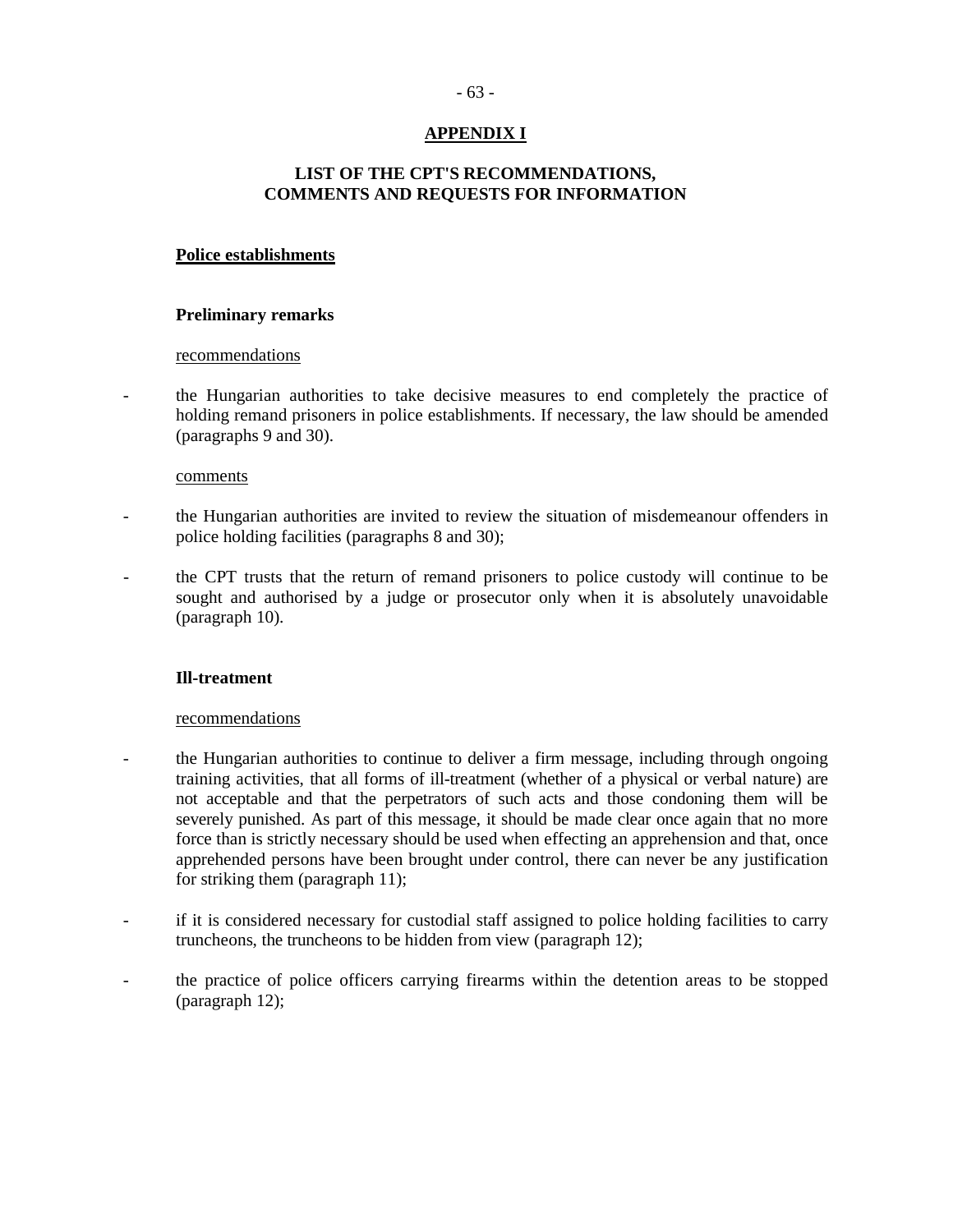- the Hungarian authorities to take appropriate measures to ensure that:
	- all medical examinations are conducted out of the hearing and unless the healthcare professional concerned expressly requests otherwise in a given case – out of the sight of police officers;
	- the confidentiality of medical documentation is strictly observed; naturally, doctors may inform custodial staff in a suitable manner about the state of health of a detained person, including medication being taken and particular health risks;
	- whenever a detained person presents injuries upon medical examination and makes allegations of ill-treatment, he is promptly seen by an independent doctor with training in forensic medicine who should draw conclusions as to the degree of consistency between the allegations of ill-treatment made by the detained person and the objective medical findings. These conclusions should be referred to the competent prosecutor and be made available to the detained person concerned and his lawyer at their request;
	- the current practice of inviting detained persons presenting injuries to sign a disclaimer is discontinued (paragraph 15);
- the spotlights in the high security cell (the so-called "K cell") at Budapest police central holding facility to be removed. Further, the in-cell sanitary facilities should be partially screened to preserve a minimum of privacy (paragraph 17);
- the Hungarian authorities to review the practice of carrying out medical examinations of a person held in a "K cell" through the bars of his cell (paragraph 18).

### comments

the Hungarian authorities are invited to extend the powers of the Independent Police Complaints Board with a view to enabling it to initiate *ex officio* inquiries into cases possibly involving ill-treatment (paragraph 20).

### requests for information

- whether there is a specific obligation under Hungarian law for health-care staff to report directly to a prosecutor medical data and/or other facts that come to their knowledge which are indicative of police ill-treatment, even in the absence of an allegation from the detained person concerned (paragraph 15);
- information on steps taken or envisaged to align health-care staff working in police holding facilities as closely as possible with the mainstream of health-care provision in the community at large (paragraph 15);
- up-to-date information on the outcome of the inquiry into the case referred to in paragraph 16 (paragraph 16);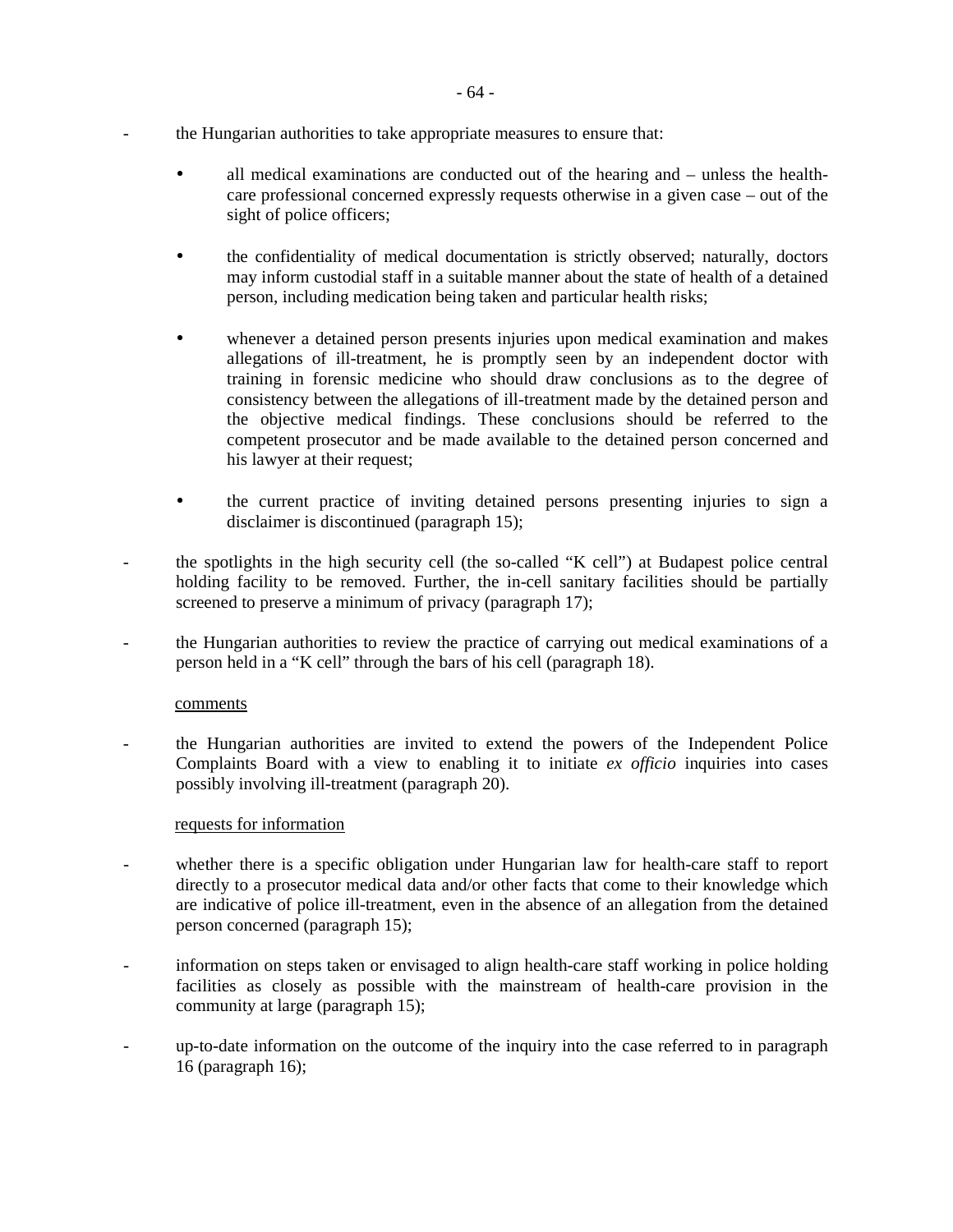- the response of the Hungarian authorities concerning the serious questions of proportionality raised by the application of multiple means of restraint (including anklecuffs and a bodybelt) to the prisoner held in the "K cell" at Budapest police central holding facility (paragraph 17);
- confirmation that no means of restraint will be used in the future vis-à-vis a person accommodated in the "K cell" while he is taking outdoor exercise (paragraph 17);
- clarification about the maximum length of stay of a remand prisoner in the "K cell" (paragraph 19);
- the views of the Hungarian authorities on the comment made by members of the Independent Police Complaints Board about the rather low proportion of the Board's recommendations that had been followed up by the police (paragraph 20);
- in respect of 2008 and 2009, the number of complaints of ill-treatment made against police staff, the number of criminal and disciplinary proceedings instituted as a result of these complaints, and an account of the criminal and disciplinary sanctions imposed (paragraph 21).

### **Procedural safeguards against ill-treatment of persons detained by the police**

#### recommendations

- the Hungarian authorities to amend the relevant legal provisions with a view to guaranteeing the right of persons detained by the police to inform a relative or third party of their choice of their situation as from the very outset of deprivation of liberty (paragraph 23);
- steps to be taken to remedy the lacuna referred to in paragraph 23 as regards safeguards surrounding the possibility to delay notification of custody (paragraph 23);
- the Hungarian authorities to take steps, including at the legislative level, to ensure that all detained persons (irrespective of their status) have access to a lawyer as from the very outset of their deprivation of liberty (paragraph 24);
- steps to be taken to further improve the system of legal aid for persons who are not in a position to pay for a lawyer, and to ensure that it is applicable from the very outset of police custody (paragraph 24);
- the Hungarian authorities to adopt specific legal provisions which formally guarantee the right of detained persons to be examined, if they so wish, by an external doctor (it being understood that an examination by such a doctor may be carried out at the detainee's own expense) (paragraph 25).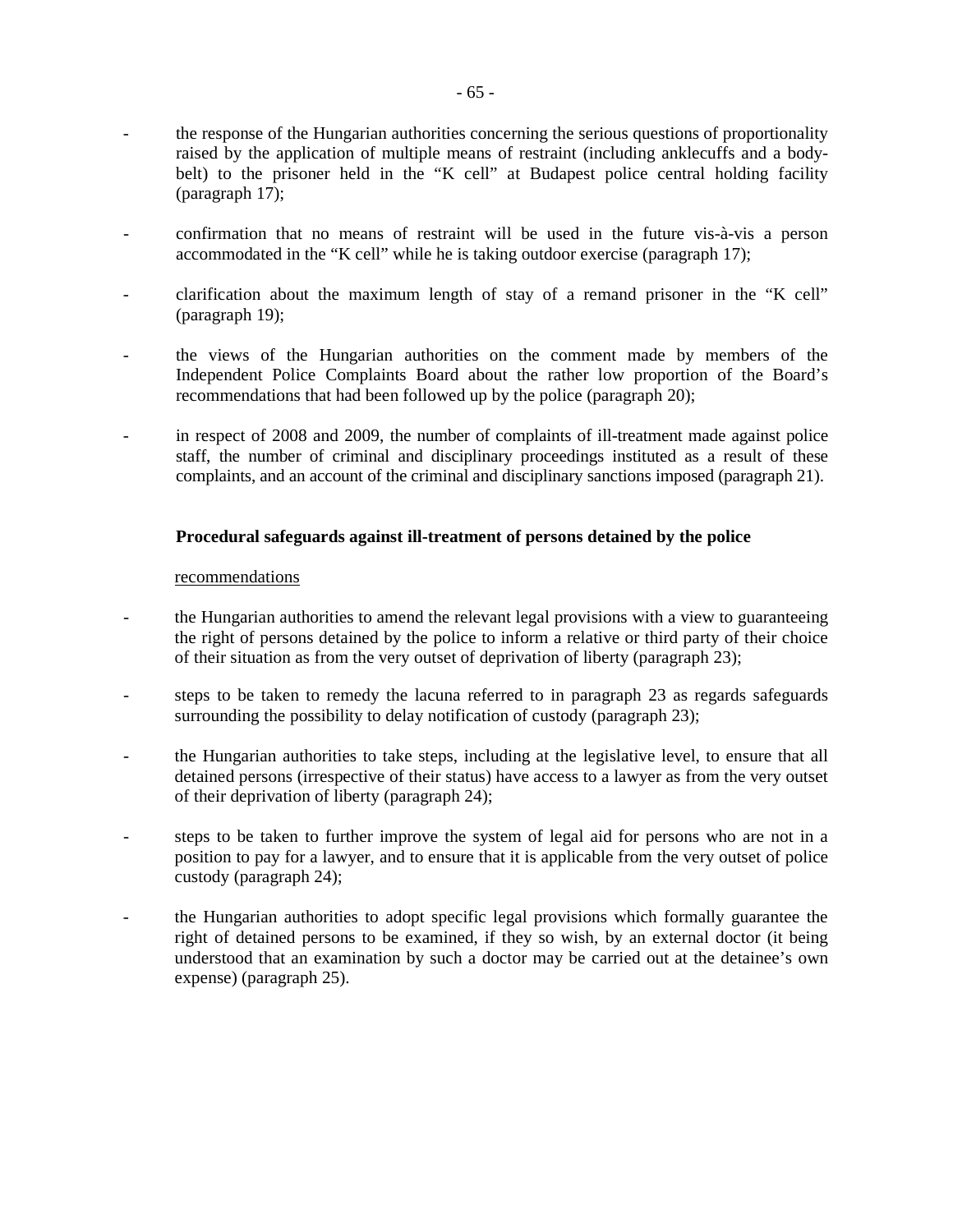#### comments

- the Hungarian authorities are invited to take measures to ensure that detained persons are provided with feedback on whether it has been possible to notify a close relative or other person of the fact of their detention (paragraph 23);
- further steps should be taken to ensure that all persons detained by the police are fully informed of their rights (including of notification of custody, and of access to a lawyer and a doctor). The form on rights should be available in an appropriate range of languages. In addition, the persons concerned should be asked to sign a statement certifying that they have been informed of their rights (paragraph 26).

## **Conditions of detention in police establishments**

### recommendations

- steps to be taken to remedy the deficiencies referred to in paragraphs 27 and 28 and, in particular, to:
	- improve ventilation and artificial lighting in the cells at the Budapest police central holding facility;
	- refurbish the shower room at the Miskolc police holding facility;
	- improve the outdoor exercise yards at the police holding facilities visited (paragraph 30);
- the Hungarian authorities to provide misdemeanour offenders with some form of activity (e.g. TV/radio, reading, association, sport) and review the visiting arrangements concerning this category of detained person (paragraph 30);
- detailed regulations on in-cell video surveillance to be adopted, in the light of the remarks in paragraph 31 (paragraph 31);
- measures to be taken to ensure that, if apprehended persons have to spend the night in a police waiting room, they are provided with a mattress and blankets. Further, persons held in such rooms should have ready access to a toilet (both during the day and at night) (paragraph 32).

#### comments

- video surveillance systems should not replace frequent direct observation of cells by police officers to ensure the safety of detained persons and should not prevent detained persons from having direct contact with staff (paragraph 33).

### requests for information

- detailed information about plans to refurbish the exercise yards at the Budapest police central holding facility (paragraph 30).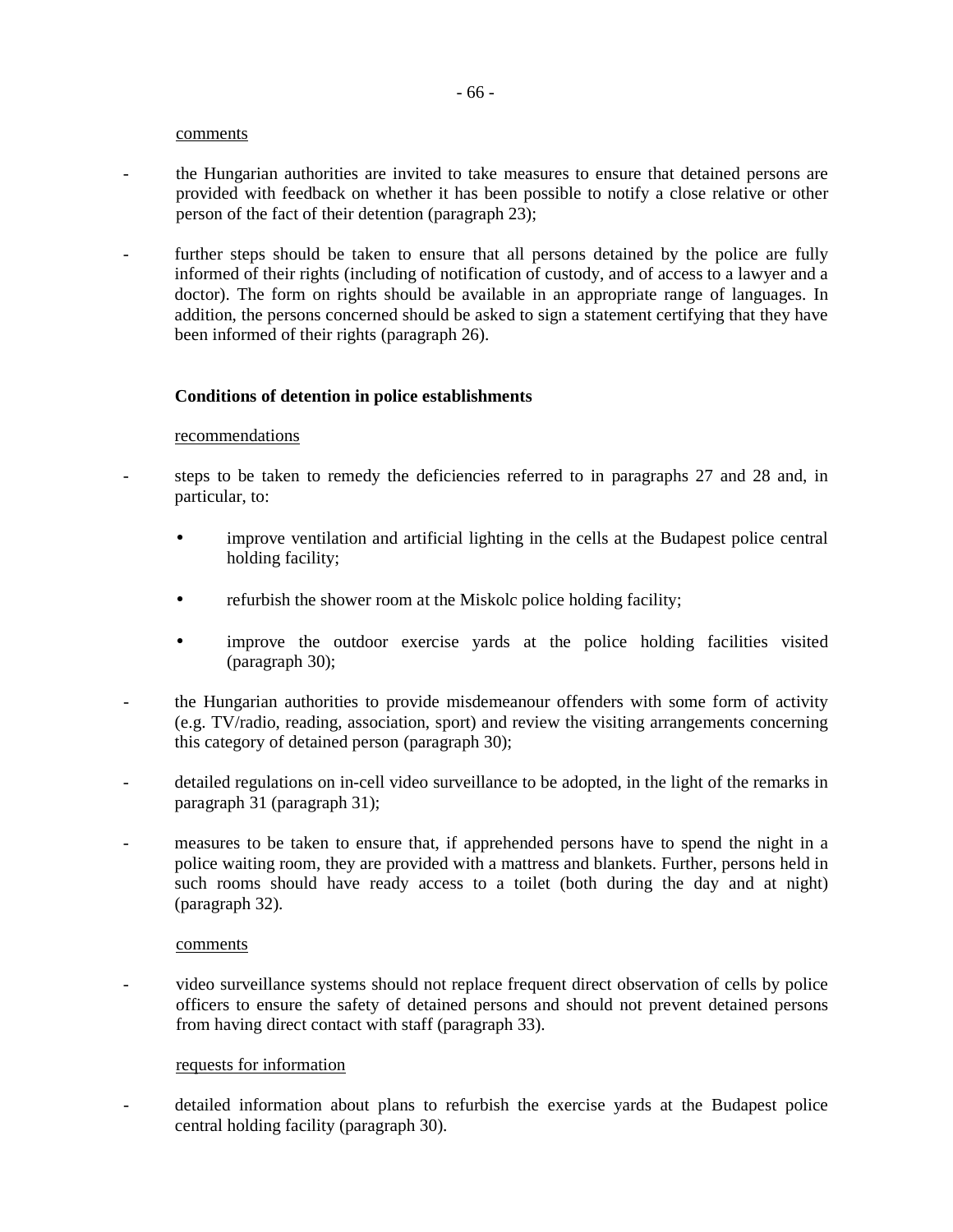## **Foreign nationals detained under aliens legislation**

## **Ill-treatment**

### recommendations

- staff working at the Nyírbátor holding facility to be given the clear message that the illtreatment of detained persons (whether of a physical or verbal nature) is not acceptable and will be the subject of severe sanctions (paragraph 36);
- the management of the Nyírbátor holding facility to take steps to address the issue of interdetainee violence/intimidation, in the light of the remarks made in paragraph 37 (paragraph 37);
- if it is deemed necessary for police staff assigned to holding facilities for aliens to carry truncheons and handcuffs in detention areas, this equipment to be hidden from view (paragraph 38).

### comments

- the CPT considers that pepper spray should not form part of the standard equipment of custodial staff and, as a rule, should not be used in confined spaces (paragraph 38).

### requests for information

a copy of the instructions given to staff on the use of pepper spray (paragraph 38).

## **Conditions of detention**

### recommendations

- in the context of the implementation of plans to enlarge the capacity of the Budapest holding facility for aliens, the minimum standard of  $4 \text{ m}^2$  of living space per detained person in multi-occupancy rooms to be observed (paragraph 39);
- steps to be taken to:
	- end the systematic use of handcuffs when foreign nationals are escorted to the outdoor exercise area at Budapest holding facility;
	- ensure that foreign nationals held in the Ferihegy Airport transit zone holding facility for more than 24 hours benefit from daily outdoor exercise;
	- provide the outdoor areas of the Budapest and Nyírbátor holding facilities with sports equipment, protection from inclement weather and (in the case of Nyírbátor) means of rest (paragraph 42);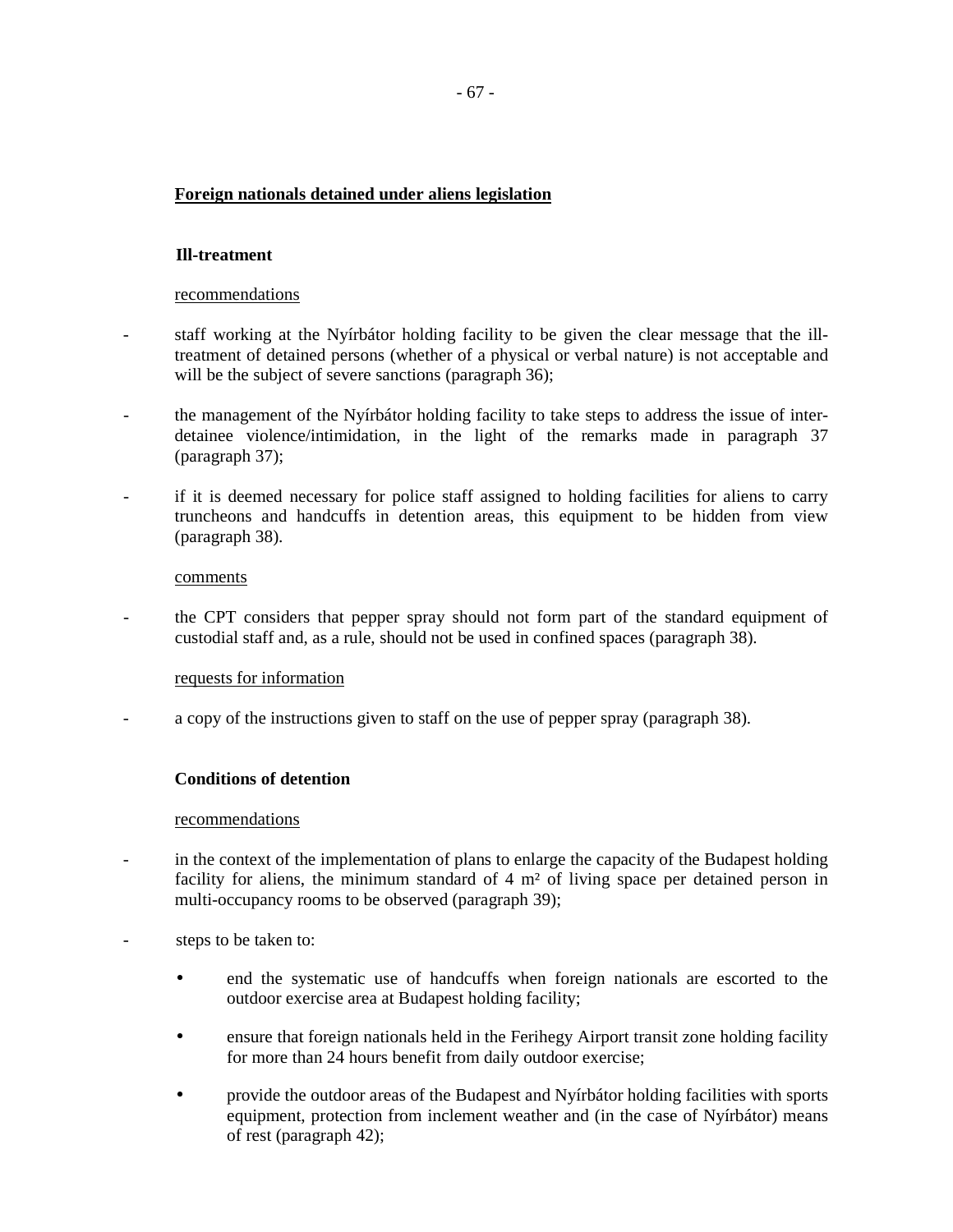- the Hungarian authorities to make further efforts to develop the regime applied to foreign nationals held in holding facilities for aliens with a view to enlarging the offer of purposeful activities (e.g. access to sports facilities, provision of books and newspapers/magazines in foreign languages, language classes, etc.). The longer the period for which persons are held, the more developed should be the activities which are offered to them (paragraph 43);
- steps to be taken to review visiting arrangements at the Nyírbátor holding facility in order to enable visits to take place under more open conditions (paragraph 44).

#### comments

the detainees' rooms in the Nyírbátor holding facility for aliens should be equipped with a call bell (paragraph 40).

#### requests for information

- details on the plans to enlarge the capacity of the Budapest holding facility for aliens and to set up new common areas and a dining room, by the end of 2009 (paragraph 39).

#### **Health care**

#### recommendations

- steps to be taken at the Nyírbátor holding facility to substantially increase the attendance hours of a doctor and to ensure the presence of a feldsher on a 24-hour basis (paragraph 45);
- the Hungarian authorities to introduce systematic medical screening of persons admitted to the Ferihegy Airport transit zone holding facility (paragraph 46);
- the Hungarian authorities to take appropriate measures to ensure that the confidentiality of medical documentation is strictly observed; naturally, health-care staff may inform custodial staff in a suitable manner about the state of health of a detained person, including medication being taken and particular health risks (paragraph 47);
- the Hungarian authorities to take measures to stop the practice of entrusting feldshers working in holding facilities for aliens with custodial tasks (paragraph 47).

### requests for information

- information on steps taken or envisaged to align health-care staff working in holding facilities for aliens as closely as possible with the mainstream of health-care provision in the community at large (paragraph 47).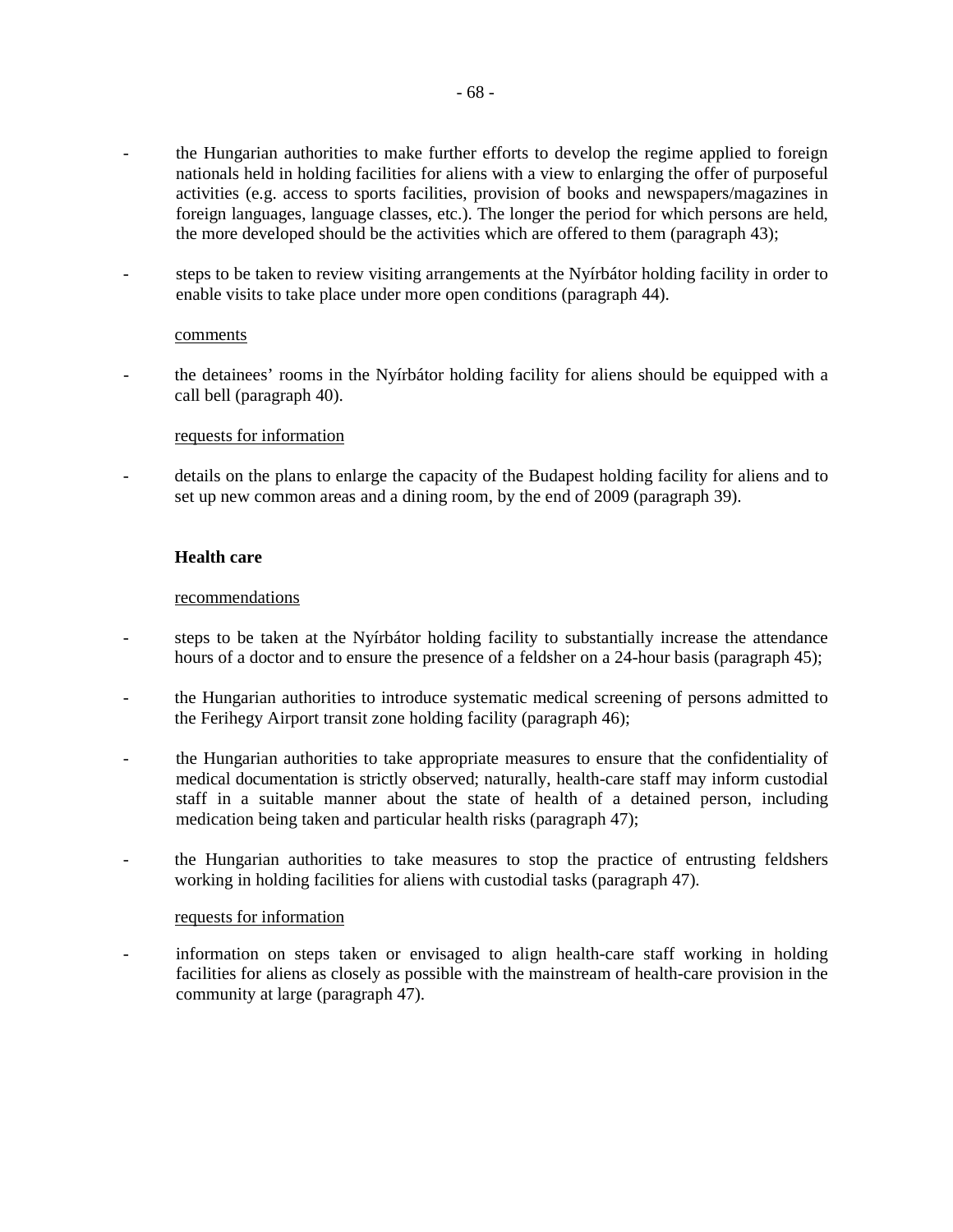## - 69 -

## **Safeguards**

#### recommendations

- steps to be taken to ensure that written information on detainees' rights, the internal rules and applicable procedures is available in the languages most commonly spoken by foreign nationals in all holding facilities for aliens in Hungary, and is given to detainees upon admission (paragraph 48);
- the Hungarian authorities to ensure that persons detained under aliens legislation have an effective right of access to a lawyer as from the very outset of their deprivation of liberty and at all stages of the proceedings. Clear information about access to legal aid should be made available to detained foreign nationals. In addition, the judicial review should entail an oral hearing of the foreign national concerned (paragraph 49).

#### comments

the regular presence of a legal advisor should be arranged at holding facilities for aliens (paragraph 49).

### **Other issues**

#### recommendations

- further efforts to be made to develop specialised training for staff working with foreign nationals, in the light of the remarks made in paragraph 50, and to encourage greater interpersonal communication between staff and detainees (paragraph 50);
- the Hungarian authorities to adopt a clear procedure, accompanied by appropriate safeguards, under which a detained person may be isolated from others for reasons of good order or security, in the light of the remarks made in paragraph 51 (paragraph 51);
- medical isolators in holding facilities for aliens under no circumstances to be used for disciplinary or administrative segregation purposes (paragraph 51);
- steps to be taken to ensure that detainees at the Nyírbátor holding facility have adequate access to a telephone (paragraph 52).

#### comments

- the Hungarian authorities are invited to offer at least one free telephone call per month to those immigration detainees without the financial means to pay for it themselves. Further, bearing in mind that immigration detainees are neither convicted nor suspected of criminal offences, the CPT is of the view that they should be allowed access to their mobile phones (paragraph 52).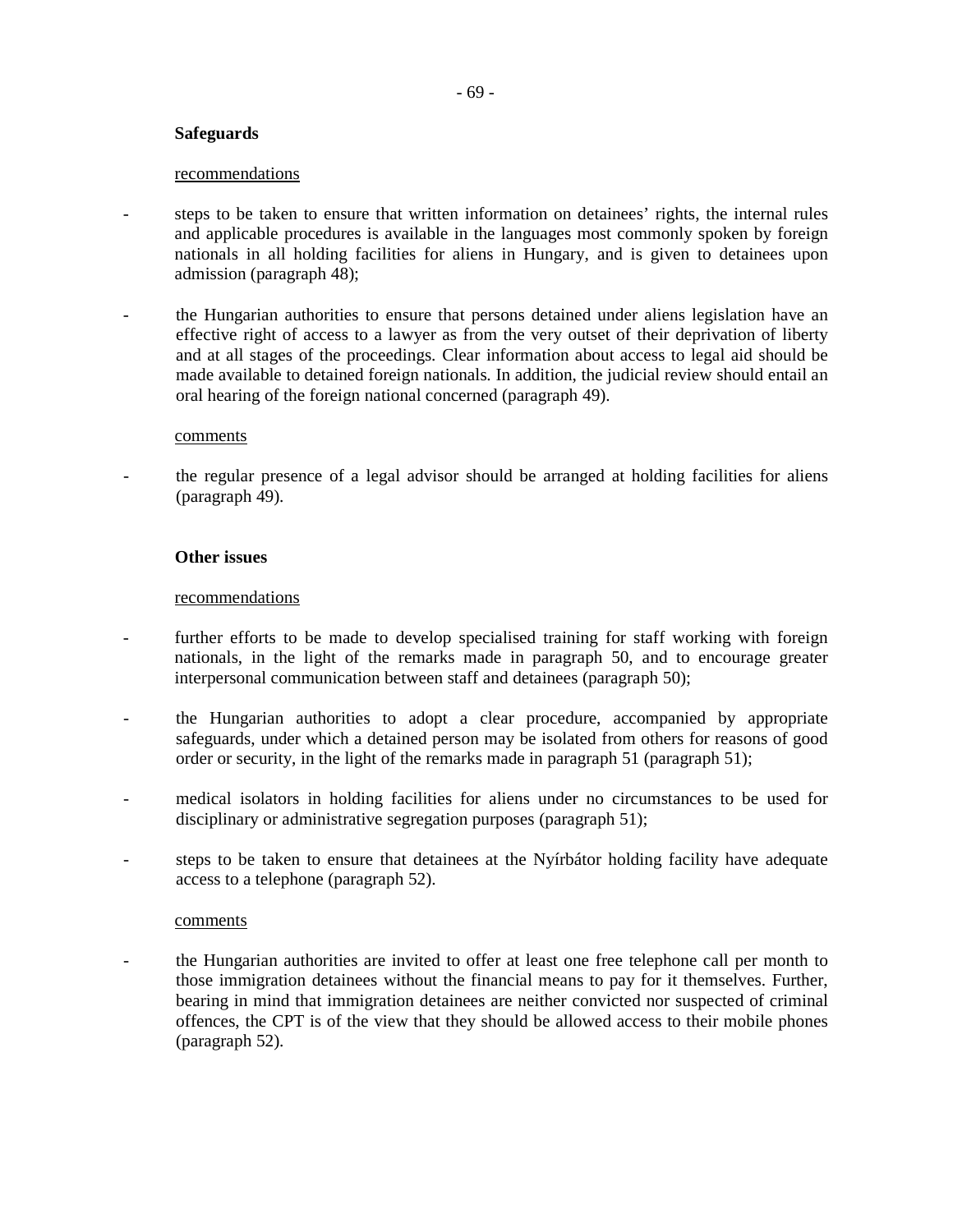## **Prison establishments**

## **Preliminary remarks**

#### comments

- the CPT encourages the Hungarian authorities to pursue their efforts to combat prison overcrowding, by placing particular emphasis on non-custodial measures in the period before the imposition of a sentence, increasing the use of alternatives to imprisonment and adopting measures facilitating the reintegration into society of persons deprived of their liberty (paragraph 54).

### **Ill-treatment**

### recommendations

- staff at Miskolc and Tiszalök Prisons to be regularly reminded that physical ill-treatment, verbal abuse and other forms of provocative behaviour vis-à-vis prisoners are not acceptable and that the perpetrators of such acts, as well as those condoning them, will be the subject of severe sanctions. The management of both establishments should exercise increased vigilance in this area, including through the regular presence of prison managers in the detention areas, their direct contact with prisoners, and improvements in selection procedures and staff training (paragraph 55);
- the relevant regulations on the use of means of restraint to be reviewed, in the light of the remarks made in paragraph 57 (paragraph 57);
- steps to be taken to ensure that dogs are not used in prisoner accommodation areas as a dissuasive measure while a cell search is being carried out (paragraph 58);
- the management of Miskolc Prison to make use of all the means at its disposal to prevent inter-prisoner violence and intimidation, in the light of the remarks made in paragraph 60 (paragraph 60);
- the management of Miskolc Prison to deliver the clear message to custodial staff that any attempts to provoke inter-prisoner violence are inadmissible and will be dealt with severely (paragraph 60).

### comments

- restraining a person in a hyper-extended position (e.g. with hand and ankle cuffs linked together behind the back) is not acceptable (paragraph 56);
- any conduct of the type described in paragraph 56 (i.e. handcuffs fixed behind the prisoner's back and raised to inflict pain) should be considered as constituting an assault (paragraph 56);
- a system of cell representatives should not prevent direct communications between custodial staff and other prisoners (paragraph 59).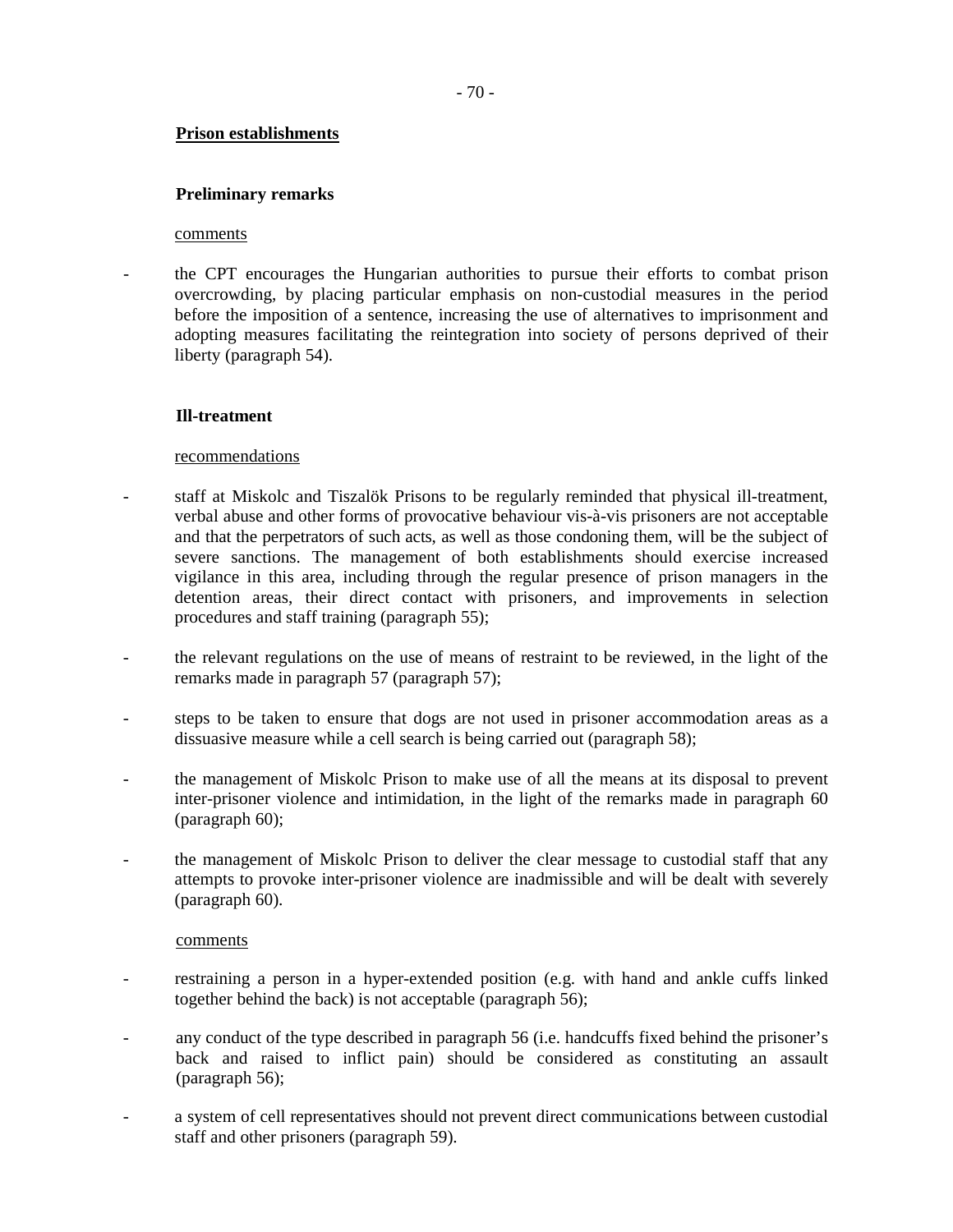### requests for information

- up-to-date information on the investigations into the cases mentioned in paragraph 61 and an account of any disciplinary and/or criminal proceedings instituted (paragraph 61);
- the following information for 2008 and 2009 concerning all prisons in Hungary:
	- the number of complaints of ill-treatment lodged against prison staff/other prisoners;
	- the number of criminal/disciplinary proceedings instituted as a result of these complaints;
	- an account of the disciplinary and/or criminal sanctions imposed (paragraph 62).

## **Grade IV prisoners**

## recommendations

- the Hungarian authorities to take steps to implement the CPT's previous recommendations concerning the provision to prisoners placed in a Grade IV regime of written information on the reasons for the measure as well as the opportunity to express their views on the matter (paragraph 64);
- the system of classifying prisoners as Grade IV to be reviewed and refined with a view to ensuring that this grade is only applied – and retained – vis-à-vis prisoners, in the light of a thorough assessment of their current attitude and behaviour (paragraph 64);
- measures to be taken to ensure that Grade IV prisoners have the right to appeal against the decisions on their allocation to this grade to an independent authority (e.g. a judge) (paragraph 64);
- the shortcoming referred to in paragraph 66 (i.e. the small living space left to the prisoner held in cell No. 312 due to the barred area at the entrance) to be remedied (paragraph 66);
- the management of Miskolc and Tiszalök Prisons to step up their efforts to offer a range of purposeful activities to Grade IV prisoners. Further, the outdoor exercise facilities at Miskolc Prison should be improved (paragraph 67).

### comments

- the management of Sátoraljaújhely Prison is encouraged to reduce the actual occupancy levels in the cells accommodating Grade IV prisoners, the objective being to offer a minimum of 4 m² of living space per prisoner in multi-occupancy cells (paragraph 65).

## requests for information

- the rules governing the use of cells Nos. 311 and 312 at Sátoraljaújhely Prison (paragraph 66).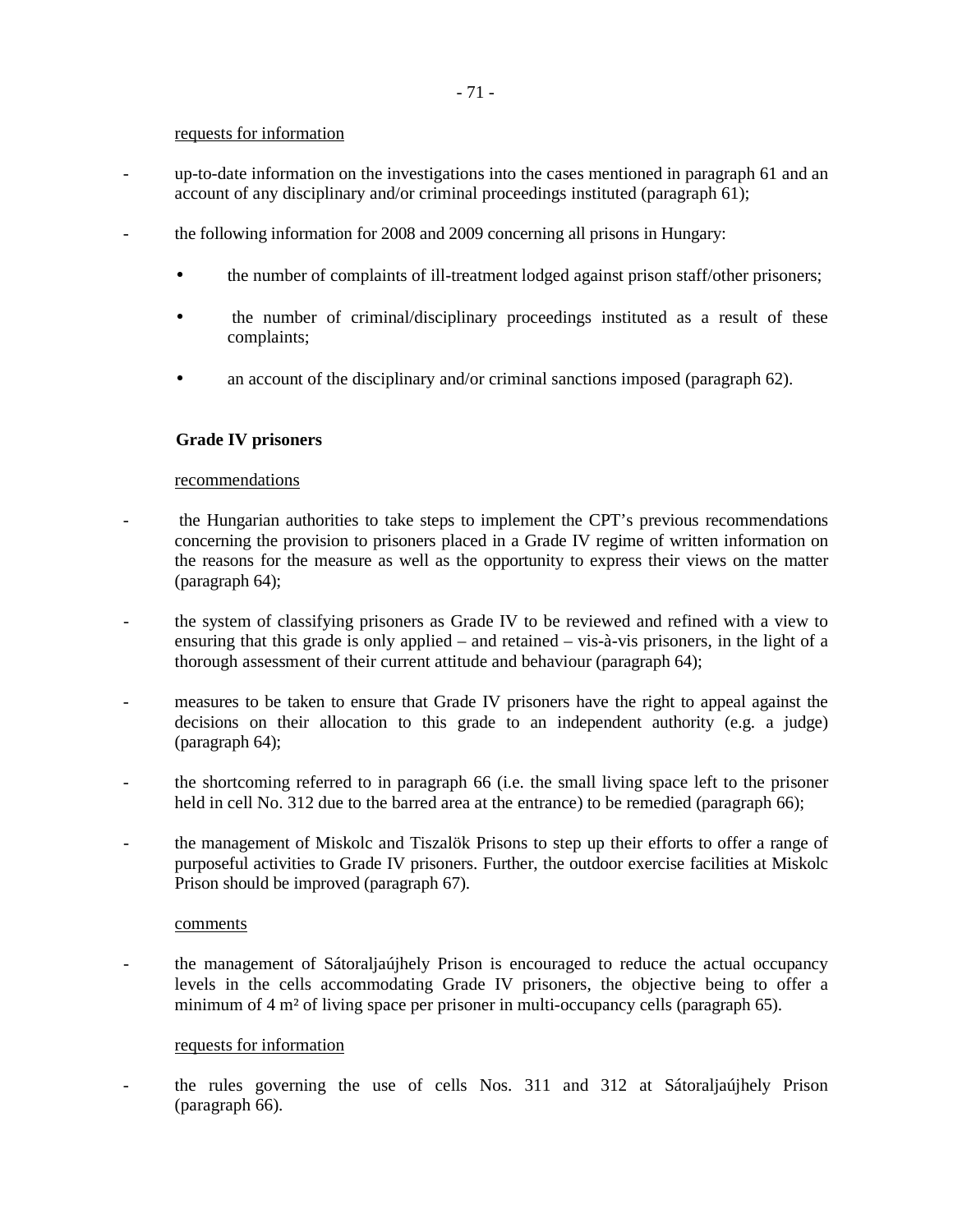## **Prisoners held in special security conditions**

### recommendations

- the Hungarian authorities to amend the regulations concerning placement in special security conditions and to take appropriate measures, in the light of the remarks made in paragraph 70 (paragraph 70);
- measures to be taken to ensure that prisoners held in special security conditions have the right to appeal against the decision on their placement in such security conditions, and any renewal of such a placement, to an independent authority (e.g. a judge) (paragraph 70);
- the management of Tiszalök Prison to ensure that cell windows in the Special Security Unit (KBK) allow prisoners to see outside their cells (paragraph 72);
- the Hungarian authorities to remedy the shortcomings observed in the exercise yards for prisoners held in special security conditions at Sátoraljaújhely and Tiszalök Prisons (paragraph 74);
- a suitable programme of purposeful activities of a varied nature (including work, education, association and targeted rehabilitation programmes) to be offered to prisoners held in special security conditions. This programme should be drawn up and reviewed on the basis of an individualised needs/risk assessment by a multi-disciplinary team (involving, for example, a psychologist and an educator), in consultation with the inmates concerned. Interaction/association between prisoners within a KBK should be the norm; conditions akin to solitary confinement should only be used when absolutely unavoidable in order to deal with a person who is assessed to be acutely dangerous to others and for the shortest period necessary (paragraph 75);
- the Hungarian authorities to take immediate action as regards staff issues, in the light of the remarks made in paragraph 76 (paragraph 76).

### comments

- the case of an inmate allegedly kept in handcuffs during outdoor exercise at Sátoraljaújhely Prison would, if true, contravene the regulations (paragraph 77);
- the Hungarian authorities are encouraged to continue their efforts to minimise the application of means of restraint to prisoners held in special security conditions (paragraph 77);
- the CPT trusts that the Hungarian authorities will pursue their efforts to provide prisoners held in special security conditions with appropriate contact with the outside world (paragraph 78).

## requests for information

- up-to-date information on the implementation of the plans to install one-way glass in the cells currently fitted with frosted glass at Sátoraljaújhely Prison, in order to allow prisoners to see outside their cells while preventing them from communicating with the outside (paragraph 71);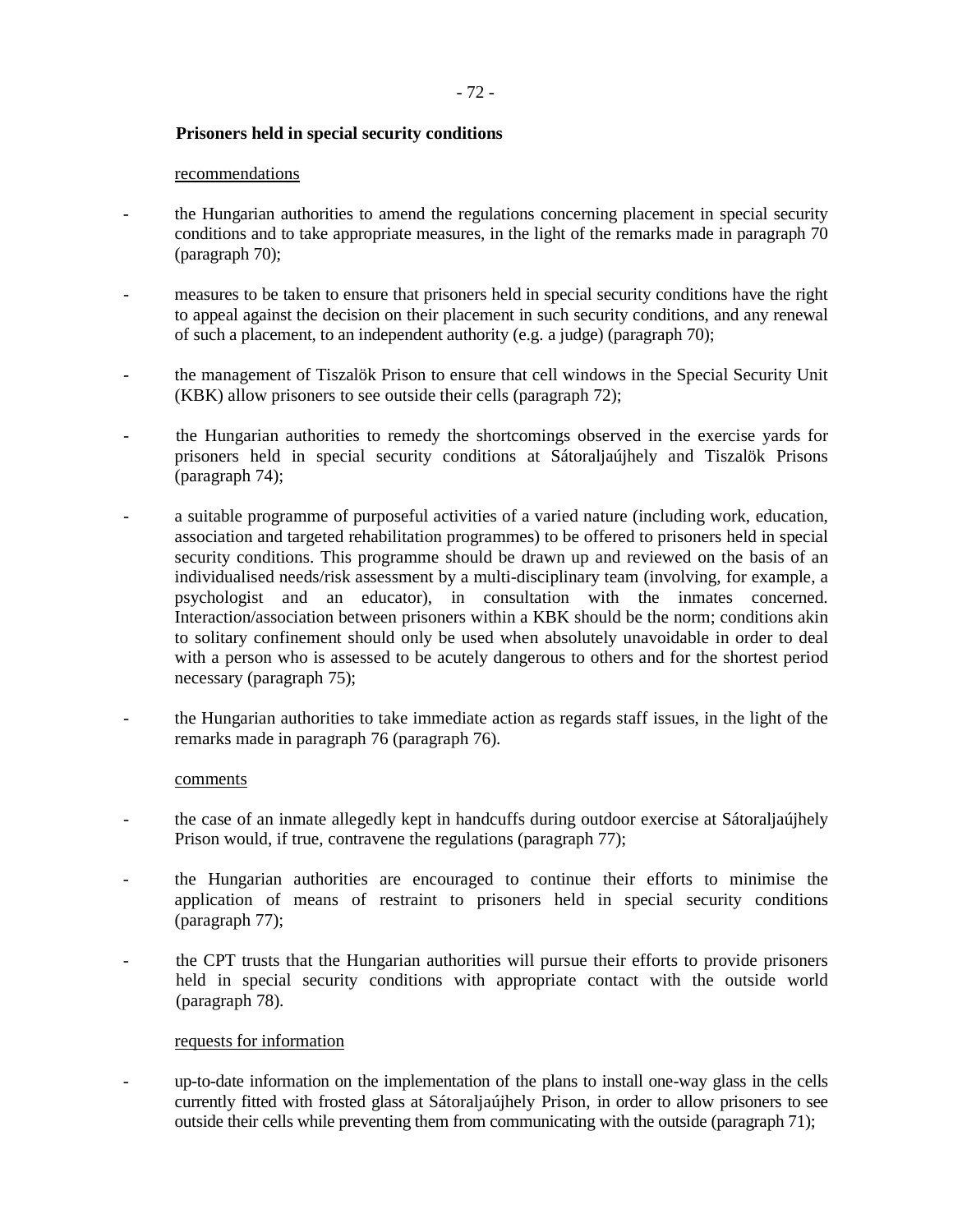- confirmation that Miskolc Prison's Special Security Cell (KBZ) was only used for periods of detention of up to 10 days, pending a decision of the special national committee on placement (paragraph 73);
- a copy of the regulations on the use of video-surveillance in prison cells (paragraphs 73 and 112);
- a copy of the regulations concerning the use of means of restraint, as amended after the visit, as well as statistical data on the application of means of restraint to the prisoners held in Sátoraljaújhely Prison's KBK during the three months preceding and following the amendment to the regulations (paragraph 77).

## **Conditions of detention for prisoners in general**

#### recommendations

- the Hungarian authorities to take steps at Miskolc Prison to:
	- reduce overcrowding in the cells, the objective being to meet the standard of  $4 \text{ m}^2$  of living space per prisoner in multi-occupancy cells;
	- improve the state of repair of cell equipment and replace worn out mattresses;
	- pursue the partitioning of in-cell toilets (paragraph 80);
- female prisoners held at Miskolc Prison to be offered at least one hour of outdoor exercise every day (paragraph 81);
- the Hungarian authorities to take steps to offer remand prisoners at Miskolc Prison a range of purposeful activities corresponding to their needs and legal status (paragraph 82);
- the Hungarian authorities to take steps to address the issues raised in paragraph 85 as regards outdoor exercise yards and access to organised sports activities at Tiszalök Prison (paragraph 85);
- the prison administration and the private contractor to co-operate closely at Tiszalök Prison to make more work places available as soon as possible. The work provided should preferably have vocational value (paragraph 85).

#### comments

- steps should be taken to maximise access to natural light and ventilation in the cells where the windows were fitted with shutters at Miskolc Prison (paragraph 80);
- the Hungarian authorities are invited to check whether the quality of food served to women at Miskolc Prison corresponds to their needs (paragraph 80);
- the Hungarian authorities are invited to check the quality and variety of the food served to prisoners at Tiszalök Prison, in particular at week-ends, and to ensure that the special dietary needs of inmates are taken into account in the preparation of meals (paragraph 84).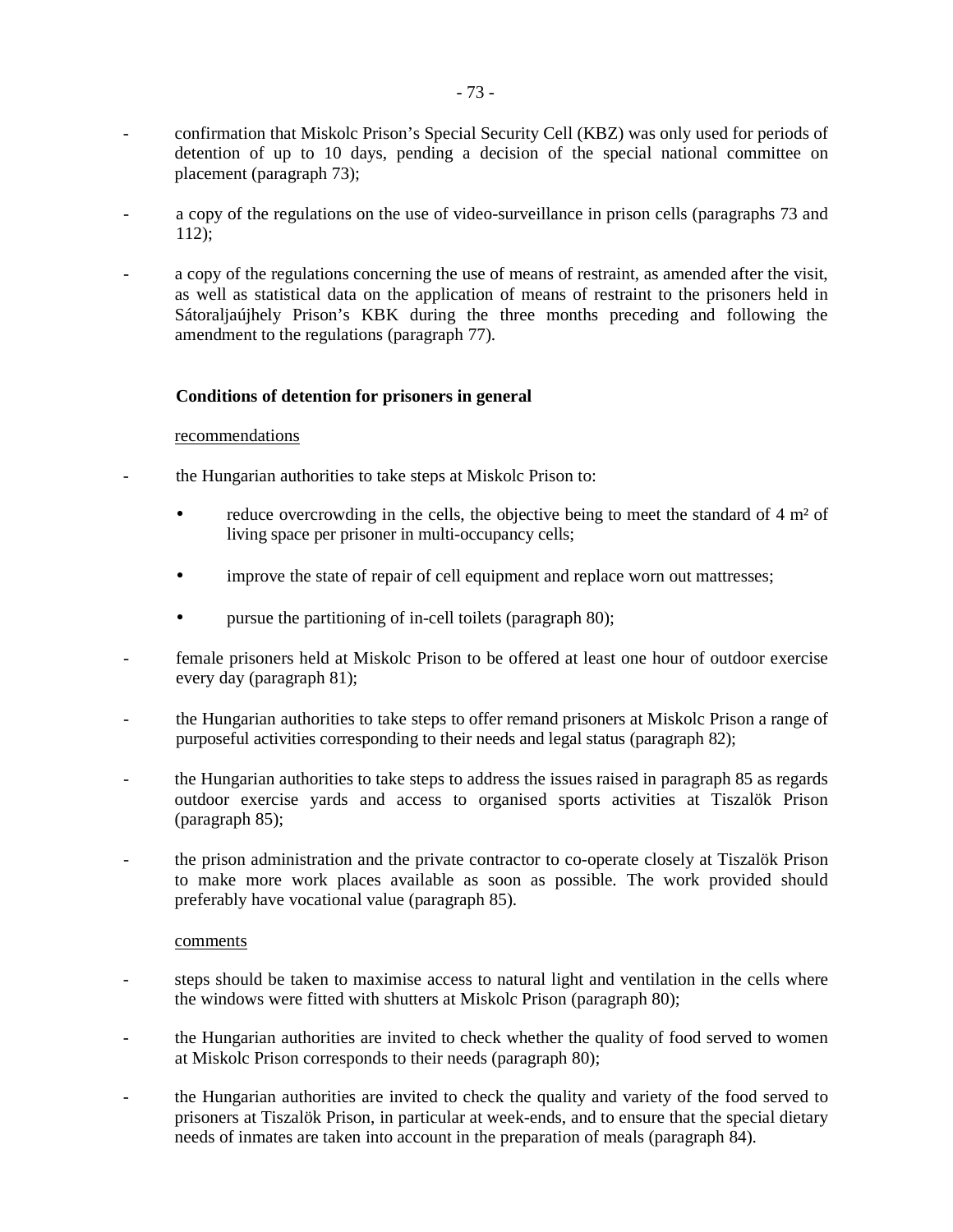#### requests for information

- the remarks of the Hungarian authorities on the complaints received in certain detention units at Tiszalök Prison that the open-door regime was in practice reduced to two hours (instead of four) (paragraph 85).

## **Health-care issues**

#### recommendations

- steps to be taken to:
	- increase significantly the attendance hours of doctors at Tiszalök Prison, by employing the equivalent of at least two full-time posts;
	- employ the equivalent of one full-time doctor (for the treatment of prisoners) at Sátoraljaújhely Prison (paragraph 86);
- the Hungarian authorities to make appropriate arrangements at Miskolc Prison for a replacement in the absence of the dentist (paragraph 88);
- steps to be taken without delay to employ a psychologist at Miskolc Prison and to ensure regular visits by a psychiatrist at Sátoraljaújhely Prison (paragraph 89);
- the Hungarian authorities to take steps to implement the CPT's long-standing recommendation that medical examinations of prisoners are conducted out of the hearing and – unless the health-care staff member concerned expressly requests otherwise in a given case – out of the sight of non-medical staff (paragraph 90);
- nursing and prison staff working in Building II of the Judicial and Observation Psychiatric Institute (IMEI) to be given the clear message that ill-treatment of patients is not acceptable and will be punished accordingly (paragraph 93);
- the Hungarian authorities to review the training and supervision of custodial staff assigned to Building II of the IMEI, in the light of the remarks made in the second sub-paragraph of paragraph 93 (paragraph 93);
- the Hungarian authorities to make efforts to provide more congenial and personalised surroundings for patients in Building II of the IMEI (paragraph 95);
- a call system to be installed in all rooms in Building II of the IMEI (paragraph 95);
- steps to be taken to enable IMEI patients to wear their own clothes during the day, irrespective of their legal status; if necessary, the relevant legislation should be changed (paragraph 96);
- the Hungarian authorities to develop therapeutic and recreational activities for patients accommodated in Building II of the IMEI (paragraph 97);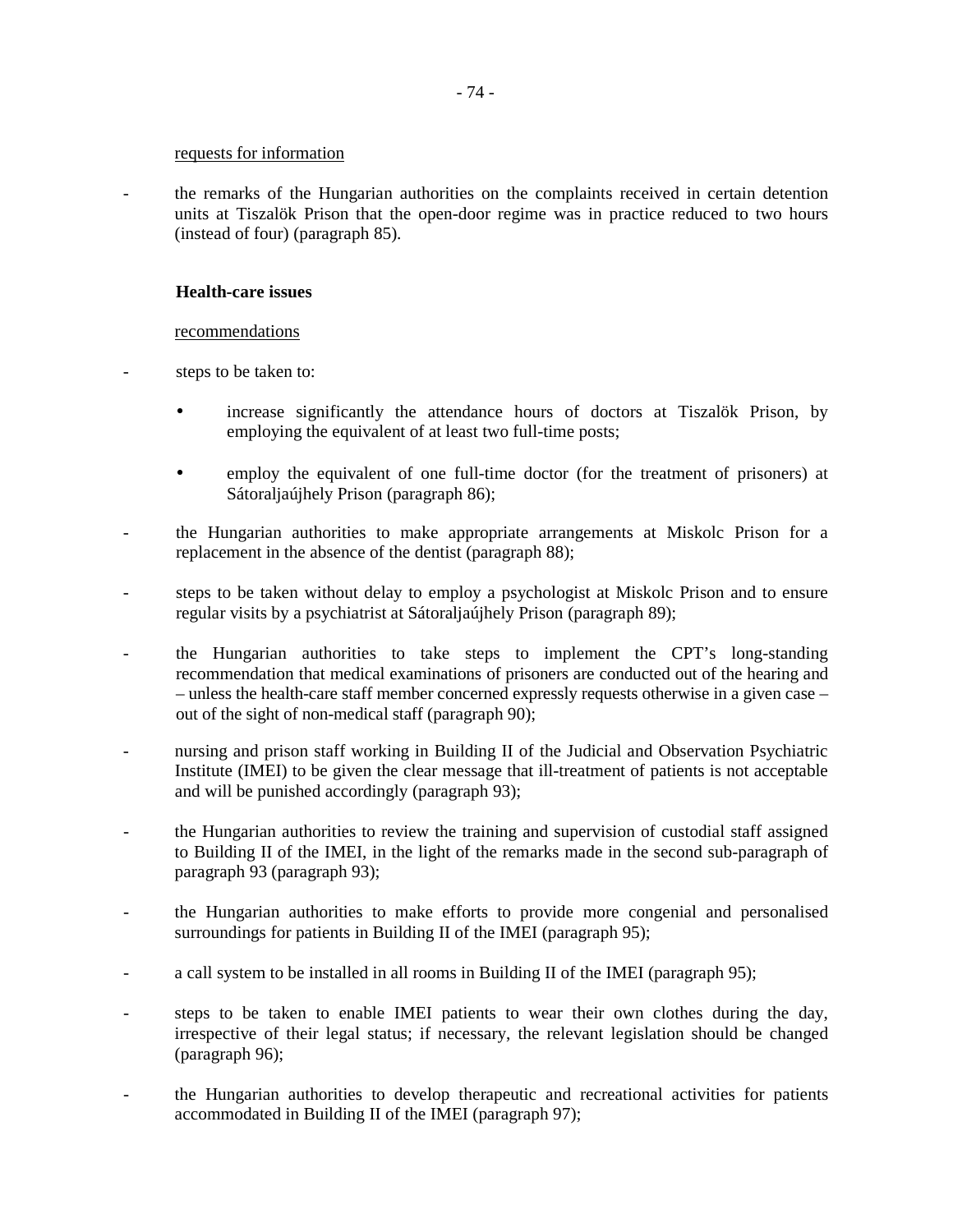- the exercise area of Building II of the IMEI to be equipped with a means of rest and protection against inclement weather (paragraph 98);
- steps to be taken to equip the seclusion room of Building II of the IMEI with a call bell (paragraph 102).

#### comments

- the Hungarian authorities are invited to review the practice of the prison doctor treating both prisoners and prison staff at Sátoraljaújhely Prison (paragraph 87);
- it would be highly desirable for the IMEI to be re-located; this would help to ensure that a medical, rather than a penal, ethos prevails. The Committee urges the Hungarian authorities to find a solution as a matter of priority (paragraph 92);
- the state of repair of the shower facilities in Building II of the IMEI left something to be desired (paragraph 95);
- the IMEI management is invited to take into account the remarks made in paragraph 100 in their policy on resort to means of restraint (paragraph 100).

#### requests for information

- whether the Hungarian authorities are considering the possibility of placing the new Forensic Psychiatric Institution under the responsibility of the Ministry of Health (paragraph 92).

#### **Other issues of relevance to the CPT's mandate**

#### recommendations

- the Hungarian authorities to improve staffing levels in Miskolc and Tiszalök Prisons, in the light of the remarks made in the third sub-paragraph of paragraph 104 (paragraph 104);
- the practice of using health-care staff to perform security tasks to be stopped and measures to be taken to ensure that a sufficient number of female prison staff is on duty at all times at Miskolc Prison (paragraph 105);
- if it is considered necessary for prison officers to carry truncheons, the truncheons should be hidden from view (paragraph 106);
- the Hungarian authorities to amend the relevant legal provisions so as to increase substantially the minimum visiting entitlement (paragraph 107);
- the visiting facility at Miskolc Prison to be re-designed so as to ensure that prisoners receive visits under appropriate conditions in terms of space, lighting and ventilation (paragraph 108);
- measures to be taken to improve access to the telephone at Tiszalök Prison (paragraph 109);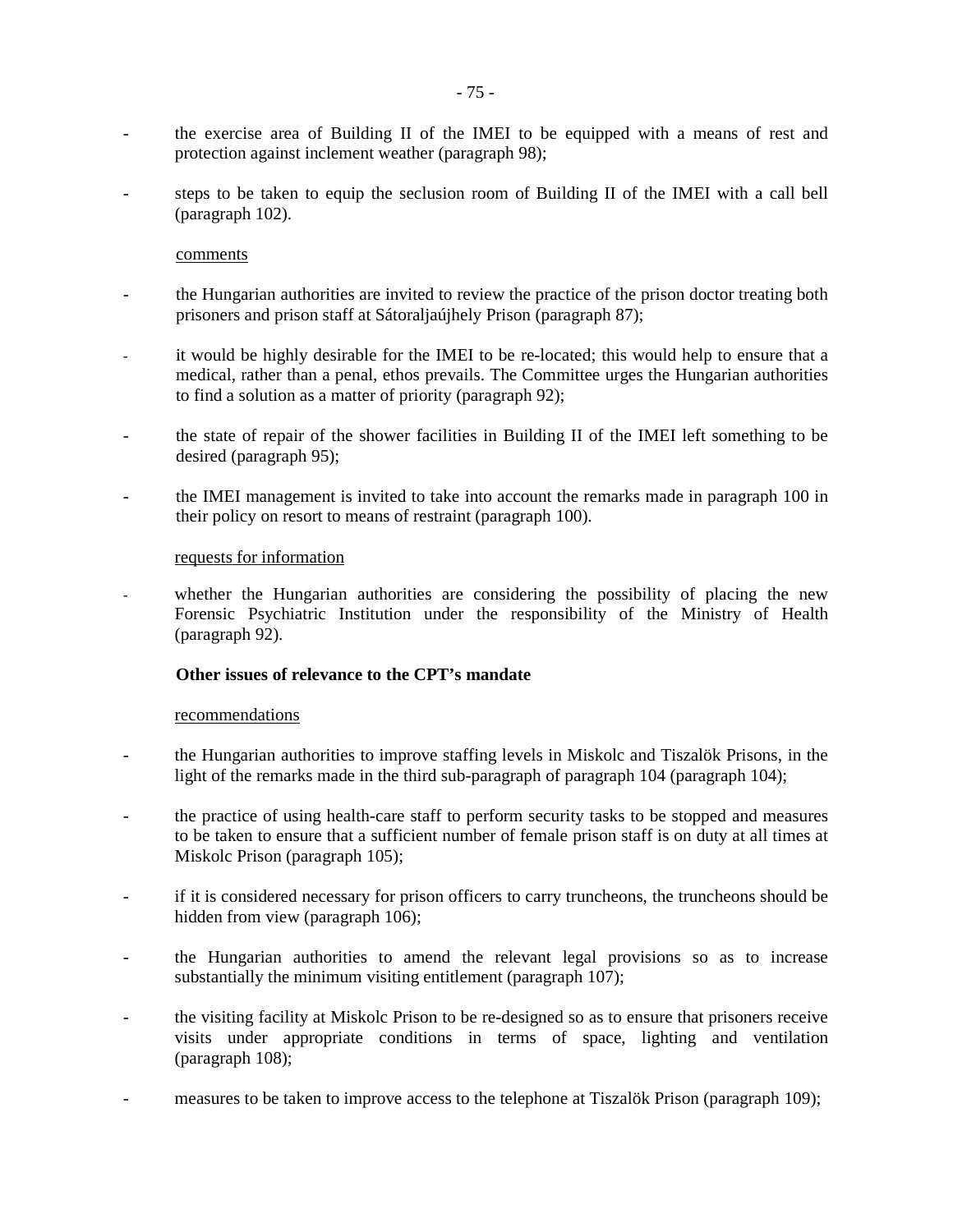- appropriate steps to be taken at Tiszalök Prison to prevent delays in the dispatching of inmates' correspondence (paragraph 110);
- the relevant legal provisions to be amended without delay to ensure that the period of time during which prisoners under disciplinary investigation are held in solitary confinement cells before a decision is taken is included in the overall time in disciplinary isolation (paragraph 111);
- the shortcomings observed in the disciplinary/solitary confinement cells at Miskolc Prison to be remedied (paragraph 112);
- steps to be taken to ensure that disciplinary punishment of prisoners does not include a total prohibition of family contacts and any restrictions on family contacts as a form of punishment to be used only where the offence relates to such contacts (paragraph 113);
- special registers on the use of disciplinary/solitary confinement and padded cells to be established at Tiszalök Prison (paragraph 115);
- the Hungarian authorities to take appropriate measures and to amend the relevant regulations on the use of restraint, in the light of the comments made in paragraph 119 (paragraph 119);
- the Hungarian authorities to review the regulations on the use of stun devices, in the light of the remarks made in the third sub-paragraph of paragraph 120 (paragraph 120);
- the relevant regulations to be amended to ensure that electric stun body-belts are never used for movements of prisoners, including outside prison establishments (paragraph 120).

#### comments

- a change in the rules so as to allow conjugal visits would be a welcome development (paragraph 108);
- steps should be taken at Tiszalök Prison to allow more space for prisoners receiving visits and their families in the open visiting facility (paragraph 108);
- the padded cell at Miskolc Prison should be permanently taken out of service; more suitable facilities should be set up for holding aggressive and/or agitated prisoners (paragraph 114);
- the CPT trusts that the Hungarian authorities will ensure that the inmates' rights (including access to a lawyer) are always respected in the context of police interviews in prisons (paragraph 117).

#### requests for information

- the comments of the Hungarian authorities on the allegations received at Tiszalök Prison that prisoners had suffered from intimidating remarks from staff and had been refused access to certain activities after having spoken to NGO representatives (paragraph 116).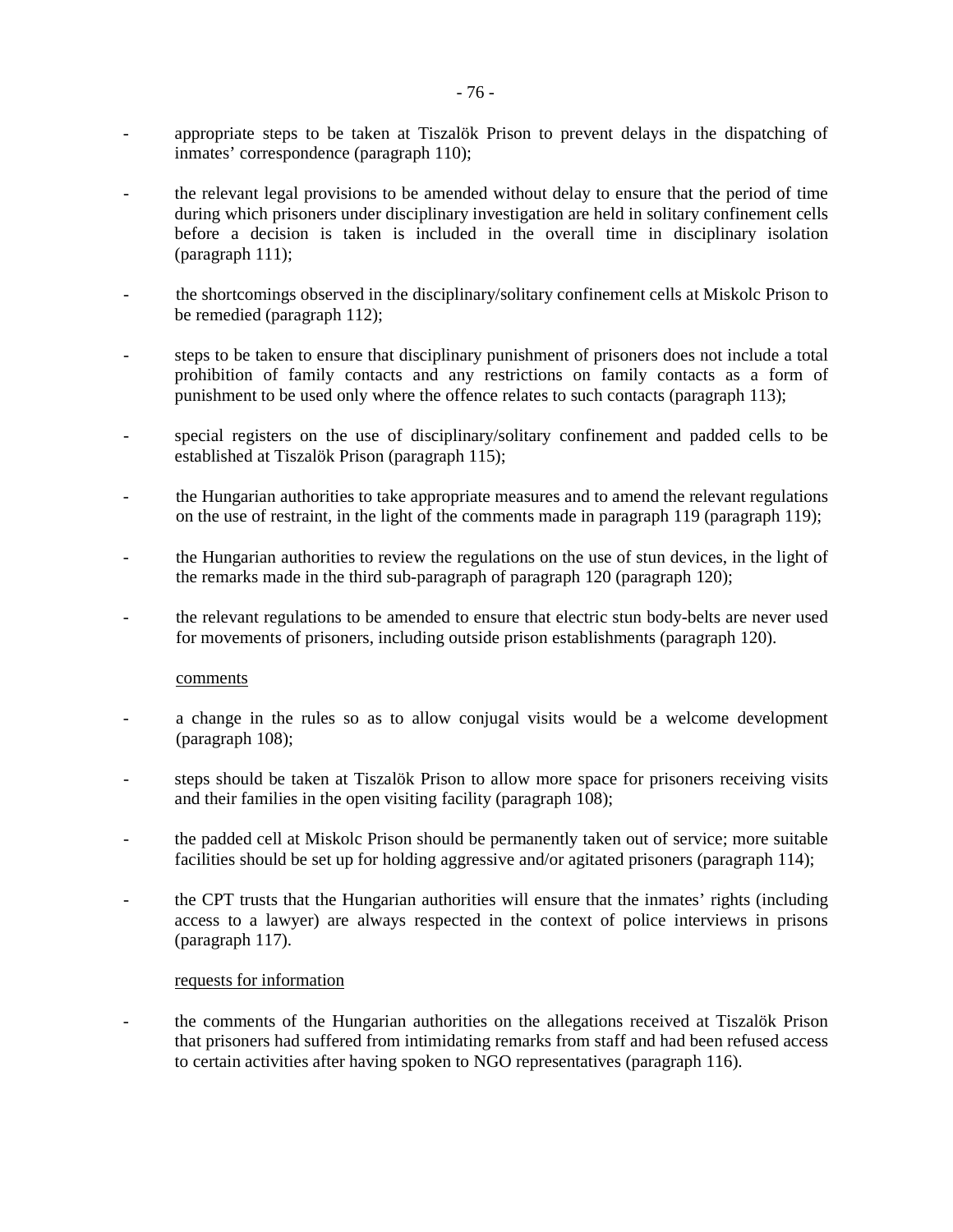## **Psychiatric establishments**

## **Preliminary remarks**

#### requests for information

further information on the restructuring of the psychiatric and social care sectors, including the implementation of the national programme for mental health and the impact of the closure of the National Psychiatric and Neurological Institute (OPNI) in Budapest (paragraph 124).

#### **Ill-treatment**

## recommendations

measures to be taken at Nyírő Gyula Hospital to counter inter-patient violence, in the light of the remarks made in paragraph 126 (paragraph 126).

## **Patients' living conditions**

#### recommendations

- the bedrooms of the closed wards of Nyíro Gyula and Santha Kalman Hospitals to be equipped with doors, so as to ensure proper protection and offer some privacy to the patients (paragraphs 128 and 129);
- efforts to be made in the closed wards of Santha Kalman Hospital to offer a more congenial and personalised environment to patients, in particular by providing them with lockable space (paragraph 129);
- the absence of a common/dining room in the closed ward of Department I of Santha Kalman Hospital to be remedied (paragraph 129);
- measures to be taken to reduce the occupancy levels in the dormitories of Departments VI and VII at Santha Kalman Hospital. The level of hygiene in Department VI should also be improved (paragraph 130);
- steps to be taken at the closed wards of both hospitals visited, as well as in other psychiatric hospitals in Hungary, to ensure that patients can wear their own clothes as far as possible during their stay (paragraph 131).

#### comments

- the Hungarian authorities are invited to consider separating patients in an acute psychotic condition from psycho-geriatric patients at Nyírő Gyula and Santha Kalman Hospitals, with a view to ensuring proper protection for the most vulnerable patients (paragraphs 128 and 129);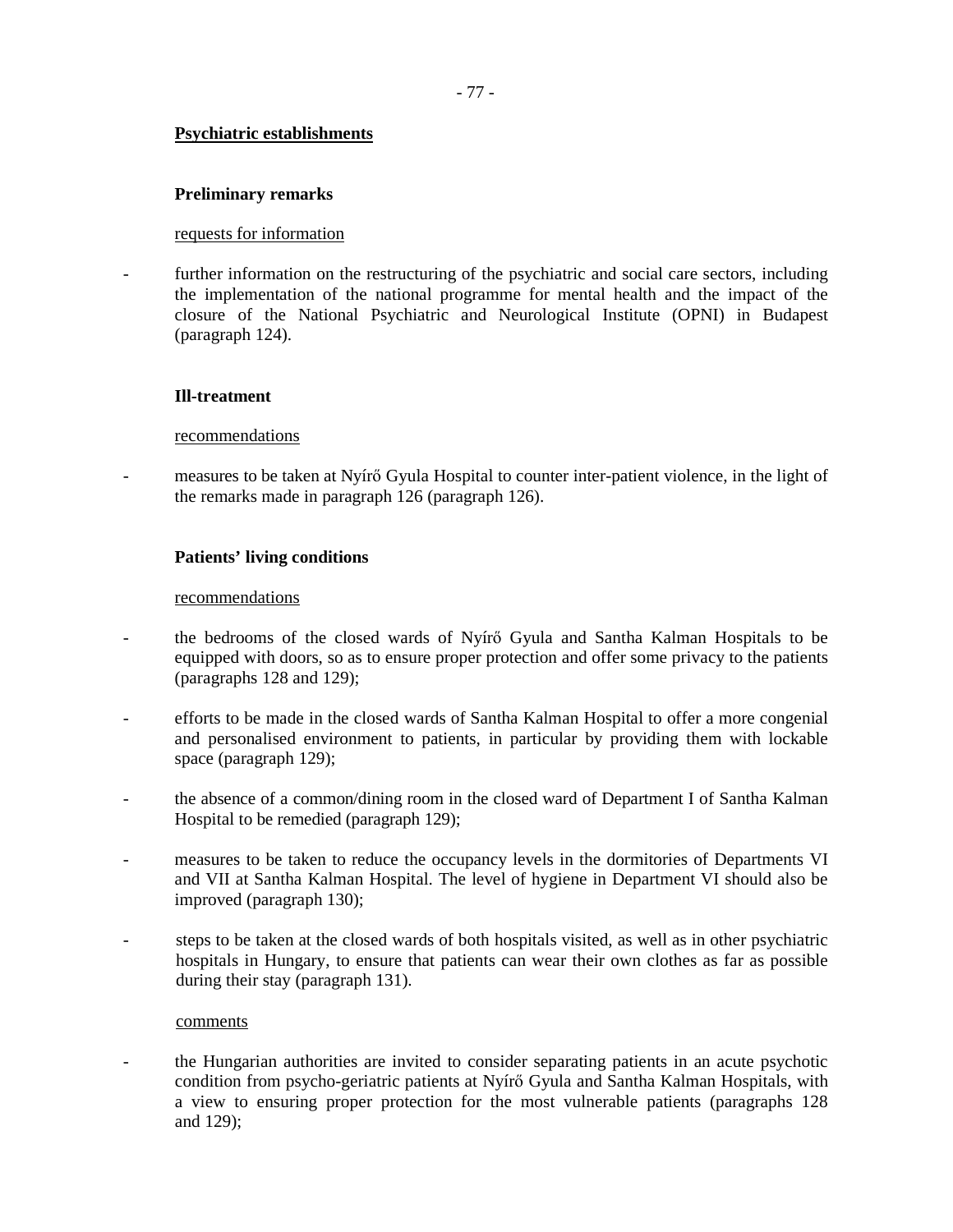- the Hungarian authorities are invited to transform the large-capacity dormitories at Santha Kalman Hospital into accommodation structures based on smaller groups (paragraph 129).

## **Treatment of patients and staff resources**

#### recommendations

- an individual treatment plan to be drawn up for each patient at Nyíro Gyula Hospital and for patients of the closed wards of Santha Kalman Hospital (taking into account the special needs of acute, geriatric or long-term patients), comprising the goals of the treatment, the therapeutic means used and the staff members responsible. Patients should be informed of their individual treatment plans and progress; further, they should be involved in the drafting and implementation of these plans (paragraph 133);
- efforts to be made to engage patients in the closed wards at both hospitals in rehabilitative activities adapted to their needs (paragraph 133);
- the recording of information at Nyírő Gyula Hospital to be reviewed, in the light of the remarks made in paragraph 134 (paragraph 134);
- immediate steps to be taken, at Santha Kalman and Nyírő Gyula Hospitals, to ensure that all patients whose health so permits are offered at least one hour of outdoor exercise per day (paragraph 136).

#### comments

staff should receive, as part of their training, guidance on managing conflicts between patients (paragraph 137).

#### **Means of restraint**

#### recommendations

- the practice of fixating patients in the full view of other patients at Nyíro Gyula and Santha Kalman Hospitals to be discontinued without delay; immobilisation should not be applied in the sight of other patients (paragraph 139);
- steps to be taken at Nyírő Gyula and Santha Kalman Hospitals to ensure that both the policy and practice concerning the use of means of restraint comply with the requirements referred to in paragraph 141. All psychiatric establishments in Hungary should apply these precepts as regards resort to means of restraint. Patients should also be duly informed (in writing) of the establishment's restraint policy as well as the existing complaints mechanisms in this respect (paragraph 141).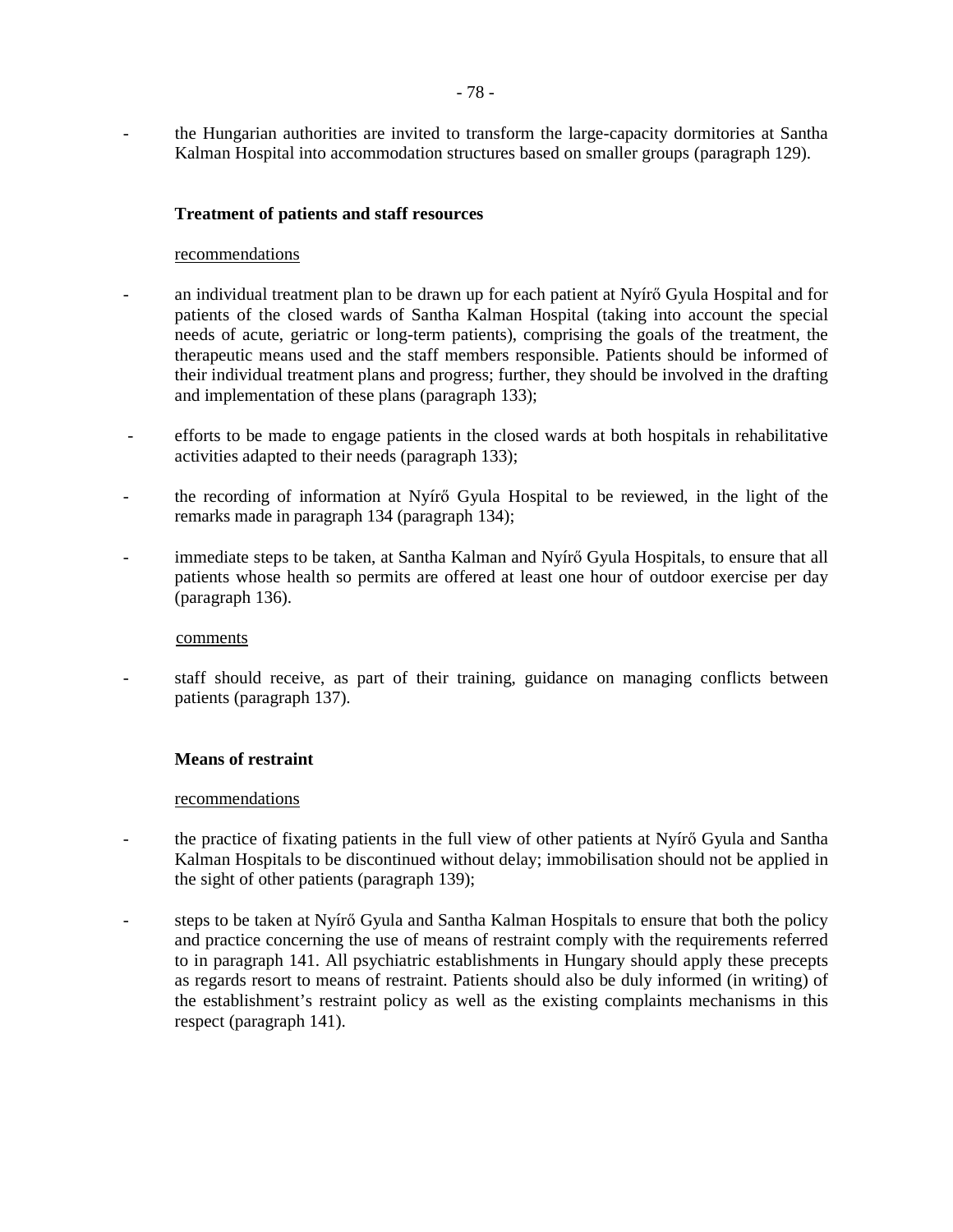#### comments

- the Hungarian authorities are invited to introduce a harmonised recording system of any resort to means of restraint in psychiatric hospitals; such a record should be kept in the medical services concerned, ensuring a proper monitoring and follow-up of patients undergoing restraint measures (paragraph 141).

## **Safeguards in the context of involuntary hospitalisation**

#### recommendations

- court decisions to be delivered to patients in writing promptly (paragraph 143);
- the procedures to be reviewed with the aim of ensuring that all patients, whether voluntary or involuntary, are provided systematically with information about their condition and the treatment prescribed for them, and doctors to be instructed that they should always seek the patient's consent to treatment prior to its commencement. The form concerning informed consent to treatment should be signed by the patient or (if he is incompetent) by his legal representative. Relevant information should also be provided to patients (and their legal representatives) during and following treatment (paragraph 145);
- a brochure setting out the establishment's routine and patients' rights (including information about complaints bodies) to be issued to each patient, as well as to his/her family, on admission to a psychiatric establishment. Any patients unable to understand this brochure should receive appropriate assistance (paragraph 146);
- steps to be taken at Nyírő Gyula and Santha Kalman Hospitals to set up appropriate facilities in which patients in the closed wards can receive visits (paragraph 147).

#### requests for information

- the comments of the Hungarian authorities on the judicial reviews at Santha Kalman Hospital, which did not appear as formalised as in Budapest and during which a lawyer/legal counsel (in addition to the patient's legal representative) was apparently rarely present (paragraph 143);
- the remarks of the Hungarian authorities on assertions by staff at Santha Kalman Hospital that patients admitted on a voluntary basis and placed in a closed ward would not be allowed to leave the ward if they wanted to (paragraph 144);
- a copy of the guidelines on access to a telephone in closed psychiatric wards, and information on the steps taken in the closed wards visited as a result of these guidelines (paragraph 147);
- the comments of the Hungarian authorities on the statement made by one Patients' Rights Advocate met by the delegation that being in charge of several hospitals represented a heavy burden, limiting the possibility to carry out in-depth analyses of all the issues (paragraph 148).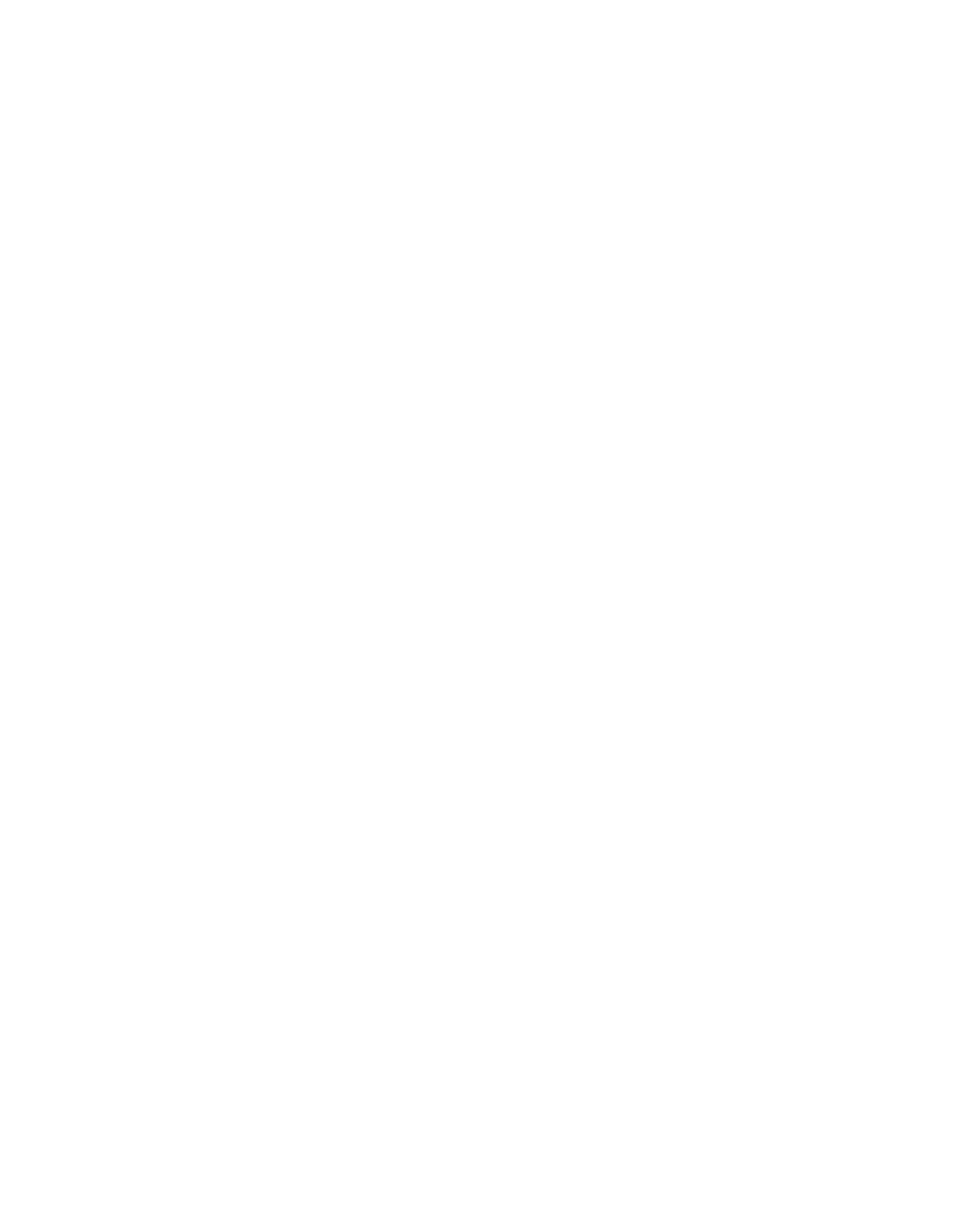# **APPENDIX II**

# **LIST OF THE AUTHORITIES AND ORGANISATIONS WITH WHICH THE CPT'S DELEGATION HELD CONSULTATIONS**

#### **Ministry of Justice and Law Enforcement**

Mr Tibor DRASKOVICS Minister Mr András TÚRI Under-Secretary of State Ms Melinda ILLÉS Chief Rapporteur

Mr Zoltán TÖRÖK Head of the National Police Department Ms Katalin KISS Deputy Head of the Prison Department

#### National Police

Mr József BENCE Director General

Ms Marianna NAGY<br>
Ms Zsuzsanna VÉGH<br>
Head of the Office of Immigration and Nationality ( Head of the Office of Immigration and Nationality (OIN) Mr Attila DOROGI Head of the Border Police Directorate, OIN

#### National Prison Service

Mr Antal KÖKÉNYESI Head Mr András CSÓTI Deputy Head Mr Sándor DÖMÉNY Deputy Head

Ms Katalin HEYLMANN Prison Doctor, Health-Care Department

## **Ministry of Health**

Mr Tamás SZÉKELY Minister Ms Melinda MEDGYASZAI Under-Secretary of State Mr Endre PORDÁN Under-Secretary of State Mr István HORVÁTH Head of Department Ms Natália POPOVICS Assistant Ms Éva MÜLLER Assistant Ms Dóra HORVÁTH Lawyer